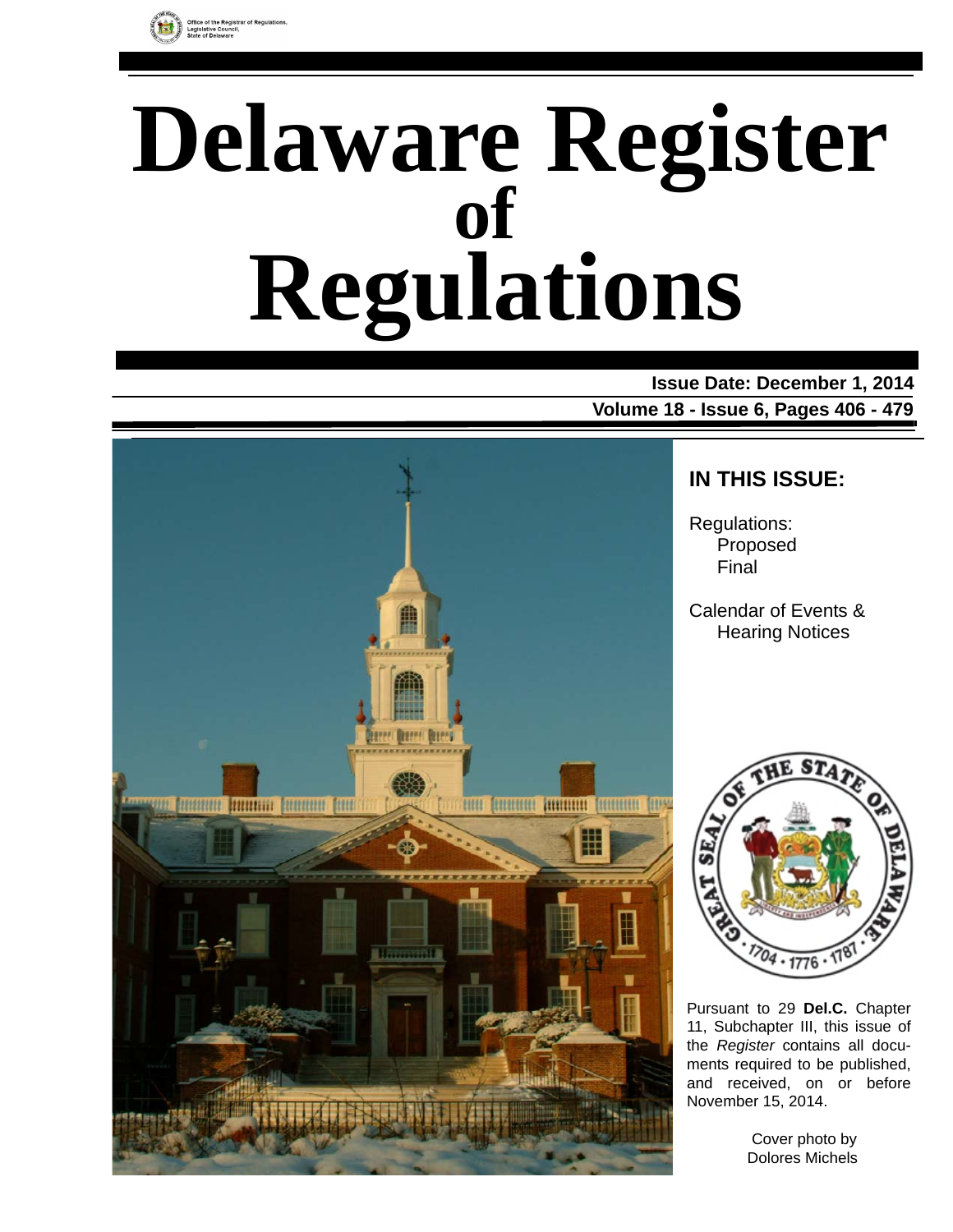### **INFORMATION ABOUT THE DELAWARE REGISTER OF REGULATIONS**

### **DELAWARE REGISTER OF REGULATIONS**

The *Delaware Register of Regulations* is an official State publication established by authority of 69 *Del. Laws*, c. 107 and is published on the first of each month throughout the year.

The *Delaware Register* will publish any regulations that are proposed to be adopted, amended or repealed and any emergency regulations promulgated.

The *Register* will also publish some or all of the following information:

- Governor's Executive Orders
- Governor's Appointments
- Agency Hearing and Meeting Notices
- Other documents considered to be in the public interest.

### **CITATION TO THE DELAWARE REGISTER**

The *Delaware Register of Regulations* is cited by volume, issue, page number and date. An example would be:

16 **DE Reg.** 1227 - 1230 (06/01/13)

Refers to Volume 16, pages 1227 - 1130 of the *Delaware Register* issued on June 1, 2013.

### **SUBSCRIPTION INFORMATION**

The cost of a yearly subscription (12 issues) for the *Delaware Register of Regulations* is \$135.00. Single copies are available at a cost of \$12.00 per issue, including postage. For more information contact the Division of Research at 302-744-4114 or 1-800-282-8545 in Delaware.

### **CITIZEN PARTICIPATION IN THE REGULATORY PROCESS**

Delaware citizens and other interested parties may participate in the process by which administrative regulations are adopted, amended or repealed, and may initiate the process by which the validity and applicability of regulations is determined.

Under 29 **Del.C.** §10115 whenever an agency proposes to formulate, adopt, amend or repeal a regulation, it shall file notice and full text of such proposals, together with copies of the existing regulation being adopted, amended or repealed, with the Registrar for publication in the *Register of Regulations* pursuant to §1134 of this title. The notice shall describe the nature of the proceedings including a brief synopsis of the subject, substance, issues, possible terms of the agency action, a reference to the legal authority of the agency to act, and reference to any other regulations that may be impacted or affected by the proposal, and shall state the manner in which persons may present their views; if in writing, of the place to which and the final date by which such views may be submitted; or if at a public hearing, the date, time and place of the hearing. If a public hearing is to be held, such public hearing shall not be scheduled less than 20 days following publication of notice of the proposal in the *Register of Regulations*. If a public hearing will be held on the proposal, notice of the time, date, place and a summary of the nature of the proposal shall also be published in at least 2 Delaware newspapers of general circulation. The notice shall also be mailed to all persons who have made timely written requests of the agency for advance notice of its regulation-making proceedings.

**DELAWARE REGISTER OF REGULATIONS, VOL. 18, ISSUE 6, MONDAY, DECEMBER 1, 2014**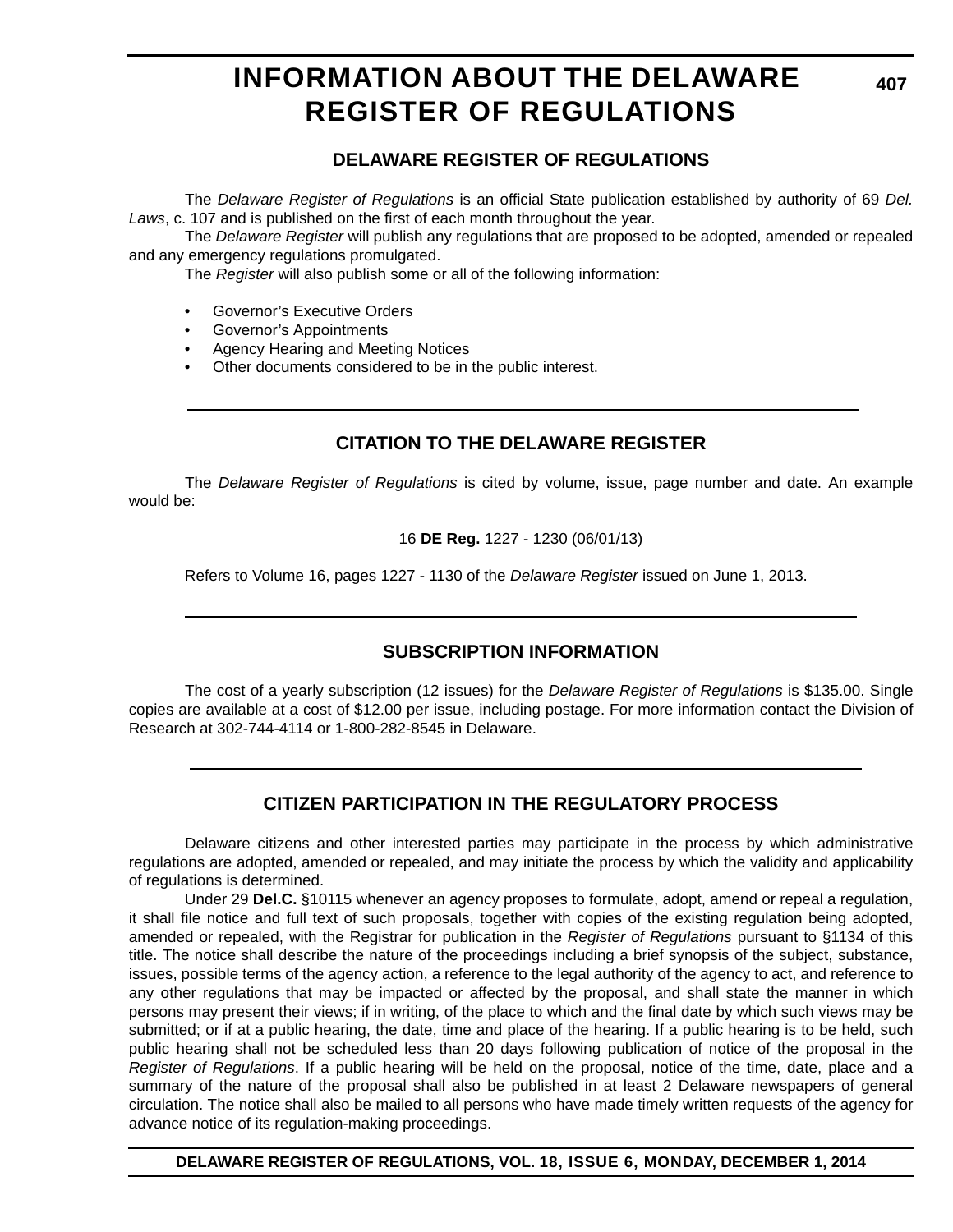**408**

# **INFORMATION ABOUT THE DELAWARE REGISTER OF REGULATIONS**

The opportunity for public comment shall be held open for a minimum of 30 days after the proposal is published in the *Register of Regulations*. At the conclusion of all hearings and after receipt, within the time allowed, of all written materials, upon all the testimonial and written evidence and information submitted, together with summaries of the evidence and information by subordinates, the agency shall determine whether a regulation should be adopted, amended or repealed and shall issue its conclusion in an order which shall include: (1) A brief summary of the evidence and information submitted; (2) A brief summary of its findings of fact with respect to the evidence and information, except where a rule of procedure is being adopted or amended; (3) A decision to adopt, amend or repeal a regulation or to take no action and the decision shall be supported by its findings on the evidence and information received; (4) The exact text and citation of such regulation adopted, amended or repealed; (5) The effective date of the order; (6) Any other findings or conclusions required by the law under which the agency has authority to act; and (7) The signature of at least a quorum of the agency members.

The effective date of an order which adopts, amends or repeals a regulation shall be not less than 10 days from the date the order adopting, amending or repealing a regulation has been published in its final form in the *Register of Regulations*, unless such adoption, amendment or repeal qualifies as an emergency under §10119.

Any person aggrieved by and claiming the unlawfulness of any regulation may bring an action in the Court for declaratory relief.

No action of an agency with respect to the making or consideration of a proposed adoption, amendment or repeal of a regulation shall be subject to review until final agency action on the proposal has been taken.

When any regulation is the subject of an enforcement action in the Court, the lawfulness of such regulation may be reviewed by the Court as a defense in the action.

Except as provided in the preceding section, no judicial review of a regulation is available unless a complaint therefor is filed in the Court within 30 days of the day the agency order with respect to the regulation was published in the *Register of Regulations*.

### **CLOSING DATES AND ISSUE DATES FOR THE DELAWARE REGISTER OF REGULATIONS**

| <b>ISSUE DATE</b> | <b>CLOSING DATE</b> | <b>CLOSING TIME</b> |  |  |
|-------------------|---------------------|---------------------|--|--|
| January 1         | December 15         | 4:30 p.m.           |  |  |
| February 1        | January 15          | 4:30 p.m.           |  |  |
| March 1           | February 16         | 4:30 p.m.           |  |  |
| April 1           | March 16            | 4:30 p.m.           |  |  |
| May 1             | April 15            | 4:30 p.m.           |  |  |

### **DIVISION OF RESEARCH STAFF**

**Lori Christiansen,** Director; **Mark J. Cutrona,** Deputy Director; **Tara Donofrio**, Administrative Specialist II; **Jeffrey W. Hague**, Registrar of Regulations; **Robert Lupo**, Printer; **Deborah J. Messina,** Print Shop Supervisor; **Kathleen Morris**, Executive Secretary; **Georgia Roman**, Unit Operations Support Specialist; **Victoria Schultes,** Administrative Specialist II; **Don Sellers,** Printer; **Yvette W. Smallwood**, Assistant Registrar of Regulations; **Holly Wagner**, Research Analyst; **Rochelle Yerkes**, Office Manager; **Sara Zimmerman**, Legislative Librarian.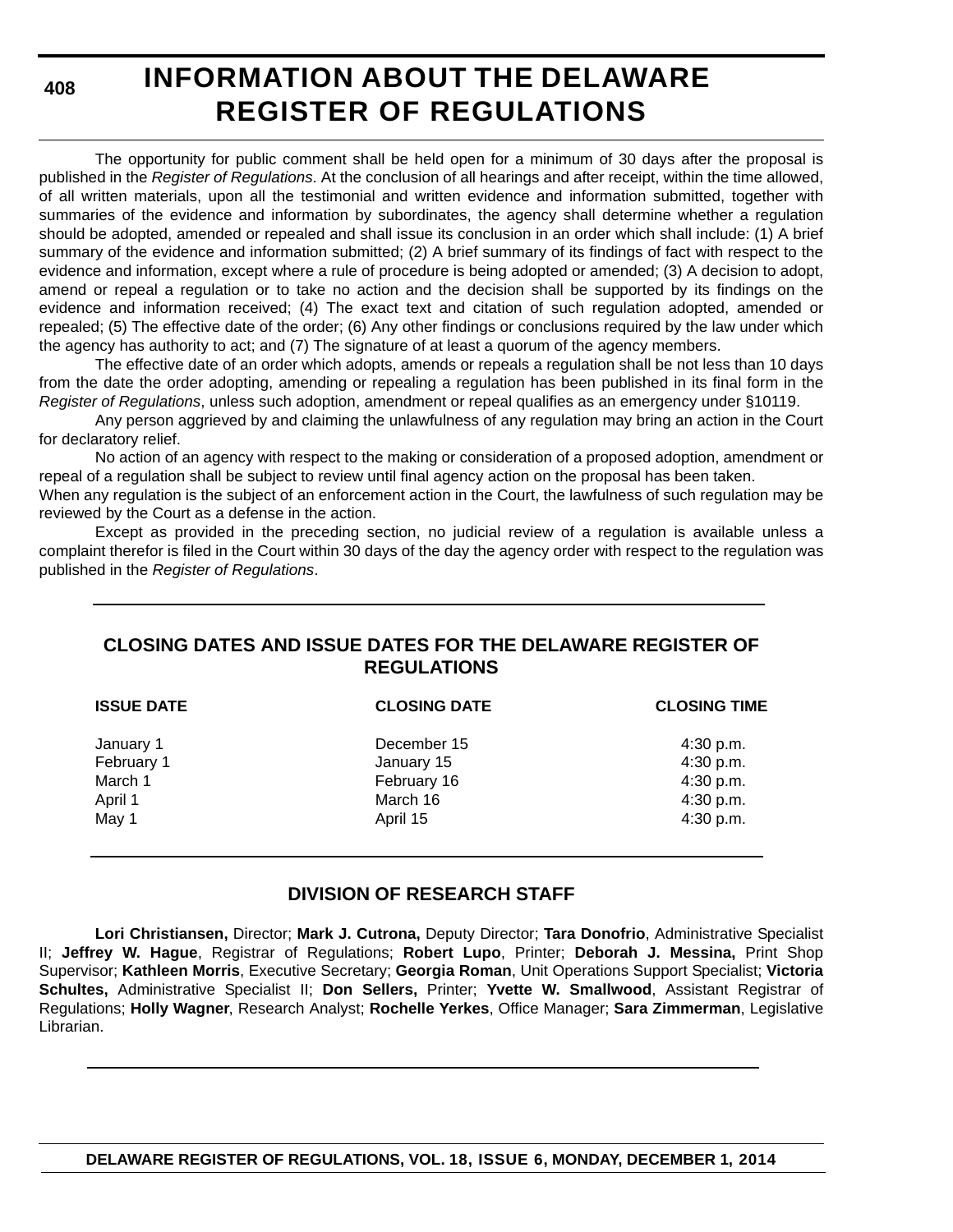# **TABLE OF CONTENTS**

<span id="page-3-0"></span>

| <b>PROPOSED</b>                                                                                                           |                                                                                 |
|---------------------------------------------------------------------------------------------------------------------------|---------------------------------------------------------------------------------|
| <b>CASH MANAGEMENT POLICY BOARD</b>                                                                                       |                                                                                 |
| Objectives and Guidelines for the Investment of State of Delaware Funds Designated as the Delaware                        |                                                                                 |
|                                                                                                                           |                                                                                 |
| <b>DEPARTMENT OF AGRICULTURE</b>                                                                                          |                                                                                 |
| <b>Harness Racing Commission</b>                                                                                          |                                                                                 |
|                                                                                                                           |                                                                                 |
| <b>DEPARTMENT OF EDUCATION</b>                                                                                            |                                                                                 |
| <b>Office of the Secretary</b>                                                                                            |                                                                                 |
|                                                                                                                           |                                                                                 |
| <b>DEPARTMENT OF HEALTH AND SOCIAL SERVICES</b>                                                                           |                                                                                 |
| <b>Division of Medicaid and Medical Assistance</b>                                                                        |                                                                                 |
| Title XIX Medicaid State Plan, Methods and Standards for Establishing Payment Rates - Primary                             |                                                                                 |
| Title XIX Medicaid State Plan, State Plan Rehabilitative Services - Coverage and Reimbursement                            |                                                                                 |
|                                                                                                                           |                                                                                 |
|                                                                                                                           |                                                                                 |
| DEPARTMENT OF NATURAL RESOURCES AND ENVIRONMENTAL CONTROL                                                                 |                                                                                 |
| <b>Division of Energy and Climate</b><br>102 Implementation of Renewable Energy Portfolio Standards Cost Cap Provisions   |                                                                                 |
|                                                                                                                           |                                                                                 |
| DEPARTMENT OF SAFETY AND HOMELAND SECURITY                                                                                |                                                                                 |
| <b>Division of State Police</b>                                                                                           |                                                                                 |
| 1300 Board of Examiners of Private Investigators & Private Security Agencies                                              |                                                                                 |
| DEPARTMENT OF SERVICES FOR CHILDREN, YOUTH AND THEIR FAMILIES                                                             |                                                                                 |
| <b>Division of Family Services</b>                                                                                        |                                                                                 |
|                                                                                                                           |                                                                                 |
| <b>DEPARTMENT OF STATE</b>                                                                                                |                                                                                 |
| <b>Division of Professional Regulation</b>                                                                                |                                                                                 |
|                                                                                                                           |                                                                                 |
|                                                                                                                           |                                                                                 |
|                                                                                                                           |                                                                                 |
|                                                                                                                           |                                                                                 |
| 3000 Board of Professional Counselors of Mental Health and Chemical Dependency Professionals                              |                                                                                 |
|                                                                                                                           |                                                                                 |
| <b>DEPARTMENT OF TRANSPORTATION</b>                                                                                       |                                                                                 |
| <b>Division of Planning and Policy</b><br>2309 Standards and Regulations for Subdivision Streets and State Highway Access |                                                                                 |
| <b>Division of Transportation Solutions</b>                                                                               |                                                                                 |
|                                                                                                                           | 2406 Policies and Procedures for Acquisition of Certain Real Property Interests |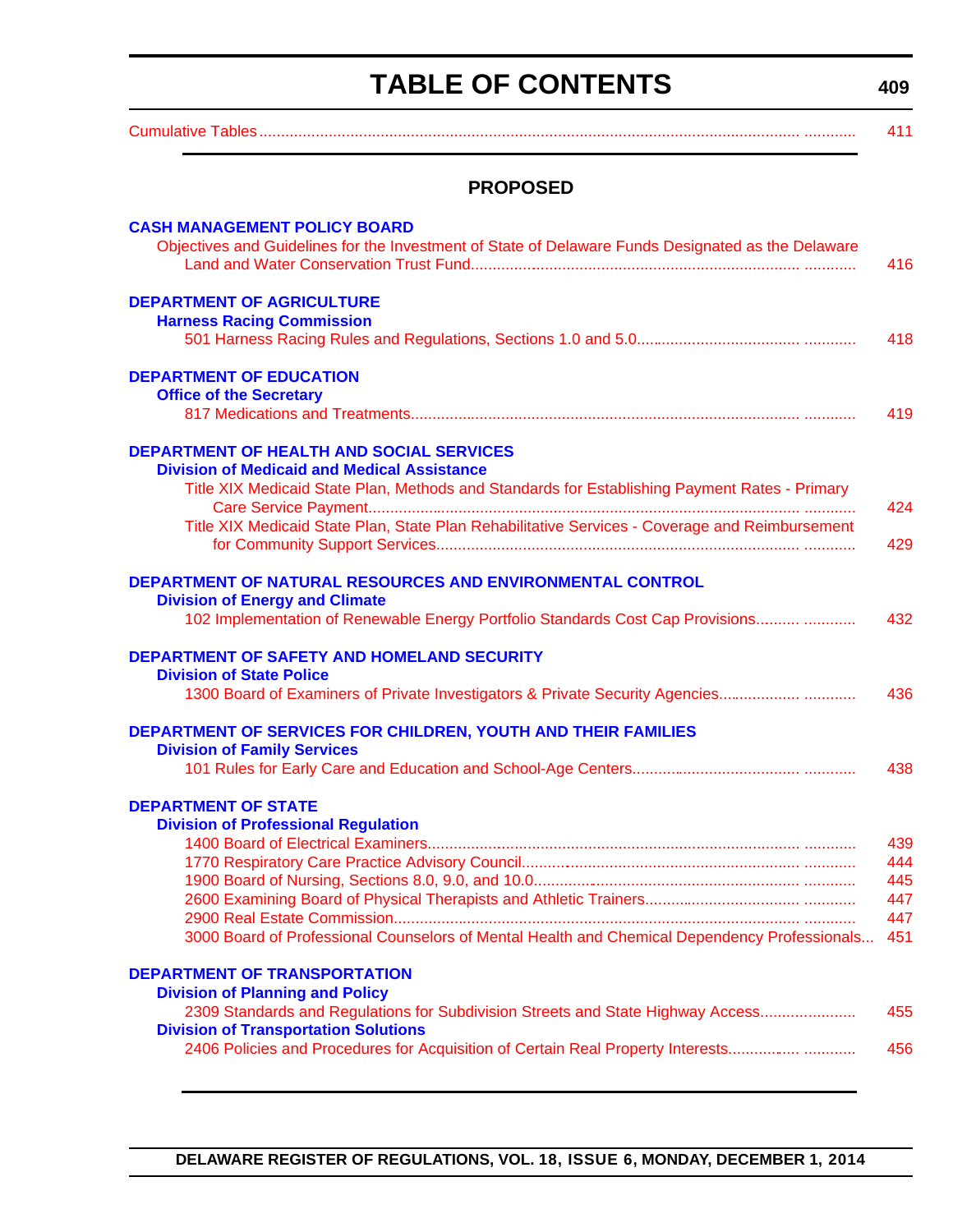**410**

# **TABLE OF CONTENTS**

### **FINAL**

| <b>DELAWARE ECONOMIC DEVELOPMENT OFFICE</b><br>Guidelines Governing the Administration of the Neighborhood Building Blocks Fund<br>464                                      | 462 |
|-----------------------------------------------------------------------------------------------------------------------------------------------------------------------------|-----|
|                                                                                                                                                                             |     |
| <b>DEPARTMENT OF AGRICULTURE</b><br><b>Harness Racing Commission</b><br>466                                                                                                 |     |
| <b>DEPARTMENT OF INSURANCE</b><br><b>Office of the Commissioner</b><br>467                                                                                                  |     |
| <b>DEPARTMENT OF SAFETY AND HOMELAND SECURITY</b><br><b>Division of State Police</b><br>1300 Board of Examiners of Private Investigators & Private Security Agencies<br>468 |     |
| <b>DEPARTMENT OF STATE</b><br><b>Division of Professional Regulation</b><br>469<br><b>Office of the State Bank Commissioner</b><br>472                                      |     |

### **CALENDAR OF EVENTS/HEARING NOTICES**

|                                                                                                           | 473 |
|-----------------------------------------------------------------------------------------------------------|-----|
|                                                                                                           | 473 |
| Dept. of Agriculture, Harness Racing Commission, Notice of Public Comment Period                          | 473 |
|                                                                                                           | 473 |
| Dept. of Health and Social Svcs., Div. of Medicaid and Medical Assistance, Notices of Public              |     |
|                                                                                                           | 474 |
| Dept. of Natural Resources and Environmental Control, Div. of Energy and Climate, Notice of Public        | 474 |
| Dept. of Safety and Homeland Security, Div. of State Police, Notice of Public Comment Period              | 475 |
| Dept. of Services for Children, Youth and Their Families, Div. of Family Services, Notice of Public       | 475 |
| Dept. of State, Div. of Professional Regulation; Notices of Public Hearings and Comment Periods 475 - 478 |     |
| Dept. of Transportation, Div. of Planning and Policy; Div. of Transportation Solutions; Notices of Public |     |
|                                                                                                           | 478 |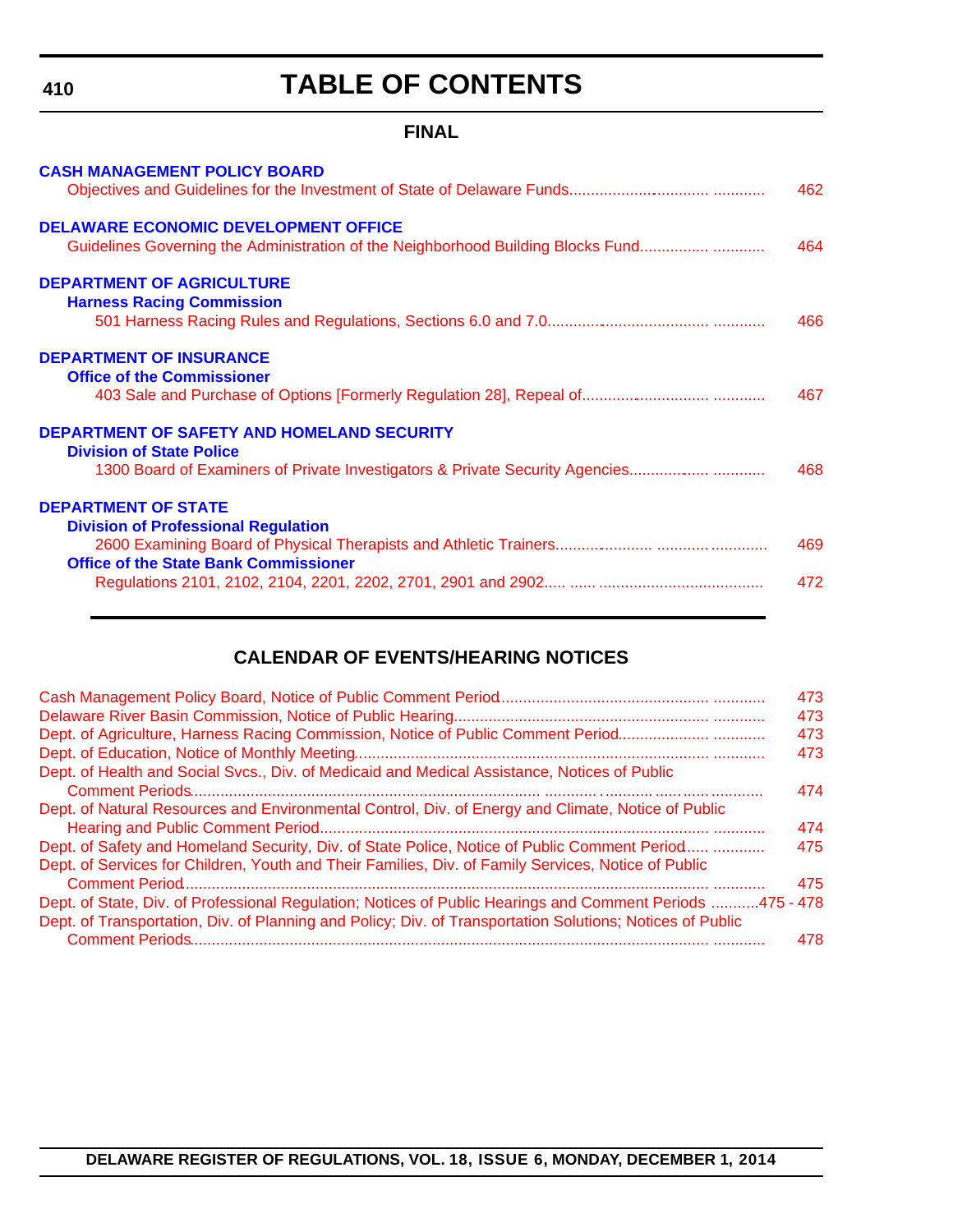<span id="page-5-0"></span>

| The table printed below lists the regulations that have been proposed, adopted, amended or repealed in<br>the preceding issues of the current volume of the Delaware Register of Regulations.                                                                                                                                                                                                      |                                                         |                          |
|----------------------------------------------------------------------------------------------------------------------------------------------------------------------------------------------------------------------------------------------------------------------------------------------------------------------------------------------------------------------------------------------------|---------------------------------------------------------|--------------------------|
| The regulations are listed alphabetically by the promulgating agency, followed by a citation to that issue of<br>the Register in which the regulation was published. Proposed regulations are designated with (Prop.); Final<br>regulations are designated with (Final); Emergency regulations are designated with (Emer.); and regulations<br>that have been repealed are designated with (Rep.). |                                                         |                          |
| <b>CASH MANAGEMENT POLICY BOARD</b>                                                                                                                                                                                                                                                                                                                                                                |                                                         |                          |
| Objectives and Guidelines for the Investment of State of Delaware Funds                                                                                                                                                                                                                                                                                                                            | 18 DE Reg. 257 (Prop.)                                  |                          |
| DELAWARE CRIMINAL JUSTICE INFORMATION SYSTEM                                                                                                                                                                                                                                                                                                                                                       |                                                         |                          |
| <b>Office of the Director</b>                                                                                                                                                                                                                                                                                                                                                                      |                                                         |                          |
| Guidelines Governing the Administration of the Neighborhood Building                                                                                                                                                                                                                                                                                                                               | 18 DE Reg. 273 (Prop.)                                  |                          |
| DEPARTMENT OF AGRICULTURE                                                                                                                                                                                                                                                                                                                                                                          |                                                         |                          |
| <b>Harness Racing Commission</b>                                                                                                                                                                                                                                                                                                                                                                   |                                                         |                          |
| 501 Harness Racing Rules and Regulations, Section 7.0                                                                                                                                                                                                                                                                                                                                              | 18 DE Reg.                                              | 6 (Prop.)                |
| <b>DEPARTMENT OF EDUCATION</b>                                                                                                                                                                                                                                                                                                                                                                     |                                                         |                          |
| <b>Office of the Secretary</b>                                                                                                                                                                                                                                                                                                                                                                     |                                                         |                          |
|                                                                                                                                                                                                                                                                                                                                                                                                    | 18 DE Reg. 279 (Prop.)                                  |                          |
| 106A Teacher Appraisal Process Delaware Performance Appraisal System                                                                                                                                                                                                                                                                                                                               | 18 DE Reg.                                              | 31 (Final)               |
| 107A Specialist Appraisal Process Delaware Performance Appraisal System                                                                                                                                                                                                                                                                                                                            |                                                         |                          |
|                                                                                                                                                                                                                                                                                                                                                                                                    | 18 DE Reg.                                              | 40 (Final)               |
| 108A Administrator Appraisal Process Delaware Performance Appraisal                                                                                                                                                                                                                                                                                                                                |                                                         |                          |
|                                                                                                                                                                                                                                                                                                                                                                                                    | 18 DE Reg.                                              | 48 (Final)               |
| 245 Michael C. Ferguson Achievement Awards Scholarship                                                                                                                                                                                                                                                                                                                                             | 18 DE Reg. 340 (Prop.)                                  |                          |
|                                                                                                                                                                                                                                                                                                                                                                                                    | 18 DE Reg. 177 (Prop.)                                  |                          |
|                                                                                                                                                                                                                                                                                                                                                                                                    | 18 DE Reg.                                              | 366 (Final)              |
|                                                                                                                                                                                                                                                                                                                                                                                                    | 18 DE Reg.<br>18 DE Reg.                                | 57 (Final)<br>95 (Prop.) |
|                                                                                                                                                                                                                                                                                                                                                                                                    | 18 DE Reg.                                              | 300 (Final)              |
|                                                                                                                                                                                                                                                                                                                                                                                                    | 18 DE Reg. 180 (Prop.)                                  |                          |
|                                                                                                                                                                                                                                                                                                                                                                                                    | 18 DE Reg.                                              | 368 (Final)              |
|                                                                                                                                                                                                                                                                                                                                                                                                    | 18 DE Reg. 100 (Prop.)                                  |                          |
| 505 High School Graduation Requirements and Diplomas                                                                                                                                                                                                                                                                                                                                               | 18 DE Reg. 304 (Final)                                  |                          |
|                                                                                                                                                                                                                                                                                                                                                                                                    | 18 <b>DE Reg.</b> 127 (Final)<br>18 DE Reg. 130 (Final) |                          |
|                                                                                                                                                                                                                                                                                                                                                                                                    | 18 DE Reg. 104 (Prop.)                                  |                          |
|                                                                                                                                                                                                                                                                                                                                                                                                    | 18 DE Reg. 369 (Final)                                  |                          |
|                                                                                                                                                                                                                                                                                                                                                                                                    | 18 DE Reg. 343 (Prop.)                                  |                          |
| 923 Children with Disabilities, Subpart B, General Duties and Eligibility of                                                                                                                                                                                                                                                                                                                       |                                                         |                          |
|                                                                                                                                                                                                                                                                                                                                                                                                    | 18 DE Reg. 280 (Prop.)                                  |                          |
| 925 Children with Disabilities, Subpart D, Evaluations, Eligibility Determination,                                                                                                                                                                                                                                                                                                                 |                                                         |                          |
|                                                                                                                                                                                                                                                                                                                                                                                                    | 18 DE Reg. 281 (Prop.)                                  |                          |
|                                                                                                                                                                                                                                                                                                                                                                                                    | 18 DE Reg.<br>18 DE Reg. 215 (Final)                    | 7 (Prop.)                |
| <b>Professional Standards Board</b>                                                                                                                                                                                                                                                                                                                                                                |                                                         |                          |
|                                                                                                                                                                                                                                                                                                                                                                                                    | 18 <b>DE Reg.</b> 218 (Final)                           |                          |
|                                                                                                                                                                                                                                                                                                                                                                                                    | 18 DE Reg. 346 (Prop.)                                  |                          |
|                                                                                                                                                                                                                                                                                                                                                                                                    | 18 DE Reg. 347 (Prop.)                                  |                          |
|                                                                                                                                                                                                                                                                                                                                                                                                    | 18 DE Reg. 349 (Prop.)                                  |                          |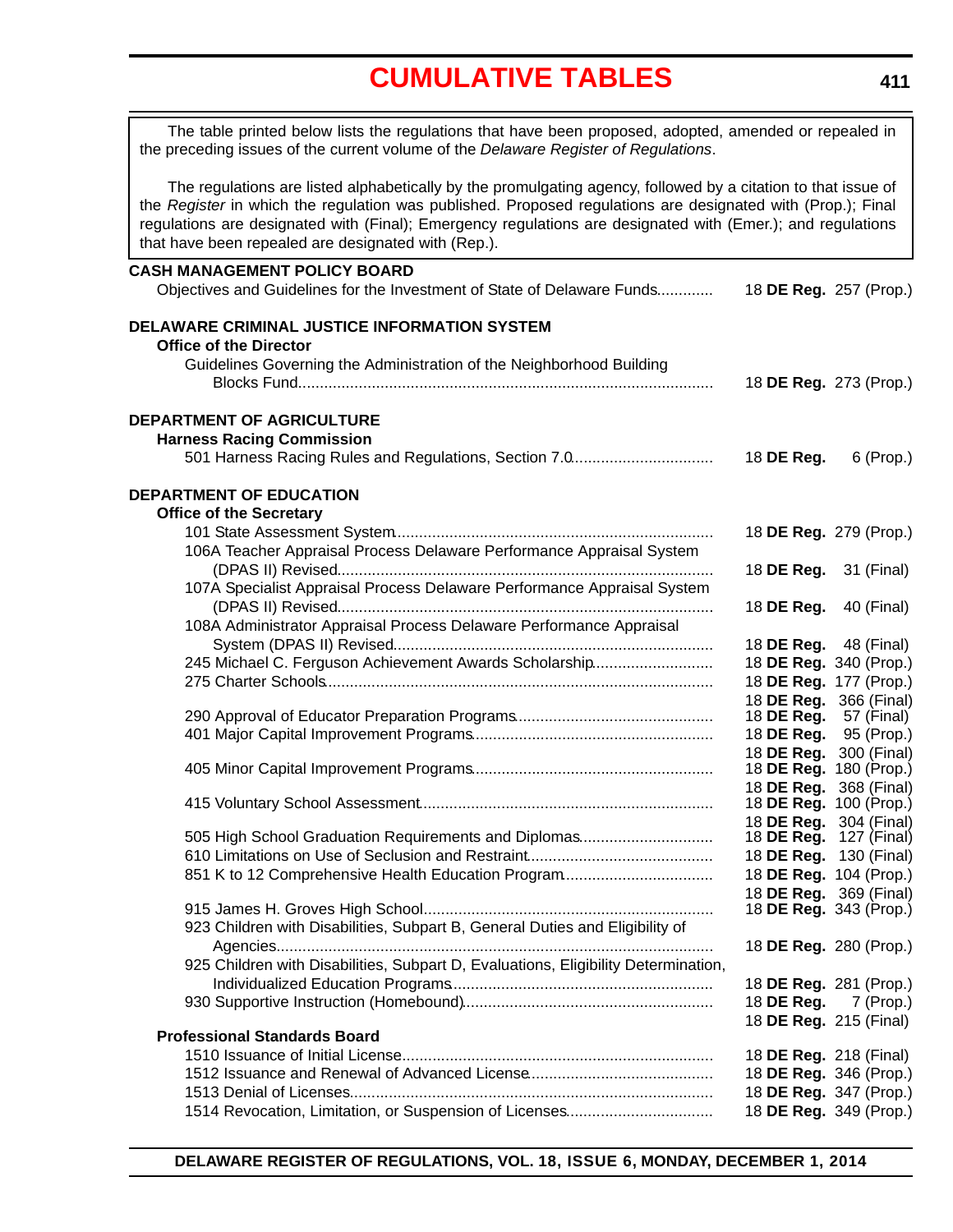|                                                                             | 18 DE Reg. 224 (Final)       | 18 DE Reg. 350 (Prop.)                           |
|-----------------------------------------------------------------------------|------------------------------|--------------------------------------------------|
| <b>DEPARTMENT OF ELECTIONS</b>                                              |                              |                                                  |
| <b>Kent County</b>                                                          |                              |                                                  |
|                                                                             | 18 <b>DE Reg.</b> 58 (Final) |                                                  |
| <b>DEPARTMENT OF FINANCE</b>                                                |                              |                                                  |
| <b>Office of the State Lottery</b>                                          |                              |                                                  |
|                                                                             |                              | 18 DE Reg. 182 (Prop.)<br>18 DE Reg. 370 (Final) |
| DEPARTMENT OF HEALTH AND SOCIAL SERVICES                                    |                              |                                                  |
| <b>Division of Long Term Care Residents Protection</b>                      |                              |                                                  |
|                                                                             |                              | 18 DE Reg. 282 (Prop.)                           |
| <b>Division of Medicaid and Medical Assistance</b>                          |                              |                                                  |
| Diamond State Health Plan 1115 Demonstration Waiver Amendment -             |                              |                                                  |
| Promoting Optimal Mental Health for Individuals through Supports and        |                              |                                                  |
|                                                                             |                              | 18 DE Reg. 186 (Prop.)                           |
|                                                                             | 18 DE Reg. 371 (Final)       |                                                  |
| Nursing Facility Services - Preadmission Screening and Resident Review      |                              | 18 DE Reg. 106 (Prop.)                           |
| Standards for the Coverage of Organ Transplant Services                     | 18 DE Reg. 310 (Final)       | 18 DE Reg. 115 (Prop.)                           |
| Title XIX Medicaid State Plan, Attachment 3.1-A, Introductory Page 2 -      |                              |                                                  |
|                                                                             |                              | 18 <b>DE Reg.</b> 9 (Prop.)                      |
|                                                                             |                              | 18 DE Reg. 227 (Final)                           |
| Title XIX Medicaid State Plan, Attachment 4.19B, Introduction - Page 4,     |                              |                                                  |
| Increased Medicaid Payment for Primary Care Services                        |                              | 18 DE Reg. 11 (Prop.)                            |
|                                                                             |                              | 18 DE Reg. 229 (Final)                           |
| Title XXI Delaware Healthy Children Program State Plan - Cost Sharing and   |                              |                                                  |
|                                                                             | 18 DE Reg. 375 (Final)       | 18 DE Reg. 183 (Prop.)                           |
| <b>Division of Public Health</b>                                            |                              |                                                  |
|                                                                             | 18 DE Reg.                   | 63 (Final)                                       |
|                                                                             | 18 DE Reg.                   | 67 (Final)                                       |
|                                                                             | 18 DE Reg.                   | 14 (Prop.)                                       |
|                                                                             | 18 DE Reg.                   | 378 (Final)                                      |
| 4407 Hospital Standards (Construction, Maintenance, and Operation)          |                              | 18 <b>DE Reg.</b> 119 (Prop.)                    |
|                                                                             |                              | 18 DE Reg. 390 (Final)                           |
|                                                                             | 18 DE Reg. 133 (Final)       | 18 DE Reg. 352 (Prop.)                           |
|                                                                             |                              | 18 DE Reg. 191 (Prop.)                           |
|                                                                             | 18 DE Reg. 392 (Final)       |                                                  |
|                                                                             |                              | 18 <b>DE Reg.</b> 135 (Final)                    |
| <b>Division of Social Services</b>                                          |                              |                                                  |
| Delaware's Temporary Assistance for Needy Families (TANF) State Plan        |                              |                                                  |
|                                                                             |                              | 18 DE Reg. 354 (Prop.)                           |
|                                                                             |                              | 18 <b>DE Reg.</b> 139 (Final)                    |
| 2013 & 9037 Food Supplement Program - Income and Eligibility                |                              |                                                  |
|                                                                             | 18 DE Reg.                   | 142 (Final)                                      |
| 3011 Delaware TANF Employment and Training Program Requirements. 18 DE Reg. |                              | 143 (Final)                                      |
| 9013.1 Food Supplement Program - Household Definition                       | 18 DE Reg.                   | 147 (Final)                                      |
|                                                                             | 18 DE Reg.                   | 14 (Prop.)                                       |
|                                                                             | 18 DE Reg.                   | 231 (Final)                                      |
| 11003 Determining Technical Eligibility for Child Care                      | 18 DE Reg.                   | 148 (Final)                                      |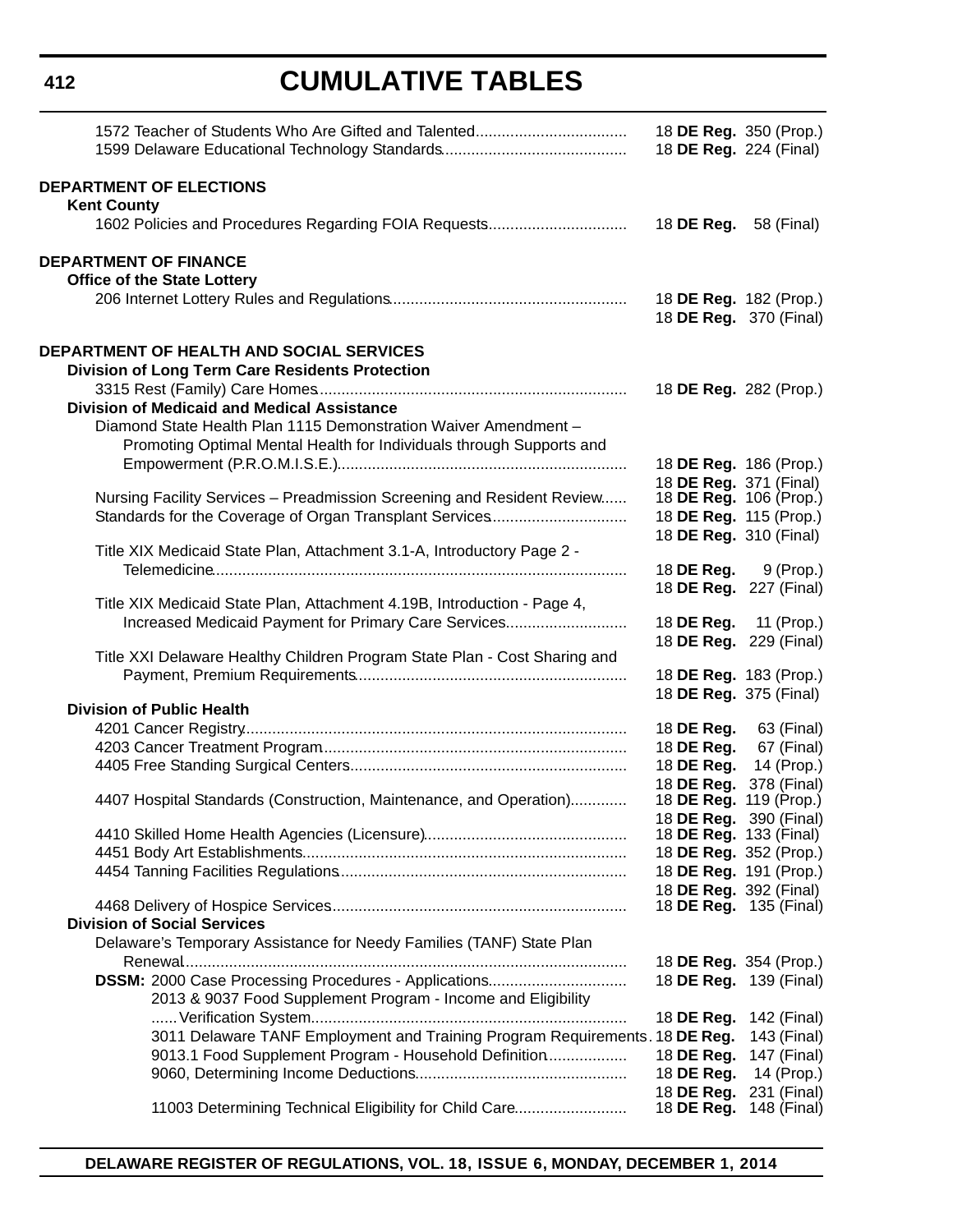|                                                                                                                              | 18 <b>DE Reg.</b> 9 (Prop.)<br>18 DE Reg. 233 (Final)   |             |
|------------------------------------------------------------------------------------------------------------------------------|---------------------------------------------------------|-------------|
| <b>DEPARTMENT OF INSURANCE</b><br><b>Office of the Commissioner</b>                                                          |                                                         |             |
| 403 Sale and Purchase of Options [Formerly Regulation 28], Repeal of                                                         | 18 DE Reg. 283 (Prop.)<br>18 DE Reg. 195 (Prop.)        |             |
|                                                                                                                              | 18 DE Reg. 393 (Final)<br>18 <b>DE Reg.</b> 355 (Prop.) |             |
| <b>DEPARTMENT OF JUSTICE</b>                                                                                                 |                                                         |             |
| <b>Fraud and Consumer Protection Division</b><br>Rules and Regulations Pursuant to the Delaware Securities Act               | 18 DE Reg. 202 (Prop.)<br>18 DE Reg. 394 (Final)        |             |
| <b>DEPARTMENT OF LABOR</b>                                                                                                   |                                                         |             |
| <b>Division of Industrial Affairs</b>                                                                                        | 18 DE Reg. 357 (Prop.)                                  |             |
| DEPARTMENT OF NATURAL RESOURCES AND ENVIRONMENTAL CONTROL<br><b>Division of Air Quality</b>                                  |                                                         |             |
| <b>Division of Fish and Wildlife</b>                                                                                         | 18 DE Reg. 121 (Prop.)                                  |             |
| 3521 Weakfish Size Limits; Possession Limits; Seasons                                                                        | 18 DE Reg. 235 (Final)                                  |             |
| <b>Division of Watershed Stewardship</b>                                                                                     | 18 DE Reg. 151 (Final)                                  |             |
|                                                                                                                              | 18 DE Reg. 204 (Prop.)<br>18 DE Reg. 396 (Final)        |             |
| 7408 TMDLs for Nutrients for the Murderkill River Watershed                                                                  | 18 DE Reg. 312 (Final)<br>18 DE Reg. 316 (Final)        |             |
| DEPARTMENT OF SAFETY AND HOMELAND SECURITY                                                                                   |                                                         |             |
| <b>Division of State Police</b>                                                                                              |                                                         |             |
| 1300 Board of Examiners of Private Investigators & Private Security Agencies                                                 | 18 <b>DE Reg.</b> 154 (Final)<br>18 DE Reg. 211 (Prop.) |             |
|                                                                                                                              | 18 <b>DE Reg.</b> 21 (Prop.)                            |             |
|                                                                                                                              | 18 DE Reg. 318 (Final)<br>18 <b>DE Reg.</b> 285 (Prop.) |             |
| Officer of the Alcoholic Beverage Control Commissioner                                                                       |                                                         |             |
|                                                                                                                              | 18 DE Reg. 208 (Prop.)<br>18 DE Reg. 209 (Prop.)        |             |
|                                                                                                                              | 18 DE Reg. 398 (Final)                                  |             |
| DEPARTMENT OF SERVICES FOR CHILDREN, YOUTH AND THEIR FAMILIES<br>Division of Family Services, Office of Child Care Licensing |                                                         |             |
| 105 Residential Child Care Facilities and Day Treatment Programs                                                             | 18 DE Reg. 122 (Prop.)                                  |             |
| <b>DEPARTMENT OF STATE</b><br><b>Division of Historical and Cultural Affairs</b>                                             |                                                         |             |
|                                                                                                                              | 18 DE Reg.                                              | 24 (Prop.)  |
|                                                                                                                              | 18 DE Reg. 237 (Final)                                  |             |
| <b>Division of Professional Regulation</b><br><b>Controlled Substance Advisory Committee</b>                                 |                                                         |             |
|                                                                                                                              | 18 DE Reg. 92(Emer.)                                    |             |
|                                                                                                                              | 18 DE Reg.                                              | 155 (Final) |

**DELAWARE REGISTER OF REGULATIONS, VOL. 18, ISSUE 6, MONDAY, DECEMBER 1, 2014**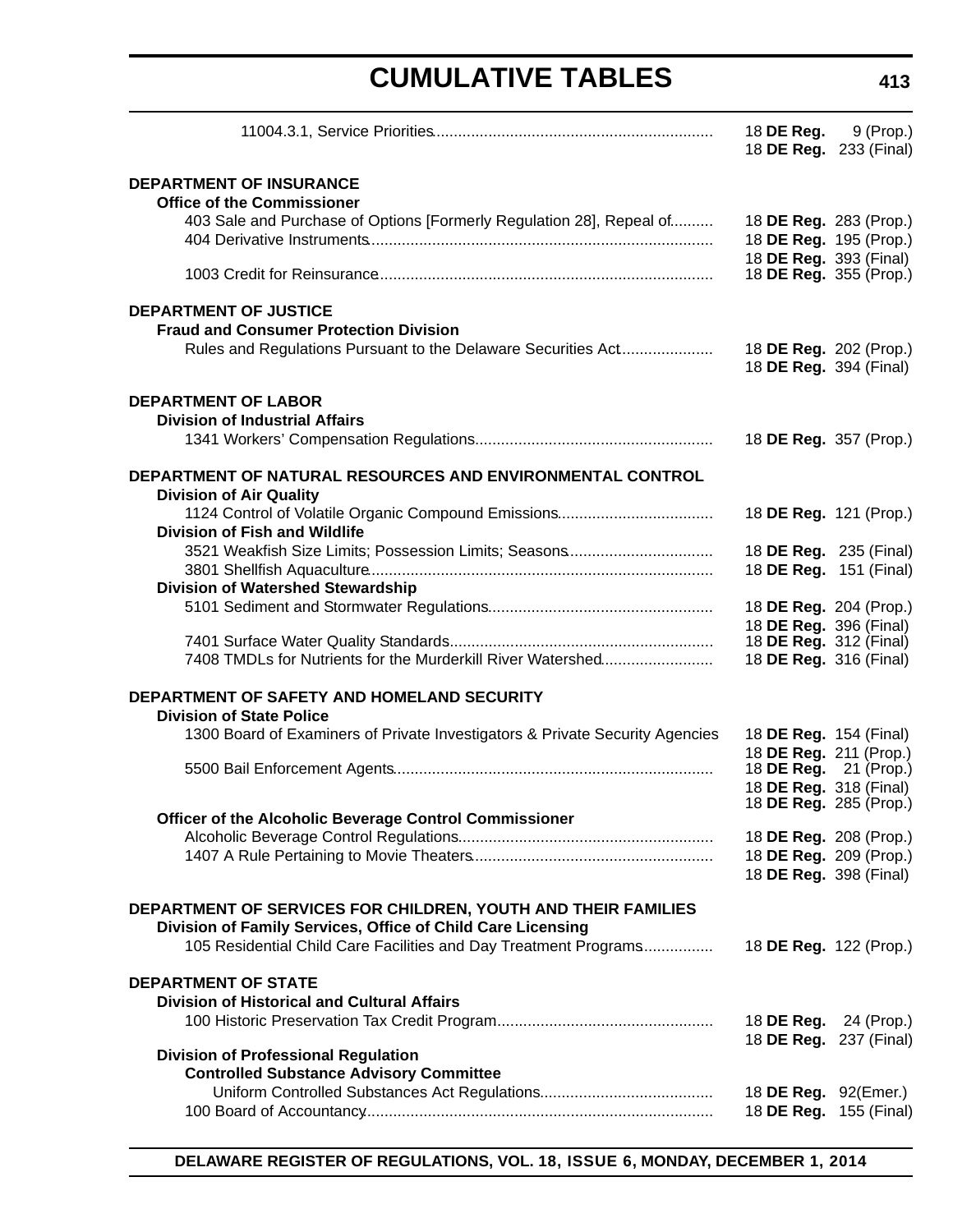|                                                                                                     | 18 DE Reg. 212 (Prop.)        |                               |
|-----------------------------------------------------------------------------------------------------|-------------------------------|-------------------------------|
|                                                                                                     | 18 DE Reg. 320 (Final)        |                               |
| 103 Regulations Governing Charitable Gambling Other Than Raffles                                    | 18 <b>DE Reg.</b> 157 (Final) |                               |
| 200 Board of Landscape Architecture, Section 7.0, Continuing Education as a                         |                               |                               |
|                                                                                                     | 18 DE Reg. 287 (Prop.)        |                               |
|                                                                                                     | 18 DE Reg. 321 (Final)        |                               |
|                                                                                                     | 18 DE Reg. 124 (Prop.)        |                               |
|                                                                                                     | 18 DE Reg. 213 (Prop.)        |                               |
|                                                                                                     | 18 DE Reg. 238 (Final)        |                               |
| 1100 Board of Dentistry and Dental Hygiene, Section 6.0, Continuing                                 |                               |                               |
|                                                                                                     | 18 DE Reg. 399 (Final)        |                               |
| 1900 Board of Nursing, Section 6.0 Requirements and Procedures for Licensure 18 DE Reg. 322 (Final) |                               |                               |
| 2600 Examining Board of Physical Therapists and Athletic Trainers                                   | 18 DE Reg. 290 (Prop.)        |                               |
|                                                                                                     | 18 DE Reg. 126 (Prop.)        |                               |
|                                                                                                     | 18 DE Reg. 323 (Final)        |                               |
|                                                                                                     | 18 DE Reg. 358 (Prop.)        |                               |
|                                                                                                     | 18 DE Reg. 158 (Final)        |                               |
|                                                                                                     | 18 DE Reg. 400 (Final)        |                               |
|                                                                                                     | 18 <b>DE Reg.</b> 239 (Final) |                               |
| <b>Office of the State Bank Commissioner</b>                                                        |                               |                               |
|                                                                                                     | 18 DE Reg. 291 (Prop.)        |                               |
|                                                                                                     | 18 DE Reg. 295 (Prop.)        |                               |
|                                                                                                     | 18 DE Reg. 295 (Prop.)        |                               |
| 2104 Minimum Disclosure and Agreement Requirements                                                  | 18 DE Reg. 295 (Prop.)        |                               |
|                                                                                                     | 18 DE Reg. 295 (Prop.)        |                               |
|                                                                                                     | 18 DE Reg. 295 (Prop.)        |                               |
|                                                                                                     | 18 <b>DE Reg.</b> 159 (Final) |                               |
|                                                                                                     | 18 DE Reg. 159 (Final)        |                               |
|                                                                                                     | 18 DE Reg. 295 (Prop.)        |                               |
|                                                                                                     | 18 DE Reg. 295 (Prop.)        |                               |
|                                                                                                     | 18 DE Reg. 295 (Prop.)        |                               |
|                                                                                                     | 18 DE Reg. 159 (Final)        |                               |
|                                                                                                     | 18 <b>DE Reg.</b> 159 (Final) |                               |
| <b>Public Service Commission</b>                                                                    |                               |                               |
| 1001 Rules of Practice and Procedure of the Delaware Public Service                                 |                               |                               |
|                                                                                                     | 18 DE Reg. 160 (Final)        |                               |
| 4001 Rules for the Provision of Telecommunication Services (Docket Nos. 10                          |                               |                               |
|                                                                                                     | 18 DE Reg. 296 (Prop.)        |                               |
| 4003 Regulations Governing the Minimum Service Requirements for the                                 |                               |                               |
| Provision of Telephone Service for Public Use within the State of Delaware                          |                               |                               |
|                                                                                                     | 18 DE Reg. 296 (Prop.)        |                               |
|                                                                                                     |                               |                               |
| DEPARTMENT OF TRANSPORTATION                                                                        |                               |                               |
| <b>Division of Planning and Policy</b>                                                              |                               |                               |
| 2309 Standards and Regulations for Subdivision Streets and State Highway                            |                               |                               |
|                                                                                                     |                               | 18 <b>DE Reg.</b> 240 (Final) |
|                                                                                                     |                               |                               |
| <b>DIVISION OF RESEARCH</b>                                                                         |                               |                               |
| <b>Office of the Registrar of Regulations</b>                                                       |                               |                               |
|                                                                                                     |                               |                               |
| Regulation Governing Administrative Rulemaking Procedures                                           | 18 <b>DE Reg.</b> 161 (Final) |                               |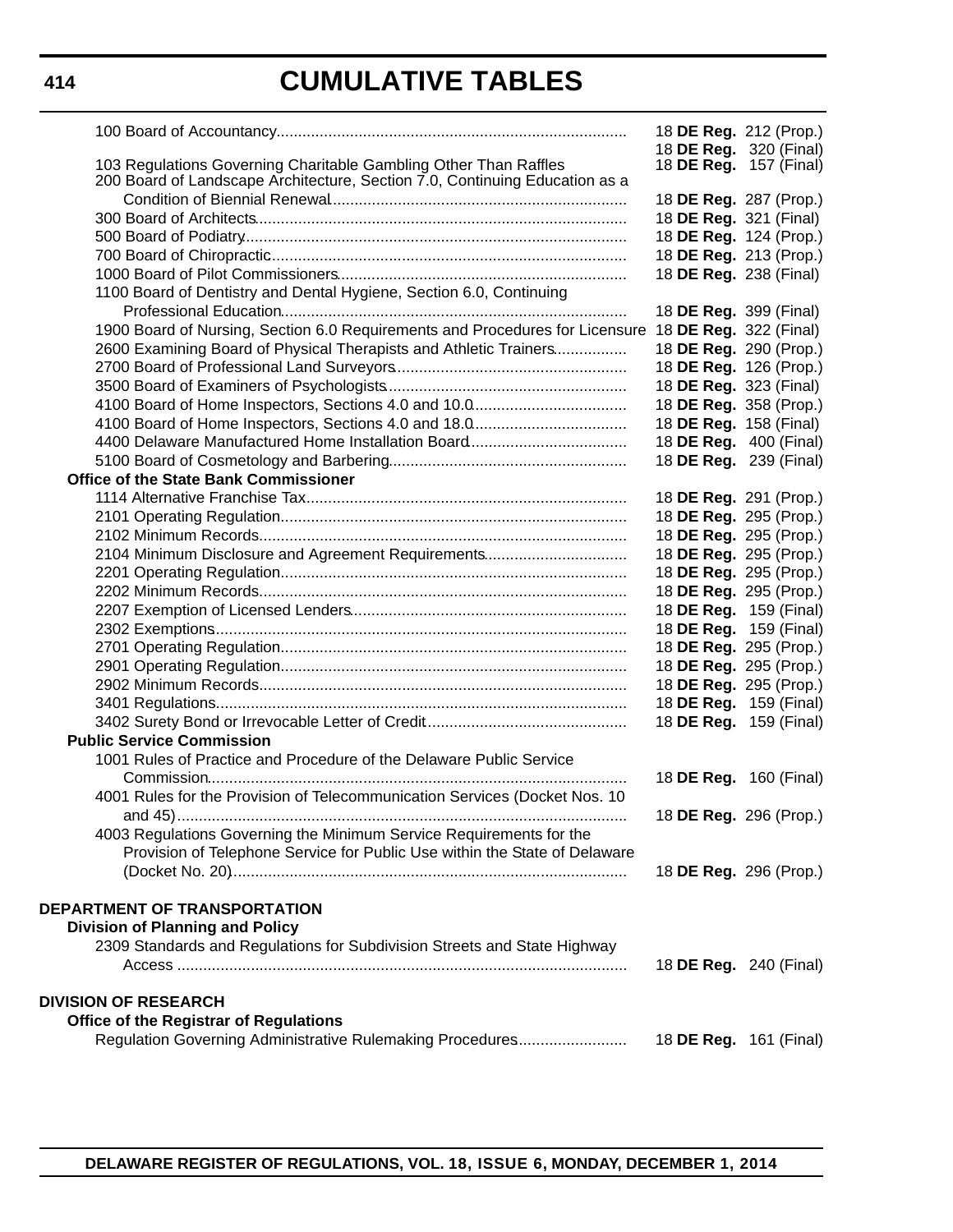| <b>EXECUTIVE DEPARTMENT</b><br><b>Office of Management and Budget</b>   |                        |            |
|-------------------------------------------------------------------------|------------------------|------------|
| <b>State Employees Benefits Committee</b>                               |                        |            |
| 2001 Group Health Care Insurance Eligibility and Coverage Rules         | 18 DE Reg.             | 79 (Final) |
| <b>Statewide Benefits Office</b>                                        |                        |            |
| 2007 Disability Insurance Program Rules and Regulations                 | 18 DE Reg.             | 79 (Final) |
| <b>Office of State Planning Coordination</b>                            |                        |            |
| Regulations Governing the Administration and Review of Applications for |                        |            |
|                                                                         | 18 DE Reg. 359 (Prop.) |            |
|                                                                         |                        |            |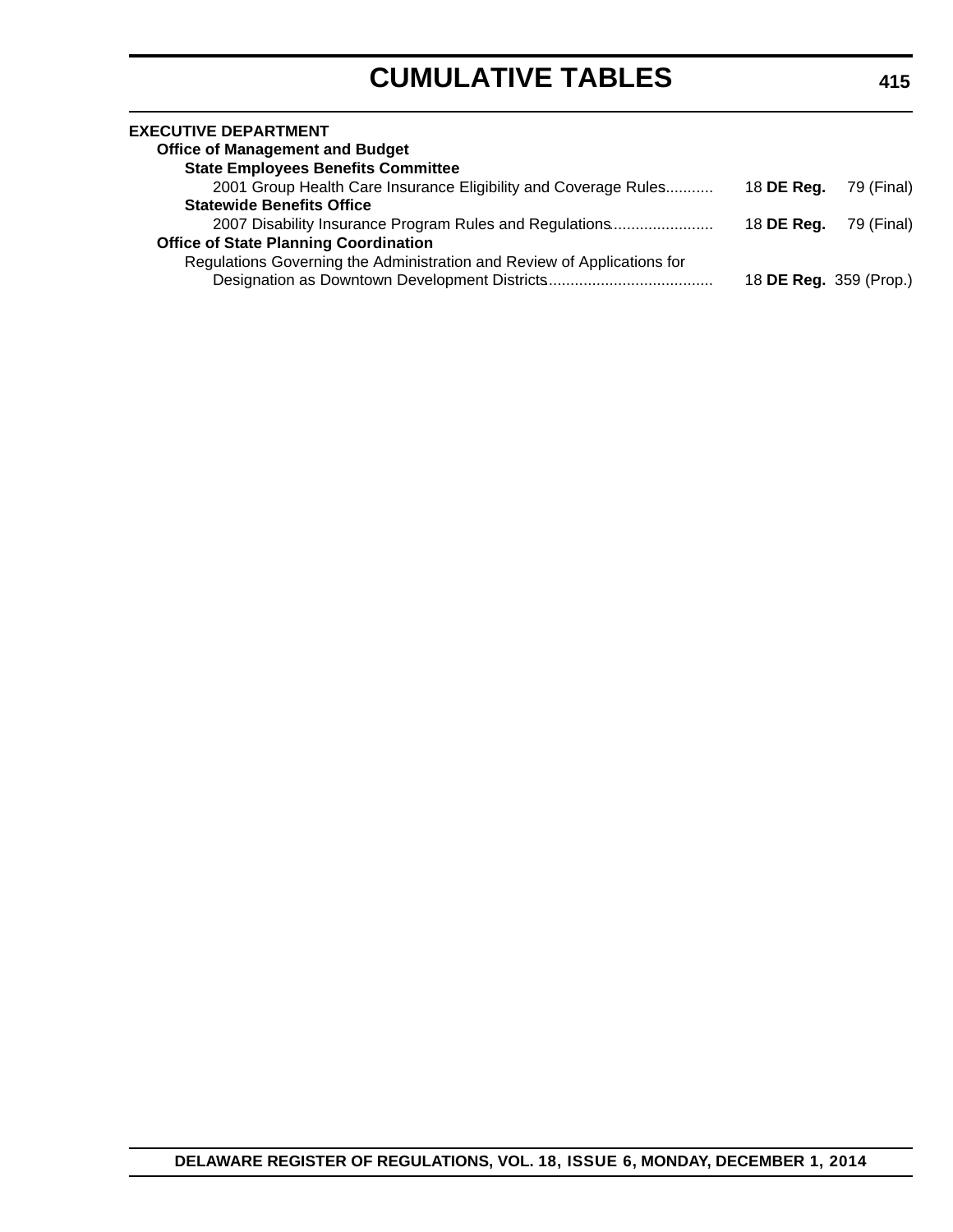### **Symbol Key**

<span id="page-10-0"></span>Arial type indicates the text existing prior to the regulation being promulgated. Underlined text indicates new text. Language which is stricken through indicates text being deleted.

#### **Proposed Regulations**

Under 29 **Del.C.** §10115 whenever an agency proposes to formulate, adopt, amend or repeal a regulation, it shall file notice and full text of such proposals, together with copies of the existing regulation being adopted, amended or repealed, with the Registrar for publication in the *Register of Regulations* pursuant to §1134 of this title. The notice shall describe the nature of the proceedings including a brief synopsis of the subject, substance, issues, possible terms of the agency action, a reference to the legal authority of the agency to act, and reference to any other regulations that may be impacted or affected by the proposal, and shall state the manner in which persons may present their views; if in writing, of the place to which and the final date by which such views may be submitted; or if at a public hearing, the date, time and place of the hearing. If a public hearing is to be held, such public hearing shall not be scheduled less than 20 days following publication of notice of the proposal in the *Register of Regulations*. If a public hearing will be held on the proposal, notice of the time, date, place and a summary of the nature of the proposal shall also be published in at least 2 Delaware newspapers of general circulation. The notice shall also be mailed to all persons who have made timely written requests of the agency for advance notice of its regulation-making proceedings.

### **[CASH MANAGEMENT POLICY BOARD](http://finance.delaware.gov/)**

Statutory Authority: 29 Delaware Code, Sections 2716, 8017A; 30 Delaware Code, Section 5423

(29 **Del.C.** §§2716 & 8017A; 30 **Del.C.** §5423)

#### **PUBLIC NOTICE**

#### **[Objectives and Guidelines for the Investment of State of Delaware Funds Designated as the Delaware Land](#page-3-0)  and Water Conservation Trust Fund**

#### **NATURE OF PROCEEDINGS; SYNOPSIS OF THE SUBJECT AND SUBSTANCE OF THE PROPOSED REGULATION**

In accordance with procedures set forth in 29 **Del.C.**, Ch. 11, Subch. III and 29 **Del.C.**, Ch. 101, the Cash Management Policy Board of the State of Delaware is proposing to adopt a regulation on objectives and guidelines for the investment of State funds designated as the Delaware Land and Water Conservation Trust Fund as described in 29 **Del.C.** §2716. The proposed regulation sets forth the rules governing practices for those investments.

#### **STATUTORY BASIS AND LEGAL AUTHORITY TO ACT**

29 **Delaware Code**, §2716, 29 **Delaware Code** §5423, and 30 **Delaware Code** §8017A.

#### **OTHER REGULATIONS AFFECTED**

None.

#### **HOW TO COMMENT ON THE PROPOSED REGULATION**

Members of the public may receive a copy of the proposed regulation at no charge by United States Mail by writing or calling Ms. Angela Moffett-Batty, Secretary, Delaware Department of Finance, Carvel State Building, 820 North French Street, Wilmington, Delaware 19899-8763, phone (302) 577-8522, or facsimile at (302) 577-8565. Members of the public may present written comments on the proposed regulation by submitting such written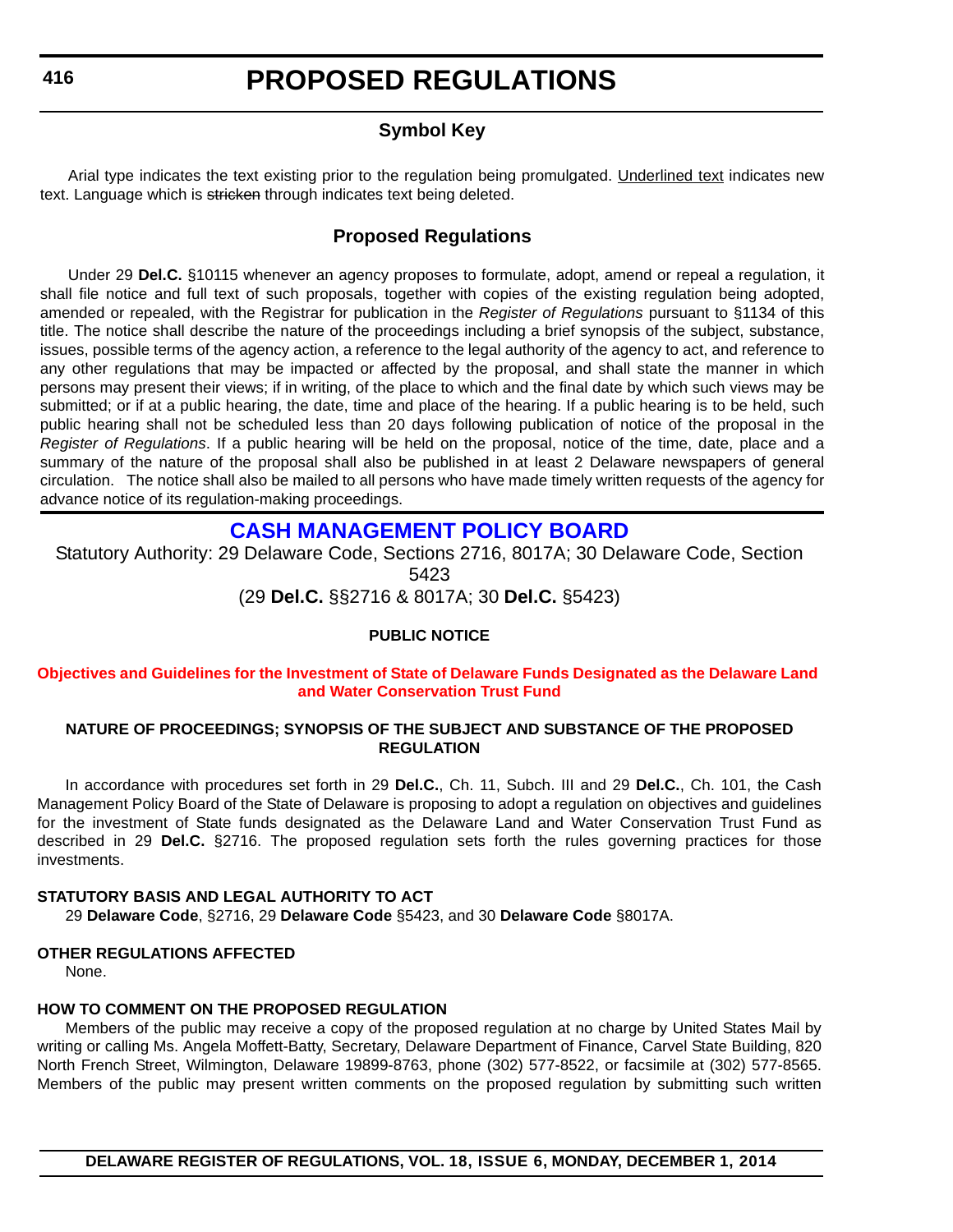comments to Ms. Moffett-Batty at the address of the Delaware Department of Finance as set forth above. Written comments must be received on or before December 31, 2014.

#### **SUMMARY OF PROPOSED REGULATION**

The Cash Management Policy Board (hereinafter the "Board") was created by 63 **Del. Laws**, c. 142, to establish policies (a) for the investment of all money belonging to the State or on deposit from its political subdivisions, except money deposited in any State Pension Fund or the State Deferred Compensation Program, and (b) to determine the terms, conditions, and other matters relating to those investments including the designation of permissible investments. (29 **Del.C.** §2716(a)). This regulation was adopted by the Board on November 5, 2014.

#### **Objectives and Guidelines for the Investment of State of Delaware Funds Designated as the Delaware Land and Water Conservation Trust Fund**

#### **1.0 Statutory Authorization**

- 1.1 The Cash Management Policy Board (hereinafter the "Board") was created by 63 **Del. Laws**, c. 142, to establish policies (a) for the investment of all money belonging to the State or on deposit from its political subdivisions, except money deposited in any State Pension Fund or the State Deferred Compensation Program, and (b) to determine the terms, conditions, and other matters relating to those investments including the designation of permissible investments. (29 **Del.C.** §2716(a)).
- 1.2 The Delaware Land and Water Conservation Trust Fund was created under the 30 **Del.C.** §5423, including an endowment account (the "Endowment") to be invested in a manner consistent with investment guidelines as approved by the Cash Management Policy Board (the "Board").

#### **2.0 Investment Managers**

- 2.1 The Endowment will be invested by three Investment Managers selected by the Board, each of which Investment Managers will invest an equal share of the Endowment employing the same investment guidelines.
- 2.2 The spending policy and the Endowment shall be invested subject to guidelines as set forth in the Uniform Prudent Management of Institutional Funds Act ("UPMIFA").
- 2.3 The Investment Managers will be provided with general guidelines and will be given the latitude to invest prudently within the ranges established by the guidelines based upon their respective judgment.
- 2.4 Each of the Investment Managers will possess expertise in Asset Allocation, Equity Investments, Fixed Income Investments and Alternative Investments.

#### **3.0 Investment Philosophy**

- 3.1 The investment perspective of this Endowment is long-term.
- 3.2 The Investment Managers selected will receive three-year contracts so the Board can review results over a reasonable period of time.
	- 3.2.1 Results will be reported quarterly to the Board and yearly review meetings will be expected at a minimum.
	- 3.2.2 A Consultant to the Board will also receive investment results monthly and will advise the Board should there be extreme volatility or investment results that the consultant deems worthy of notification to the Board.

#### **4.0 Asset Allocation Guidelines**

4.1 The "target" amount of funds allocated to each Investment Manager to be invested in equities shall be sixty percent (60%) of total funds so allocated, within a range of forty-five to seventy-five percent (45-75%) of total funds. International equities are limited to thirty-five percent (35%) of the total funds invested in equities.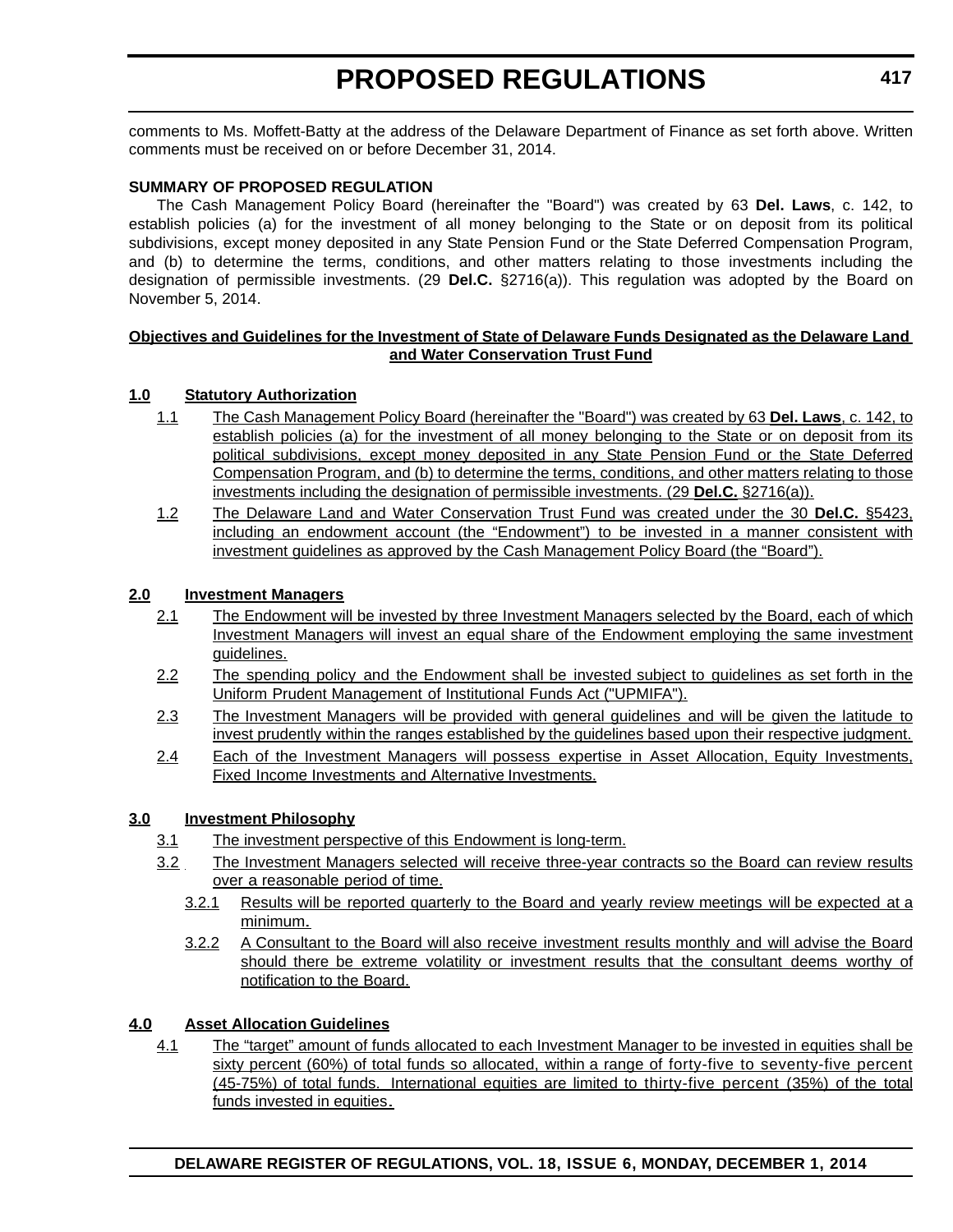<span id="page-12-0"></span>**418**

# **PROPOSED REGULATIONS**

- 4.2 The "target" amount of funds allocated to each Investment Manager to be invested in a combination of fixed income securities, alternative investments, and cash shall be forty percent (40%) of total funds so allocated, within a range of twenty-five to fifty-five percent (25-55%) of total funds. At least five percent (5%) of total funds shall be held in cash at all times.
- 4.3 The managers will be provided asset allocation guidelines with wide ranges so that they are able to express their specific market views. Individual securities, exchange-traded funds, mutual funds, separately-managed accounts, limited partnerships are all acceptable investment vehicles as "alternative investments." This list is not intended to be exhaustive.

### **[DEPARTMENT OF AGRICULTURE](http://dda.delaware.gov/harness/) HARNESS RACING COMMISSION**

Statutory Authority: 3 Delaware Code, Section 10005 (3 **Del.C.** §10005) 3 **DE Admin. Code** 501

### **PUBLIC NOTICE**

#### **[501 Harness Racing Rules and Regulations](#page-3-0)**

The Delaware Harness Racing Commission (DHRC) pursuant to 3 **Del.C.** §501, proposes to amend its rules and regulations*.* The proposed regulation changes address the practice of using an authorized agent, reference 5.3.3.25, 5.4, and 1.0 Definitions.

The DHRC Rules Committee originally voted to approve this rule amendment on September 30, 2014, and then the Delaware Harness Racing Commission (DHRC) subsequently voted to approve the proposed amendment at its October 16, 2014 monthly meeting. Both those meetings are noticed public meetings. Subsequent to this public notice in the *Register of Regulations*, the DHRC will leave the public comment period open until January 13, 2015 when the DHRC will hold its regularly scheduled monthly meeting. The DHRC January 2015 monthly meeting is public and is noticed on the state meeting notice website. Those meetings are held at the Delaware Department of Agriculture, 2320 South DuPont Highway Dover, DE at 10:00am. Written comments must be received by COB January 12, 2015. Those comments should be sent to the same address listed above for meeting location, attention Mark Davis.

#### **501 Harness Racing Rules and Regulations**

#### **1.0 Definitions**

#### *(Break in Continuity Within Section)*

**"Authorized Agent"** is a person trainer also licensed by the Commission as an authorized agent and appointed by a written instrument, signed and acknowledged before a notary public by the owner in whose behalf the agent will act.

*(Break in Continuity of Sections)*

#### **5.0 Licensees**

*(Break in Continuity Within Section)*

5.3 Trainers

*(Break in Continuity Within Section)*

5.3.3 Other Responsibilities. A trainer is responsible for:

*(Break in Continuity Within Section)*

5.3.3.25 in all overnight events, training all horses owned wholly or in part by him/her or by one other trainer.

#### *(Break in Continuity Within Section)*

#### **DELAWARE REGISTER OF REGULATIONS, VOL. 18, ISSUE 6, MONDAY, DECEMBER 1, 2014**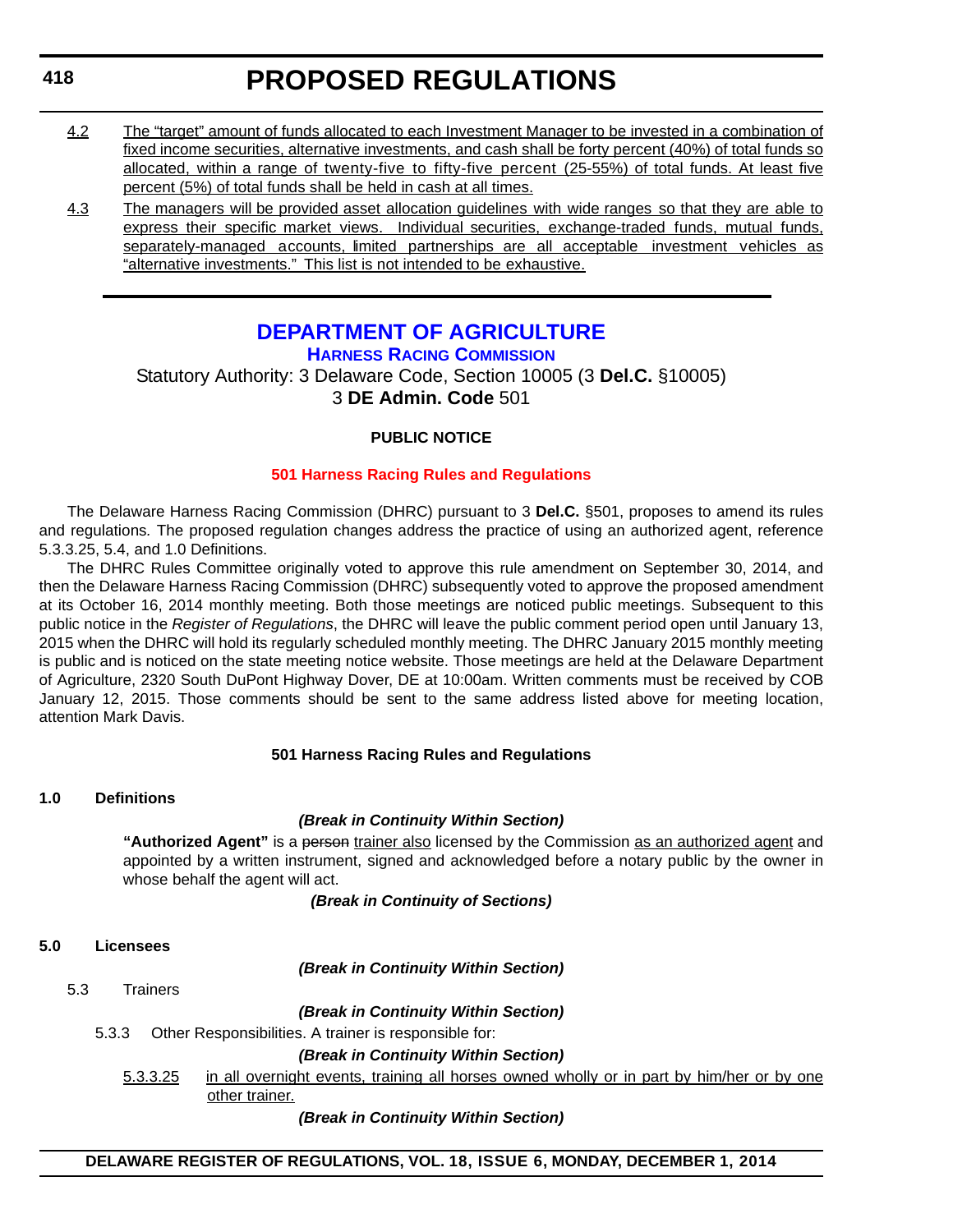- <span id="page-13-0"></span>5.4 Owners' Authorized Agents
	- 5.4.1 Licenses Required
		- 5.4.1.1 An licensed trainer acting as an authorized agent shall obtain a license from the Commission.
		- 5.4.1.2 Application for license shall be filed for each owner represented.
		- 5.4.1.3 A written instrument signed by the owner shall accompany the application and shall clearly set forth the delegated powers of the authorized agent. The delegated powers of the authorized agent shall extend only to horses trained by the authorized agent as trainer and not to horses trained by other trainers. The owner's signature on the written instrument shall be acknowledged before a notary public.

**\*Please Note: As the rest of the sections were not amended they are not being published. A copy of the regulation is available at:**

**[501 Harness Racing Rules and Regulations](http://regulations.delaware.gov/register/december2014/proposed/18 DE Reg 418 12-01-14.htm)**

### **[DEPARTMENT OF EDUCATION](http://www.doe.k12.de.us/site/default.aspx?PageID=1)**

**OFFICE OF THE SECRETARY** Statutory Authority: 14 Delaware Code, Section 122(d) (14 **Del.C.** §122(d)) 14 **DE Admin. Code** 817

**Education Impact Analysis Pursuant To 14 Del.C. Section 122(d)**

#### **[817 Medications and Treatments](#page-3-0)**

#### **A. Type of Regulatory Action Required**

Amendment to Existing Regulation

#### **B. Synopsis of Subject Matter of the Regulation**

The Secretary of Education intends to amend 14 **DE Admin. Code** 817 Medications and Treatments. This regulation is amended to be in compliance with Senate Bill 246 as amended by Senate Amendment #1 of the 147<sup>th</sup> General Assembly. It clarifies what constitutes an emergency medication, who can administer that medication and whether it can be administered to a diagnosed or undiagnosed individual, and in what school setting.

Persons wishing to present their views regarding this matter may do so in writing by the close of business on or before January 5, 2015 to Tina Shockley, Education Associate, Department of Education, Regulatory Review, at 401 Federal Street, Suite 2, Dover, Delaware 19901. A copy of this regulation may be viewed online at the Register of Regulation's website, [http://regulations.delaware.gov/services/current\\_issue.shtml](http://regulations.delaware.gov/services/current_issue.shtml), or obtained at the Department of Education, Finance Office located at the address listed above.

#### **C. Impact Criteria**

1. Will the amended regulation help improve student achievement as measured against state achievement standards? The amended regulation is related to medications and treatments and is not specifically related to improving student achievement as measured against state achievement standards.

2. Will the amended regulation help ensure that all students receive an equitable education? The amended regulation is intended to continue to ensure all students receive an equitable education.

3. Will the amended regulation help to ensure that all students' health and safety are adequately protected? The amendments address students' health and safety in relation to the emergency medications for diagnosed medical conditions.

4. Will the amended regulation help to ensure that all students' legal rights are respected? The amended regulation continues to ensure that all student's legal rights are respected.

5. Will the amended regulation preserve the necessary authority and flexibility of decision making at the local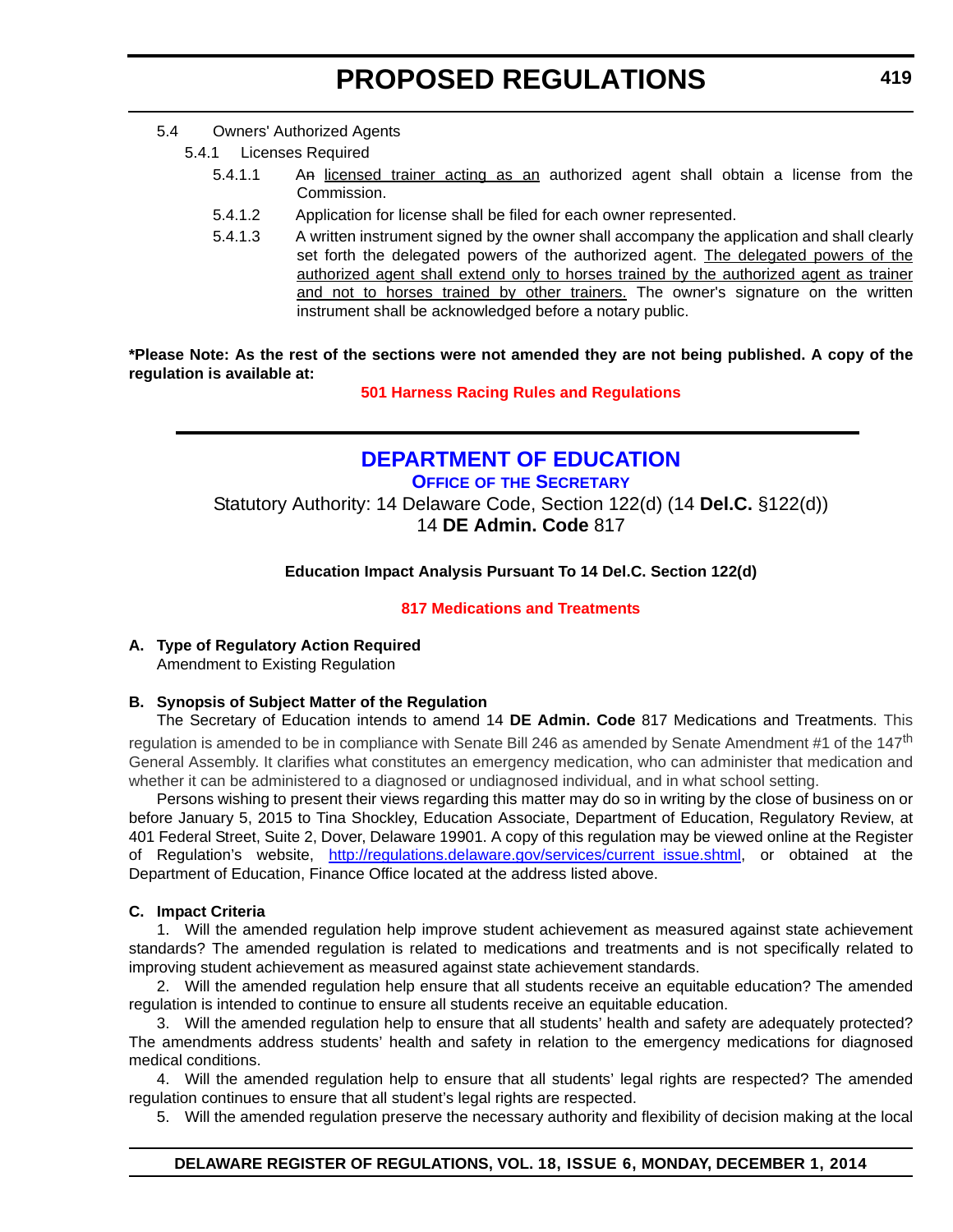board and school level? The amended regulations does not change the decision making at the local board and school level.

6. Will the amended regulation place unnecessary reporting or administrative requirements or mandates upon decision makers at the local board and school levels? The amended regulation does not place any unnecessary reporting or administrative requirements on decision makers.

7. Will the decision making authority and accountability for addressing the subject to be regulated be placed in the same entity? The decision making authority and accountability for addressing the subject to be regulated does not change because of the amendment.

8. Will the amended regulation be consistent with and not an impediment to the implementation of other state educational policies, in particular to state educational policies addressing achievement in the core academic subjects of mathematics, science, language arts and social studies? The amendment is consistent with and not an impediment to the implementation of other state educational policies.

9. Is there a less burdensome method for addressing the purpose of the regulation? There is not a less burdensome method for addressing the purpose of the regulation.

10. What is the cost to the State and to the local school boards of compliance with the regulation? There may be costs for school districts and charter schools for additional emergency medications. The Department of Education will need to reallocate resources for training.

#### **817 Medications and Treatments**

#### **1.0 Purpose**

The purpose of this regulation is to provide guidance regarding the medications and treatments to be provided to students pursuant to current Delaware Code.

#### **2.0 Definitions**

The following words and terms, when used in this regulation, shall have the following meaning unless the context clearly states otherwise:

**"Approved School Activity"** means a school-sponsored field trip or approved school activity outside of the traditional school day or off-campus.

**"Assist(ance) with Self-Administration of Medication"** means assisting a student in kindergarten through grade 12 in the self-administration of a medication taken orally, by inhalation, or applied topically, provided that the medication is in a properly labeled container. Assistance may include holding the medication container for the student, assisting with the opening of the container, and assisting the student in self-administering the medication. Assistance does not include making nursing judgments. Lay assistants shall not assist with injections. The one exception is with emergency medications where standard emergency procedures prevail in lifesaving circumstances for lifethreatening symptoms of a diagnosed condition, and includes the administration of the medication based on the healthcare provider's order and parent permission.

**"Controlled Medication"** means those prescribed drugs regulated by Federal (CSA of 1970) and/or State Controlled (dangerous) Substances Act.

**"Current"** means a medication or prescription that is not outdated or expired according to the date on the label. A current prescription is written for a specific time period, not to exceed one year.

**"Dosage"** or **"Dose"** means a specific amount of medication prescribed or directed to be taken at any one time.

**"Educators"** means teachers, administrators, and paraeducators employed by a school-serving students in Pre-Kindergarten through Grade 12.

**"Emergency Medication"** means a medication necessary for response to a life-threatening allergic reaction.

**"Emergency Medication for a Diagnosed Medical Condition"** means a medication prescribed to treat a life-threatening symptom of a diagnosed medical condition.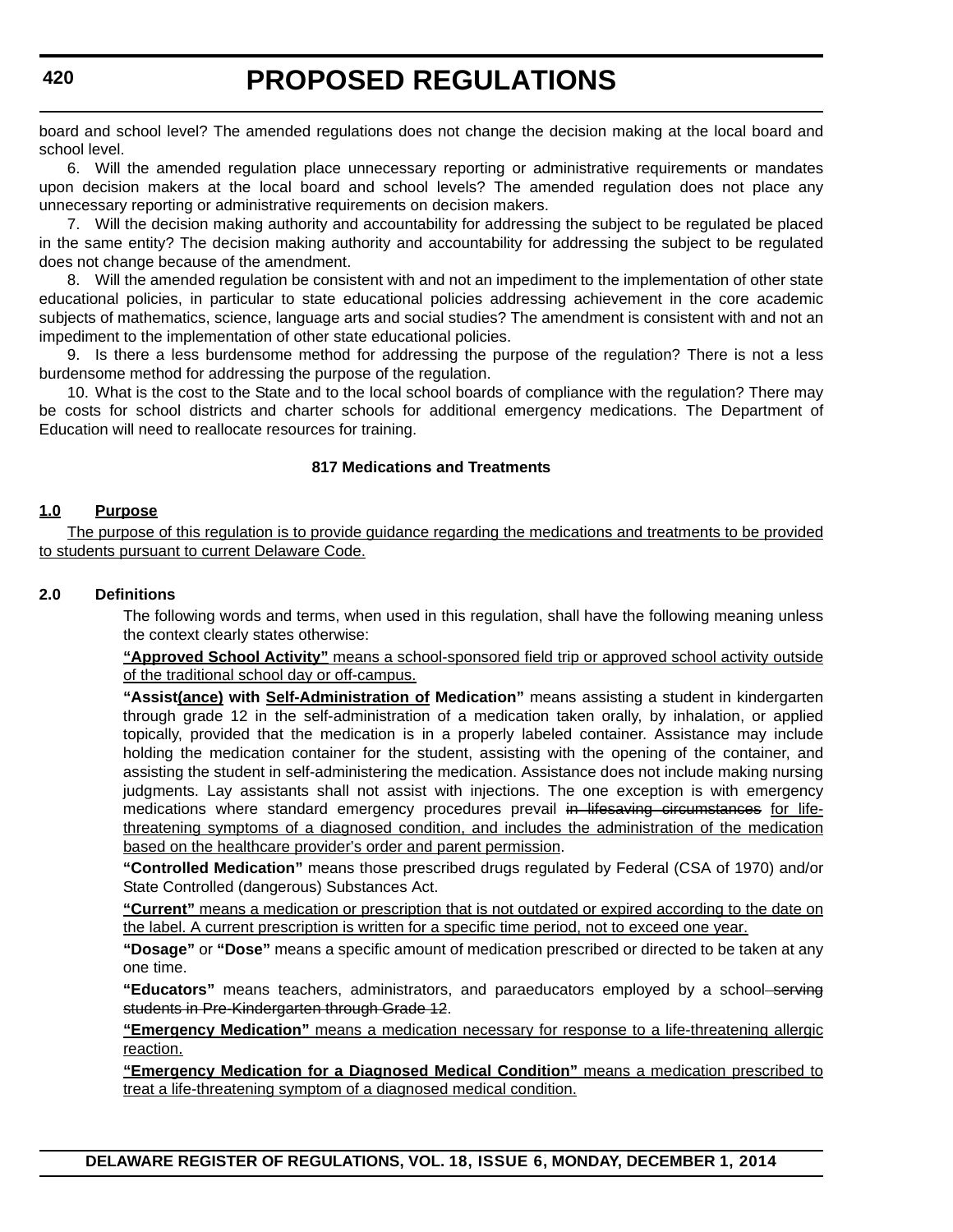**"Emergency Medication Summary Sheet"** means a document developed by the Department of Education and the Division of Public Health to report the use of Emergency Medication in the school setting.

**"Field Trip"** means any off campus, school sponsored activity.

**"Licensed Health Care Healthcare Provider"** means anyone lawfully authorized to prescribe medications and treatments.

**"Medication"** means a legal drug, which has been authorized for a student to use and includes both prescription and non-prescription drugs.

**"Non-prescription Medication"** means any over-the-counter medication that can be sold legally without a prescription.

**"Other sSchool eEmployees"** means coaches or persons hired or contracted by schools serving students in Kindergarten through Grade 12.

**"Paraeducators"** mean teaching assistants or aides in a school.

**"Prescription Medication"** means a legal drug that has a written order for an individual student by a licensed health care provider licensed to prescribe medication.

**"School"** means an educational facility serving students in kindergarten through grade 12 and any associated pre-kindergarten program in such facility.

**"School Nurse"** means a Registered Nurse licensed to practice in the State of Delaware, who is employed by a school district, charter school, or private school.

**"Traditional School Day"** means the hours within the days counted to meet the state minimum number of school days each year and summer school.

**"Trained Assistant for Self-Administration"** means an Educator or Other School Employee who has completed the training to assist a student with self-administration of medications. This person may render emergency care to any student, including injection, for life-threatening symptoms of a diagnosed condition based on the healthcare provider's order and parent permission.

**"Trained Person"** means an Educator or Other School Employee who has completed the training to administer Emergency Medicine to diagnosed and undiagnosed students with symptoms of a lifethreatening allergic reaction in the school setting.

#### **13.0 Medications**

- 13.1 Medications may be administered to a public school student by the School Nurse when a written request to administer the medication or treatment is on file from the parent, guardian or Relative Caregiver or the student if 18 years or older, or an unaccompanied homeless youth (as defined by 42 USC 11434a).
	- 13.1.1 The School Nurse shall check the student health records and history for contraindications and all allergies, especially to the medications, and shall provide immediate medical attention if an allergic reaction is observed or make a referral if symptoms or conditions persist.
	- 13.1.2 The School Nurse shall also document the student's name, the name of medication and treatment administered, the date and time it was administered and the dosage if medication was administered.
- 43.2 In addition to the requirements set forth in 2.1 below 3.1 above, in the case of a Prescription Medications, the requirements set forth below in 2.2.1 through 2.2.4 3.2.1 through 3.2.4 shall also apply.
	- 13.2.1 Prescription medications shall be provided to the School in the original container and properly labeled with the student's name; the prescribing licensed health care provider's name; the name of the medication; the dosage; how and when it is to be administered; the name and phone number of the pharmacy and the current date of the prescription. The medication shall be in a container which meets United States Pharmacopoeia National Formulary standards.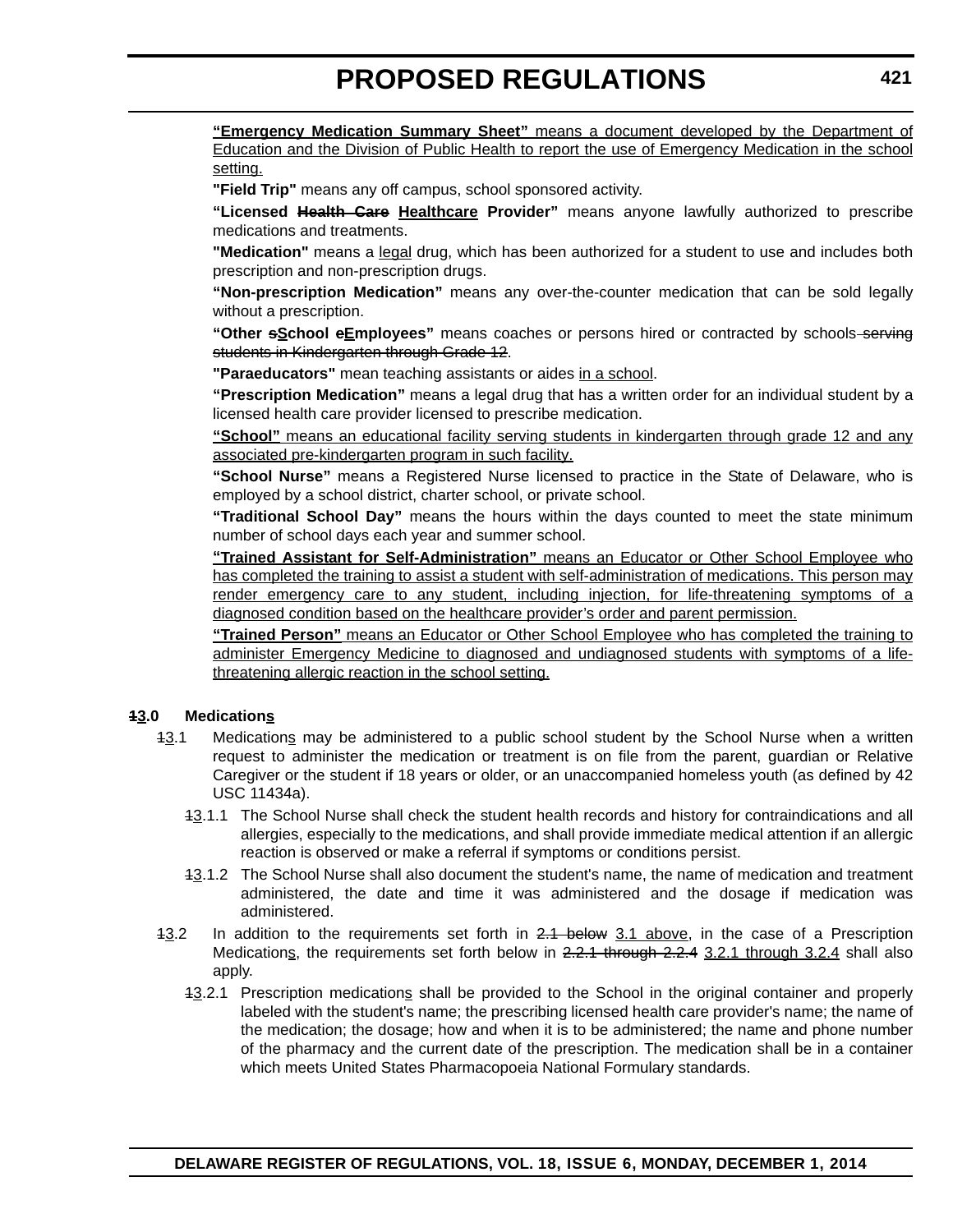- 13.2.2 Medications and dosages administered by the School Nurse shall be limited to those recommended by the Federal Drug Administration (FDA), peer review journal that indicates doses or guidelines that are both safe and effective, or guidelines that are specified in regional or national guidelines.
- 13.2.3 The prescription and the medication shall be current and long term prescriptions shall be re authorized reauthorized at least once a year.
- 13.2.4 All medications classified as controlled substances shall be counted and reconciled each month by the School Nurse and kept under double lock. Such medications should be transported to and from School by an adult.
- 43.3 Non-prescription Medication must be in an original container with full label and may be given by the School Nurse after the School Nurse assesses the complaint and the symptoms to determine if other interventions can be used before medication is administered.

#### **34.0 Treatments**

Treatments, including specialized health procedures, shall be prescribed by a licensed health care provider with directions relative to administration or supervision.

#### **45.0 IEP Team**

For a student who requires significant medical or nursing interventions, the Individual Education Program (IEP) team shall include the School Nurse.

#### **56.0 Assistance With Self-Administration of Medications at Approved School Activities**

- 56.1 Educators and Other School Employees who are Trained Assistants for Self-Administration are authorized by 24 **Del.C.** §1921(a)(17) to assist a student with self-administration of mMedications on a field trip or approved school activity outside of the traditional school day or off-campus are at an Approved School Activity for students in kindergarten through Grade 12. The Trained Assistant for Self-Administration is subject to the following provisions:
	- 56.1.1 Assistance with Self-Administration of mMedication shall not be provided without the prior written request or consent of a parent, guardian or Relative Caregiver, or the student if 18 years or older, or an unaccompanied homeless youth (as defined by 42 USC 11434a). Said written request or consent shall contain clear instructions including: the student's name; the name of the medication; the dose; the time(s) and date(s) of administration; and the method of administration. At least one copy of said written request or consent shall be in the possession of the person assisting a student with medication on a field trip or approved School activity outside of the traditional School day or off-campus.
		- 56.1.1.1 Medications shall be prescribed by a licensed health care provider and are ones that cannot be rescheduled for times when a person, who may legally administer medication, is available.
			- 56.1.1.1.1 Doses may be provided for up to one week, unless covering a Field Trip lasting longer than this time period, and shall be maintained in a secure location.
		- 56.1.1.2 Prescription medications shall be provided to the School Nurse and shall be properly labeled with the student's name; the licensed health care provider's name; the name of the medication; the dosage; how and when it is to be administered; the name and phone number of the pharmacy; and the current date of the prescription. The medication shall be in a container which meets United States Pharmacopoeia National Formulary standards.
			- 56.1.1.2.1 Controlled medications must be stored on the person assisting or in a secure location under double lock. Maintaining doses for greater than one day is not permitted except in the case of an overnight activity.
		- 56.1.1.3 Non-prescription medications shall be provided to the School Nurse by the parent in an original container along with a current, written directive from the student's licensed health

**DELAWARE REGISTER OF REGULATIONS, VOL. 18, ISSUE 6, MONDAY, DECEMBER 1, 2014**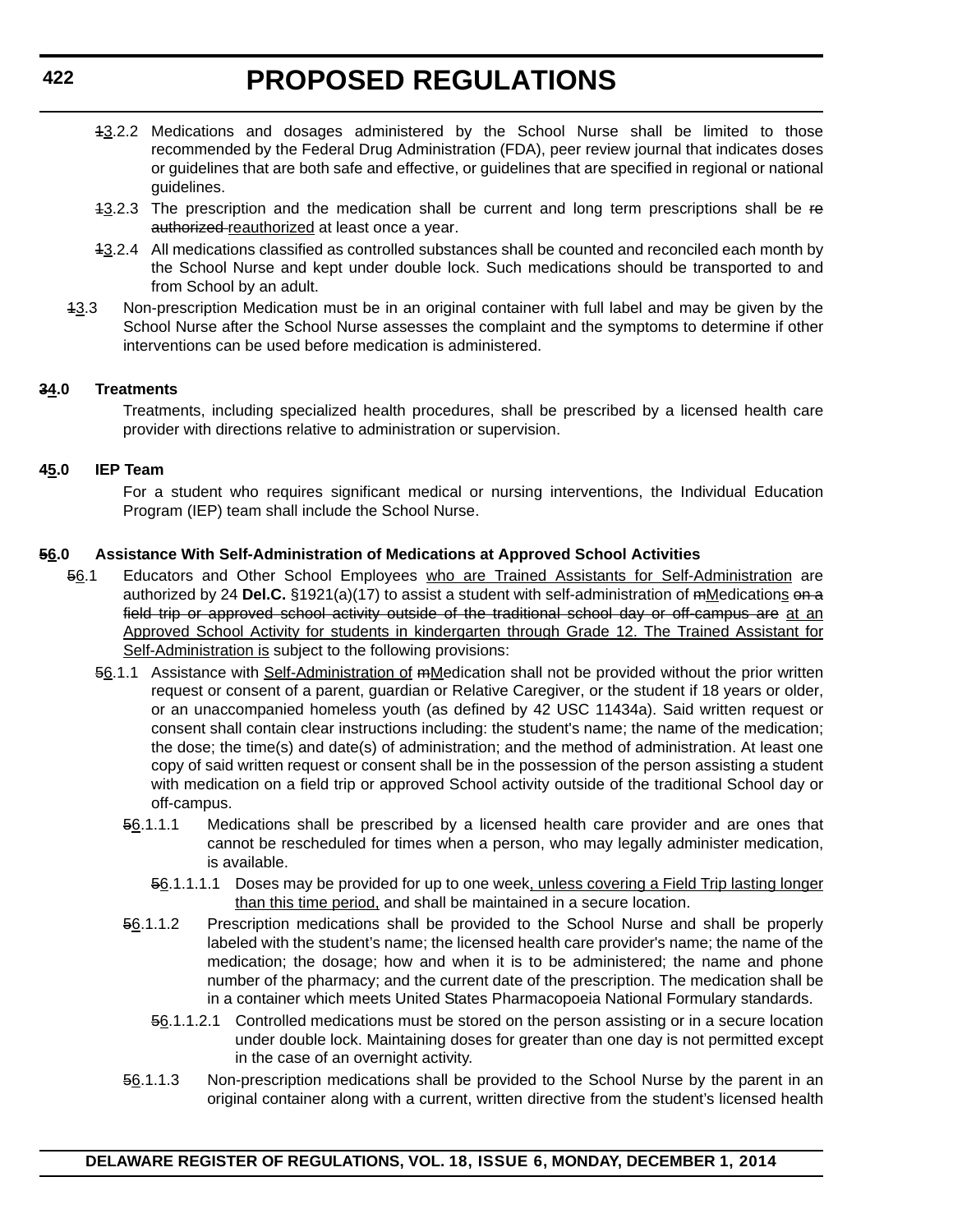care provider and shall include the student's name; the licensed health care provider's name; the name of the medication; the dosage; and how and when it is to be administered.

- 56.1.2 In order to be qualified to assist with provide Assistance with Self-Administration of mMedications, each such person shall complete a Board of Nursing approved training course developed by the Delaware Department of Education, pursuant to 24 **Del.C.** §1921(a)(17). Training shall be renewed minimally every five years. No person shall assist a student with provide Assistance with Self-Administration of mMedications without written acknowledgment that he/she has completed the course and that he/she understands the same, and will abide by the safe practices and procedures set forth therein. A School Nurse employed by the public or private district or charter in which the student is enrolled shall:
	- 56.1.2.1 Complete instructor training as designated by the Department of Education and shall submit a list of educators and other school employees, who have completed the training, to the Department of Education.
	- 56.1.2.2 Provide Oversee the training for eEducators and Other School Employees.
	- 56.1.2.3 Coordinate the collection and review of the written parental consent.
	- 56.1.2.4 Provide the appropriately labeled medication, copy of the consent, and directions on assistance to the trained educator or other school employee Trained Assistant for Self-Administration.
- 56.1.3 Each School district shall maintain a record of all students receiving aAssistance with Self-Administration of mMedications pursuant to this regulation. Said record shall contain the student's name; the name of the medication; the dose; the time of administration; the method of administration; and the name of the person assisting.
- 56.1.4 Except for a school nurse, no educator or other school employee shall be compelled to assist a student with medication. If a facility is otherwise required to have a school nurse, nothing contained here shall be interpreted to relieve the school of such obligation. The School Nurse may prepare a Trained Assistant for Self-Administration to render emergency care to a student, with a known, diagnosed condition, who is in pre-kindergarten through Grade 12 and shows lifethreatening signs and symptoms of the condition at an Approved School Activity.
	- 6.1.4.1 Response shall include immediate activation of emergency medical services.
	- 6.1.4.2 Preparation shall include instruction in the provision of the student's Emergency Medication for a Diagnosed Medical Condition, including injection, for symptoms related to the condition. Instruction will be based on the healthcare provider's order and the manufacturer's instructions for administration.
	- 6.1.4.3 The Trained Assistant for Self-Administration shall annually demonstrate his/her ability to provide Emergency Medication for a Diagnosed Medical Condition.
	- 6.1.4.4 An Emergency Medication for a Diagnosed Medical Condition shall be a current prescription provided by the student's licensed healthcare provider for a diagnosed medical condition that requires immediate medication to save or sustain life and is one which can be safely provided by a Trained Assistant for Self-Administration.
	- 6.1.4.5 In addition to 6.1.3, the Trained Assistant for Self-Administration shall provide documentation related to the rendering of emergency care, to include at a minimum, the student's symptoms, time of the incident, medication administered, other actions taken, and the response by emergency medical services.

#### **7.0 Emergency Medication Administration for Life-threatening Allergic Reaction in School**

- 7.1 School Nurses and Trained Persons are authorized by 16 **Del.C.** Ch. 30E to administer Emergency Medication Without an Order at School to a student in pre-K through grade 12, who is symptomatic of a life-threatening allergic reaction in the school building.
	- 7.1.1 Public School Nurses shall follow the Division of Public Health's medical emergency standing orders for allergic reactions and anaphylaxis in previously undiagnosed individuals.

**423**

#### **DELAWARE REGISTER OF REGULATIONS, VOL. 18, ISSUE 6, MONDAY, DECEMBER 1, 2014**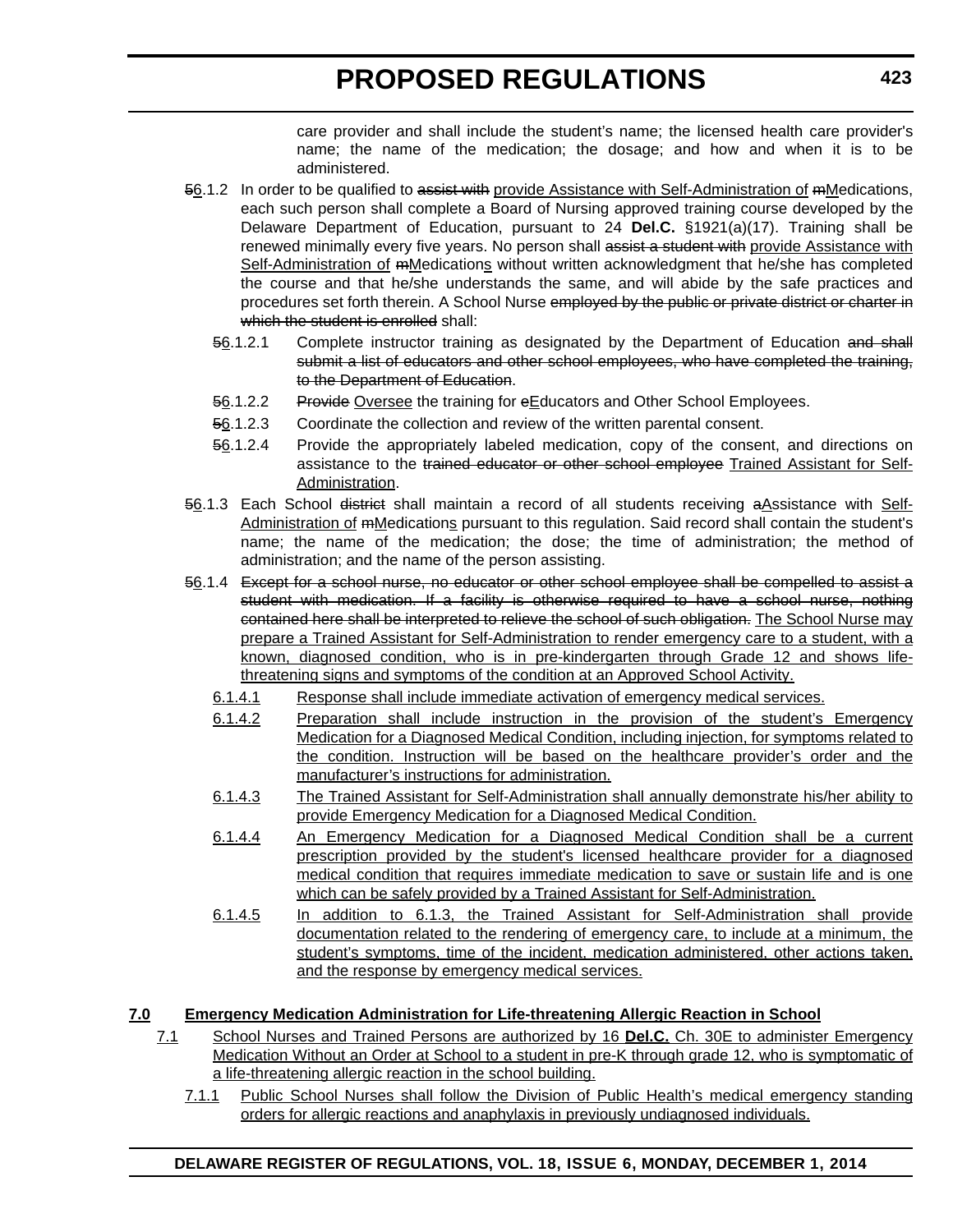- <span id="page-18-0"></span>7.1.2 Trained Persons shall follow the guidance issued by the Division of Public Health. on the administration of Emergency Medications without an order in the school setting to undiagnosed individuals.
- 7.2 The School, in consultation from the School Nurse, shall annually identify and train a sufficient number of Educators and Other School Employees to become Trained Persons.
	- 7.2.1 An identified person cannot be compelled to become a Trained Person, unless training is a requirement of their position, hire, or contract.
	- 7.2.2 The training shall be a program approved by the Department of Education and the Division of Public Health.
- 7.3 The School shall maintain current, stock Emergency Medication.
	- 7.3.1 Emergency Medication shall be stored in a minimum of two secure and accessible locations in the school setting as identified by the School Nurse: one for the School Nurse and the other or the Trained Person.
- 7.4 The School shall maintain documentation of the use of Emergency Medication.
	- 7.4.1 The Trained Person shall complete the Emergency Medication Administration by Trained Person Sheet on the day of the any administration and shall submit to the School Nurse.
- 7.5 The School Nurse shall submit the Emergency Medication Summary Sheet to the Department of Education and the Division of Public Health within 48 hours of the use of an Emergency Medication.

#### **8.0 Other School Employees Obligation**

Except for a School Nurse, no Educator or Other School Employee shall be compelled to assist a student with medication or to administer emergency medication. If a facility is otherwise required to have a School Nurse, nothing contained here shall be interpreted to relieve the school of such obligation.

Nonregulatory note: 14 **DE Admin. Code** 612, *Possession, Use and Distribution of Drugs and Alcohol* addresses student self-administration of a prescribed asthmatic quick relief inhaler and student self-administration of prescribed autoinjectable epinephrine.

Nonregulatory note: 16 **Del.C.** §3007E provides liability protection for any Trained Person or School Nurse, who, in good faith and without expectation of compensation from the person aided or treated, administers Emergency Medication.

#### **[DEPARTMENT OF HEALTH AND SOCIAL SERVICES](http://www.dhss.delaware.gov/dhss/dmma/) DIVISION OF MEDICAID AND MEDICAL ASSISTANCE**

Statutory Authority: 31 Delaware Code, Section 512 (31 **Del.C.** §512)

#### **PUBLIC NOTICE**

#### **[Title XIX Medicaid State Plan, Methods and Standards for Establishing Payment Rates - Primary Care](#page-3-0)  Service Payment**

In compliance with the State's Administrative Procedures Act (APA - Title 29, Chapter 101 of the Delaware Code), 42 CFR §447.205, and under the authority of Title 31 of the Delaware Code, Chapter 5, Section 512, Delaware Health and Social Services (DHSS) / Division of Medicaid and Medical Assistance (DMMA) is proposing to amend the Delaware Title XIX Medicaid State Plan regarding Methods and Standards for Establishing Payment Rates, specifically, *Primary Care Service Payment*.

Any person who wishes to make written suggestions, compilations of data, testimony, briefs or other written materials concerning the proposed new regulations must submit same to Sharon L. Summers, Planning, Policy Development and Quality Unit, Division of Medicaid and Medical Assistance, 1901 North DuPont Highway, P.O. Box 906, New Castle, Delaware 19720-0906 or by fax to 302-255-4425 by December 31, 2014.

**DELAWARE REGISTER OF REGULATIONS, VOL. 18, ISSUE 6, MONDAY, DECEMBER 1, 2014**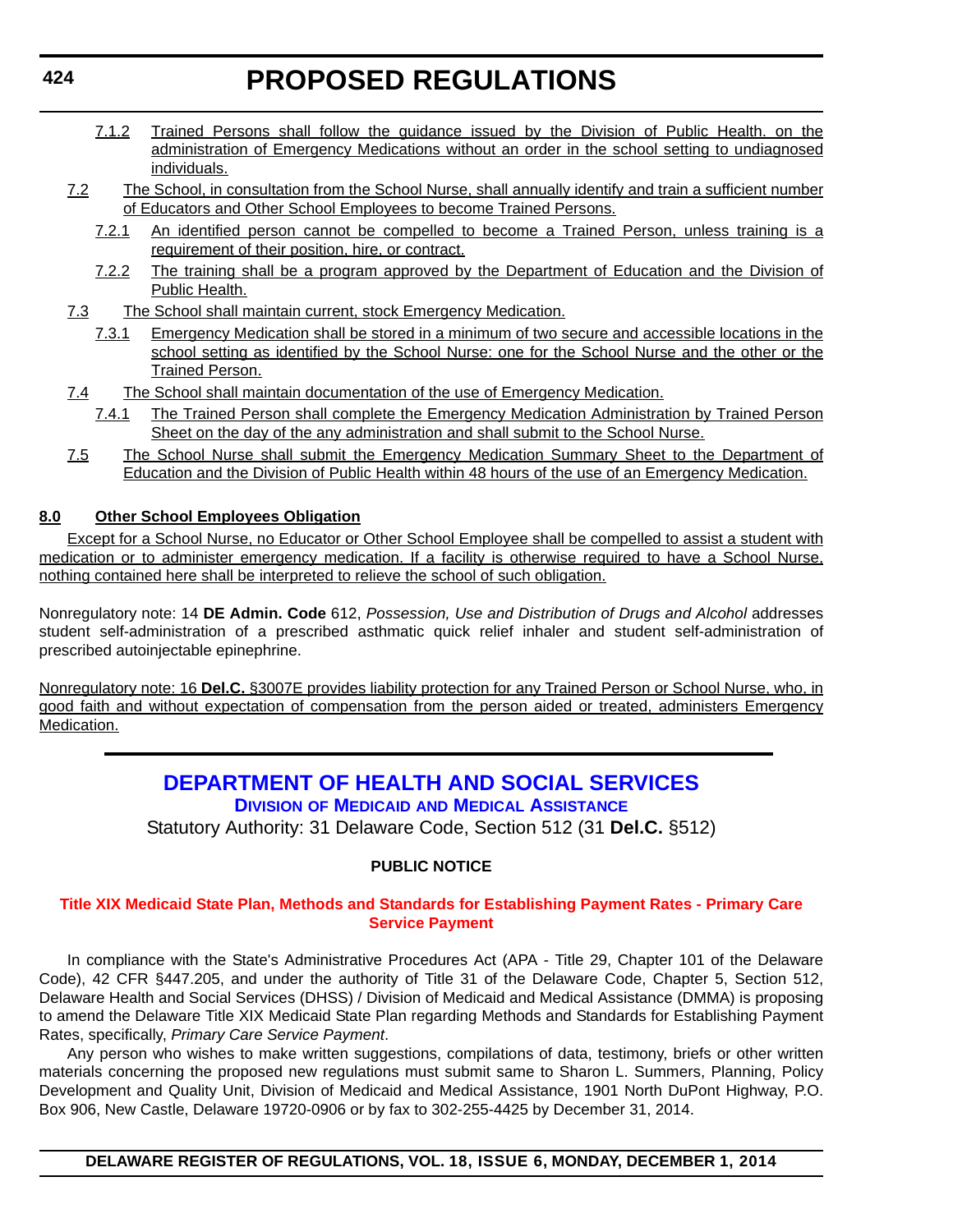The action concerning the determination of whether to adopt the proposed regulation will be based upon the results of Department and Division staff analysis and the consideration of the comments and written materials filed by other interested persons.

#### **SUMMARY OF PROPOSAL**

Delaware Health and Social Services/Division of Medicaid and Medical Assistance proposes to amend the Title XIX Medicaid State Plan regarding Methods and Standards for Establishing Payment Rates, specifically, *Primary Care Service Payment*. This amendment will extend the primary care physician services rate increase required by the Health Care and Education Reconciliation Act of 2010 (HCERA), Section 1202 (Pub. L. No. 111- 152) (42 U.S.C. §1396a(a)(13), that sunsets on December 31, 2014.

#### **Statutory Authority**

- §1905 of the Social Security Act (a)(5(A), *Definitions, Physicians' Services*
- 42 CFR §440.50, *Physicians' Services and Medical and Surgical Services of a Dentist*
- 42 CFR §447.400, *Primary care services furnished by physicians with a specified specialty or subspecialty*
- 42 CFR §447.405, *Amount of required minimum payments*
- 42 CFR §447.205*, Public notice of changes in statewide methods and standards for setting payment rates*

#### **Background**

Section 1202 of the Affordable Care Act required that Medicaid reimburse designated primary care providers who provide primary care services and vaccine administration services at rates that are not less than the Medicare fee schedule in effect for 2013 and 2014, or, if greater, at the payment rates that would result from applying the 2009 Medicare physician fee schedule conversion factor to the 2013 or 2014 Medicare payment rates. These reimbursement requirements apply to payments made on or after January 1, 2013 through December 31, 2014.

In accordance with 42 CFR §447.410, Delaware submitted a *State Plan Amendment (SPA)* to reflect the fee schedule rate increases for eligible primary care physicians under section 1902(a)(13)(A) of the Social Security Act. The purpose of this requirement is to assure that when States make the increased reimbursement to providers, they have State Plan authority to do so and they have notified providers of the change in reimbursement as required by Federal regulations.

The Centers for Medicare and Medicaid Services approved Delaware's Increased Primary Care Service Payment state plan amendment on June 24, 2013 with an effective date of January 1, 2013.

#### **Summary of Proposal**

#### *Purpose*

The purpose of this state plan amendment (SPA) is to extend an existing temporary reimbursement rate increase for specified Delaware Medical Assistance Program (DMAP) primary care providers beginning January 1, 2015. The 100% federal funding ends on December 31, 2014. With this SPA, DMAP will continue the increase at the regular federal matching rate.

*Statutory Authority and Payment Methodology for Changes to the Medicaid State Plan*

Beginning January 1, 2015, this State Plan Amendment continues the fees for services provided by certain primary care physicians to match 100% of Medicare rates. These rates will apply to the primary care procedure codes identified pursuant to 42 USC §1396a(jj) and 42 CFR §447.400(c). Primary care physicians identified pursuant to 42 USC §1396a(13)(C) and 42 CFR §447.400(a) will be eligible to continue to receive 100% of the Medicare rates for those primary care services.

#### *Primary Care Services Rendered On or After January 1, 2015*

Primary care services furnished on and after January 1, 2015, by a qualified primary care physician or under the supervision of a qualified primary care physician shall be paid at the Medicare Part B fee schedule rate up to 100% of the Medicare physician fee schedule.

If there is no applicable rate under Medicare Part B, the rate specified in a fee schedule established and as published annually by the federal Centers for Medicare and Medicaid Services, pursuant to 42 CFR 447.405(a)(1).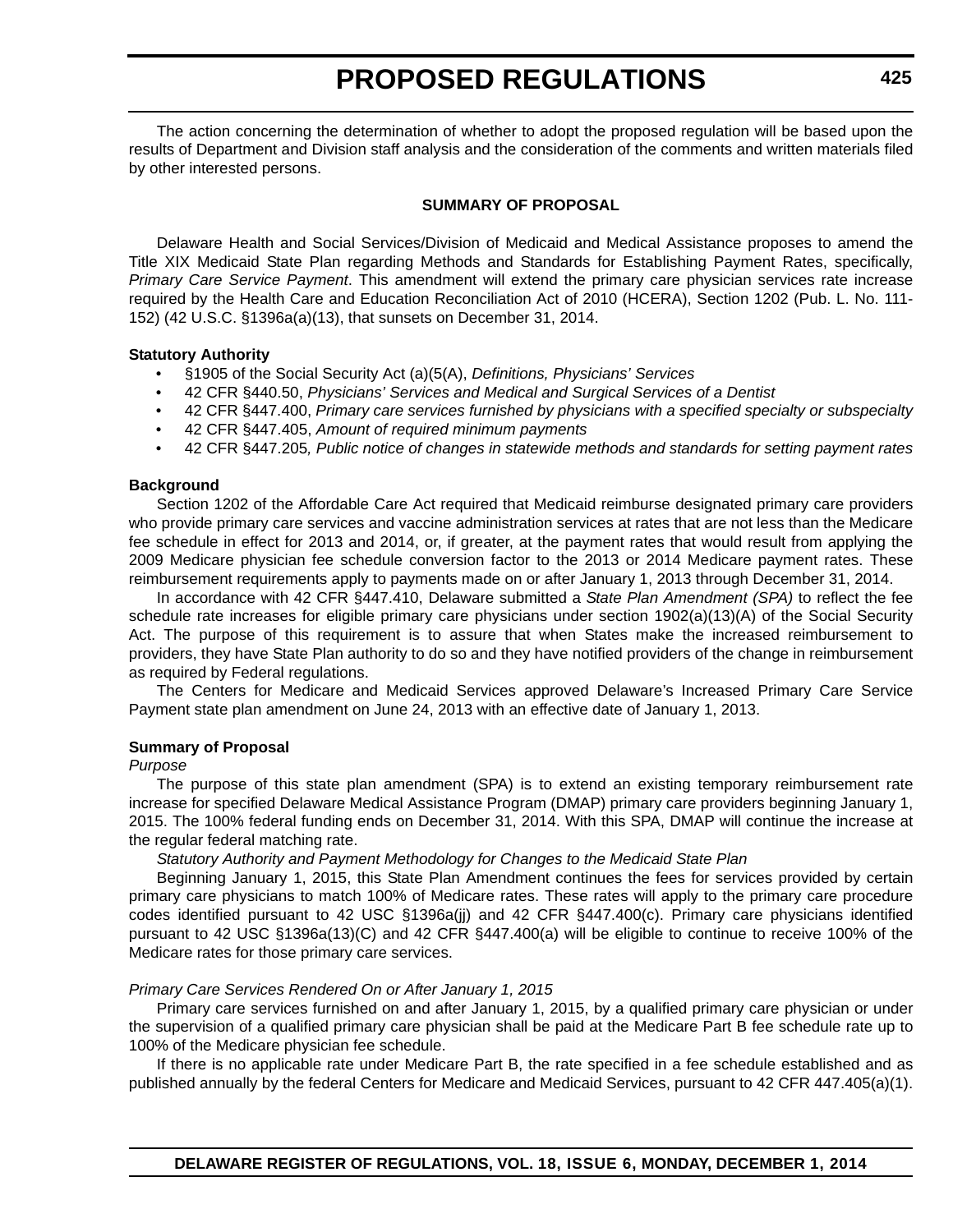**426**

### **PROPOSED REGULATIONS**

#### *Vaccines Administration Services Rendered On or After January 1, 2015*

Payment for the administration of vaccines provided under the Vaccines for Children Program and rendered on or after January 1, 2015, shall be the lesser of the state regional maximum administration fee set by the Vaccines for Children Program.

#### *Public Notice*

This notice is published pursuant to 42 CFR §447.205, 42 U.S.C., §1902(a)(13)(A) of the Social Security Act, and Title 29, Chapter 101 of the Delaware Code, which requires Delaware Health and Social Services/Division of Medicaid and Medical Assistance (DMMA) to give public notice of any significant proposed change in its method and standards for setting payment rates for Medicaid services.

The provisions of this state plan amendment relating to methodology and payment rates of Primary Care Services are subject to approval by CMS. The draft SPA page(s) may undergo further revisions before and after submittal to CMS based upon public comment and/or CMS feedback. The final version may be subject to significant change.

Also, upon CMS approval, the applicable Delaware Medical Assistance Program (DMAP) Provider Policy Specific Manuals will be updated. Manual updates, revised pages or additions to the provider manual are issued, as required, for new policy, policy clarification, and/or revisions to the DMAP program. A newsletter system is utilized to distribute new or revised manual material and to provide any other pertinent information regarding manual updates.

#### **Fiscal Impact Statement**

The total computed cost of extending the increased reimbursement for specified primary care services rendered on or after January 1, 2015 is estimated, as follows:

|                       | Federal Fiscal Year 2015<br>(Nine Months) | Federal Fiscal Year 2016<br>(Twelve Months) |
|-----------------------|-------------------------------------------|---------------------------------------------|
| General (State) Funds | \$147.691.00                              | \$196,922,00                                |
| <b>Federal Funds</b>  | \$95,699,00                               | \$131.988.00                                |

#### **DMMA PROPOSED REGULATION #14-45 REVISION:**

ATTACHMENT 4.19-B Introduction Page 7 OMB No. 0938-1148

STATE PLAN UNDER TITLE XIX OF THE SOCIAL SECURITY ACT STATE: **DELAWARE** METHODS AND STANDARDS FOR ESTABLISHING PAYMENT RATES – OTHER TYPES OF CARE

Physician Services

Medicaid Payment for Primary Care Services 42 CFR §§447.400, 447.405, 447.410

#### Payment for Primary Care Services

This state plan amendment extends the primary care physician rate increase related to the implementation of the Health Care and Education Reconciliation Act of 2010 (HCERA), Section 1202 (Public Law 111-152) (42 U.S.C. §1396a(a)(13)(C)), that is time-limited and will sunset on December 31, 2014.

For dates of service rendered on or after January 1, 2015, the Delaware Medical Assistance Program (DMAP) will apply an increased payment rate to qualified enrolled providers for primary care services delivered by a physician with specialty designation of family medicine, general internal medicine, or pediatric medicine. The increase will

**DELAWARE REGISTER OF REGULATIONS, VOL. 18, ISSUE 6, MONDAY, DECEMBER 1, 2014**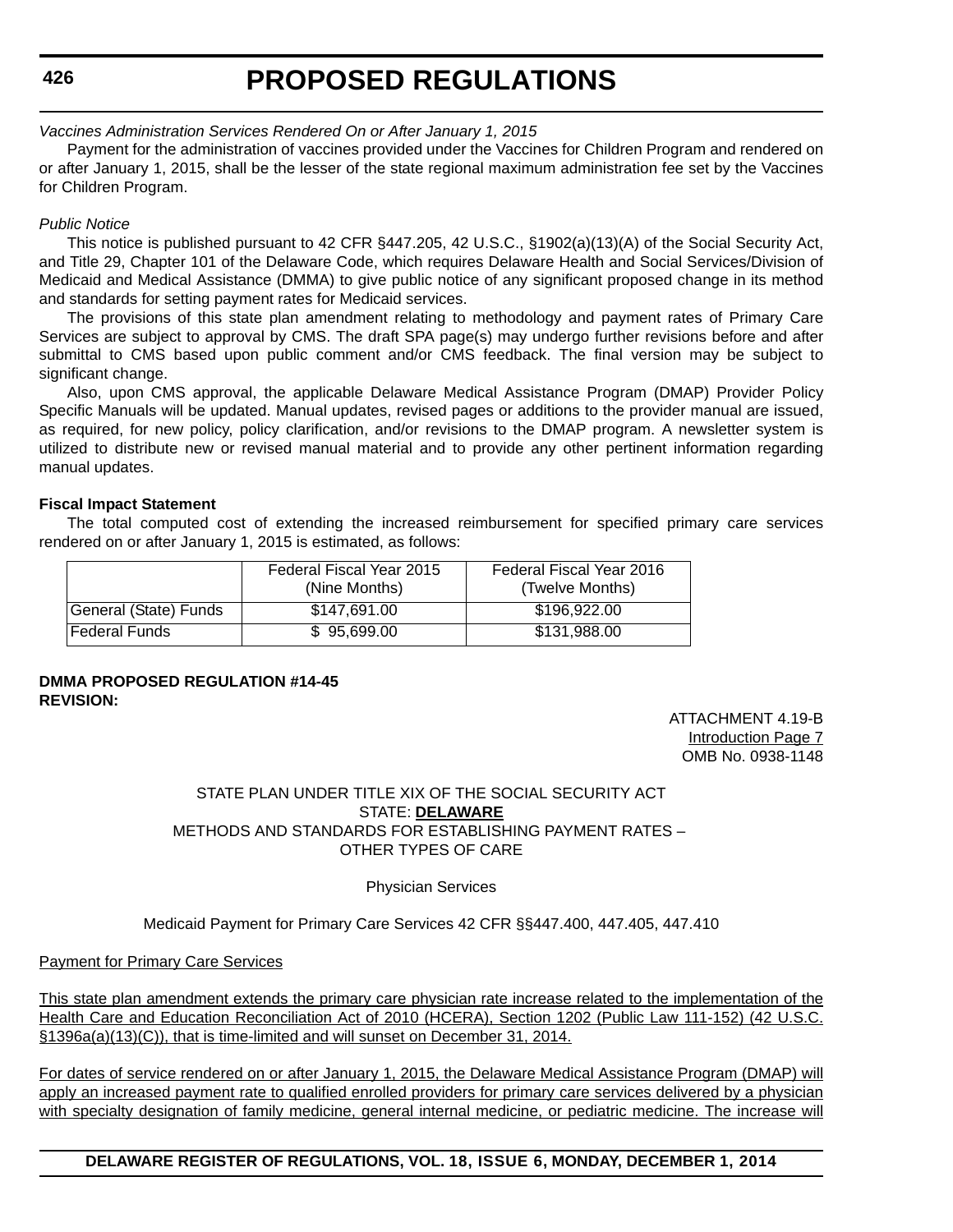apply to a specific set of services that have been designated as primary care.

Primary care services eligible for enhanced payment include evaluation and management (E & M) services and vaccine administration services covered by DMAP and designated in the Healthcare Common Procedure Coding System (HCPCS).

- 1. Primary Care Physician Services Rendered On or After January 1, 2015
	- a. Primary care services rendered on or after January 1, 2015, that are eligible for payment pursuant to the requirements of 42 CFR 447.400(a), shall be paid at the Medicare Part B fee schedule rate up to 100% of the Medicare physician fee schedule.
	- b. The rates reflect all Medicare sites of service and locality adjustments.
	- c. The rates do not reflect site of service adjustments, but reimburse at the Medicare rate applicable to the office setting.
	- d. The rates reflect all Medicare geographic/locality adjustments.
	- e. If there is no applicable rate under Medicare Part B, the rate specified in a fee schedule established and as published annually by the federal Centers for Medicare and Medicaid Services, pursuant to 42 CFR 447.405(a)(1).

ATTACHMENT 4.19-B Introduction Page 7.1 OMB No. 0938-1148

STATE PLAN UNDER TITLE XIX OF THE SOCIAL SECURITY ACT STATE: **DELAWARE** METHODS AND STANDARDS FOR ESTABLISHING PAYMENT RATES – OTHER TYPES OF CARE Physician Services

Medicaid Payment for Primary Care Services 42 CFR §§447.405, 447.410 CONTINUED

- $f_1$  The DMAP will make payment under this SPA for the following codes which have been added to the fee schedule since July 1, 2009 (codes and date added specified).
	- 99408 Added October 10, 2010
	- 99409 Added October 10, 2010
	- 99224 Added January 1, 2011
	- 99225 Added January 1, 2011
	- 99226 Added January 1, 2011
	- 90673 Added January 1, 2014
	- 99481 Added January 1, 2014
	- 99482 Added January 1, 2014
- g. DMAP did not make payment as of July 1, 2009 for the following codes and will not make payment for those codes under this SPA (codes specified).

| 99288 | 99324 | 99327 | 99335 | 99339 | 99359 | 99366 | 99374 |
|-------|-------|-------|-------|-------|-------|-------|-------|
| 99315 | 99325 | 99328 | 99336 | 99340 | 99363 | 99367 | 99375 |
| 99316 | 99326 | 99334 | 99337 | 99358 | 99364 | 99368 | 99376 |
| 99377 | 99380 | 99403 | 99407 | 99420 | 99442 | 99450 | 99261 |
| 99378 | 99401 | 99404 | 99411 | 99429 | 99443 | 99455 | 99262 |
|       |       |       |       |       |       |       |       |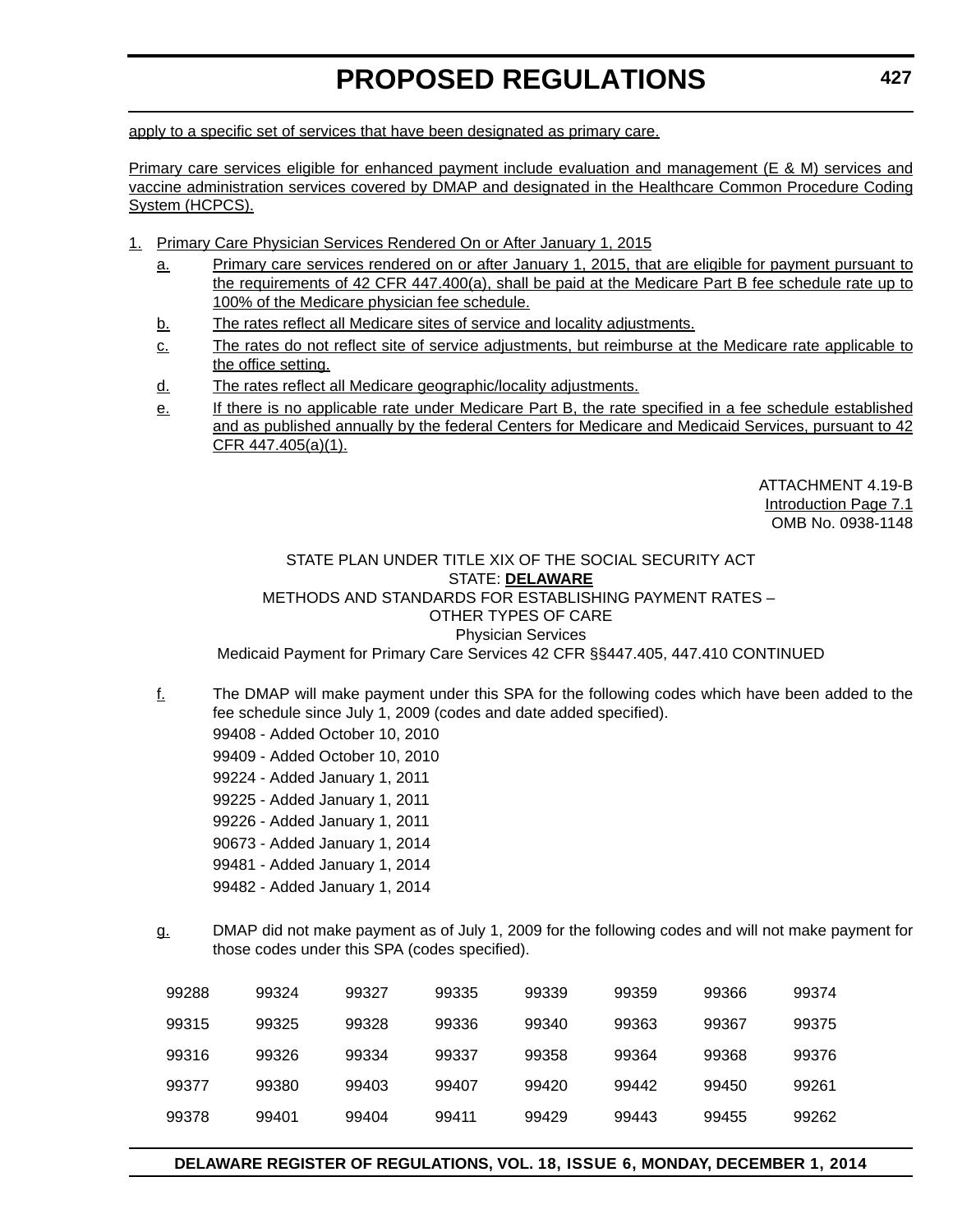| 99379 | 99402 | 99406 | 99412 | 99441 | 99444 | 99456 | 99263 |
|-------|-------|-------|-------|-------|-------|-------|-------|
| 99271 | 99274 | 99290 | 99295 | 99298 | 99301 | 99311 | 99321 |
| 99272 | 99275 | 99293 | 99296 | 99299 | 99302 | 99312 | 99322 |
| 99273 | 99289 | 99294 | 99297 | 99300 | 99303 | 99313 | 99323 |
| 99331 | 99351 | 99361 | 99372 | 99432 | 99436 |       |       |
| 99332 | 99352 | 99362 | 99373 | 99433 | 99438 |       |       |
| 99333 | 99353 | 99371 | 99431 | 99435 | 99440 |       |       |

ATTACHMENT 4.19-B Introduction Page 7.2 OMB No. 0938-1148

#### STATE PLAN UNDER TITLE XIX OF THE SOCIAL SECURITY ACT STATE: **DELAWARE** METHODS AND STANDARDS FOR ESTABLISHING PAYMENT RATES – OTHER TYPES OF CARE Physician Services Medicaid Payment for Primary Care Services 42 CFR §§447.405, 447.410 CONTINUED

#### 2. Physician Services – Vaccine Administration Rendered On or After January 1, 2015

On or after January 1, 2015, payment for the administration of vaccines rendered by physicians meeting the requirements of 42 CFR 447.400(a) and provided under the Vaccines for Children Program shall be paid at the lesser of the state regional maximum administration fee set by the Vaccines for Children (VFC) program.

> ATTACHMENT 4.19-B Introduction Page 7.3 OMB No. 0938-1148

#### STATE PLAN UNDER TITLE XIX OF THE SOCIAL SECURITY ACT STATE: **DELAWARE** METHODS AND STANDARDS FOR ESTABLISHING PAYMENT RATES – OTHER TYPES OF CARE Physician Services Medicaid Payment for Primary Care Services 42 CFR §§447.405, 447.410 CONTINUED

#### 3. Fee Schedules

a. Evaluation & Management Services

This reimbursement methodology applies to services delivered on or after January 1, 2015. The fee schedule and any annual/periodic adjustments to the fee schedule are available on the Delaware Medical Assistance Program (DMAP) website at:

<http://www.dmap.state.de.us/downloads/feeschedules.html> Except as otherwise noted in the plan, State-developed fee schedule rates are the same for both government and private providers.

b. Vaccine Administration This reimbursement methodology applies to services delivered on or after January 1, 2015.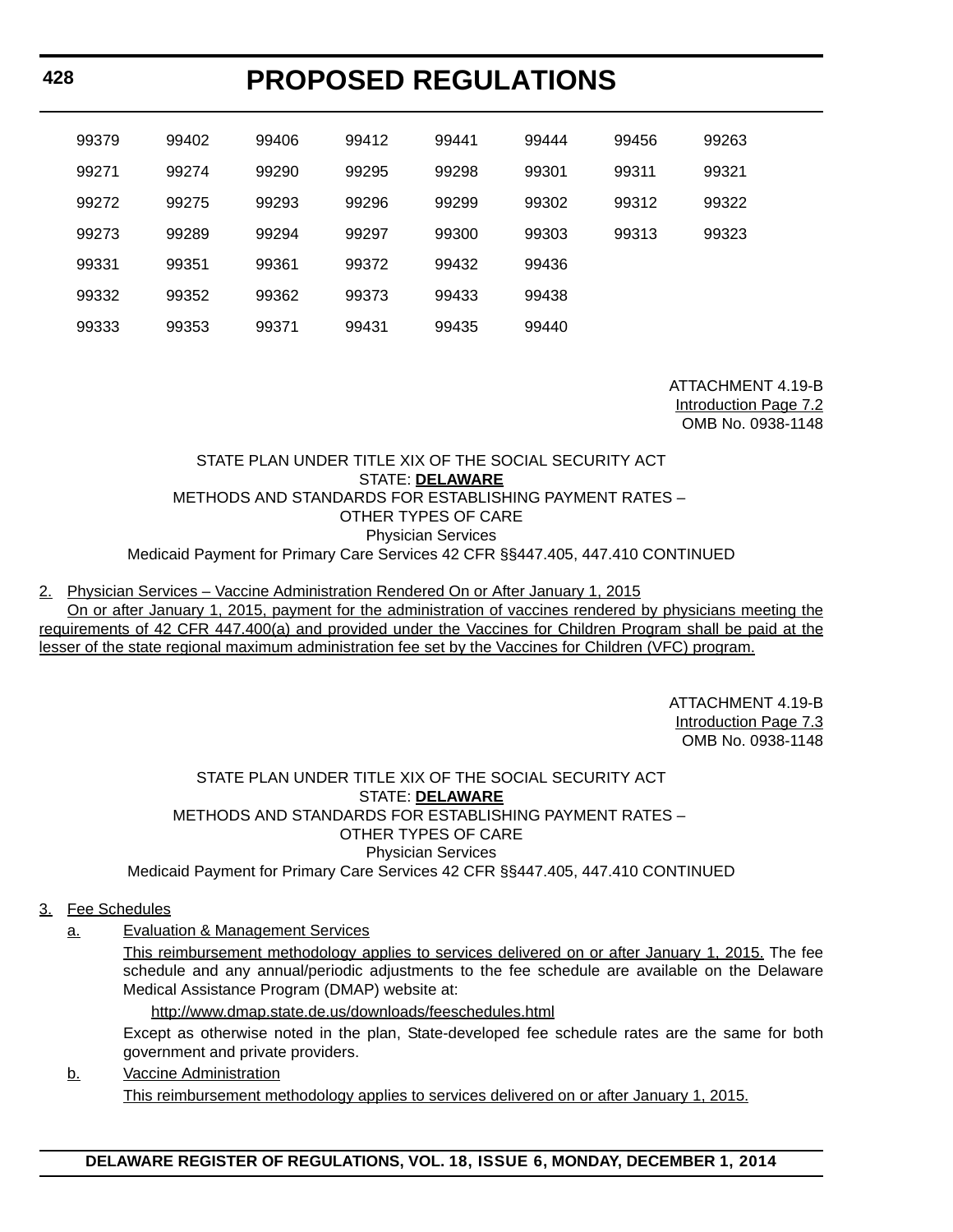<span id="page-23-0"></span>The fee schedule and any annual/periodic adjustments to the fee schedule are available on the Delaware Medical Assistance Program (DMAP) website at:

<http://www.dmap.state.de.us/downloads/feeschedules.html>

Except as otherwise noted in the plan, State-developed fee schedule rates are the same for both government and private providers.

#### **DIVISION OF MEDICAID [AND MEDICAL ASSISTANCE](http://www.dhss.delaware.gov/dhss/dmma/)**

Statutory Authority: 31 Delaware Code, Section 512 (31 **Del.C.** §512)

#### **PUBLIC NOTICE**

#### **[Title XIX Medicaid State Plan, State Plan Rehabilitative Services - Coverage and Reimbursement for](#page-3-0)  Community Support Services**

In compliance with the State's Administrative Procedures Act (APA - Title 29, Chapter 101 of the Delaware Code), 42 CFR §447.205, and under the authority of Title 31 of the Delaware Code, Chapter 5, Section 512, Delaware Health and Social Services (DHSS) / Division of Medicaid and Medical Assistance (DMMA) is proposing to amend the Delaware Title XIX Medicaid State Plan regarding State Plan Rehabilitative Services specifically, *Coverage and Reimbursement for Community Support Services*.

Any person who wishes to make written suggestions, compilations of data, testimony, briefs or other written materials concerning the proposed new regulations must submit same to Sharon L. Summers, Planning, Policy Development and Quality Unit, Division of Medicaid and Medical Assistance, 1901 North DuPont Highway, P.O. Box 906, New Castle, Delaware 19720-0906 or by fax to 302-255-4425 by December 31, 2014.

The action concerning the determination of whether to adopt the proposed regulation will be based upon the results of Department and Division staff analysis and the consideration of the comments and written materials filed by other interested persons.

#### **SUMMARY OF PROPOSAL**

The purpose of this notice is to advise the public that Delaware Health and Social Services/Division of Medicaid and Medical Assistance is proposing to amend the Title XIX Medicaid State Plan regarding State Plan Rehabilitative Services specifically, *Coverage and Reimbursement for Community Support Services*.

#### **Statutory Authority**

- §1905 of the Social Security Act (a)(13), *Other diagnostic, screening, preventive, and rehabilitative services*
- 42 CFR §440.130(d), *Diagnostic, screening, preventive, and rehabilitative services*
- 42 CFR §440.60, *Medical or other remedial care provided by licensed practitioners*
- 42 CFR §440.225, *Optional services*
- 42 CFR §440.20, *Outpatient hospital services and rural health clinic services*
- 42 CFR §447.205*, Public notice of changes in statewide methods and standards for setting payment rates*

#### **Background**

Section 1905(a)(13) of the Social Security Act (the Act) includes rehabilitative services as an optional Medicaid State plan benefit. Current Medicaid regulations at 42 CFR §440.130(d) provides a definition of rehabilitative services. Rehabilitative services are defined as "any medical or remedial services recommended by a physician or other licensed practitioner of the healing arts, within the scope of his or her practice under State law, for maximum reduction of physical or mental disability and restoration of a recipient to his best possible functional level." The broad general language in this regulatory definition has afforded States considerable flexibility under their State plans to meet the needs of their State's Medicaid population. Rehabilitative services are specialized services of a medical or remedial nature delivered by uniquely qualified practitioners designed to treat or rehabilitate persons

#### **DELAWARE REGISTER OF REGULATIONS, VOL. 18, ISSUE 6, MONDAY, DECEMBER 1, 2014**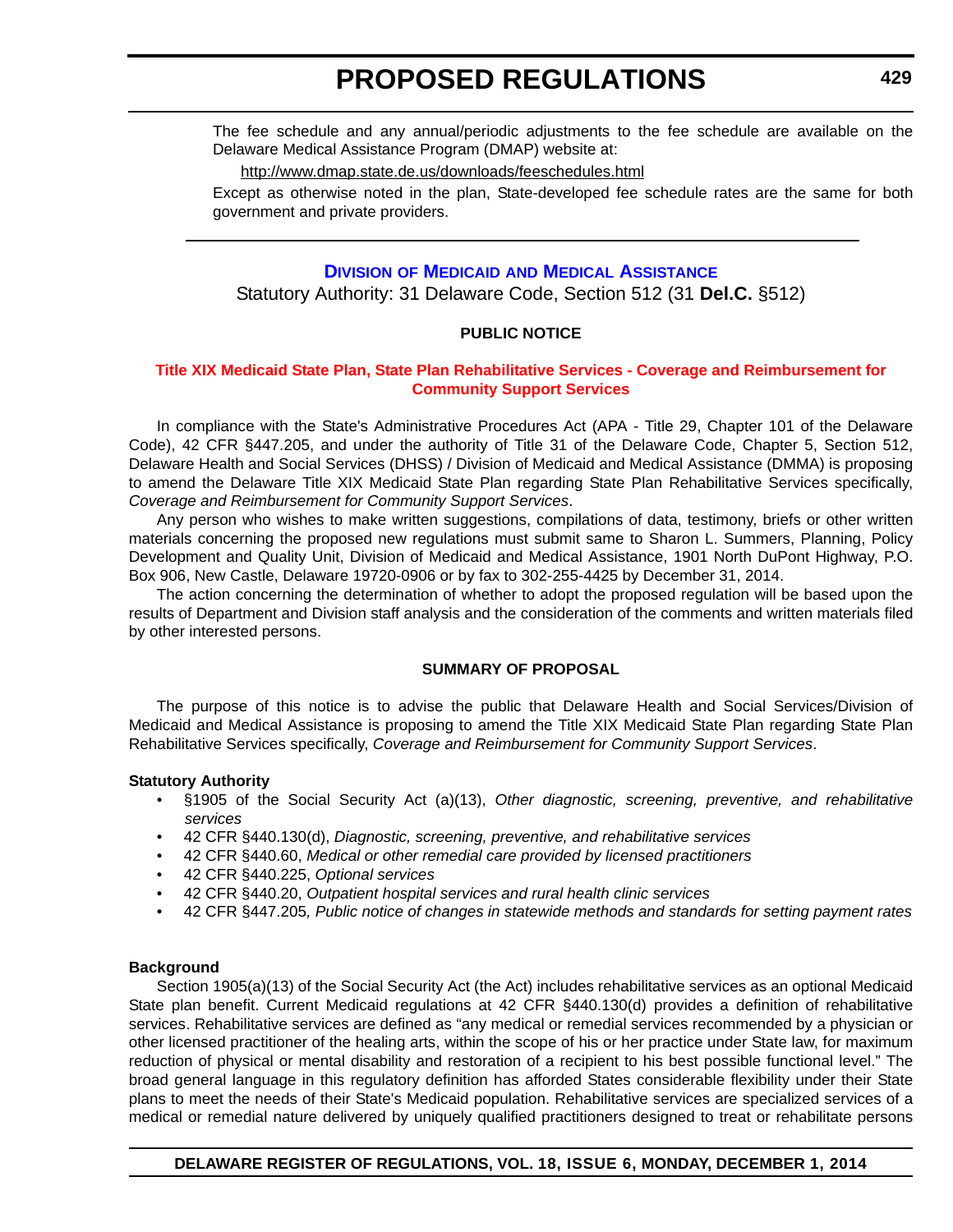with mental illness or substance use disorder diagnoses. These services will be provided to recipients on the basis of medical necessity.

#### *Community Support Services*

Community support services are medically related treatment, rehabilitative and support service provided through self-contained programs by teams of clinicians, associate clinicians and assistant clinicians under the supervision of a physician. Currently, the Delaware Medical Assistance Program (DMAP) covers behavioral health rehabilitative services for persons with disabilities caused by mental illness and substance use disorder. The three (3) categories of community support programs are:

- 1. Community Continuum of Care (CCC) program: CCC provides a comprehensive array of nonresidential support services in community-based settings to improve the capacity for self-care and productive daily living of persons whose disabilities markedly impair their ability to live independently without support.
- 2. Psychosocial Rehabilitation Center (PRC) program: PRC provides non-residential facility-based group therapies to improve the capacity for self-care and productive daily living of persons whose disabilities markedly impair their ability to live independently without support.
- 3. Residential Rehabilitation Facility (RRF) program: RRF provides residential facility-based group and individual therapies to improve the capacity for self-care and productive daily living of persons whose disabilities preclude their ability to live independently.

#### **Summary of Proposal**

#### *Overview*

On September 18, 2014, the Centers for Medicare and Medicaid Services (CMS) approved Delaware Medicaid State Plan Amendment (SPA) #13-0018. This SPA targets service delivery, specifically, substance use disorder treatment services, crisis intervention services, and other licensed behavioral health practitioners. SPA #13-0018 makes the changes and clarifications necessary for Delaware to be responsive to the United States Department of Justice (DOJ) Settlement through the addition of new services and modifications to existing services.

Effective July 1, 2014, the coverage and reimbursement methodology plan amendments of #DE SPA #13-0018 accomplish the following:

- 1. Removes mental health clinics from the Medicaid Clinic Option and cover the services provided by those facilities in the Other Licensed Practitioner Section of the State Plan. This allows Medicaid to reimburse Psychologists, Licensed Clinical Social Workers, Licensed Professional Counselors of Mental Health, and Licensed Marriage and Family Therapists (LMFTs) services when provided in a clinic or community setting when permitted under State practice laws.
- 2. Includes Crisis Intervention and Outpatient and Residential Substance Use Disorder Treatment in the Rehabilitation State Plan. This allows the State to provide Medicaid eligible individuals with mobile and site-based crisis intervention for individuals experiencing a behavioral health crisis. In addition, the State will be able to provide recovery-oriented treatment for individuals with substance use disorders.
- 3. Removes the Community Support Service Program from the State Plan effective January 1, 2015. On that date, a new 1915(i)-like service under the 1115 demonstration waiver begins operating for individuals under the DOJ settlement agreement to ensure that individuals with serious mental illness (SMI) receive the supports necessary to remain in the community.

#### *Proposal*

As referenced in item #3 above, reimbursement and coverage of Community Support Service Program shall cease in the Medicaid State Plan on January 1, 2015. As long as the State is continuing to provide this service, the reimbursement language remains in the reimbursement section of state plan.

With the approval of SPA #13-0018 and anticipated approval of Diamond State Health Plan 1115 Waiver Amendment Covering PROMISE, current community support services coverage and reimbursement language becomes obsolete. Delaware Medicaid is processing a technical amendment to the Medicaid State Plan as directed by the Centers for Medicare and Medicaid Services (CMS) to submit a new SPA prior to January 1, 2015 with an effective date of January 1, 2015, removing all State Plan coverage and reimbursement provisions related

**DELAWARE REGISTER OF REGULATIONS, VOL. 18, ISSUE 6, MONDAY, DECEMBER 1, 2014**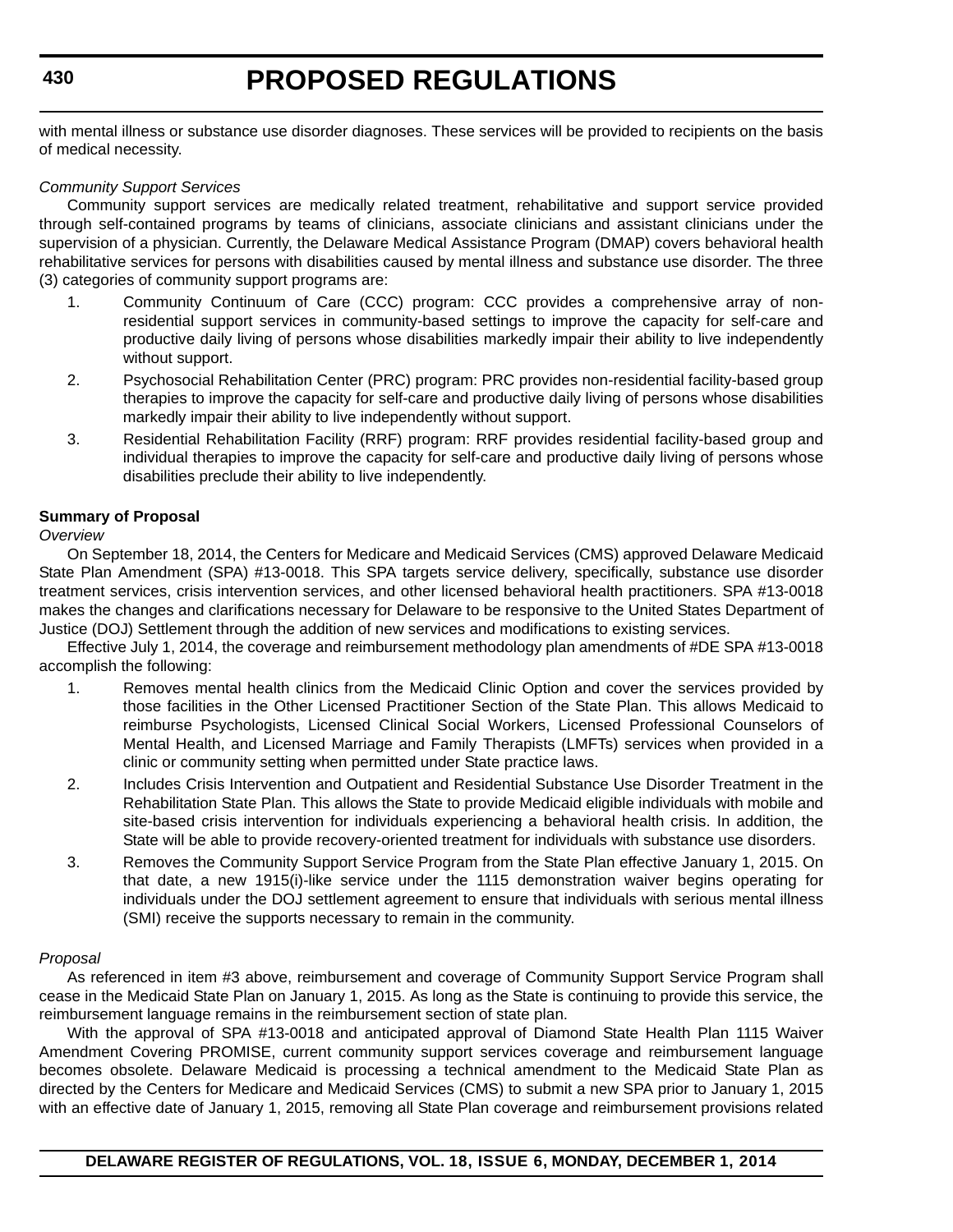to community support services at Attachment 4.19-B Page 4. The proposed rule is necessary for the department to administer and maintain compliance with federal funding requirements.

In accordance with public notice requirements established at 42 CFR 447.205, Section 1902(a)(13)(A) of the Social Security Act, and Title 29, Chapter 101 of the Delaware Code, Delaware Health and Social Services (DHSS)/Division of Medicaid and Medical Assistance (DMMA) is seeking public comment on the draft Community Support Service State Plan Amendment.

The provisions of this state plan amendment relating to methodology and payment rates of Community Support Services are subject to approval by CMS. The draft SPA page(s) may undergo further revisions before and after submittal to CMS based upon public comment and/or CMS feedback. The final version may be subject to significant change.

Also, upon CMS approval, the applicable Delaware Medical Assistance Program (DMAP) Provider Policy Specific Manuals will be updated. Manual updates, revised pages or additions to the provider manual are issued, as required, for new policy, policy clarification, and/or revisions to the DMAP program. A newsletter system is utilized to distribute new or revised manual material and to provide any other pertinent information regarding manual updates.

#### **Fiscal Impact Statement**

There will be no fiscal impact as a result of this amendment because it is a technical amendment, and it does not represent a significant change in the payment methods or standards. The fiscal impact for this regulatory action was captured in Delaware Medicaid State Plan Amendment (SPA) #13-0018.

#### **DMMA PROPOSED REGULATION #14-44 REVISION:**

ATTACHMENT 4.19-B Page 4

#### STATE PLAN UNDER TITLE XIX OF THE SOCIAL SECURITY ACT STATE: **DELAWARE** METHODS AND STANDARDS FOR ESTABLISHING PAYMENT RATES – OTHER TYPES OF CARE

1) *Community Support Service Programs*

Reimbursement Methodology for Community Support Services

Rates for Community Support Services as defined in Attachment 3.1-A will be established by a rate setting committee composed of representatives of various Divisions of Delaware Health and Social Services, including the Division of Social Services (DSS), the Division of Management Services (DMS), and the Division of Substance Abuse and Mental Health (DSAMH).

A universal per-diem rate for all services with the exception of Psychosocial Rehabilitation Center Services and Residential Rehabilitation Services is to be set initially and for three subsequent fiscal years based upon a trend analysis of Medicaid expenditures for individualized home and community based Community Support Services during the base period of SFY 2000 through SFY 2002 and adjusted thereafter by the rate setting committee.

Rates for Psychosocial Rehabilitation Center Services and Residential Rehabilitation Services are provider specific and are calculated by determining the total costs for each provider of the respective services, including cost of services to all clients regardless of Medicaid eligibility. The rates will be per-diem for Residential Rehabilitation Services and per half-day unit for Psychosocial Rehabilitation Center Services.

#### **(RESERVED FOR FUTURE USE)**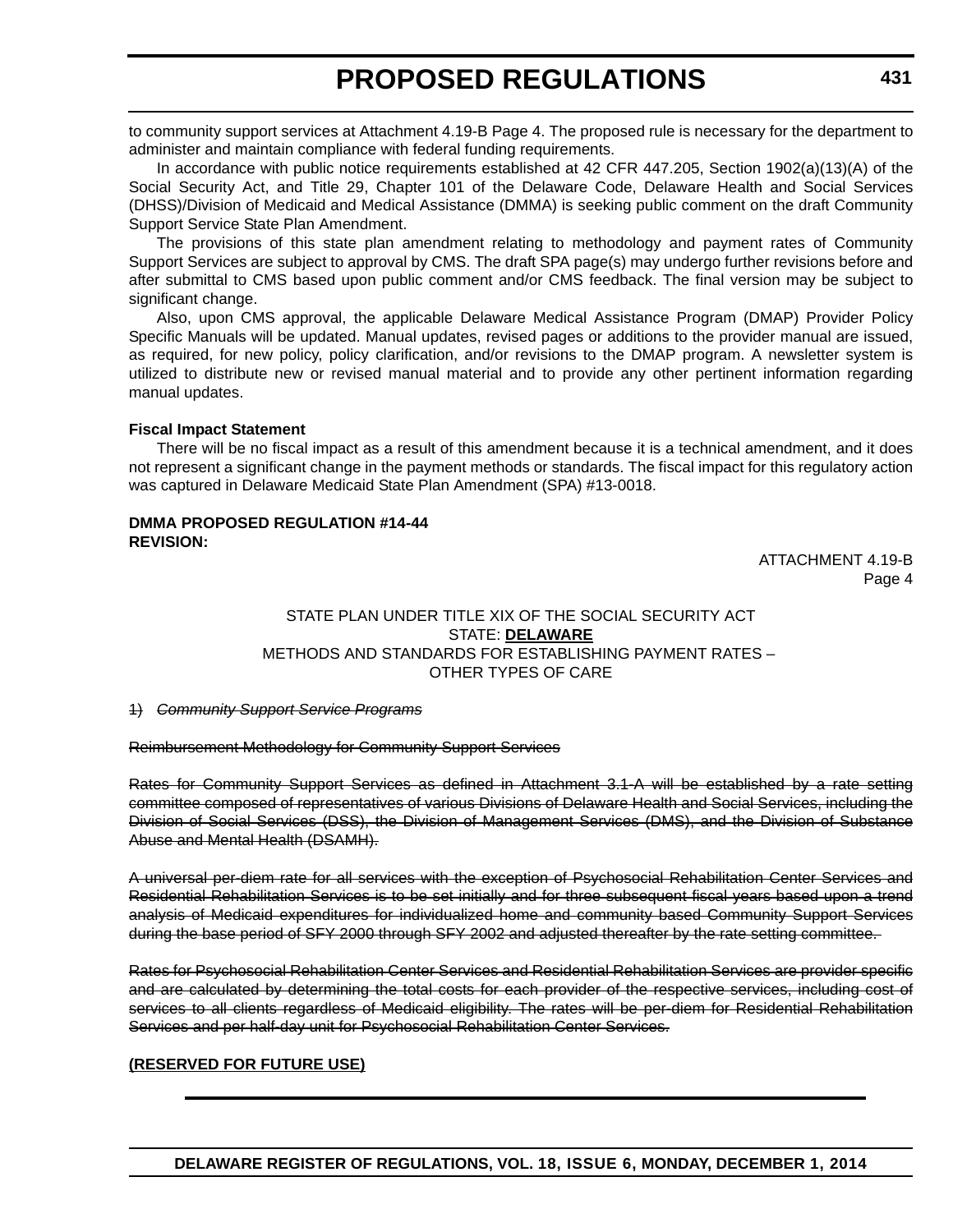### <span id="page-26-0"></span>**[DEPARTMENT OF NATURAL RESOURCES AND ENVIRONMENTAL](http://www.dnrec.delaware.gov/energy/Pages/default.aspx)  CONTROL**

### **DIVISION OF ENERGY AND CLIMATE**

Statutory Authority: 26 Delaware Code, Section 354(i) and (j) (26 **Del.C.** §354(i) & (j))

#### **REGISTER NOTICE SAN #2012-03**

#### **[102 Implementation of Renewable Energy Portfolio Standards Cost Cap Provisions](#page-3-0)**

#### **1. TITLE OF THE REGULATION:**

102 Implementation of Renewable Energy Portfolio Standards Cost Cap Provisions

#### **2. BRIEF SYNOPSIS OF THE SUBJECT, SUBSTANCE AND ISSUE:**

The purpose of this action is to propose rules to govern how the Director of the Division of Energy & Climate (Director) and the Division of Energy & Climate (Division) administer their obligations under 26 **Del.C.** §354(i) & (j). The statute directs when and whether the Director may institute a freeze on the implementation of Delaware's Renewable Energy Portfolio Standards as provided for in 26 **Del.C.** §354(a).

Start Action Notice 2012-03 initiating this rule making process was issued April 16, 2012.

- **3. POSSIBLE TERMS OF THE AGENCY ACTION:** None.
- **4. STATUTORY BASIS OR LEGAL AUTHORITY TO ACT:**  26 **Del.C.** §354(i) & (j)

#### **5. LIST OF OTHER REGULATIONS THAT MAY BE IMPACTED OR AFFECTED BY THE PROPOSAL:** N/A

#### **6. NOTICE OF PUBLIC COMMENT:**

The hearing record on 102 Implementation of Renewable Energy Portfolio Standards Cost Cap Provisions (Proposed Rules to Implement 26 **Del.C.** §354(i) & (j)) will open December 1, 2014.

Individuals may submit written comments regarding the proposed changes via e-mail to Lisa.Vest@state.de.us or via the USPS to Lisa Vest, Hearing Officer, DNREC, 89 Kings Highway, Dover, DE 19901 (302) 739-9042. A public hearing on the proposed amendment will be held on January 7, 2015 beginning at 6:00 p.m. in the Public Service Commission Hearing Room, Cannon Building, 861 Silver Lake Blvd., Dover, DE, 19904.

#### **7. PREPARED BY:**

Thomas Noyes Thomas.Noyes@state.de.us (302) 735-3356

#### **102 Implementation of Renewable Energy Portfolio Standards Cost Cap Provisions**

#### **1.0 Purpose**

These rules govern how the Director of the Division of Energy & Climate (Director) and the Division of Energy & Climate (Division) administer their obligations under 26 **Del.C.** §354(i) & (j). The statute directs when and whether the Director may institute a freeze on the implementation of the Renewable Energy Portfolio Standards as provided for in 26 **Del.C.** §354(a).

#### **2.0 Definitions**

For purposes of these regulations, the following words and phrases shall have the following meaning unless the context clearly indicates otherwise: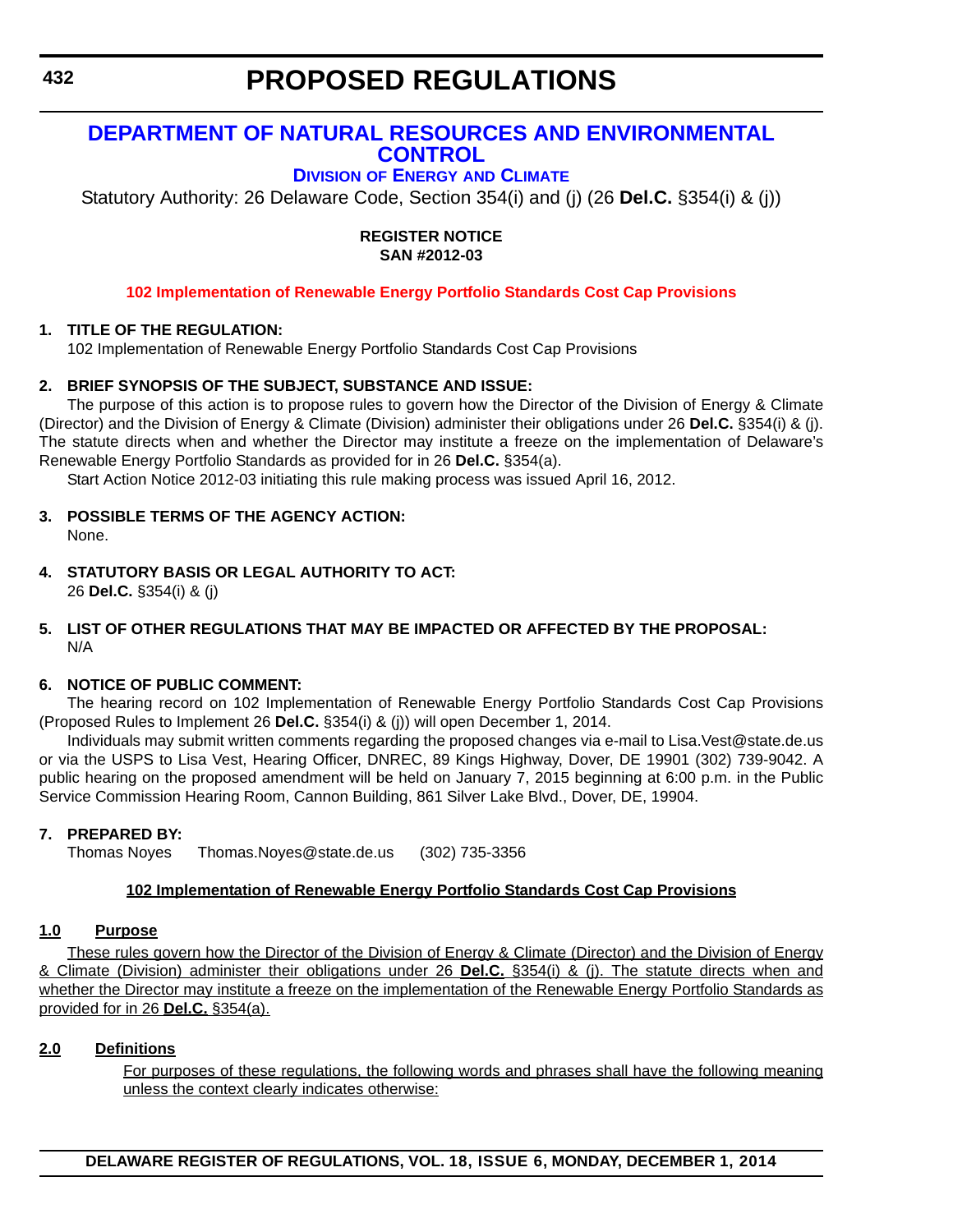"**Alternative compliance payment**" means a payment of a certain dollar amount per megawatt hour, which a Commission-Regulated Electric Company may submit in lieu of supplying the minimum percentage of RECs from Eligible Energy Resources required as defined and set by 26 **Del.C.** §§352(1) and 358(d).

"**Average QFCP Project offset cost**" means the dollar amount to be attributed to the cost of a MWh of output from a QFCP project during a compliance year.

"**Avoided system costs**" means reductions in electric generation, transmission or distribution costs.

"**Commission-Regulated Electric Company**" means the same as an Electric Distribution Company in 26 **Del.C.** §1001(12).

"**Compliance year**" means the calendar year beginning with June 1 and ending with May 31 of the following year, for which a Commission-Regulated Electric Company must demonstrate that it has met the requirements of the subchapter known as the "Renewable Energy Portfolio Standards Act".

"**Division**" means the Division of Energy & Climate, the successor agency to the Delaware Energy Office.

"**Director**" means the Director of the Division of Energy & Climate, who is considered the State Energy Coordinator for the purpose of these rules.

"**End-use customer**" means a person or entity in Delaware that purchases electrical energy at retail prices from regulated electric utilities.

"**Exempt sales**" means the retail customer sales of a Commission-Regulated Electric Company that is not included in the total retail sales for RPS compliance.

"**Externality benefits**" means reductions in environmental, health and mortality costs.

"**Freeze**" means suspension of enforcement or implementation of the annual increase in the RPS as provided for under 26 **Del.C.** §§352(3) & 354(a).

"**Green Energy Fund**" means the grant program authorized under 29 **Del.C.** §8057.

"**Integrated Resource Plan**" or "**IRP**" means the plan filed by the Commission-Regulated Electric Company to meet the requirements of 26 **Del.C.** §1007(c) & (d).

"**Non-exempt sales**" means the retail customer sales of a Commission-Regulated Electric Company that is included in the total retail sales for RPS compliance.

"**PJM**" or "**PJM interconnection**" means the regional transmission organization that coordinates the movement of wholesale electricity in the PJM region, or its successors at law.

"**Price suppression effects**" means reductions in energy costs due to competitive pressures from renewable resources.

"**PSC**" means the Delaware Public Service Commission.

"**Qualified fuel cell provider project**" or "**QFCPP**" means a fuel cell power generation project located in Delaware owned and/or operated by a qualified fuel cell provider under a tariff approved by the Commission pursuant to 26 **Del.C.** § 364(d).

"**REC costs of compliance**" means the total costs expended by the Commission-Regulated Electric Company to achieve the applicable RPS percentage standards for RECs during a respective compliance year.

"**REC offset hours**" and "**SREC offset hours**" mean the MWh of output from a QFCPP that is utilized under 26 **Del.C.** §353(d) to offset the number of RECs and/or SRECs that might otherwise be required to be retired to meet REC and/or SREC percentage requirements in a compliance year.

"**REC percentage requirements**" and "**SREC percentage requirements**" mean the renewable energy portfolio requirements for each compliance year as set forth in 26 **Del.C.** §354(a).

"**Renewable Energy Credit**" or "**REC**" means a tradable instrument defined by 26 **Del.C.** §352(18) used to demonstrate compliance with the percentage requirements set forth in 26 **Del.C.** §354(a).

"**Renewable Energy Cost of Compliance**" means the total costs expended by the Commission-Regulated Electric Company to achieve the applicable RPS percentage standards for all renewable energy during a respective compliance year.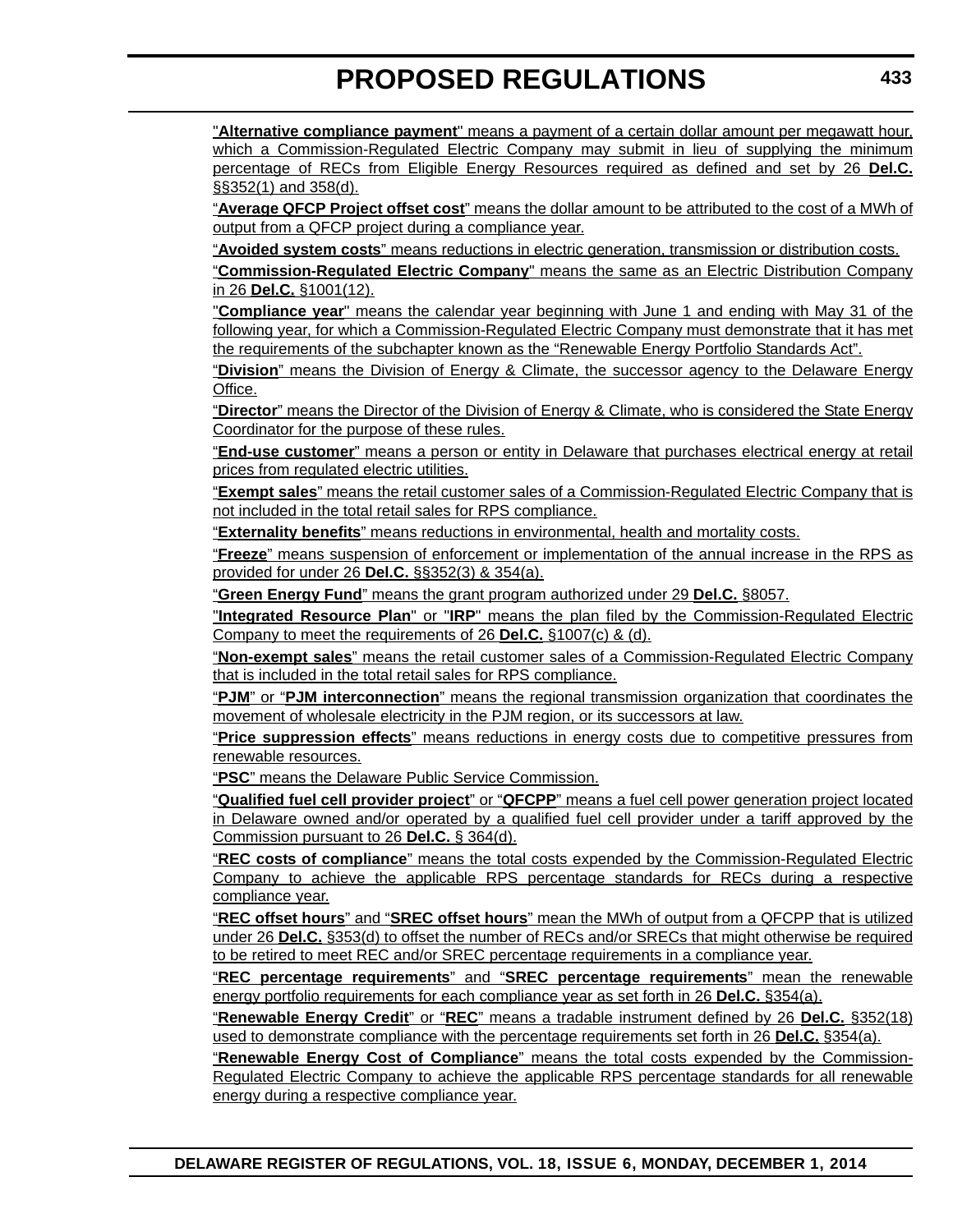"**RPS**" means the renewable portfolio standard, the minimum percentage of total electricity sales delivered to Delaware end-use customers that is derived from eligible energy resources established under 26 **Del.C.**, §354.

"**Solar alternative compliance payment**" means the payment of certain dollar amounts expended in lieu of supplying the minimum percentage from solar photovoltaics as defined and set by 26 **Del.C.** §§352(24) and 358(e).

"**Solar Renewable Energy Credit**" or "**SREC**" means the tradable instrument defined by 26 **Del.C.** §352(25) used to demonstrate compliance with the percentage requirements set forth in 26 **Del.C.** §354(a).

"**Solar Renewable Energy Cost of Compliance**" means the total costs expended by a Commission-Regulated Electric Company to achieve the applicable RPS percentage standards for solar photovoltaic renewable energy during a respective compliance year.

"**Surcharge payments**" means the dollar amounts (whether positive or negative) paid to, or received by, customers of a Commission-Regulated Electric Company from a QFCPP and a Commission-Regulated Electric Company under 26 **Del.C.** §364(d)(1) and an implementing tariff approved by the PSC.

"**Third party supplier**" means an electricity supplier that sells power to end-use customers delivered over the distribution facilities of the Commission-Regulated Electric Company. It does not include the Commission-Regulated Electric Company, Rural Electric Cooperatives or Municipal Electric Companies.

"**Total Retail Costs of Electricity**" means the total costs paid by customers of the Commission-Regulated Electric Company for the supply, transmission, distribution and delivery of retail electricity to serve non-exempt customers, including those served by third party suppliers, during a respective compliance year.

#### **3.0 Application**

- 3.1 These rules shall apply only to a Commission-Regulated Electric Company. These rules shall not apply to electric supply provided by either:
	- 3.1.1 an exempted municipal electric company or a municipal utility (as set forth in 26 **Del.C.** §363); or
	- 3.1.2 an exempted rural electric cooperative or a rural electric cooperative (as set forth in 26 **Del.C.** §363).
- 3.2 These rules will be applied beginning in compliance year 2013, as defined in 26 **Del.C.** §§352(3) and 354(a).

#### **4.0 Calculation of the Cost of Compliance**

- 4.1 The Division shall calculate the Renewable Energy Cost of Compliance, the Solar Renewable Energy Cost of Compliance and the Total Retail Cost of Electricity.
- 4.2 The Division shall calculate the Renewable Energy Cost of Compliance for a particular compliance year to be:
	- 4.2.1 the total of contributions to that portion of the Green Energy Fund used to support the development of renewable resources, plus
	- 4.2.2 the cost of RECs and SRECs retired to satisfy the RPS requirement, plus
	- 4.2.3 all Alternative Compliance Payments, plus
	- 4.2.4 the cost of QFCPP offsets to the RPS.
- 4.3 The Division shall calculate the Solar Renewable Energy Cost of Compliance for a particular compliance year to be:
	- 4.3.1 the total of contributions to that portion of the Green Energy Fund used to support the development of photovoltaic renewable resources, plus
	- 4.3.2 the cost of SRECs retired to satisfy the RPS requirement, plus
	- 4.3.3 all Solar Alternative Compliance Payments for the solar photovoltaic requirement, plus

#### **DELAWARE REGISTER OF REGULATIONS, VOL. 18, ISSUE 6, MONDAY, DECEMBER 1, 2014**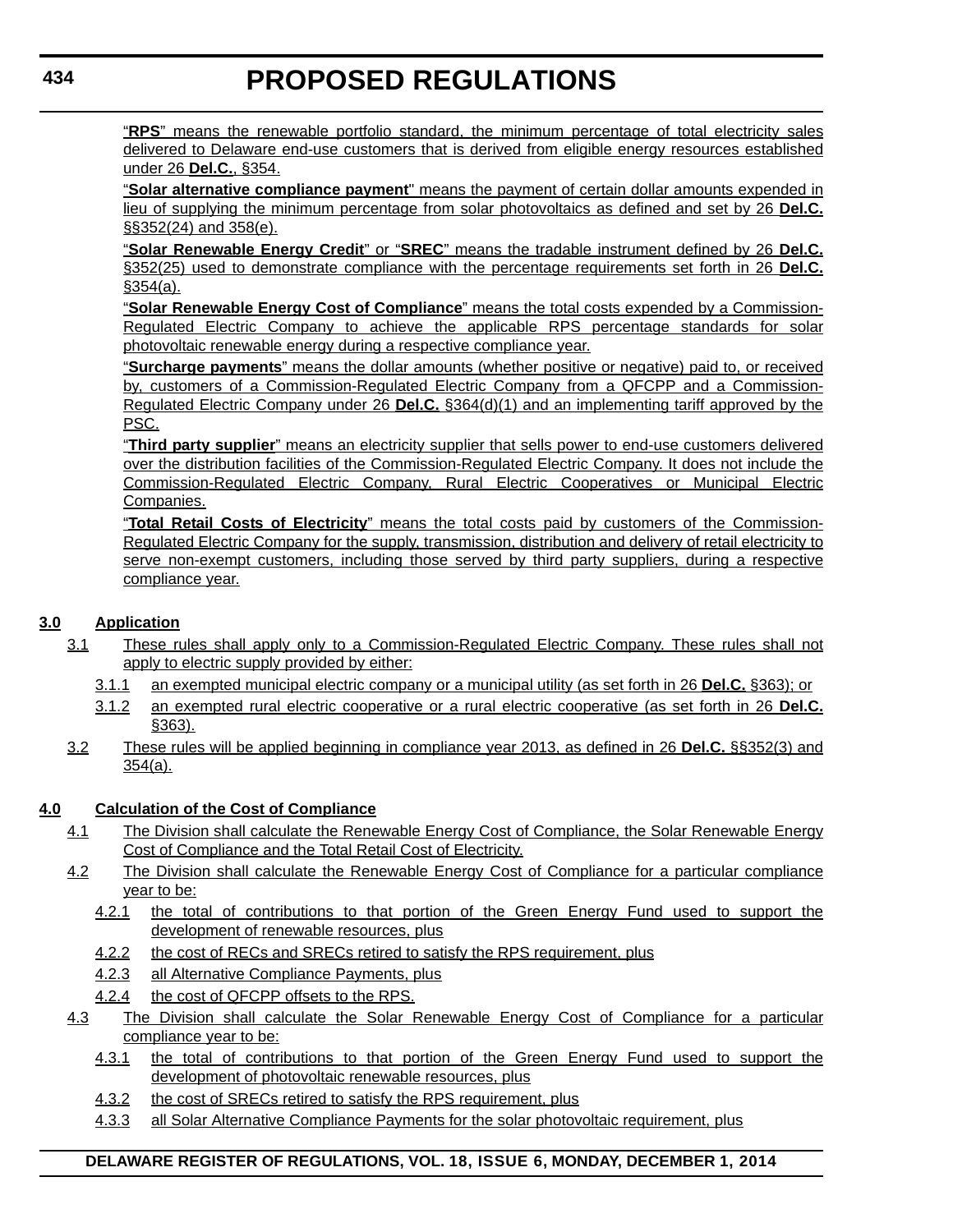- 4.3.4 the cost of QFCPP offsets to the solar photovoltaic carve-out.
- 4.4 The Division will determine the Total Retail Costs of Electricity as all customer costs for non-exempt load customers for a particular compliance year.

#### **5.0 Determination by the Director**

- 5.1 The Director shall review the calculations of the Division.
- 5.2 If the Division calculations show that the increase in the Renewable Energy Cost of Compliance over the previous compliance year is equal to or greater than 3 percent of the Total Retail Cost of Electricity, the Director shall determine whether a freeze should be implemented.
- 5.3 If the Division calculations show that the increase in the Solar Renewable Energy Cost of Compliance over the previous compliance year is equal to or greater than 1 percent of the Total Retail Cost of Electricity, the Director shall determine whether a freeze should be implemented.
- 5.4 In making a determination, the Director may consider:
	- 5.4.1 the overall energy market conditions;
	- 5.4.2 the avoided cost benefits from the RPS;
	- 5.4.3 the externality benefits of changes in energy markets; and
	- 5.4.4 the economic impacts of the deployment of renewable energy in Delaware.
- 5.5 Overall market conditions may include shifts in energy prices, long term market trends, adjustments for short term fluctuations, changes in compliance costs, consumer benefits of other state energy policies such as the implementation of energy efficiency programs, and the overall cost of energy to consumers.
- 5.6 Avoided cost benefits from the RPS may include avoided system costs and price suppression effects attributable to the deployment of renewable energy that result in lower net electricity costs.
- 5.7 Externality benefits of changes in energy markets may include externality savings in health and mortality costs and environmental impacts due to policies promoting cleaner energy in Delaware and regional energy generation. To the extent possible, the externality savings should be consistent with the current IRP filed by the Commission-Regulated Electric Company, except where other published methods or studies are determined to be more appropriate.
- 5.8 Economic development benefits may include the overall economic activity attributed to jobs created by the development of renewable energy in Delaware.

#### **6.0 Implementation**

- 6.1 If a freeze is imposed under section 5.0 above, the Director, in consultation with the PSC, will declare the freeze and notify, electronically and by mail, the Commission-Regulated Electric Company that filed reports on RPS compliance. The Director will also:
	- 6.1.1 provide prior notice of the freeze to the PSC; and
	- 6.1.2 publish notice of the freeze in the next appropriate issue of the Delaware *Register of Regulations*.

#### **7.0 Lifting of a Freeze**

- 7.1 If a freeze has been imposed, the Division will calculate compliance costs, using the methods described in Section 4.0 of these rules.
- 7.2 The Director will review the calculation and determine whether to lift a freeze using the methods and criteria described in Section 5.0 of these rules.
- 7.3 If the total cost of compliance falls below the 3 percent or 1 percent threshold, the Director shall lift a freeze in consultation with the PSC.
- 7.4 If a freeze is lifted, the Director will promptly notify, electronically and by mail, the Commission-Regulated Electric Company that filed reports on RPS compliance. The Director will also:
	- 7.4.1 provide prior notice of the lifting of the freeze to the PSC; and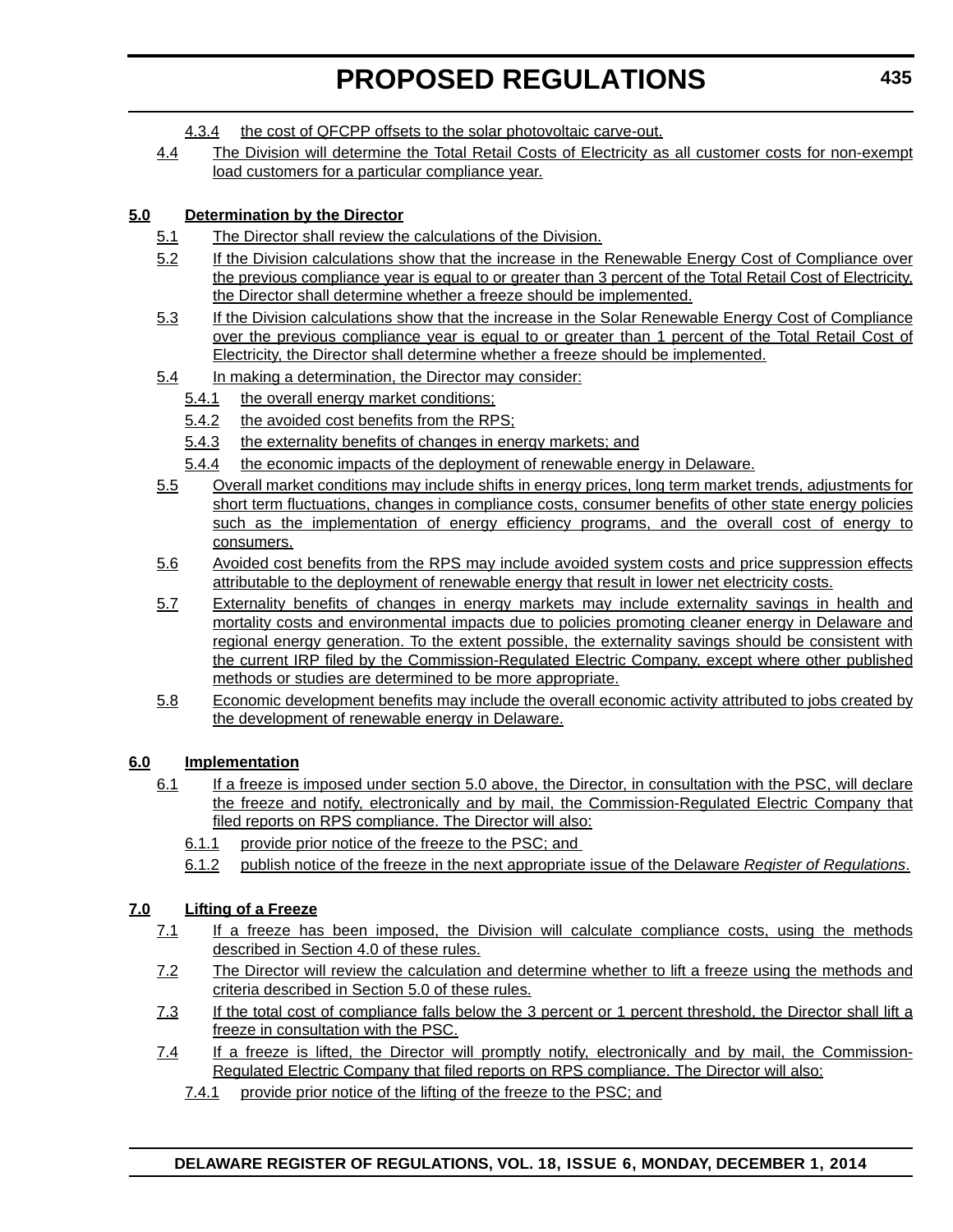<span id="page-30-0"></span>7.4.2 publish notice of the lifting of the freeze in the next appropriate issue of the Delaware *Register of Regulations*.

#### **8.0 Administration**

- 8.1 Within 150 days after the end of any compliance year, the Commission-Regulated Electric Company shall submit to the Division in writing and electronically the following information for the applicable compliance year:
	- 8.1.1 the Renewable Energy Cost of Compliance for that compliance year;
	- 8.1.2 the Solar Renewable Energy Cost of Compliance costs for that compliance year;
	- 8.1.3 the Total Retail Costs of Electricity for that compliance year.
	- 8.1.4 the total MWh of output (either actual or deemed) produced by a QFCPP during the compliance year;
	- 8.1.5 the total amount of surcharge payments paid by the Commission-Regulated Electric Company customers during the compliance year;
	- 8.1.6 the calculation of the average QFCPP offset cost for the compliance year under section 7.0; and
	- 8.1.7 the number of QFCPP output hours that the Commission-Regulated Electric Company would allocate to SREC and REC offset hours for the compliance year.
- 8.2 Within 30 days from receipt of the information described in Section 8.1 from the Commission-Regulated Electric Company, the Division shall calculate the cost of compliance as described in Section 4.0 of these Regulations and present the results to the Director.
- 8.3 Within 30 days of receipt of the calculations of the cost of compliance from the Division, the Director shall make a determination as described in Section 5.0 of these regulations and present to the Registrar for publication.
- 8.4 The public will have 30 days from the publication of the Director's determination to offer comment. The Director may alter or amend the determination based on review of the public comments.
- 8.5 The Director shall make a final determination and present to the Registrar for publication within 15 days of receipt of public comments. The determination shall be effective upon its publication.

#### **9.0 Existing Contracts**

In implementing a freeze under these rules, existing contracts for the production or delivery of RECs, SRECs, renewable energy supply or other environmental attributes shall not be abrogated.

### **[DEPARTMENT OF SAFETY AND HOMELAND SECURITY](http://dsp.delaware.gov/) DIVISION OF STATE POLICE**

**1300 BOARD OF EXAMINERS OF PRIVATE INVESTIGATORS & PRIVATE SECURITY AGENCIES** Statutory Authority: 24 Delaware Code, Section 1304 (24 **Del.C.** §1304) 24 **DE Admin. Code** 1300

#### **PUBLIC NOTICE**

#### **[1300 Board of Examiners of Private Investigators & Private Security Agencies](#page-3-0)**

Notice is hereby given that the Board of Examiners of Private Investigators and Private Security Agencies, in accordance with 24 **Del.C.** Ch. 13 proposes to amend Rule 13.0 – Agency Licensing Fees/Structure – removing the requirement of the Delaware manager bond and all other bonds will be a minimum of one year. If you wish to view the complete Rule, contact Ms. Peggy Anderson at (302) 672-5304. Any persons wishing to present views may submit them in writing, by December 31, 2014, to Delaware State Police, Professional Licensing, P.O. Box 430, Dover, DE 19903.

**DELAWARE REGISTER OF REGULATIONS, VOL. 18, ISSUE 6, MONDAY, DECEMBER 1, 2014**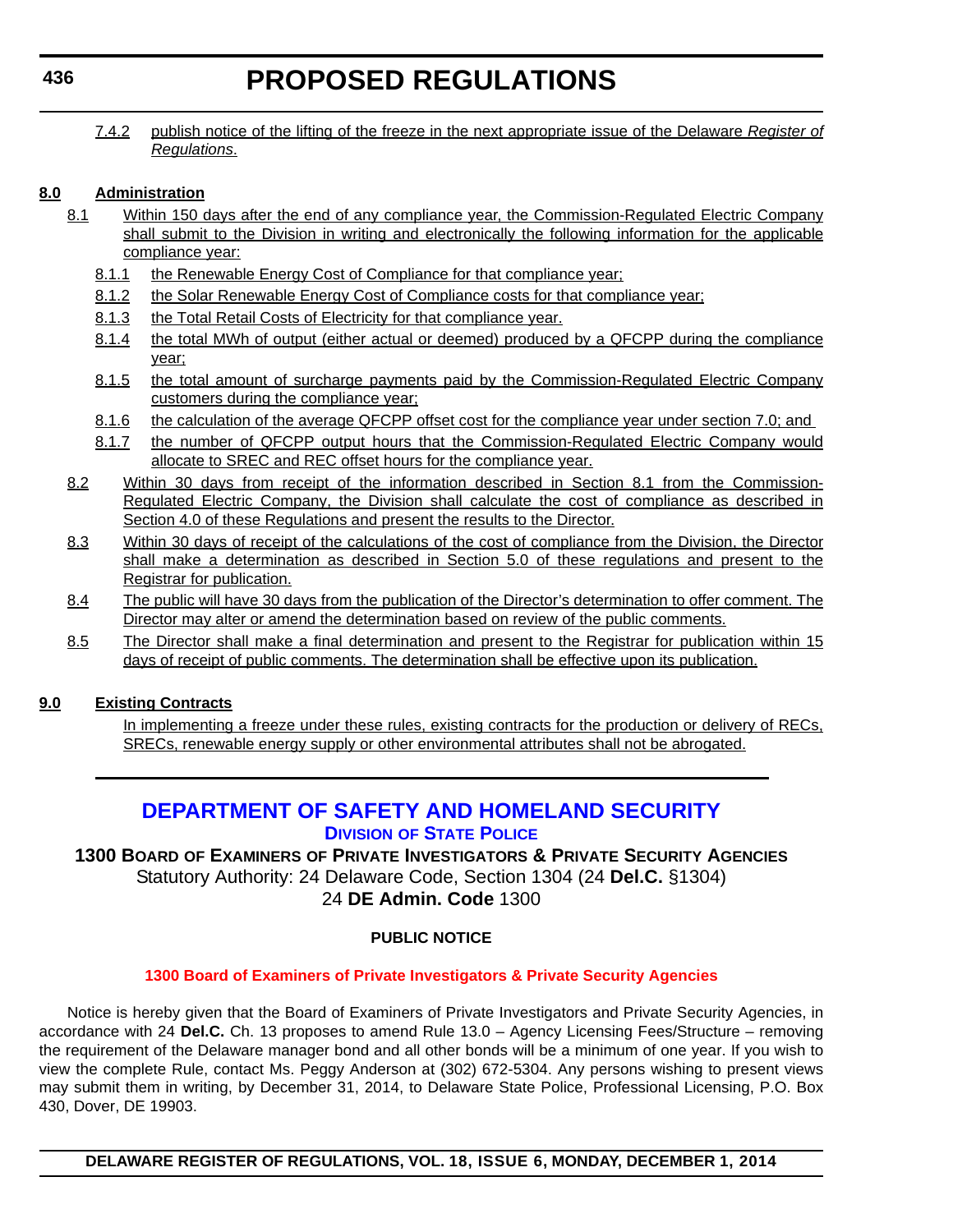#### **1300 Board of Examiners of Private Investigators & Private Security Agencies** *(Break in Continuity of Sections)*

#### **13.0 Licensing Fees**

- 13.1 Class A License Private Investigative Agency
	- 13.1.1 In-State License Holder
		- 13.1.1.1 Individual No Employees Not Corporation
			- 13.1.1.1.1 \$230
			- 13.1.1.1.2 \$5,000 Bond minimum one year
			- 13.1.1.1.3 \$1,000,000 Liability Insurance per occurrence
		- 13.1.1.2 Corporation Has Employees
			- 13.1.1.2.1 \$345
			- 13.1.1.2.2 \$10,000 Bond minimum one year
			- 13.1.1.2.3 \$1,000,000 Liability Insurance per occurrence
	- 13.1.2 Out-of-State
		- 13.1.2.1 License Holder Individual and Corporation
			- 13.1.2.1.1 \$345
			- 13.1.2.1.2 \$10,000 Bond minimum one year
			- 13.1.2.1.3 \$1,000,000 Liability Insurance per occurrence
		- 13.1.2.2 Delaware Manager
			- 13.1.2.2.1 \$230
			- 13.1.2.2.2 \$5,000 Bond
- 13.2 Class B License Private Security Agency
	- 13.2.1 In-State License Holder
		- 13.2.1.1 Individual No Employees Not Corporation
			- 13.2.1.1.1 \$230
			- 13.2.1.1.2 \$5,000 Bond minimum one year
			- 13.2.1.1.3 \$1,000,000 Liability Insurance per occurrence
		- 13.2.1.2 Corporation Has Employees
			- 13.2.1.2.1 \$345
			- 13.2.1.2.2 \$10,000 Bond minimum one year
			- 13.2.1.2.3 \$1,000,000 Liability Insurance per occurrence
		- 13.2.2 Out-of-State
			- 13.2.2.1 License Holder Individual and Corporation
				- 13.2.2.1.1 \$345
				- 13.2.2.1.2 \$10,000 Bond minimum one year
				- 13.2.2.1.3 \$1,000,000 Liability Insurance per occurrence
			- 13.2.2.2 Delaware Manager
				- 13.2.2.2.1 \$230
				- 13.2.2.2.2 \$5000 Bond
- 13.3 Class C License Private Investigative & Private Security Agency
	- 13.3.1 In-State License Holder
		- 13.3.1.1 Individual No Employees Not Corporation
			- 13.3.1.1.1 \$345
			- 13.3.1.1.2 \$10,000 Bond minimum one year
			- 13.3.1.1.3 \$1,000,000 Liability Insurance per occurrence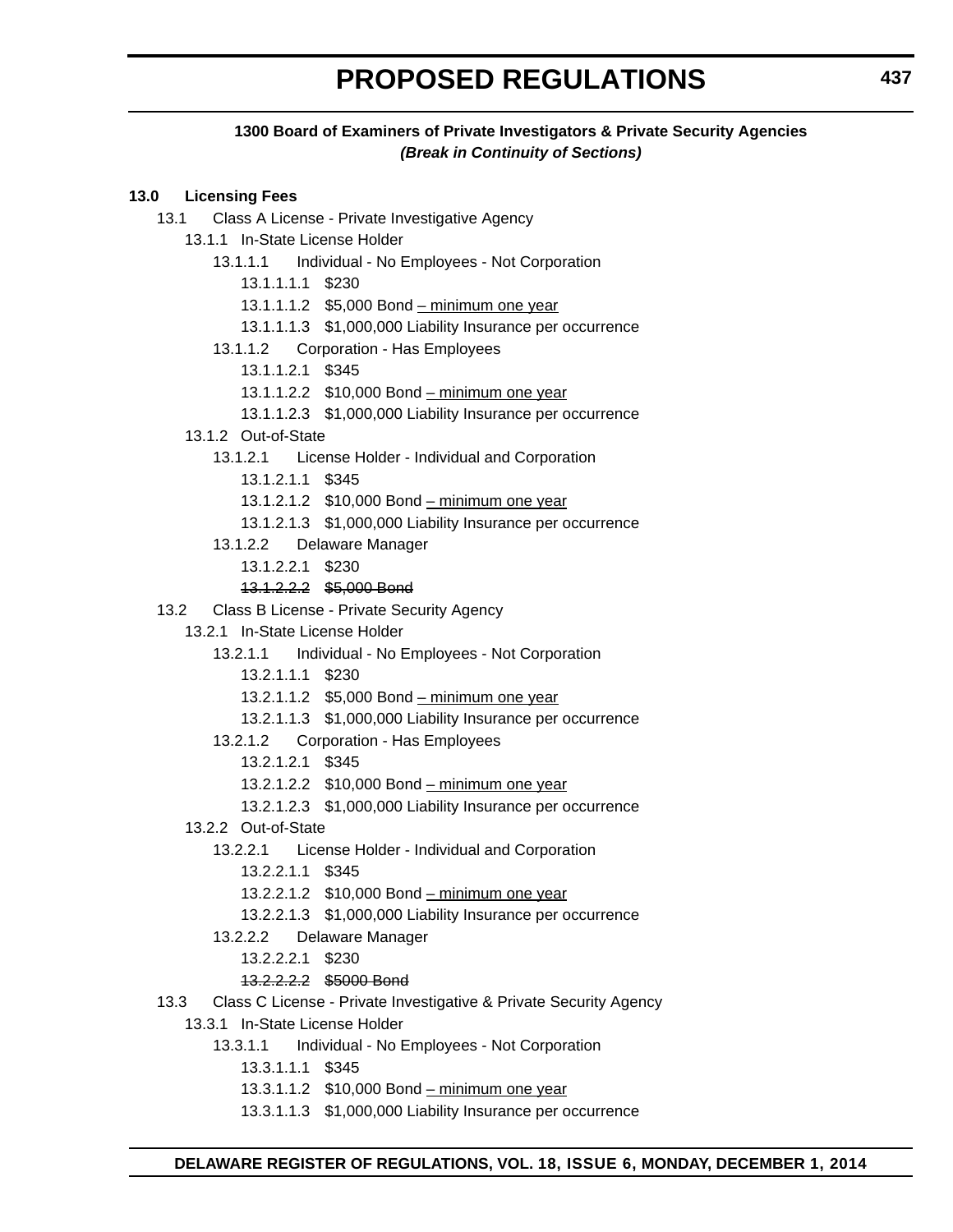- <span id="page-32-0"></span>13.3.1.2 Corporation - Has Employees
	- 13.3.1.2.1 \$520
	- 13.3.1.2.2 \$15,000 Bond minimum one year
	- 13.3.1.2.3 \$1,000,000 Liability Insurance per occurrence
- 13.3.2 Out-of-State
	- 13.3.2.1 Individual and Corporation
		- 13.3.2.1.1 License Holder
			- 13.3.2.1.1.1 \$520
			- 13.3.2.1.1.2 \$15,000 Bond minimum one year
			- 13.3.2.1.1.3 \$1,000,000 Liability Insurance per occurrence
		- 13.3.2.1.2 Delaware Manager
			- 13.3.2.1.2.1 \$345
			- 13.3.2.1.2.2 \$10,000 Bond
- 13.4 Class D License Armored Car Agency License
	- 13.4.1 License Holder
		- 13.4.1.1 \$345
		- 13.4.1.2 Banking Commissioner License as required by 5 **Del.C.** §3203
		- 13.4.1.3 \$10,000 Bond minimum one year
		- 13.4.1.4 \$1,000,000 Liability Insurance per occurrence.
	- 13.4.2 Delaware Manager
		- 13.4.2.1 \$230
		- 13.4.2.2 \$5000 Bond
- 13.5 All licenses will expire 2 years from the last day of the month they are approved for licensure.
- 13.6 All new agency licensures must be approved by the Board. Standard renewals, with no changes, may be approved by the Professional Licensing Section. Any agency having a change in License Holder and/or Delaware Manager must be approved by the Board.

#### **\*Please Note: As the rest of the sections were not amended they are not being published. A copy of the regulation is available at:**

**[1300 Board of Examiners of Private Investigators & Private Security Agencies](http://regulations.delaware.gov/register/december2014/proposed/18 DE Reg 436 12-01-14.htm)**

### **[DEPARTMENT OF SERVICES FOR CHILDREN, YOUTH AND THEIR](http://kids.delaware.gov/fs/fs.shtml)  FAMILIES**

#### **DIVISION OF FAMILY SERVICES**

#### **Office of Child Care Licensing**

Statutory Authority: 29 Delaware Code, Chapter 3, Subchapter III (29 **Del.C.** Ch. 3, Subch. III) 9 **DE Admin. Code** 101

#### **PUBLIC NOTICE**

#### **[101 Rules for Early Care and Education and School-Age Centers](#page-3-0)**

#### **SUMMARY**

The Office of Child Care Licensing (OCCL) proposes to amend the DELACARE: Regulations for Early Care and Education and School-Age Centers. A comprehensive review process was held in which all providers were asked to participate as part of the public hearing process for Executive Order 36 and a preliminary draft was

**DELAWARE REGISTER OF REGULATIONS, VOL. 18, ISSUE 6, MONDAY, DECEMBER 1, 2014**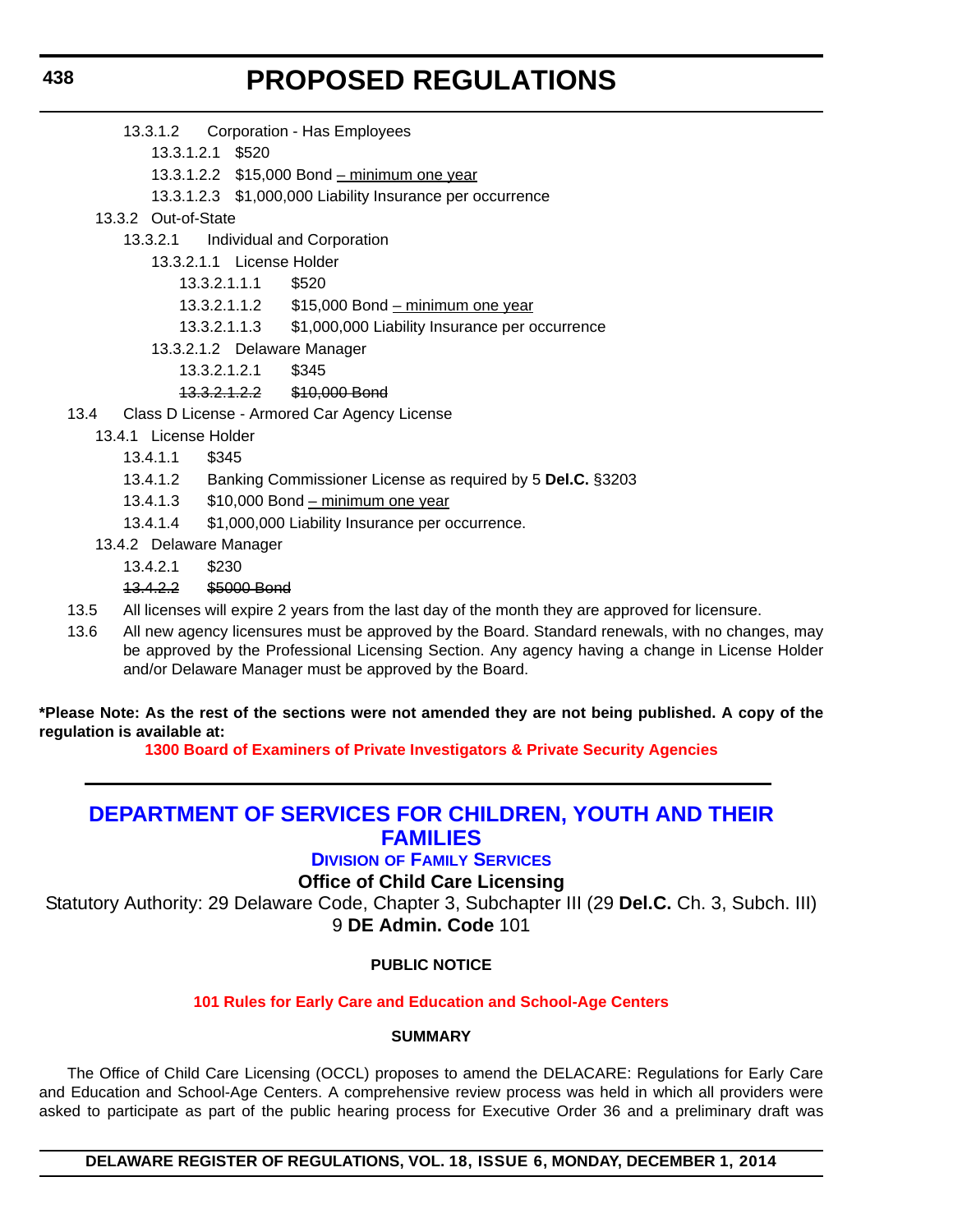<span id="page-33-0"></span>created. The preliminary draft was posted on the OCCL website and comments were invited and received. Additional public comments were received from the Provider Advisory Board, from providers and stakeholders during a series of Task Force meetings, as well as written comments from other providers and stakeholders.

The proposed changes provide clarity, reflect changes in laws, align with current best practices, improve standards of care, and remove duplicative regulations. The revisions represent a consensus of participants including licensed providers and subject experts, and are based on best practice, a review of regulations promulgated by other States, research on subjects related to early care and education and school-age center care, internal OCCL review and discussion, and identified issues and services within existing programs within Delaware.

A draft of the Regulations was posted in the June 2014 *Register of Regulations* and comments accepted until August 31, 2014. Many comments were received from providers and other interested parties and were reviewed by the Office of Child Care Licensing, resulting in a revised set of proposed regulations. The revised draft is offered for public comment as described below.

#### **COMMENTS**

Interested parties wishing to offer comments on the proposed regulations must submit them to Elizabeth Timm, Office of Child Care Licensing, 1825 Faulkland Road, Wilmington, Delaware 19805 or by fax to 302-633-5112 by 4:30 p.m. EST on January 5, 2015.

**\*Please Note: Due to the size of the proposed regulation, it is not being published here. A copy of the regulation is available at:**

**[101 Rules for Early Care and Education and School-Age Centers](http://regulations.delaware.gov/register/december2014/proposed/18 DE Reg 438 12-01-14.htm)**

### **[DEPARTMENT OF STATE](http://dpr.delaware.gov/)**

### **DIVISION OF PROFESSIONAL REGULATION**

**1400 BOARD OF ELECTRICAL EXAMINERS**

Statutory Authority: 24 Delaware Code, Section 1406(a)(1) (24 **Del.C.** §1406(a)(1))

24 **DE Admin. Code** 1400

#### **PUBLIC NOTICE**

#### **[1400 Board of Electrical Examiners](#page-3-0)**

Pursuant to 24 **Del.C.** §1406(a)(1), the Delaware Board of Electrical Examiners has proposed revisions to its rules and regulations. The rules pertaining to electronic attestation, insurance, continuing education and crimes substantially related to the practice of electrical services are amended to provide current practices at the Division of Professional Regulation and the Board's desire to expand its crimes list.

A public hearing will be held on January 7, 2015 at 9:00 a.m. in the second floor conference room A of the Cannon Building, 861 Silver Lake Boulevard, Dover, Delaware, where members of the public can offer comments on the amendments to the rules and regulations. Anyone wishing to receive a copy of the proposed rules and regulations may obtain a copy from the Delaware Board of Electrical Examiners, 861 Silver Lake Boulevard, Dover, Delaware 19904. Persons wishing to submit written comments may forward these to the Board at the above address.

In accordance with 29 **Del.C.** §10118(a), the final date to receive written comments will be January 22, 2015 which is 15 days following the public hearing.

> **1400 Board of Electrical Examiners** *(Break in Continuity of Sections)*

**DELAWARE REGISTER OF REGULATIONS, VOL. 18, ISSUE 6, MONDAY, DECEMBER 1, 2014**

#### **2.0 Applications**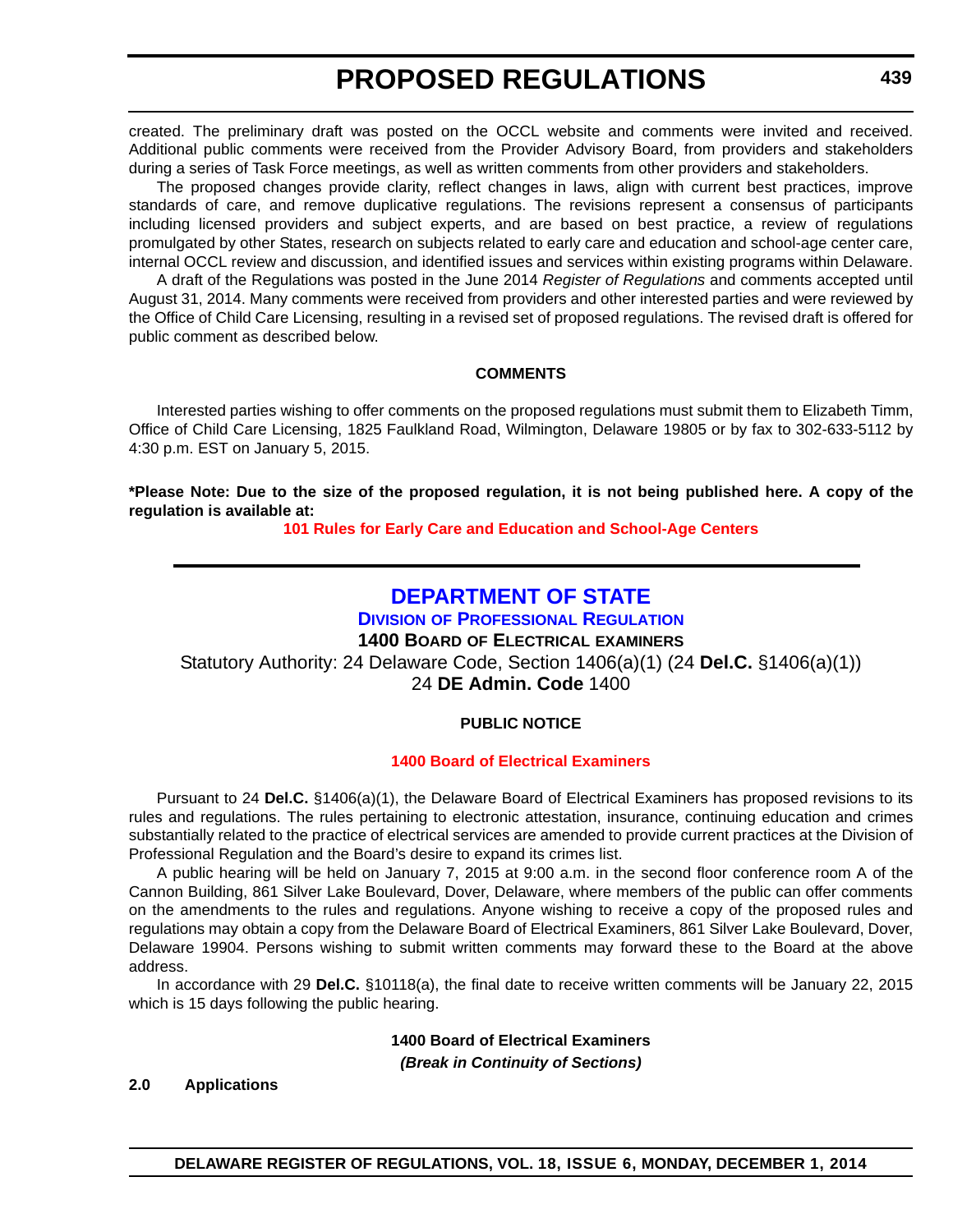- 2.1 Applications may be obtained in person during regular business hours or by mail from the Division of Professional Regulation ("Division"). Applications must be made in the name of the individual, not a company. The Board shall approve the application form to insure that it contains all of the information necessary to satisfy the statutory requirements for licensure.
- 2.2 Applications which are incomplete shall be retained for one year to allow an applicant the opportunity to supplement the application. After one year, incomplete applications are destroyed. Thereafter, an applicant must resubmit a new application with the appropriate fee.
- 2.3 Applications approved for testing will be valid for two years from the date approved for examination. If the test is not taken, the application is destroyed. Thereafter, an applicant must resubmit a current application with the appropriate fee.

#### *(Break in Continuity of Sections)*

#### **6.0 License and Insurance**

- 6.1 Licensees with the exception of Journeypersons and Apprentice Electricians shall maintain general liability insurance of at least \$300,000.00. Master Special Elevator Electricians do not need general liability insurance if the contractor has general liability insurance. Proof of insurance must be submitted with licensure applications and maintenance of the required insurance shall be attested to in the course of each licensure renewal.
- 6.2 The insurance requirement is satisfied for a licensee who is performing work as an employee as long as the employer is insured for the risk on the work performed as required under these regulations. A licensee who also works independently from his employer must maintain separate insurance for that risk as provided under these regulations.
- 6.3 Master and Limited Special Elevator Electricians do not need general liability insurance if the licensee's employer has general liability insurance. Elevator applicants and licensees agree to work only for an elevator company who maintains a general liability insurance policy for all of its employees, in the minimum amount of \$300,000.00.

#### **7.0 Expiration and Renewal**

- 7.1 The licenses granted by the Board must be renewed by June 30th of each even numbered year, otherwise, they expire as of July 1<sup>st</sup>.
- 7.2 Renewal. It is the responsibility of the licensee to file a renewal application with the Board. The Board is not required to notify licensees of expiration dates. Renewal may be accomplished online at [www.dpr.delaware.gov.](http://www.dpr.delaware.gov)
	- 7.2.1 Renewal applications will be randomly audited by the Board to ensure their accuracy. Licensees selected for random audit will be notified of that selection within 60 days after the renewal deadline. Licensees must then submit verification of their receipt of the notification of audit within 10 days submit the documentation requested by the date indicated on the audit notice.
	- 7.2.2 As a condition of renewal, applicants must attest to completion of continuing education (CE) as required by Regulation 8.0 and list all CE course names and approval numbers. Applicants and must also attest to maintenance of the liability insurance required by Regulation 6.0-and indicate the name of their insurer and their policy number. Attestation may shall be completed electronically if renewal is accomplished online. Alternatively, paper renewal documents containing the CE and insurance attestations may be submitted. Licensees selected for random audit will be required to supplement their attestations with documentation of CE attendance and maintenance of insurance coverage.
- 7.3 A licensee may renew an expired license within one year after the renewal deadline by meeting all requirements and paying a late fee set by the Division. All late renewals will be audited for compliance with the CE and insurance renewal requirements.
- 7.4 A licensee with a valid license may request in writing to be placed on inactive status. Inactive status can be renewed biennially electronically on a biennial basis by application to the Division upon proof of 10 hours of CE attestation of completing the required CE for licensure. Inactive licenses may be

#### **DELAWARE REGISTER OF REGULATIONS, VOL. 18, ISSUE 6, MONDAY, DECEMBER 1, 2014**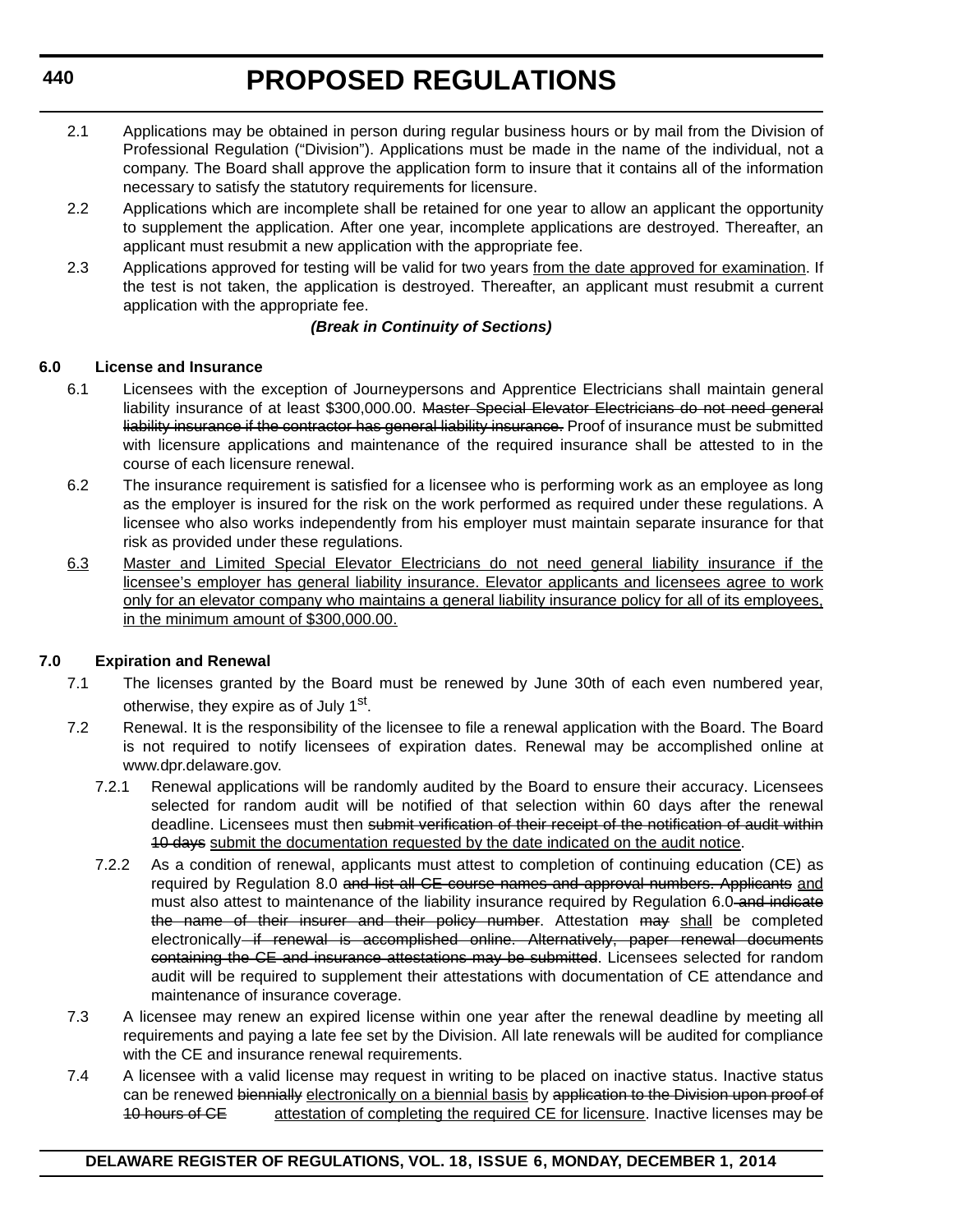reactivated by the Board upon written request with proof of insurance and payment of a prorated the appropriate fee set by the Division.

- 7.5 A licensee is not authorized to work as a licensed electrician in this State during the period of inactive status.
- 7.6 An individual whose license has expired for more than one year must reapply as a new applicant. Any prior training and experience can be used to satisfy the requirements under 24 **Del.C.** §1408(a). However, the applicant must take the examination required by §1408(5) and achieve a passing score unless he or she previously passed an approved licensure test that covered the National Electric Code that is the standard in Delaware at the time of the new application.

#### **8.0 Continuing Education**

- 8.1 Continuing education (CE) is required of all licensees and shall be completed by June 30 of any year in which a license is to be renewed. Extra continuing education hours do not carry over to the next licensing period. Licensees will only get CE credit for their first attendance of CE courses during each licensing period. Licensees may retake a CE course in the same licensing period but will not receive additional CE credit.
- 8.2 Courses must be approved by the Board in order to qualify as CE. Approved courses appear on the website of the Division of Professional Regulation at www.dpr.delaware.gov. Licensees may also contact the Administrative Assistant Specialist of the Board at the Division of Professional Regulation to determine whether particular courses have been approved.
	- 8.2.1 Courses shall be designed to maintain and enhance the knowledge and skills of licensees related to providing electrical services.
	- 8.2.2 Sponsors or licensees can obtain Board approval of courses at any time by completing a form approved by the Board and including a course outline with the number of classroom hours and showing breakdown of time allotted for each part of course content, the curriculum vitae or resume of the instructor and the appropriate fee set by the Division. The completed application will be presented for review at the next regularly scheduled Board meeting.
	- 8.2.3 Sponsors or licensees seeking pre-approval should submit the request as provided in 8.1.2 at least 60 days before the CE course is being offered.
	- 8.2.4 Approval of CE automatically expires on September 1, 2002 and every three years thereafter on each September 1. A sponsor or licensee must reapply for approval as provided in 8.2.2.
- 8.3 Licensees shall complete 10 hours of approved CE during each renewal period with the following exceptions - a person licensed less than one year does not need to complete CE at the first renewal; a person licensed one year but less than two years must submit 5 CE hours at the first renewal. Beginning with the licensee's second renewal, 5 of the 10 CE hours required for renewal must be related to the National Electrical Code.
- 8.4 Journeypersons and Apprentice Electricians shall complete 5 hours of approved CE during each renewal period with the following exceptions – a person licensed less than one year does not need to complete CE at the first renewal; a person licensed one year but less than two years must submit 2 CE hours at the first renewal. Apprentice training (proof of enrollment in a Board approved apprenticeship program) will count towards CE hours during that licensure period.
- 8.5 The Board may consider a waiver of CE requirements or acceptance of partial fulfillment based on the Board's review of a written request with supporting documentation of hardship.

#### *(Break in Continuity of Sections)*

#### **11.0 Reciprocity**

11.1 An applicant for licensure by reciprocity shall complete an application approved by the Board and cause a certificate of good standing to be sent to the Board from the licensing agencies of all jurisdictions where the applicant is or has been licensed. Upon request an applicant for licensure under this provision must submit to the Board a copy of reciprocal state's current licensure requirements.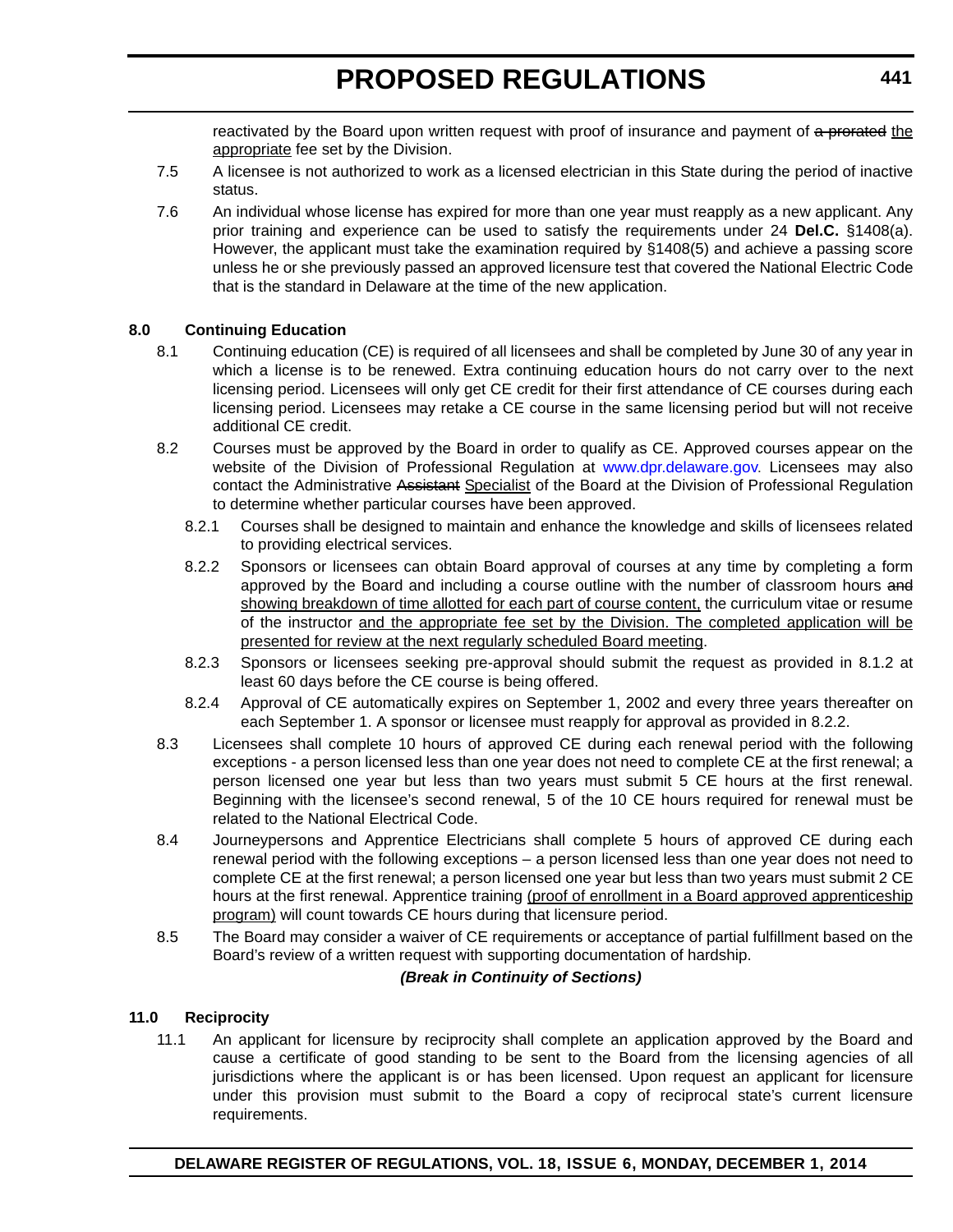11.2 If the reciprocal state's requirements are not substantially similar to those of this State, as determined by the Board, the applicant shall submit proof of practice for at least five years after licensure. Proof of practice requires an employer's affidavit describing the nature of the applicant's experience. If an applicant cannot obtain an affidavit from the employer, tax W-2 forms or other tax documents showing 5 years full-time employment may be substituted at the discretion of the Board. A self-employed applicant may submit tax form Schedule C as proof of practice.

### *(Break in Continuity of Sections)*

### **17.0 Crimes substantially related to work of an Electrician.**

- 17.1 Conviction of any of the following crimes, or of the attempt to commit or of a conspiracy to commit or conceal or the solicitation to commit any of the following crimes, is deemed to be a crime substantially related to the work of an electrician in the State of Delaware without regard to the place of conviction:
	- 17.1.1 Offensive touching. 11 **Del.C.** §601
	- 17.1.2 Menacing (felony). 11 **Del.C.** §602
	- 17.1.13 Reckless endangering in the first degree. 11 **Del.C.** §604
	- 17.1.24 Assault in the second degree.11 **Del.C.** §612
	- 17.1.35 Assault in the first degree.11 **Del.C.** §613
	- 17.1.46 Manslaughter. 11 **Del.C.** §632
	- 17.1.57 Murder by abuse or neglect in the second degree. 11 **Del.C.** §633
	- 17.1.68 Murder by abuse or neglect in the first degree. 11 **Del.C.** §634
	- 17.1.79 Murder in the second degree. 11 **Del.C.** §635
	- 17.1.810 Murder in the first degree. 11 **Del.C.** §636
	- 17.1.911 Unlawful sexual contact in the second degree. 11 **Del.C.** §768
	- 17.1.1012 Unlawful sexual contact in the first degree. 11 **Del.C.** §769
	- 17.1.1113 Rape in the fourth degree. 11 **Del.C.** §770
	- 17.1.1214 Rape in the third degree. 11 **Del.C.** §771
	- 17.1.1315 Rape in the second degree. 11 **Del.C.** §772
	- 17.1.1416 Rape in the first degree. 11 **Del.C.** §773
	- 17.1.1517 Sexual extortion. 11 **Del.C.** §776
	- 17.1.18 Sex offender unlawful conduct against a child. 11 **Del.C.** §777A
	- 17.1.19 Sexual abuse of a child by a person in a position of trust, authority or supervision in the first degree. 11 **Del.C.** §778
	- 17.1.20 Sexual abuse of a child by a person in a position of trust, authority or supervision in the second degree. 11 **Del.C.** §778A
	- 17.1.1621 Continuous sexual abuse of a child. 11 **Del.C.** §778
	- 17.1.1722 Dangerous crimes against a child. 11 **Del.C.** §779
	- 17.1.23 Unlawful imprisonment in the second degree. 11 **Del.C.** §781
	- 17.1.24 Unlawful imprisonment in the first degree. 11 **Del.C.** §782
	- 17.1.1825 Kidnapping in the second degree. 11 **Del.C.** §783
	- 17.1.1926 Kidnapping in the first degree.11 **Del.C.** §783A
	- 17.1.2027 Arson in the second degree.11 **Del.C.** §802
	- 17.1.2128 Arson in the first degree.11 **Del.C.** §803
	- 17.1.2229 Criminal mischief. 11 **Del.C.** §811
	- 17.1.30 Trespassing with intent to peer or peep into a window or door of another. 11 **Del.C.** §820
	- 17.1.2331 Burglary in the third degree. 11 **Del.C.** §824
	- 17.1.2432 Burglary in the second degree.11 **Del.C.** §825
	- 17.1.2533 Burglary in the first degree.11 **Del.C.** §826
	- 17.1.34 Home invasion. 11 **Del.C.** §826A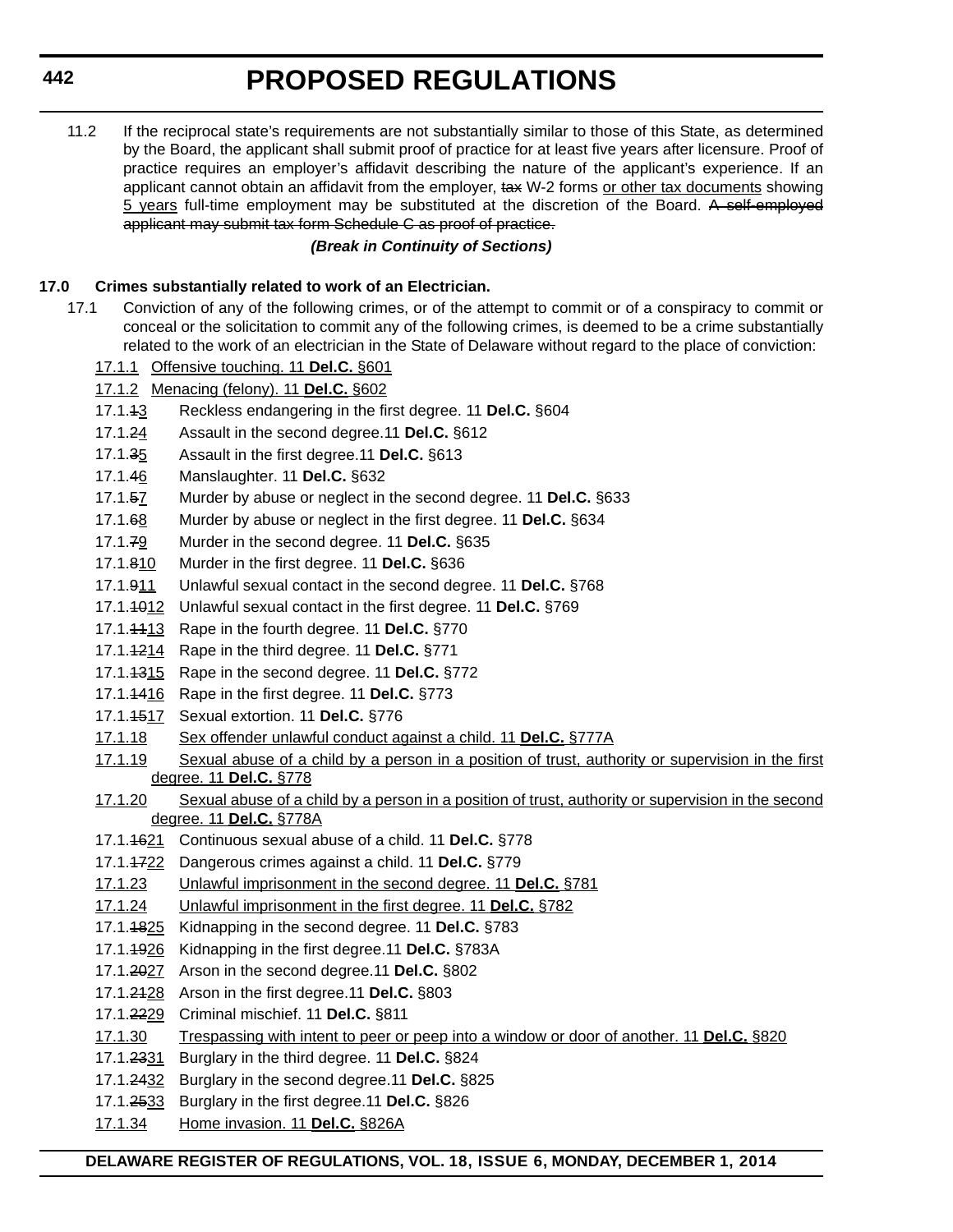- 17.1.2635 Robbery in the second degree. 11 **Del.C.** §831 17.1.2736 Robbery in the first degree. 11 **Del.C.** §832 17.1.37 Carjacking in the second degree. 11 **Del.C.** §835 17.1.38 Carjacking in the first degree. 11 **Del.C.** §836 17.1.39 Theft; lost or mislaid property; mistaken delivery (felony). 11 **Del.C.** §842 17.1.40 Theft; false pretense (felony). 11 **Del.C.** §843 17.1.2841 Theft of services. 11 **Del.C.** §845 17.1.2942 Extortion. 11 **Del.C.** §846 17.1.43 Theft of rented property (felony). 11 **Del.C.** §849 17.1.44 Use, possession, manufacture, distribution and sale of unlawful telecommunication and access devices (felony). 11 **Del.C.** §850 17.1.45 Receiving stolen property. 11 **Del.C.** §851 17.1.3046 Identity theft. 11 **Del.C.** §854 17.1.3147 Forgery. 11 **Del.C.** §861 17.1.48 Falsifying business records. 11 **Del.C.** §872 17.1.49 Tampering with public records in the second degree. 11 **Del.C.** §873 17.1.50 Offering a false instrument for filing. 11 **Del.C.** §877 17.1.51 Issuing a false certificate. 11 **Del.C.** §878 17.1.3252 Unlawful use of credit card. 11 **Del.C.** §903 17.1.53 Deceptive business practices. 11 **Del.C.** §906 17.1.3354 Criminal impersonation of a police officer. 11 **Del.C.** §907B 17.1.55 Securing execution of documents by deception. 11 **Del.C.** §909 17.1.3456 Insurance fraud. 11 **Del.C.** §913 17.1.3457 Home improvement fraud. 11 **Del.C.** §916 17.1.3658 New home construction fraud. 11 **Del.C.** §917 17.1.3759 Dealing in children. 11 **Del.C.** §1100 17.1.60 Abandonment of child. 11 **Del.C.** §1101 17.1.61 Endangering the welfare of a child. 11 **Del.C.** §1102 17.1.62 Crime against a vulnerable adult. 11 **Del.C.** §1105 17.1.63 Unlawfully dealing with a child. 11 **Del.C.** §1106 17.1.64 Endangering children. 11 **Del.C.** §1107 17.1.65 Possession of child pornography. 11 **Del.C.** §1111 17.1.66 Sexual offenders; prohibitions from school zones. 11 **Del.C.** §1112 17.1.67 Sexual solicitation of a child. 11 **Del.C.** §1112A 17.1.3868 Sexual exploitation of a child. 11 **Del.C.** §1108 17.1.3969 Unlawful dealing in child pornography. 11 **Del.C.** §1109 17.1.4070 Sexual solicitation of a child. 11 **Del.C.** §1112A 17.1.4171 Perjury in the second degree. 11 **Del.C.** §1222 17.1.4272 Perjury in the first degree. 11 **Del.C.** §1223 17.1.73' Falsely reporting an incident. 11 **Del.C.** §1245 17.1.74 Hate crimes. 11 **Del.C.** §1304 17.1.43 Aggravated harassment. 11 **Del.C.** §1312 17.1.75 Stalking. 11 **Del.C.** §1312 17.1.76 Bombs, incendiary devices, Molotov cocktails and explosive devices. 11 **Del.C.** §1338 17.1.4477 Adulteration. 11 **Del.C.** §1339
	- 17.1.4578 Possession of a firearm during a felony. 11 **Del.C.** §1447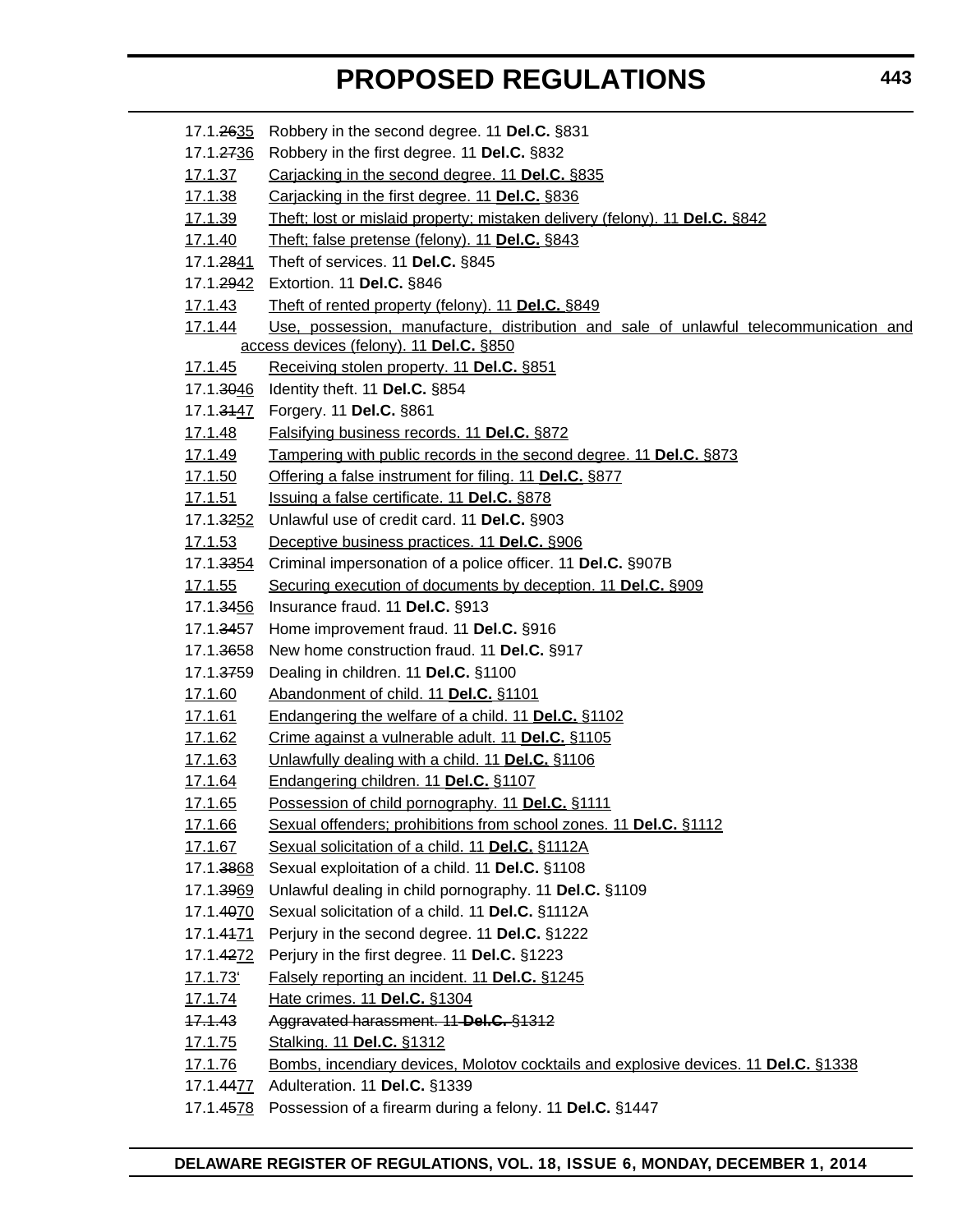#### **444**

# **PROPOSED REGULATIONS**

- 17.1.4679 Theft of a firearm.11 **Del.C.** §1451
- 17.1.4780 Organized crime and racketeering. 11 **Del.C.** §1503
- 17.1.4881 Breaking and entering, etc. to place or remove equipment. 11 **Del.C.** §2410
- 17.1.4982 Unlicensed practice as an Electrician 24 **Del.C.** §§1407; 1422
- 17.2 Crimes substantially related to the work of an electrician shall be deemed to include any crimes under any federal law, state law, or valid town, city or county ordinance, that are substantially similar to the crimes identified in this rule.

#### **\*Please Note: As the rest of the sections were not amended they are not being published. A copy of the regulation is available at:**

**[1400 Board of Electrical Examiners](http://regulations.delaware.gov/register/december2014/proposed/18 DE Reg 439 12-01-14.htm)**

### **DIVISION [OF PROFESSIONAL REGULATION](http://dpr.delaware.gov/) 1770 RESPIRATORY CARE PRACTICE ADVISORY COUNCIL** Statutory Authority: 24 Delaware Code, Section 1775(c) (24 **Del.C.** §1775(c)) 24 **DE Admin. Code** 1770

### **PUBLIC NOTICE**

#### **[1770 Respiratory Care Practice Advisory Council](#page-3-0)**

Pursuant to 24 **Del.C.** §1775(c), the Respiratory Care Practice Advisory Council ("the Council") of the Board of Medical Licensure and Discipline has proposed revisions to Rule 10.0, pertaining to renewal of licenses. In particular, Rule 10.3 is amended to state that a license that has expired may be renewed within one year after the expiration date. Currently, Rule 10.0 provides for a three year period for late renewal. Further, the revisions to Rule 10.3.1 add the requirement that a license in expired status as of December 1, 2014 must be renewed no later than November 30, 2015.

A public hearing will be held on January 14, 2015 at 3:00 p.m. in the second floor conference room B of the Cannon Building, 861 Silver Lake Boulevard, Dover, Delaware, where members of the public can offer comments. Anyone wishing to receive a copy of the proposed rules and regulations may obtain a copy from the Delaware Respiratory Care Practice Advisory Council, 861 Silver Lake Boulevard, Dover, Delaware 19904. Persons wishing to submit written comments may forward these to the Council at the above address. Pursuant to 29 **Del.C.** §10118(a), the final date to receive written comments will be January 29, 2015, which is 15 days following the public hearing.

#### **1770 Respiratory Care Practice Advisory Council** *(Break in Continuity of Sections)*

#### **10.0 Renewal of Licenses**

- 10.1 Each license shall be renewed biennially. The failure of the Council/Board to notify a licensee of his/her expiration date and subsequent renewals does not, in any way, relieve the licensee of the requirement to renew his/her certificate pursuant to the Council's regulations and 24 **Del.C.** Ch. 17.
- 10.2 Renewal may be effected by:
	- 10.2.1 filing a renewal application online at www.dpr.delaware.gov;
	- 10.2.2 attesting on the renewal application to the completing of continuing education as required by Rule 8.0;
	- 10.2.3 payment of fees as determined by the Division of Professional Regulation.
- 10.3 Failure of a licensee to renew his/her license shall cause his/her license to expire.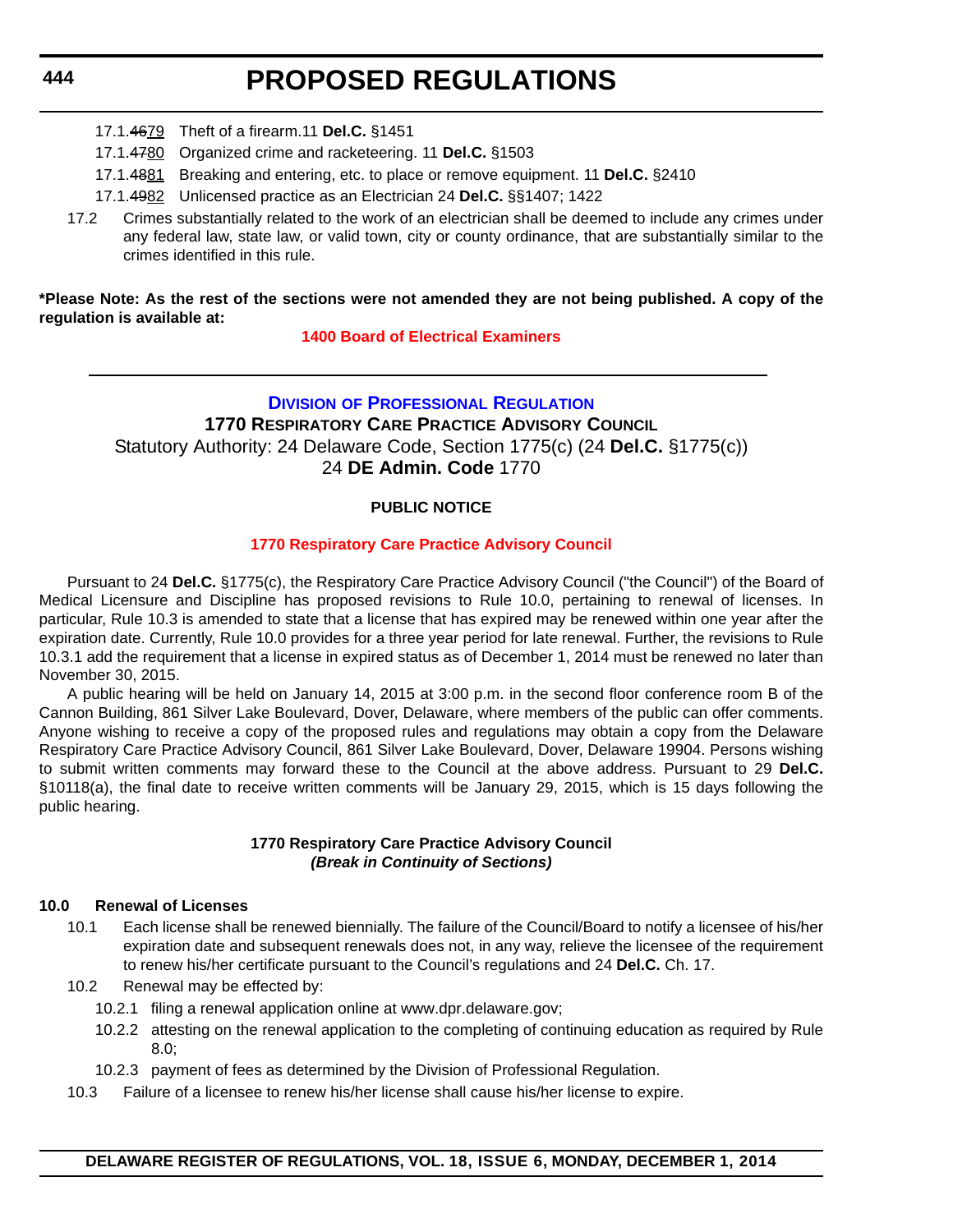- 10.3.1 A license which has expired may, within a period of three years thereafter, be reinstated upon payment of all fees as set by the Division of Professional Regulation of the State of Delaware and by the applicant providing documentation establishing that he/she has completed 20 hours of continuing education during the two-year period preceding the application for reinstatement.  $\underline{A}$ licensee whose license has expired may renew his/her license within one (1) year after the expiration date upon fulfilling the requirements in Rules 10.2.1 - 10.2.3 above, certifying that he/ she has not practiced respiratory care in Delaware while his/her license has expired, and paying the renewal fee and a late fee as determined by the Division of Professional Regulation. All late renewals shall be audited for compliance with CE renewal requirements. Any licensee whose license is in an expired status as of December 1, 2014 must either renew his/her license no later than November 30, 2015 or fulfill the requirements in Rule 10.3.2 or 10.3.3, as applicable.
- 10.3.2 An applicant whose license has been expired for a period of three (3) or more years more than one (1) year and who has been actively engaged in the practice of respiratory care during the period of expiration in another jurisdiction shall be required to submit to the Council an application for reinstatement demonstrating proof of active practice, satisfactory to the Council consisting of a minimum of 500 hours over the one year preceding the date of application for reinstatement, on a Council approved form, and shall demonstrate proof of completion of 20 hours of continuing education during the two-year period preceding the application.
- 10.3.3 An applicant whose license has been expired for three (3) or more years more than one (1) year and who has not been actively engaged in the practice of respiratory care during the period of expiration shall be required to submit an application for reinstatement and shall be required to give evidence of satisfactory completion of an approved respiratory care examination within two (2) years prior to the application for reinstatement before licensure will be granted. In addition the applicant shall demonstrate completion of 20 hours of continuing education during the two-year period preceding the application.

#### **\*Please Note: As the rest of the sections were not amended they are not being published. A copy of the regulation is available at:**

#### **[1770 Respiratory Care Practice Advisory Council](http://regulations.delaware.gov/register/december2014/proposed/18 DE Reg 444 12-01-14.htm)**

### **DIVISION [OF PROFESSIONAL REGULATION](http://dpr.delaware.gov/)**

**1900 BOARD OF NURSING** Statutory Authority: 24 Delaware Code, Section 1904(c) (24 **Del.C.** §1904(c)) 24 **DE Admin. Code** 1900

#### **PUBLIC NOTICE**

#### **[1900 Board of Nursing](#page-3-0)**

The Delaware Board of Nursing, pursuant to 24 **Del.C.** §1904(c), proposes to revise subsections 8.10.2.1, 9.2.1.1.1.1.4, and 10.4.2.17. The proposed change at 8.10.2.1 simply corrects a cross-reference error. The proposed change at 9.2.1.1.1.1.4 brings Delaware into line with other states in regard to CME contact hours such that a contact hour will equal a clock hour; and the proposed change at 10.4.2.17 allows the Board to discipline a nurse who possesses, obtains, supplies or administers an illegal drug.

The Board will hold a public hearing on the proposed regulation change on January 14, 2015 at 9:00 a.m., Second Floor Conference Room A, Cannon Building, 861 Silver Lake Blvd., Dover, DE 19904. Written comments should be sent to Dr. Pamela Zickafoose, Executive Director of the Delaware Board of Nursing, Cannon Building, 861 Silver Lake Blvd., Dover, DE 19904. Written comments will be accepted until January 29, 2015 pursuant to 29 **Del.C.** §10118(a).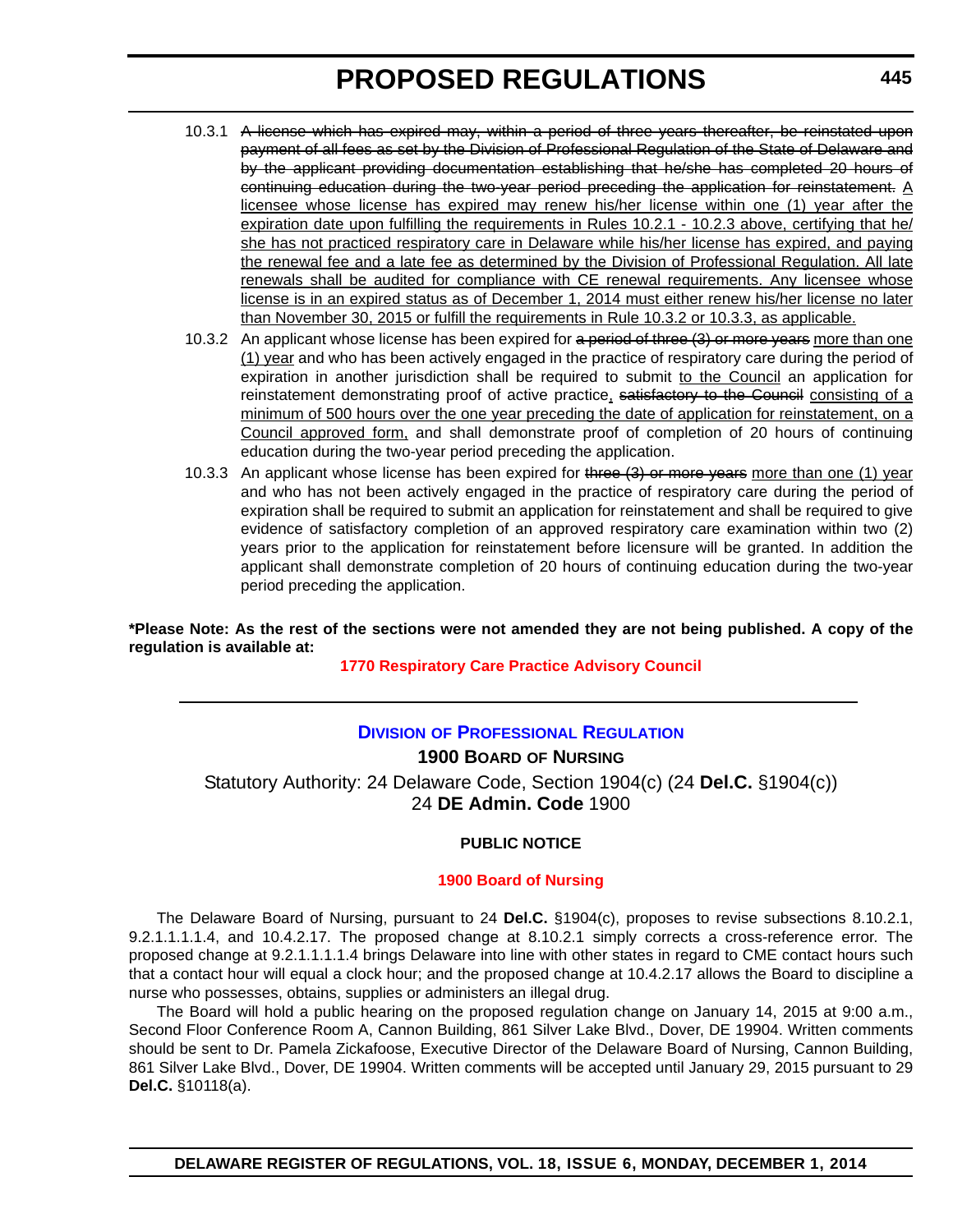#### **1900 Board of Nursing** *(Break in Continuity of Sections)*

#### **8.0 Rules and Regulations Governing the Practice of Nursing as an Advanced Practice Nurse in the State of Delaware**

#### *(Break in Continuity Within Section)*

8.10 Temporary Permit for Advanced Practice Nurse Licensure

#### *(Break in Continuity Within Section)*

- 8.10.2 A temporary permit to practice, under supervision only, may be issued at the discretion of the Executive Director provided that:
	- 8.10.2.1 The individual meets the requirements in 8.10.1.1 or 8.10.1.2, and 8.10.1.54 and;

#### *(Break in Continuity Within Section)*

### **9.0 Rules and Regulations Pertaining to Mandatory Continuing Education** *(Break in Continuity Within Section)*

- 9.2 Continuing Education Licensure Renewal Requirements
	- 9.2.1 Board Authority
		- 9.2.1.1 The Board derives its authority under 24 **Del.C.** §1906(19), to create continuing education requirements as a prerequisite to obtaining a current license and to establish an audit system to assure compliance. This requirement is in addition to the practice requirement as stated in 6.6.
			- 9.2.1.1.1 During each biennium, each Registered Nurse must earn 30 contact hours and each Licensed Practical Nurse must earn 24 hours, to be credited to that biennium. At least 3 of these contact hours must be in the area of substance abuse.
				- 9.2.1.1.1.1 Units of measurement for continuing education shall be in increments of no less than 0.5 contact hours and be as follows:
					- $9.2.1.1.1.1.1$  60 Minutes = 1 Contact Hour
					- 9.2.1.1.1.1.2 30 Minutes = .5 Contact Hour
					- 9.2.1.1.1.1.3 1 Academic Semester Hour (Credit) = 5 Contact Hours
					- 9.2.1.1.1.1.4  $\quad$  4 One C.M.E. =  $4.2$  1.0 Contact Hours = 60 minutes

#### *(Break in Continuity Within Section)*

#### **10.0 Disciplinary Proceedings**

#### *(Break in Continuity Within Section)*

10.4 Unprofessional Conduct Defined

#### *(Break in Continuity Within Section)*

10.4.2 Unprofessional conduct shall include but is not limited to the following:

#### *(Break in Continuity Within Section)*

10.4.2.17 Diverting, possessing, obtaining, supplying or administering illegal drugs or prescription drugs to any person, including self, except, in the case of prescription drugs, as directed by a person authorized by law to prescribe drugs.

#### **\*Please Note: As the rest of the sections were not amended they are not being published. A copy of the regulation is available at:**

#### **[1900 Board of Nursing](http://regulations.delaware.gov/register/december2014/proposed/18 DE Reg 445 12-01-14.htm)**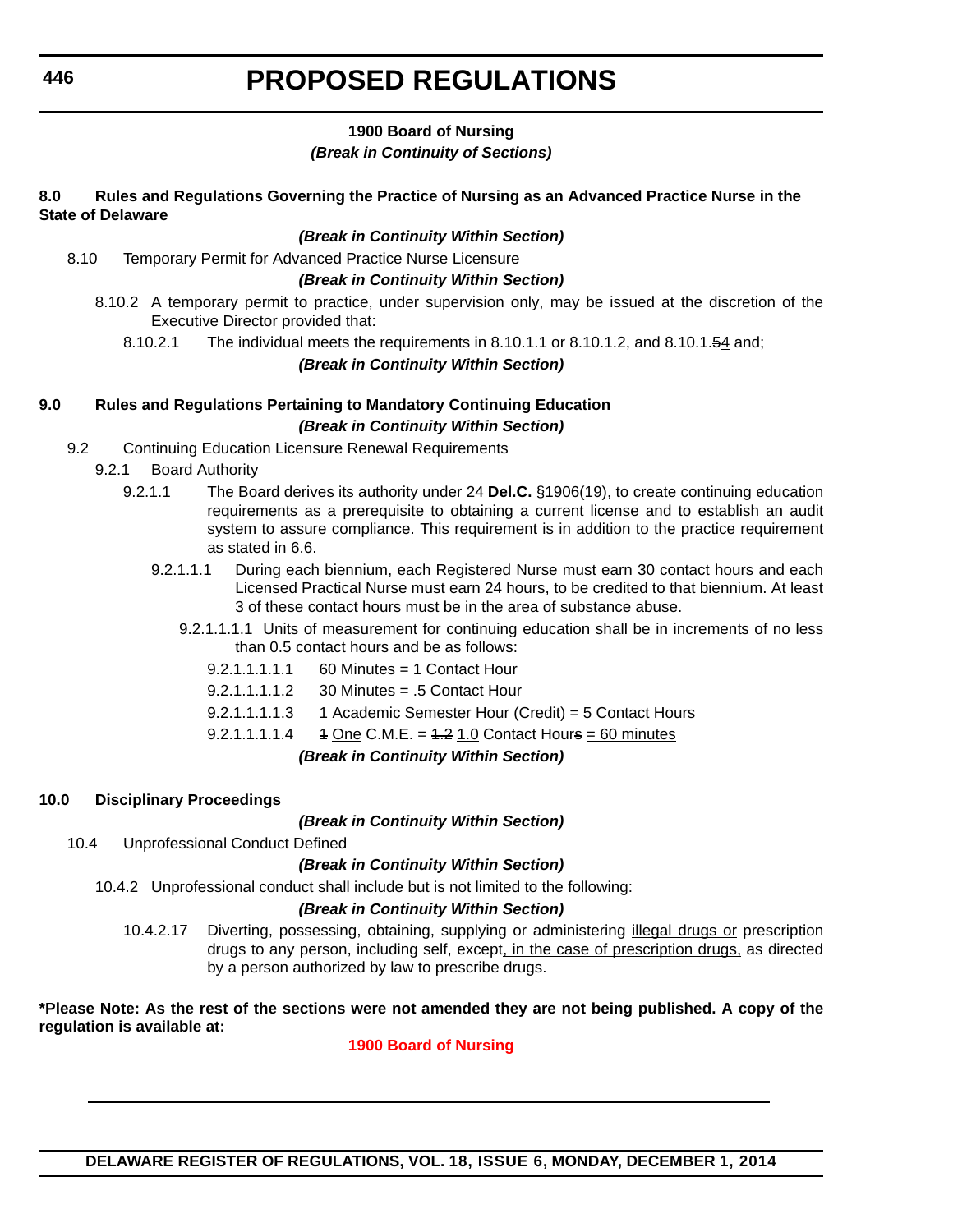#### **DIVISION [OF PROFESSIONAL REGULATION](http://dpr.delaware.gov/)**

**2600 EXAMINING BOARD OF PHYSICAL THERAPISTS AND ATHLETIC TRAINERS** Statutory Authority: 24 Delaware Code, Section 2604(a)(1) (24 **Del.C.** §2604(a)(1)) 24 **DE Admin. Code** 2600

#### **PUBLIC NOTICE**

#### **[2600 Examining Board of Physical Therapists and Athletic Trainers](#page-3-0)**

Pursuant to 24 **Del.C.** §2604(a)(1), the Examining Board of Physical Therapists and Athletic Trainers ("the Board") has proposed revisions to its rules and regulations.

A public hearing will be held on January 27, 2015 at 4:30 p.m. in the second floor conference room A of the Cannon Building, 861 Silver Lake Boulevard, Dover, Delaware, where members of the public can offer comments. Anyone wishing to receive a copy of the proposed rules and regulations may obtain a copy from the Delaware Examining Board of Physical Therapists and Athletic Trainers, 861 Silver Lake Boulevard, Dover, Delaware 19904. Persons wishing to submit written comments may forward these to Sandra Wagner, the Board's administrative specialist at the above address. Pursuant to 29 **Del.C.** §10118(a), the final date to receive written comments will be February 11, 2015, which is 15 days following the public hearing.

The Board's proposed amendments add a new Rule 14.0 pertaining to the practice of telehealth. This regulation sets forth standards and requirements in order to both permit this practice and protect the public.

Pursuant to review of the Board by the Joint Sunset Committee, the Board has proposed a new Rule 15.4 pertaining to the practice of dry needling. As the result of legislative changes to the Board's licensing law, dry needling is now part of the scope of practice for Physical Therapists. The new Rule 15.4 sets forth prerequisites which must be met before a Physical Therapist can perform dry needling on patients.

**\*Please Note: Due to the size of the proposed regulation, it is not being published here. A copy of the regulation is available at:**

**[2600 Examining Board of Physical Therapists and Athletic Trainers](http://regulations.delaware.gov/register/december2014/proposed/18 DE Reg 447 12-01-14.htm)**

#### **DIVISION [OF PROFESSIONAL REGULATION](http://dpr.delaware.gov/)**

#### **2600 REAL ESTATE COMMISSION**

Statutory Authority: 24 Delaware Code, Section 2906(a)(1) (24 **Del.C.** §2906(a)(1)) 24 **DE Admin. Code** 2900

#### **PUBLIC NOTICE**

#### **[2900 Real Estate Commission](#page-3-0)**

Pursuant to 24 **Del.C.** §2906(a)(1), the Delaware Real Estate Commission has proposed revisions to its rules and regulations. Section 2906(a)(1) gives the Commission the authority to "Formulate rules and regulations, with appropriate notice to those affected; Each rule or regulation shall implement or clarify a specific section of this chapter."

A public hearing will be held on January 15, 2015 at 9:00 a.m. in the second floor conference room A of the Cannon Building, 861 Silver Lake Boulevard, Dover, Delaware, where members of the public can offer comments. Anyone wishing to receive a copy of the proposed rules and regulations may obtain a copy from the Delaware Real Estate Commission, 861 Silver Lake Boulevard, Dover, Delaware 19904. Persons wishing to submit written comments may forward these to Sandra Wagner, administration specialist for the Commission, at the above address. Pursuant to 29 **Del.C.** §10118(a), the final date to receive written comments will be January 30, 2015, which is 15 days following the public hearing. The Commission will deliberate on all of the public comments at its regularly scheduled meeting on February 12, 2015, at which time the Commission will decide whether to adopt the revisions as proposed.

**DELAWARE REGISTER OF REGULATIONS, VOL. 18, ISSUE 6, MONDAY, DECEMBER 1, 2014**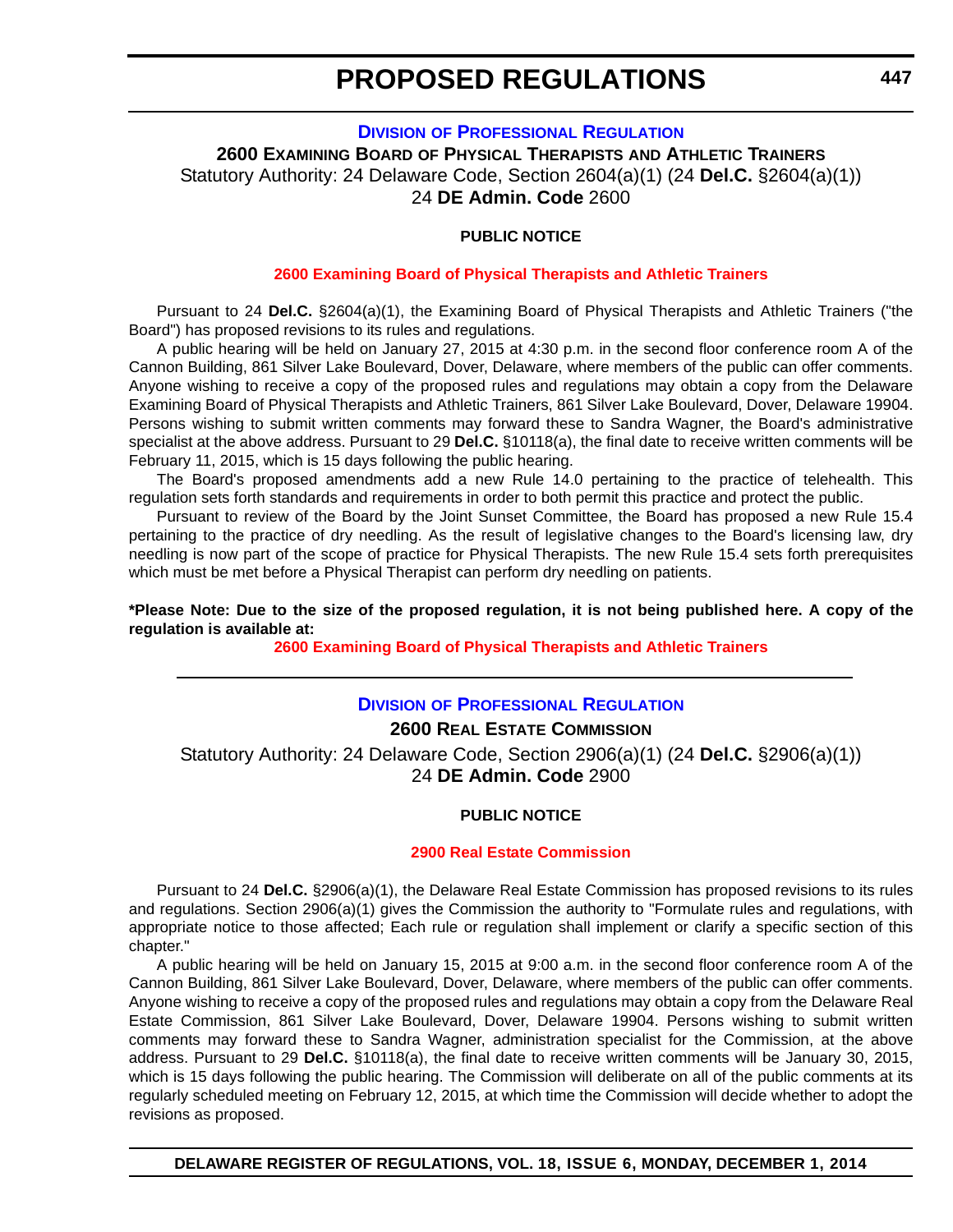**448**

# **PROPOSED REGULATIONS**

The Commission has proposed a new Rule 1.4.1 and revisions to Rule 8.0 which are designed to implement and clarify the auctioneer exemption set forth in 24 **Del.C.** §2901(e)(4). A new Rule 8.5.5.6 is added to provide advertising requirements for on-site unlicensed salespeople. Finally, Rule 13.0 is amended to clarify the continuing education pro-ration requirements.

### **2900 Real Estate Commission**

#### **1.0 Introduction**

#### *(Break in Continuity Within Section)*

- 1.4 Exemptions [24 **Del.C.** §2901(e)(4)]
	- 1.4.1 Pursuant 24 **Del.C.** §2901(e)(4), Auctioneers are exempt from the Commission's licensing law, as the term "Auctioneer" is defined in 30 **Del.C.** §2301(a)(3): "every person engaged in the business of crying sales of real or personal property on behalf of others for profit."
		- 1.4.1.1 For the purpose of the Auctioneer exemption set forth in 24 **Del.C.** §2901(e)(4), the "business of crying sales of real or personal property" shall mean the public event or sale occurring on an advertised date, when an auctioneer engages in the act of crying or calling for, the recognition of, and the acceptance of bids where the sale price of the property offered is determined by the increasing of competitive bids until the highest accepted bidder becomes the purchaser. The exemption shall only apply to the day of the auction.
			- 1.4.1.1.1 Rule 1.4.1.1 does not prohibit an Auctioneer from advertising the auction prior to the date of the event.
		- 1.4.1.2 Notwithstanding the Auctioneer exemption set forth in 24 **Del.C.** §2901(e)(4), a Licensee acting or providing service under this exemption, may be subject to discipline for violation of 24 **Del.C.** §2912.
		- 1.4.1.3 An Auctioneer actively engaged by written agreement with an owner of real property to sell real property at auction may enter into a written cooperation agreement with a licensed Broker to cooperate in selling the property pursuant to the terms of a written Listing Agreement between the Broker and the property owner. In the event the property is sold by the broker, either before or after the auction date, the Auctioneer may be paid compensation from the sale of the property according to the terms of the written cooperation agreement.

#### *(Break in Continuity of Sections)*

#### **8.0 Business Relationships and Practices [24 Del.C. Chapter 29, Subchapter II]**

- 8.1 Written Listing Agreements [24 **Del.C.** §2930(a)]
	- 8.1.1 Listing Agreements for the sale, lease or exchange of real property, whether exclusive or open, shall be in writing and shall be signed by the seller, owner, Broker or Broker's designee.
- 8.2 Buyer Agency Agreements [24 **Del.C.** §2930(a)]
	- 8.2.1 Exclusive buyer agency agreements, or buyer agency agreements that obligate the buyer to pay the Broker, shall be in writing and signed by the buyer.
- 8.3 Cooperation agreements between Brokers and Auctioneers shall be in writing and signed by both parties.
- 8.34 Copy of agreements
	- 8.34.1 Every party to a listing agreement, agreement of sale, written buyer agency agreement, cooperation agreement between a Broker and Auctioneer or lease shall be furnished with an executed copy of such agreement or agreements. It shall be the responsibility of the Licensee to deliver an executed copy of the agreements to the principals within a reasonable length of time after execution.
- 8.45 Advertising [24 **Del.C.** §§2906(a)(1), 2912(a)]

#### **DELAWARE REGISTER OF REGULATIONS, VOL. 18, ISSUE 6, MONDAY, DECEMBER 1, 2014**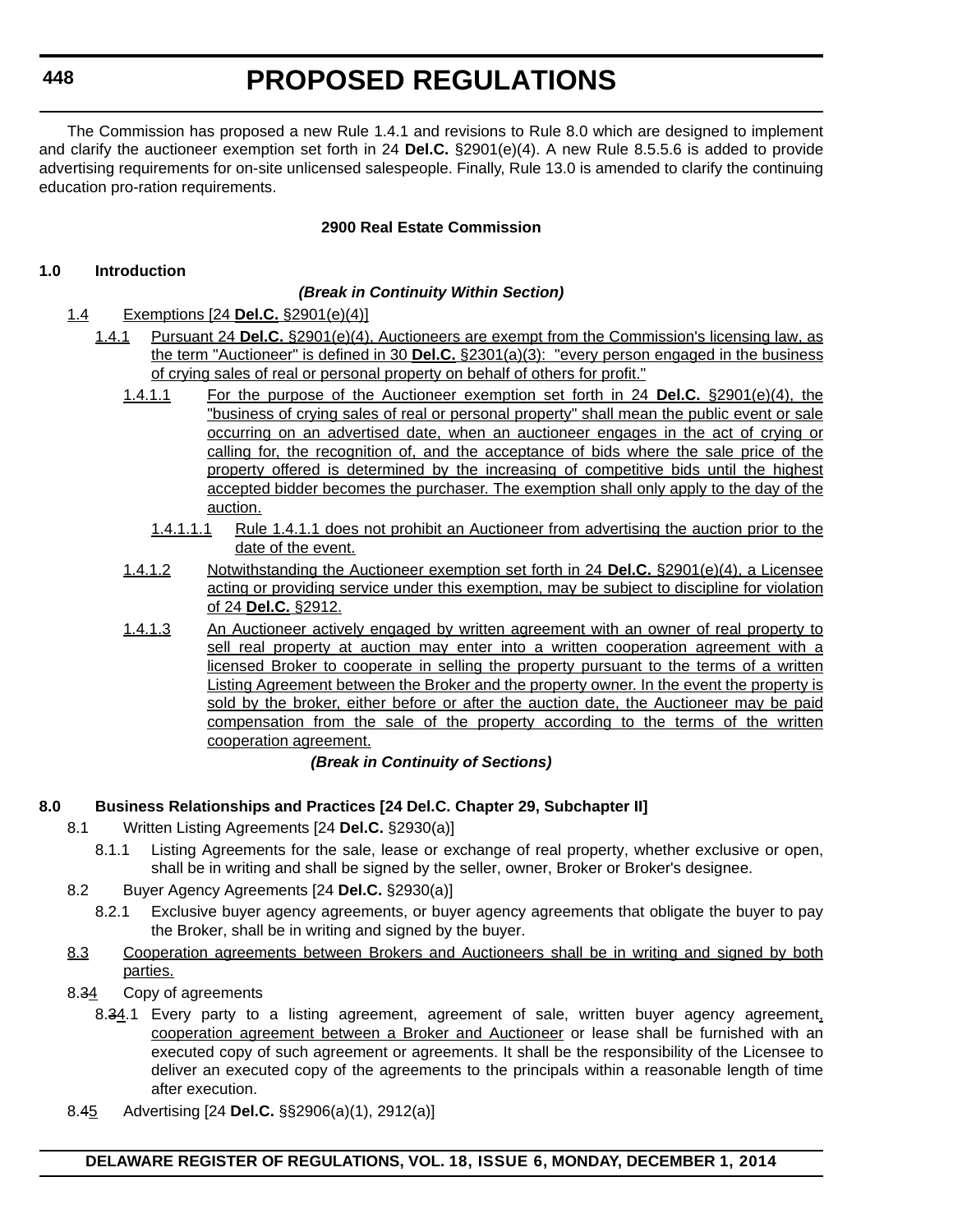- 8.45.1 The purpose of the advertising rules is to protect the general public and to prohibit misrepresentation and false, misleading, untrue or deceptive advertising practices by Licensees.
- 8.45.2 "Advertise" or "advertising" shall mean a Licensee's use of Internet electronic communication, print, or other media, business cards, signs and billboards to publish information to promote a Real Estate Services provider or the sale or lease of real estate. Internet electronic communication shall include, but is not limited to, websites, social networks, e-mail, e-mail discussion groups and bulletin boards.
- 8.45.3 A Licensee who violates the advertising rules may be in violation of one or more of the provisions set forth in 24 **Del.C.** §2912(a) and subject to the disciplinary sanctions set forth in 24 **Del.C.** §2914.
- 8.45.4 A Licensee shall not knowingly use, publish or disseminate misrepresentations or any false, misleading, untrue or deceptive advertising in any manner.
- 8.45.5 Disclosure
	- 8.45.5.1 Any Licensee who advertises real property personally owned or real property in which the Licensee has any ownership interest shall include in the advertisement that he or she is the owner of said property, and that he or she is a real estate licensee. This Rule does not apply to signs.
	- 8.45.5.2 Any Licensee who advertises an offer to purchase real property shall include in the advertisement that he or she is a real estate Licensee.
	- 8.45.5.3 Any Licensee who advertises any real property for sale, lease, exchange, or transfer that is listed with a Broker shall include in legible print in the advertisement the complete Brokerage Organization name that has been registered with the Commission, and Brokerage Organization phone number registered by the Broker with the Commission for that office location. Nothing contained herein shall preclude the listing of additional licensee names and/or team names or phone numbers. All such advertising shall also contain language or abbreviations that clearly identify each phone number listed; examples include, but are not limited to: "Office"; "Home"; "Res."; and "Cell".
	- 8.45.5.4 All advertisements for personal promotion of Licensees shall include the complete Brokerage Organization name that has been registered with the Commission, and office phone number registered by the Broker with the Commission for that office location.
	- 8.45.5.5 In the case of Internet electronic communication, the disclosures required in Rule 8.45.5.3 shall be included in every viewable page or message and may be made by link to a full disclosure. In addition, the disclosures shall include the city and state in which the Broker's main office is located and the Broker's jurisdiction of licensure.
	- 8.5.5.6 A Licensee advertising for sale for an exempted party under 24 **Del.C.** §2901, where an unlicensed salesperson conducts on-site sales, shall disclose in any advertising that: "Onsite unlicensed salespeople represent the seller only."
- 8.45.6 The publisher of advertising provided by a Licensee pursuant to agreement between the publisher and the licensee is not subject to discipline under these Rules.
- 8.56 Office Permits [24 **Del.C.** §2919]
	- 8.56.1 For each office location, the Broker shall submit an application and applicable fee. The application shall include a telephone number, and, as applicable, a fax number, e-mail address and web address.
	- 8.56.2 At each office location, the Broker shall place, in a conspicuous location, a permanent sign indicating the name under which the office is registered with the Commission.
	- 8.56.3 Prior to commencing business, an office located in a private home shall be approved by the Commission and have a separate entrance.
	- 8.56.4 Licensees may interact by electronic means with other licensees or members of the public from places other than an approved office location.
	- 8.56.5 Brokerage Organizations may share facilities approved by the Commission with other businesses, such as insurance, banking, Auctioneers or others that the Commission shall deem compatible.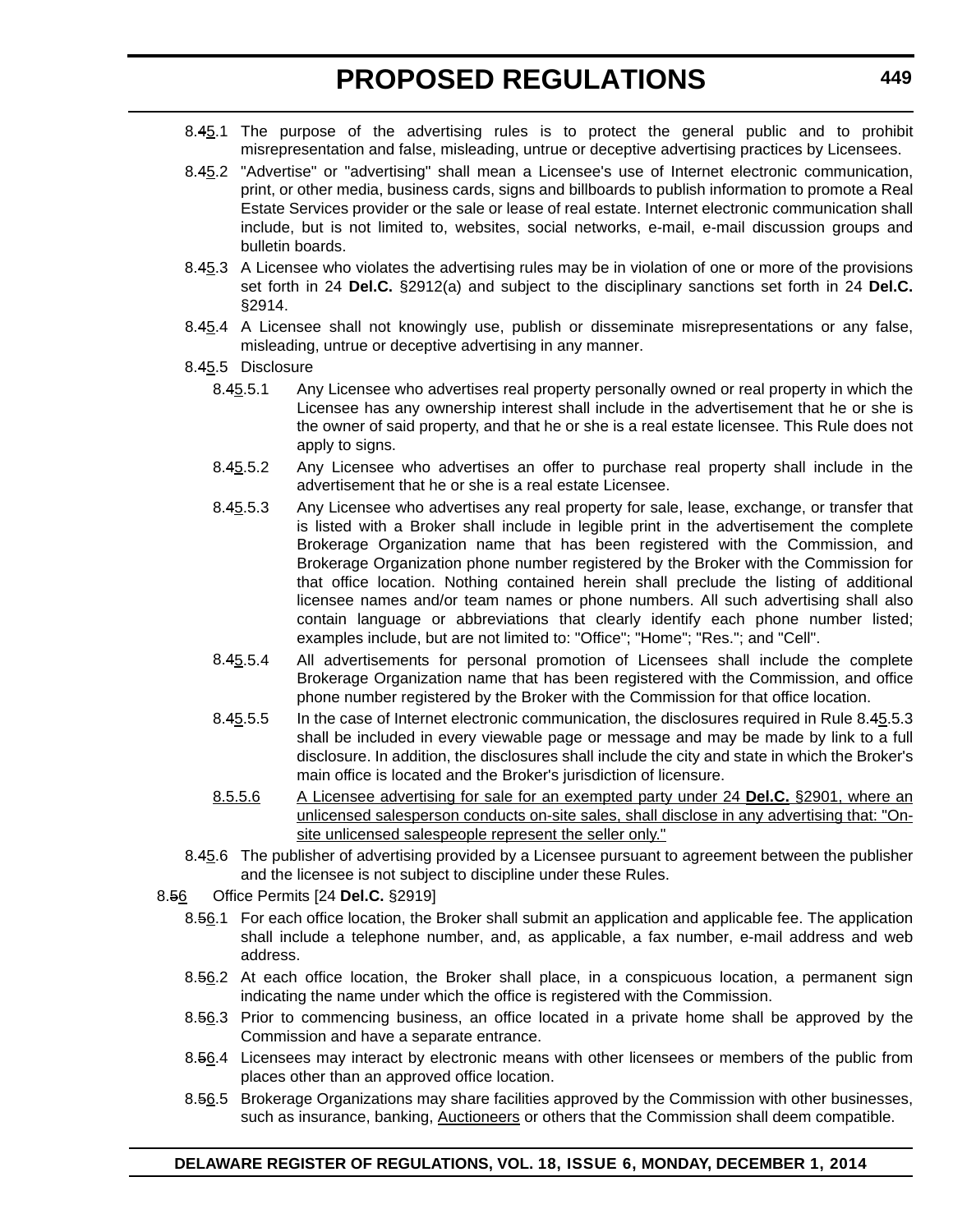#### 8.67 Compensation and Inducements [24 **Del.C.** §2930]

- 8.67.1 Licensees cannot use commissions or income received from commissions as rebates or compensation paid to or given to non-licensed persons, partnerships or corporations as inducements to do or secure business, or as a finder's fee, unless those fees are paid pursuant to a written cooperation or affiliation agreement signed by all parties as permitted under this Chapter.
- 8.67.2 This Rule does not prohibit a Licensee from giving a rebate or discount or any other thing of value directly to the purchaser or seller of real estate.
- 8.67.3 A Licensee has an affirmative obligation to make timely disclosure, in writing, to his or her principal of any rebate or discount that may be made to the other party.
- 8.67.4 Licensees shall not accept compensation from more than one party to a transaction, even if permitted by law, without timely disclosure to all parties to the transaction.
- 8.67.5 When acting as agent, a Licensee shall not accept any commission, rebate, or profit on expenditures made for his or her principal without the principal's knowledge and informed consent.
- 8.67.6 A Licensee may pay a referral fee to a person licensed as a real estate broker in another jurisdiction.
- 8.67.7 A licensed salesperson or broker from another jurisdiction may represent a client in a transaction involving a Delaware property if the licensee affiliates with a Delaware Licensee, provided that one of the following requirements is met:
	- 8.67.7.1 For 1-4 family residential property, all of the showings and negotiations are performed by the Delaware Licensee, with the licensee from another jurisdiction participating in discussions with the client as the client requests, in writing, with terms of compensation, if any, in writing; or
	- 8.67.7.2 For property that is not predominantly 1-4 family residential, the licensee from another jurisdiction affiliates with a Delaware Licensee and agrees, in writing, as to the responsibilities of each broker and agrees, in writing, as to the terms of compensation, if any.

#### *(Break in Continuity of Sections)*

#### **13.0 Continuing Education [24 Del.C. §§2909(a)(7), 2910(d)]**

13.1 Effective as of the license renewal period beginning May 1, 2012, Licensees shall meet the following CE requirements:

#### *(Break in Continuity Within Section)*

13.1.2 New Salesperson Licensees, other than new Salesperson Licensees previously licensed in another state, shall complete the following twelve (12) hours of CE during the first twelve months of licensure. These twelve (12) hours of CE will be applied to the total amount of required CE hours pursuant to the pro-ration schedule in Rule 13.2:

#### *(Break in Continuity Within Section)*

- 13.2 CE hours shall be prorated in accordance with the following schedule:
	- 13.2.1 For new Salesperson Licensees, other than new Salesperson Licensees previously licensed in another state:
		- 13.2.1.1 No continuing education is required for fewer than six months of licensure.
		- 13.2.1.2 Six (6) hours of continuing education are required after at least six months but less than twelve months of licensure. The required six hours shall consist of two different modules, as set forth in Rule 13.1.1.
		- 13.2.1.3 The twelve (12) hours of continuing education set forth in Rule 13.1.2 are required after at least twelve months but less than eighteen months of licensure.
		- 13.2.1.4 Eighteen (18) hours of continuing education are required after at least eighteen months but less than twenty-four months of licensure. The required eighteen hours shall include the twelve (12) hours of continuing education set forth in Rule 13.1.2 and two of the following modules: Modules 1, 5, or 6.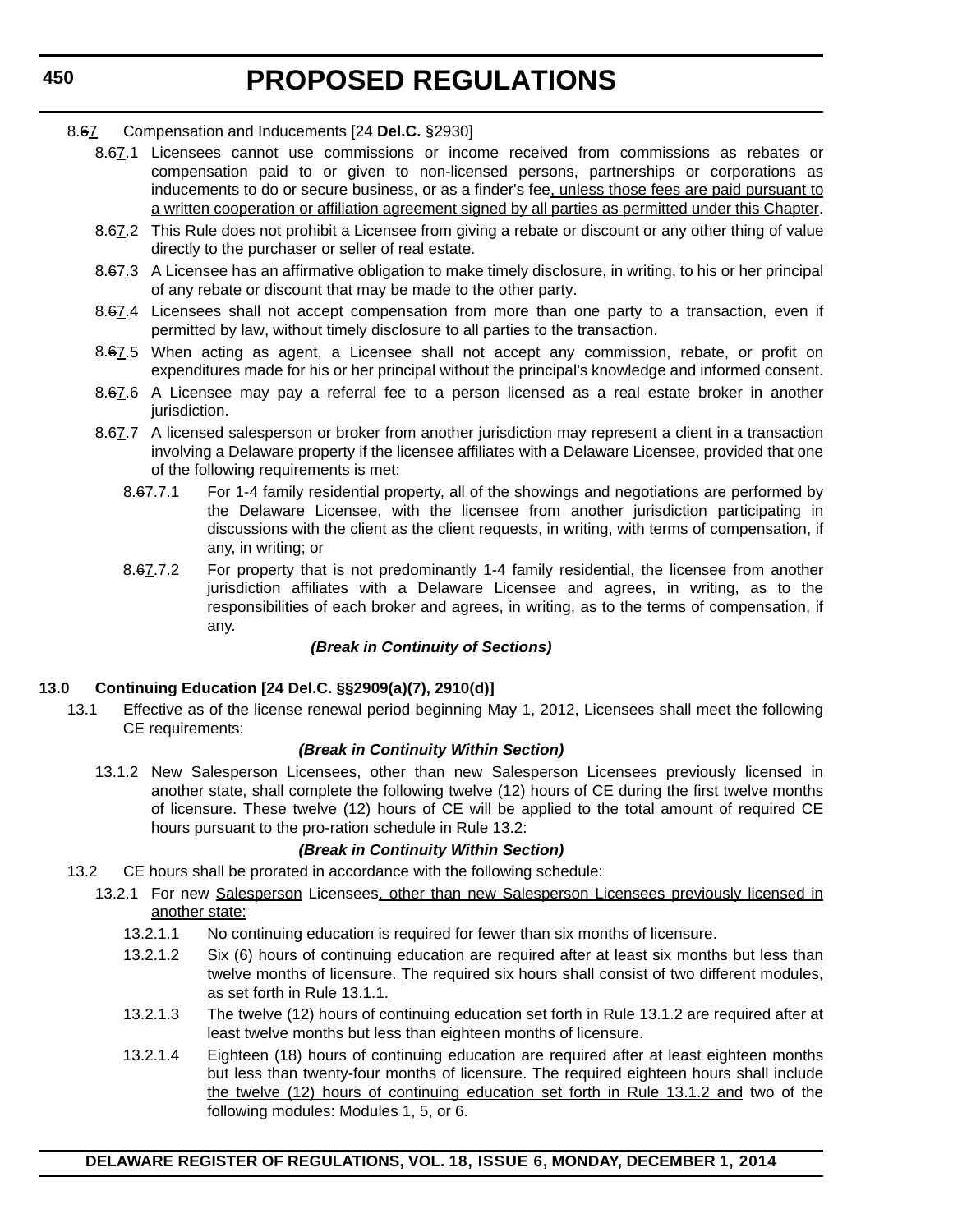- 13.2.1.5 Twenty-one (21) hours of continuing education are required after twenty-four months of licensure, consisting of: the twelve (12) hours of CE set forth in Rule 13.1.2, three (3) hours in agency and fair housing (Module 1), three (3) hours in legislative issues (Module 5) and three (3) hours in practices of real estate (Module 6).
- 13.2.2 For all new Salesperson, Associate Broker and Broker Licensees, who were licensed through reciprocity:
	- 13.2.2.1 No continuing education is required for fewer than six months of licensure.
	- 13.2.2.2 Six (6) hours of continuing education are required after at least six months but less than twelve months of licensure. The required six hours shall consist of two different modules, as set forth in Rule 13.1.1.
	- 13.2.2.3 Twelve (12) hours of continuing education are required after at least twelve months but less than eighteen months of licensure. The required twelve hours shall consist of four different modules, as set forth in Rule 13.1.1.
	- 13.2.2.4 Eighteen (18) hours of continuing education are required after at least eighteen months but less than twenty-four months of licensure. The required eighteen hours shall consist of six different modules, as set forth in Rule 13.1.1.
	- 13.2.2.5 Twenty-one (21) hours of continuing education are required after twenty-four months of licensure, as set forth in Rule 13.1.1.
- 13.2.23 For persons who have successfully completed the either the broker or salesperson pre-licensing course but who have not yet made application:
	- 13.2.23.1 Twelve (12) hours of continuing education are required more than twelve months but less than eighteen months after course completion. The required twelve hours shall consist of four different modules, as set forth in Rule 13.1.1.
	- 13.2.23.2 Twenty-one (21) hours of continuing education are required more than eighteen months but less than twenty-four months after course completion, in compliance with the requirements of Rule 13.1.1.
	- 13.2.23.3 For more than eighteen twenty-four months after course completion, twenty-one (21) hours of CE are required for each biennial renewal period, in compliance with the requirements of Rule 13.1.1.

**\*Please Note: As the rest of the sections were not amended they are not being published. A copy of the regulation is available at:**

#### **[2900 Real Estate Commission](http://regulations.delaware.gov/register/december2014/proposed/18 DE Reg 447a 12-01-14.htm)**

#### **DIVISION [OF PROFESSIONAL REGULATION](http://dpr.delaware.gov/)**

**3000 BOARD OF PROFESSIONAL COUNSELORS OF MENTAL HEALTH AND CHEMICAL DEPENDENCY PROFESSIONALS** Statutory Authority: 24 Delaware Code, Section 3006(a)(1) (24 **Del.C.** §3006(a)(1)) 24 **DE Admin. Code** 3000

#### **PUBLIC NOTICE**

#### **[3000 Board of Professional Counselors of Mental Health and Chemical Dependency Professionals](#page-3-0)**

The Delaware Board of Mental Health and Chemical Dependency Professionals, pursuant to 24 **Del.C.** §3006(a)(1), proposes to revise its regulations. The proposed amendments to the regulations seek to eliminate the need for inactive licensees to renew a license while inactive; set forth the specific requirements of direct supervision between LCDP supervisors and supervisees in order to be consistent with the other professions regulated by the Board; allow for direct supervision to take place by videoconferencing for LCDPs and LMFTs; and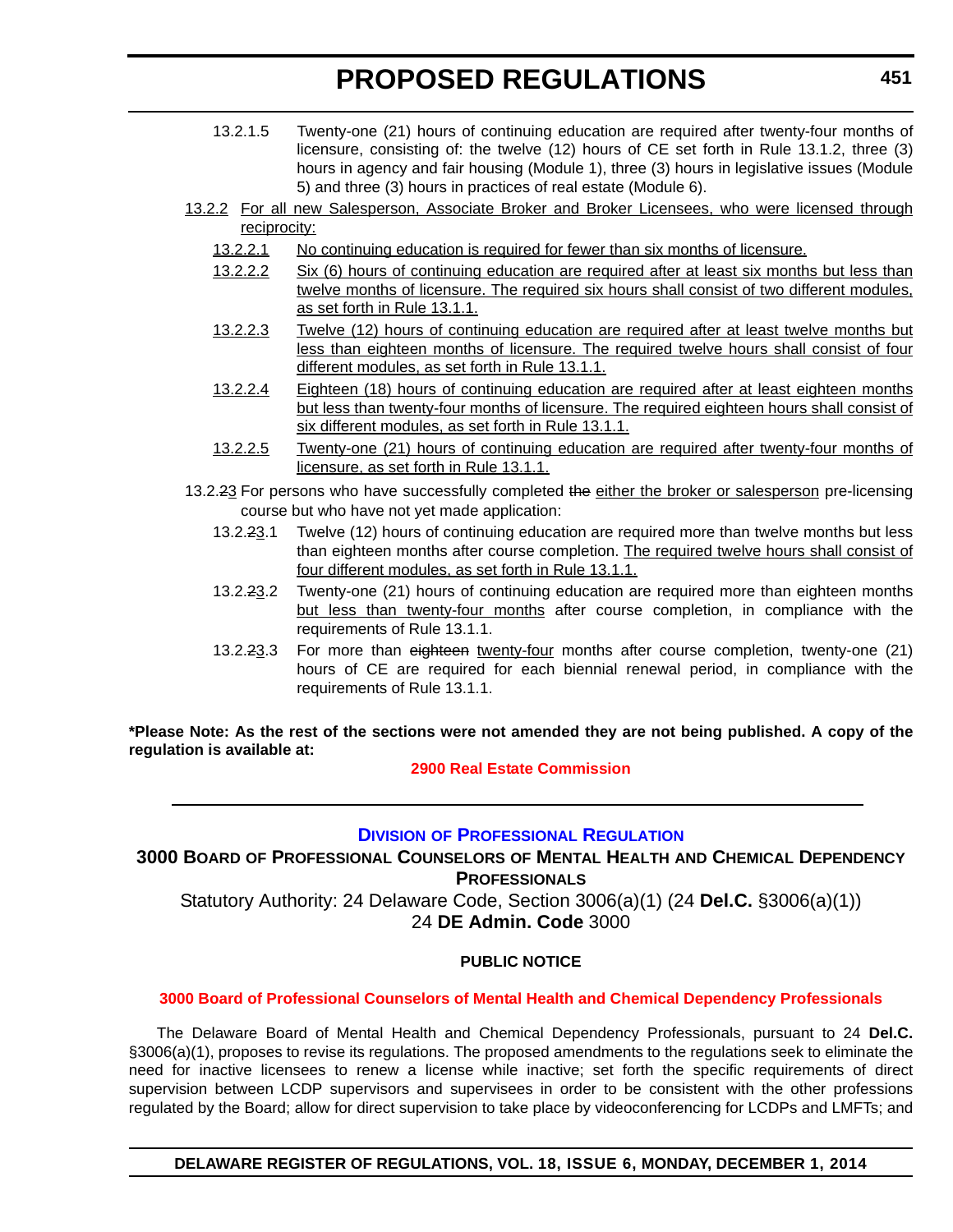provide more detailed information regarding the curriculum requirements of LMFT candidates.

The Board will hold a public hearing on the proposed rule change on January 28, 2015 at 12:00 p.m., in the Second Floor Conference Room A, Cannon Building, 861 Silver Lake Blvd., Dover, DE 19904. Written comments should be sent to Jessica Williams, Administrator of the Delaware Board of Mental Health and Chemical Dependency Professionals, Cannon Building, 861 Silver Lake Blvd, Dover, DE 19904. Written comments will be accepted until February 12, 2015.

### **3000 Board of Professional Counselors of Mental Health and Chemical Dependency Professionals** *(Break in Continuity of Sections)*

#### **2.0 Licensure for Professional Counselors of Mental Health (LPCMH)** *(Break in Continuity Within Section)*

#### 2.4 Inactive Status

- 2.4.1 A request must be submitted to have a license placed on inactive status. Inactive status is effective immediately upon Board approval. The inactive status may continue for five years from the date of Board approval. An inactive license shall terminate at the end of the five-year period unless the license is returned to active status before the end of the five-year period.
- 2.4.2 Extension The Board shall extend the inactive status for an additional two-year licensure period upon timely written request. Inactive licenses expire at the end of the licensure period, so written requests for extension must be received well in advance of the end of the licensure period to avoid expiration.
- 2.4.32 Return to Active Status Before the end of the then current two-year licensure period, a license shall be returned to active status upon fulfillment of the following requirements by the licensee:
	- 2.4.32.1 Written Request Submit a written request to have the license returned to active status.
	- 2.4.32.2 Certification Provide proof of certification in good standing by NBCC, ACMHC, or another certifying organization acceptable to the Board pursuant to regulation 2.1.1.1.
	- 2.4.32.3 Continuing Education Provide proof of completion of 40 hours of acceptable CE, obtained within the two (2) year period immediately preceding the request for return to active status.
	- 2.4.32.4 Fee Pay the licensure renewal fee. No late fee shall be assessed for return to active status.
- 2.5 Ethics The practice of all persons licensed as an LPCMH shall conform to the principles of the National Board for Certified Counselors' Code of Ethics (Code). Violation of the Code shall constitute grounds for discipline.

#### *(Break in Continuity of Sections)*

#### **4.0 Licensure for Chemical Dependency Professionals (LCDP)**

- 4.1 Licensure by Certification Requirements
	- 4.1.1 Education. The applicant's master's degree shall be documented by an official transcript submitted directly to the Board by the degree-granting institution.
	- 4.1.2 Experience. Counseling experience shall be defined as the accumulation of 3,200 hours in no less than two years, providing chemical dependency services in a professional clinical setting, including face-to-face interaction with clients and other matters directly related to the treatment of clients. Supervision shall be verified by the "Supervision Reference Form," which shall be submitted directly to the Board by the approved clinical supervisor.
		- 4.1.2.1 At least 1500 of the 1600 hours required to be supervised must be in the actual provision of face to face direct chemical dependency counseling services.
			- 4.1.2.1.1 At least 750 of these 1500 hours must be individual face to face client sessions and must include the actual provision of direct chemical dependency counseling services.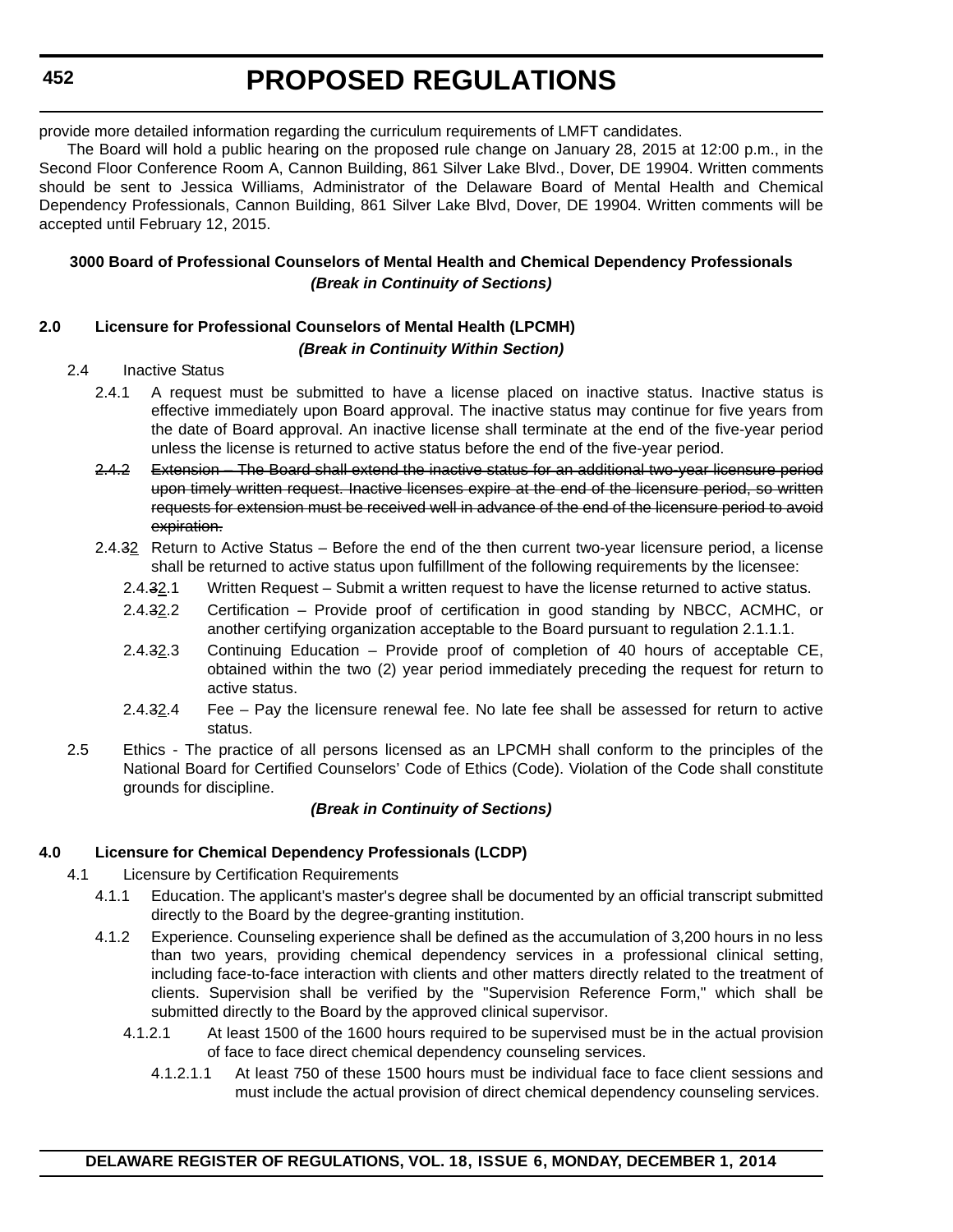- 4.1.2.1.2 The remaining 750 hours may be individual, group, couple, family counseling services, or some combination thereof.
- 4.1.2.1.3 At least 100 of these 1600 hours must be face to face professional direct supervision with the applicant's supervisor. Face to face supervision includes both in person and live video conferencing so long as supervision by live video conferencing does not exceed fifty percent (50%) of the total 100 hours of supervision.
	- 4.1.2.1.3.1 Individual Direct Supervision. Individual supervision shall consist of one to one, face to face meetings between supervisor and supervisee. The entire 100 hour requirement may be fulfilled by individual supervision.
	- 4.1.2.1.3.2 Group Supervision. Group supervision shall consist of face to face meetings between supervisor and no more than eight supervisees. No more than 40 hours of group supervision shall be acceptable towards fulfillment of the 100 hour direct supervision requirement.

#### *(Break in Continuity Within Section)*

#### **5.0 License for Marriage and Family Therapists (LMFT)**

5.1 Licensure by Examination Requirements

#### *(Break in Continuity Within Section)*

5.1.2 Experience. Applicants must provide documentation of completion of 3,200 hours of marriage and family therapy services, as defined in 24 **Del.C.** §3051(d), over a period of no less than two (2) but no more than four (4) consecutive years.

#### *(Break in Continuity Within Section)*

5.1.2.1.4 100 hours of face-to-face clinical supervision with the applicant's supervisor. Face to face supervision includes both in person and live video conferencing so long as supervision by live video conferencing does not exceed fifty percent (50%) of the total 100 hours of supervision.

#### *(Break in Continuity Within Section)*

## **6.0 Licensure for Associate Marriage and Family Therapists (LAMFT)**

### *(Break in Continuity Within Section)*

6.2 Education. An applicant's education must be documented by an official transcript submitted directly to the Board by the degree-granting institution.

#### *(Break in Continuity Within Section)*

- 6.2.2 To be acceptable to the Board, a graduate degree under regulations 6.2.1.2 or 6.2.1.3 above must be based on at least 45 credit hours which must include the following:
	- 6.2.2.1 Three (3) credit hours in each of the 10 core content areas for a total of 30 credit hours. The 10 core content areas are: Applicants who do not graduate from a COAMFTE Accredited MFT program should have coursework that matches the following coursework, content, and credit hours.
		- 6.2.2.1.1 Marriage and Family Therapy Models and Theories Foundations of Relational/ Systemic Practice, Theories & Models (Minimum of 6 semester credits/8 quarter credits/90 clock hours) These courses facilitate students developing competencies in the foundations and critical epistemological issues of MFTs. It includes the historical development of the relational/systemic perspective and contemporary conceptual foundations of MFTs, and early and contemporary models of MFT, including evidence-based practice and the biopsychosocial perspective.
		- 6.2.2.1.2 Diagnosis and Treatment of Mental and Emotional Disorder Systemic/Relational Assessment & Mental Health Diagnosis and Treatment (Minimum of 3 Credits/4 quarter credits/45 clock hours) This course facilitates students developing competencies in traditional psycho-diagnostic categories, psychopharmacology, the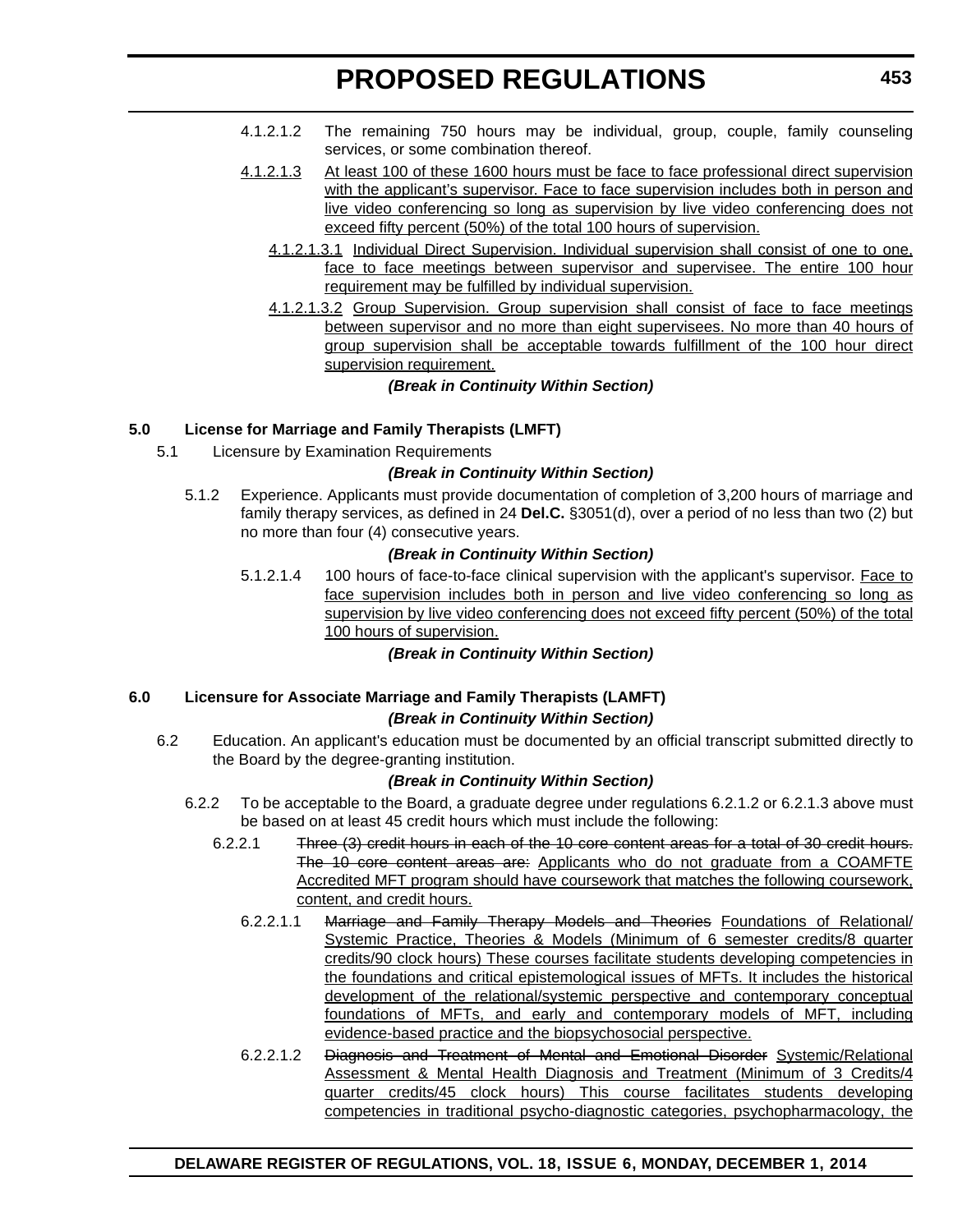assessment, diagnosis, and treatment of major mental health issues as well as a wide variety of common presenting problems including addiction, suicide, trauma, abuse, intra-familial violence, and therapy for individuals, couples, and families managing acute chronic medical conditions, utilizing a relational/systemic philosophy.

- 6.2.2.1.3 Psychopathology Biopsychosocial Health & Development Across the Life Span (Minimum of 3 Credits/4 quarter credits/45 clock hours) This course addresses individual and family development, human sexuality, and biopsychosocial health across the lifespan.
- 6.2.2.1.4 Gender, Culture, and Ethnic Diversity in marriage and family therapy Diverse, Multicultural and/or Underserved Communities (Minimum of 3 Credits/4 quarter credits/45 clock hours) This course facilitates students developing competencies in understanding and applying knowledge of diversity, power, privilege and oppression as these relate to race, age, gender, ethnicity, sexual orientation, gender identity, socioeconomic status, disability, health status, religious, spiritual and/or beliefs, nation of origin or other relevant social categories throughout the curriculum. It includes practice with diverse, international, multicultural, marginalized, and/or underserved communities, including developing competencies in working with sexual and gender minorities and their families as well as anti-racist practices.
- 6.2.2.1.5 Sexual Issues In Marriage and Family Therapy Clinical Treatment with Individuals, Couples and Families (Minimum of 6 Credits/8 quarter credits/90 clock hours) These courses facilitates students developing competencies in treatment approaches specifically designed for use with a wide range of diverse individuals, couples, and families, including sex therapy, same-sex couples, working with young children, adolescents and elderly, interfaith couples, and includes a focus on evidence-based practice. Programs must include content on crisis intervention.
- 6.2.2.1.6 Family Therapy Theory & Techniques Professional Identity, Law, Ethics & Social Responsibility (Minimum of 3 Credits/4 quarter credits/45 clock hours) This course addresses the development of a MFT Identity and socialization, and facilitates students developing competencies in ethics in MFT practice, including understanding and applying the AAMFT Code of Ethics and understanding legal responsibilities.
- 6.2.2.1.7 Couple Therapy Theory and Techniques Research & Evaluation (Minimum of 3 Credits/4 quarter credits/45 clock hours) This course facilitates students developing competencies in MFT research and evaluation methods, and in evidence-based practice, including becoming an informed consumer of couple, marriage, and family therapy research. If the program's mission, goals, and outcomes include preparing students for doctoral degree programs, the program must include an increased emphasis on research.
- 6.2.2.1.8 Ethical, Legal and Professional Issues in marriage and family therapy Contemporary Issues (Must be covered in curriculum, but there is no minimum credit requirement). These courses facilitate students developing competencies in practice within defined contexts (e.g., healthcare settings, schools, military settings, private practice) and/or nontraditional MFT professional practice using therapeutic competencies congruent with the program's mission, goals, and outcomes (e.g., community advocacy, psychoeducational groups). It also addresses developing competency in multidisciplinary collaboration.
- 6.2.2.1.9 Research Methods and Evaluation Community Intersections & Collaboration (Must be covered in curriculum, but there is no minimum credit requirement). These courses area facilitate students developing competencies in emerging and evolving contemporary challenges, problems, and/or recent developments at the interface of Couple or Marriage and Family Therapy knowledge and practice, and the broader local, regional, and global context. This includes such issues as immigration, technology, same-sex marriage, violence in schools, etc.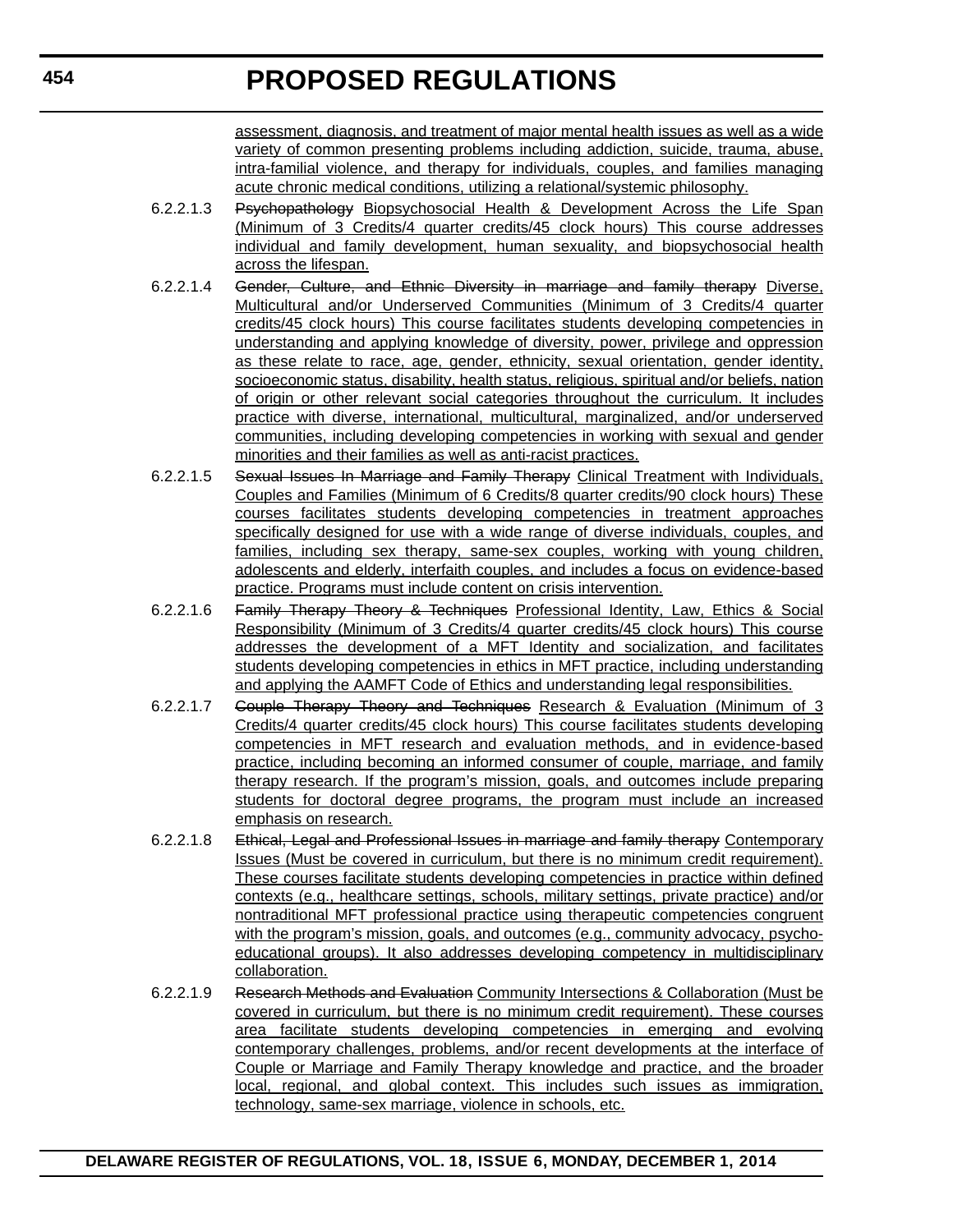6.2.2.1.10 Clinical Supervised Experience in marriage and family therapy (minimum of 9 credit hours/12 quarter hours/105 clock hours)

**\*Please Note: As the rest of the sections were not amended they are not being published. A copy of the regulation is available at:**

**[3000 Board of Professional Counselors of Mental Health and Chemical Dependency Professionals](http://regulations.delaware.gov/register/december2014/proposed/18 DE Reg 451 12-01-14.htm)**

### **[DEPARTMENT OF TRANSPORTATION](http://www.deldot.gov/index.shtml)**

**DIVISION OF PLANNING AND POLICY**

Statutory Authority: 17 Delaware Code, Sections 131, 146 and 508 (17 **Del.C.** §§131, 146 & 508)

### 2 **DE Admin. Code** 2309

#### **PUBLIC NOTICE**

#### **[2309 Standards and Regulations for Subdivision Streets and State Highway Access](#page-3-0)**

#### **Background**

The Delaware Department of Transportation (DelDOT), through its Division of Planning, seeks to adopt significant general revisions to its existing regulations regarding subdivisions streets and state highway access, to broaden the title of the regulations to "Development Coordination Manual," among several other changes.

The current regulations were generally enacted in 2007, and were revised in partial form in 2010 and are being repealed in their entirety. The proposed regulations are a comprehensive re-write of the entire Section 2309 of Title 2 of the Delaware Administrative Code. The changes take into account the issues and concerns identified and addressed as needing amendment by not only DelDOT staff, but also the end users of the current regulations.

The draft regulations were published at 17 DE Reg. 1055 (05/01/14), and written comments were sought. In addition, DelDOT held three public hearings regarding the proposed regulations, the notice for which appeared in 17 DE Reg. 1204 (06/01/14). These hearings were conducted on June 9, June 16, and June 23, 2014, in Kent, Sussex, and New Castle Counties respectively.

Based on the comments received, as well as additional review and input within the Department, DelDOT is now seeking additional comments regarding substantive changes made in the draft regulations issued May 1, 2014. Therefore, the regulations are being reproposed.

The Department is also publishing another version of the draft regulations at its own website, which will show the changes between the version first proposed in 17 DE Reg. 1055 and the current proposed revisions to that draft. This version can be seen at Suggested Changes to the Proposed Development Coordination Manual with full link text:

http://www.deldot.gov/information/business/subdivisions/changes/index.shtml

The Department will take comments on the Regulations through December 31, 2014. The public may submit their comments to Marc Coté, P.E., Assistant Director for Development Coordination, via email (Marc.Cote@state.de.us) or in writing to his attention, Division of Planning, DelDOT, P.O. Box 778, Dover, DE 19903.

**Please Note: Due to the size of the proposed regulation it is not being published here. The following links to the several parts of the proposed regulation are provided below:**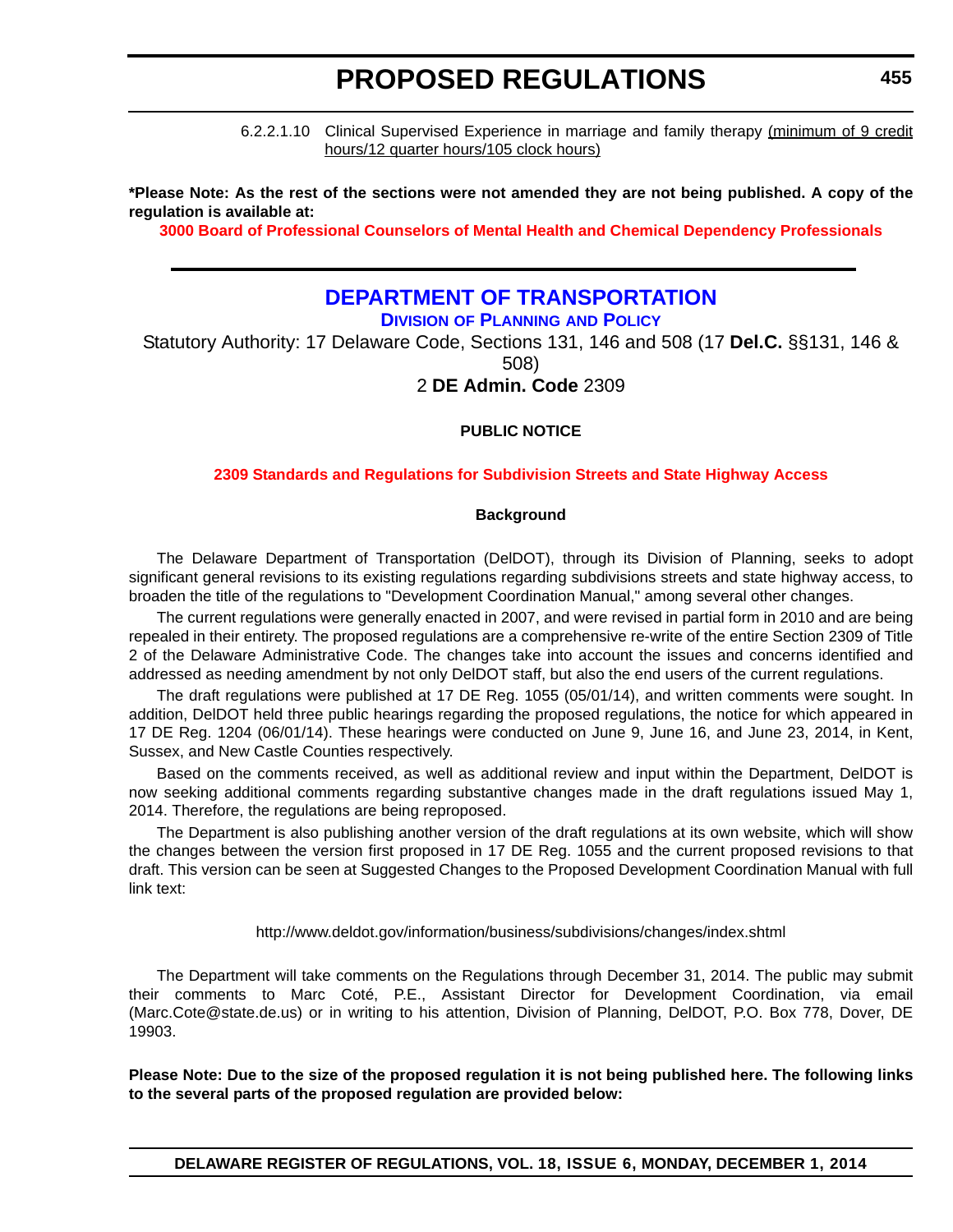**[2309 Standards and Regulations for Subdivision Streets and State Highway Access - Preface](http://regulations.delaware.gov/register/december2014/proposed/Preface.pdf)**

**[2309 Standards and Regulations for Subdivision Streets and State Highway Access - Chapter 1 Access](http://regulations.delaware.gov/register/december2014/proposed/Chap1.pdf) [Standards](http://regulations.delaware.gov/register/december2014/proposed/Chap1.pdf)**

**[2309 Standards and Regulations for Subdivision Streets and State Highway Access - Chapter 2 Traffic](http://regulations.delaware.gov/register/december2014/proposed/Chap2.pdf) [Analysis and Improvements](http://regulations.delaware.gov/register/december2014/proposed/Chap2.pdf)**

**[2309 Standards and Regulations for Subdivision Streets and State Highway Access - Chapter 3 Record](http://regulations.delaware.gov/register/december2014/proposed/Chap3.pdf) [Plan Design](http://regulations.delaware.gov/register/december2014/proposed/Chap3.pdf)**

**[2309 Standards and Regulations for Subdivision Streets and State Highway Access - Chapter 4](http://regulations.delaware.gov/register/december2014/proposed/Chap4.pdf) [Construction Plans](http://regulations.delaware.gov/register/december2014/proposed/Chap4.pdf)**

**[2309 Standards and Regulations for Subdivision Streets and State Highway Access - Chapter 5 Design](http://regulations.delaware.gov/register/december2014/proposed/Chap5.pdf) [Elements](http://regulations.delaware.gov/register/december2014/proposed/Chap5.pdf)**

**[2309 Standards and Regulations for Subdivision Streets and State Highway Access - Chapter 6](http://regulations.delaware.gov/register/december2014/proposed/Chap6.pdf) [Construction Administration](http://regulations.delaware.gov/register/december2014/proposed/Chap6.pdf)**

**[2309 Standards and Regulations for Subdivision Streets and State Highway Access - Chapter 7](http://regulations.delaware.gov/register/december2014/proposed/Chap7.pdf) [Residential Access](http://regulations.delaware.gov/register/december2014/proposed/Chap7.pdf)**

**[2309 Standards and Regulations for Subdivision Streets and State Highway Access - Chapter 8](http://regulations.delaware.gov/register/december2014/proposed/Chap8.pdf) [Miscellaneous Access Guidelines](http://regulations.delaware.gov/register/december2014/proposed/Chap8.pdf)**

#### **DIVISION [OF TRANSPORTATION SOLUTIONS](http://www.deldot.gov/index.shtml)**

Statutory Authority: 2 Delaware Code, Section 1309; 17 Delaware Code, Sections 132, 137 and 149; 29 Delaware Code, Section 8404

(2 **Del.C.** §1309, 17 **Del.C.** §§132, 137 & 149; 29 **Del.C.** §8404)

#### **PUBLIC NOTICE**

#### **[2406 Policies and Procedures for Acquisition of Certain Real Property Interests](#page-3-0)**

#### **Background**

In 2011, the Delaware Department of Transportation sought to adopt regulations to ensure that its policies and procedures for the acquisition of real property are transparent, consistent, cost effective, and fair.

The Department has broad statutory authority to acquire property in connection with state highway projects. However, an "Advanced Acquisition Committee" must review certain acquisitions of real property. The Department adopted past policies governing such acquisitions; nonetheless, these existing policies only applied to purchases of "fee simple" interests, and did not expressly apply to reservation agreements. In addition, while the Committee has the statutory authority to determine whether certain acquisitions are consistent with state planning goals, it does not have the power to determine the merits of such transactions.

The 2011 regulations were intended to implement specific recommendations for advanced acquisitions set forth in the Report of the Governor's Chief of Staff to Governor Markell dated January 7, 2011 (the "Report"). Specifically, the regulations would (1) require that the Committee review not only advanced acquisitions, but reservation agreements as well; (2) provide a process for the Committee to review the merits of reservation agreements; (3) require the Department to obtain independent appraisal for advanced acquisitions and reservations; (4) require that advanced acquisitions and reservations be reviewed by legal counsel; (5) require that the terms of advanced acquisitions and reservations be reflected in an agreement signed by the Department and the property owner; and (6) set out the process for the Committee to conduct its consistency review of certain real property acquisitions proposed by the Department, as contemplated by 17 **Del.C.** §137(a)(2).

These draft regulations appeared in the Delaware *Register of Regulations* on February 1, 2011, at 14 **DE Reg.** 800, and the written comment period ended March 5, 2011.

No comments were received.

Nonetheless, these regulations were not adopted. Instead, additional proposed regulatory changes were discussed with the Advanced Acquisition Committee during 2011, as well as among Department staff. No further

**DELAWARE REGISTER OF REGULATIONS, VOL. 18, ISSUE 6, MONDAY, DECEMBER 1, 2014**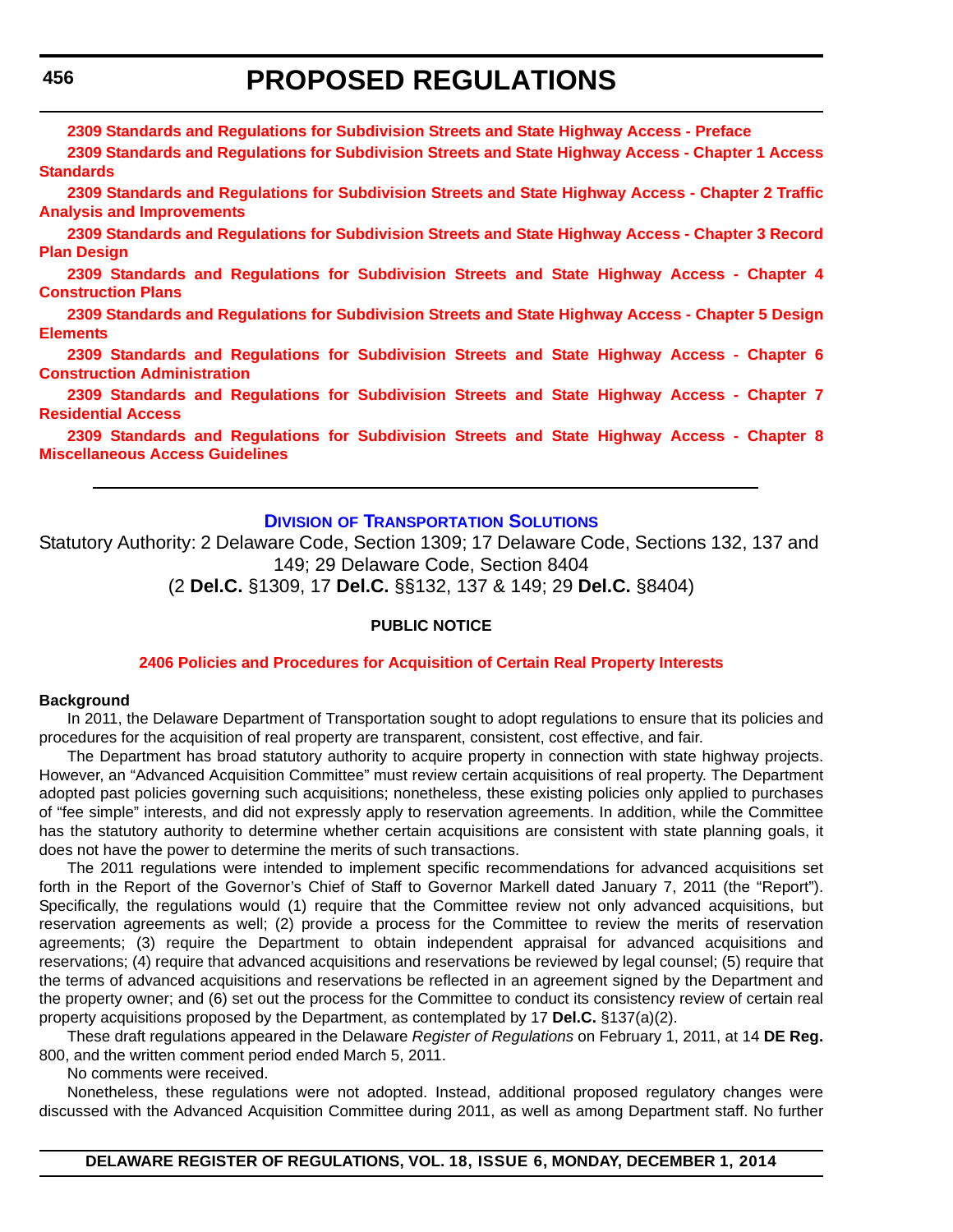action toward adoption took place thereafter, however.

The Department has now determined to go forward with draft regulations regarding the Committee and its oversight of this aspect of the Department's responsibilities. The new draft regulations incorporate and amend the prior draft regulations published in 14 **DE Reg**. 800, taking into account changes in the Department's management structure since that time, and add new provisions to reflect past discussions among the Administration, the Department, and the Committee. Among other alterations, these revised proposed regulations deal with certain special property acquisitions that are not necessarily tied to a particular project location, as is usually the case for properties it acquires for most highway-related projects. This draft incorporates these additional provisions.

In addition, the Delaware Transportation Authority, established under 2 **Del.C.** Ch. 13 and 14, occasionally acquires certain other real property interests for certain transportation facilities, pursuant to 2 **Del.C.** §1309(5). The Department's Right-of-way Section conducts this acquisition work on behalf of the Authority. The Authority otherwise carries out its operational authorities through the use of certain corporate entities, such as the Delaware Transit Corporation, which acquires, owns, and operates transit maintenance facilities and other properties. Under §1309(5), the Authority may acquire these properties without approval from any other public body. However, with this draft the Department is considering the adoption of a review and comment procedure to be conducted by the Committee, for certain real property transactions conducted pursuant to the Authority's separate legal powers.

#### **Public Comment Period**

The Department will take written comments on the proposed Regulations Establishing Policies and Procedures for Acquisition of Certain Real Property Interests from December 1, 2014 through December 31, 2014. The proposed Regulations appear below.

Any requests for copies of the proposed Regulations, or any questions or comments regarding this document should be directed to:

Robert Cunningham Chief of Right of Way Division of Transportation Solutions Delaware Department of Transportation P.O. Box 778 Dover, DE 19903 (302) 760-2303 (telephone) (302) 739-2895 (fax) [robert.cunningham3@state.de.us](mailto:robert.cunningham3@state.de.us)

#### **2406 Policies and Procedures for Acquisition of Certain Real Property**

#### **1.0 Purpose**

- 1.1 The Department of Transportation has broad statutory authority to acquire public or private property and property rights in connection with the Department's jurisdiction. Traditionally, the Department has acquired the necessary property rights upon final right-of-way plan approval for a project. In certain instances, the best interests of the state and individual property owners may be better served if such interests are either acquired or reserved by the Department prior to final right-of-way plan approval. The purpose of this regulation is to enumerate the specific policies and procedures governing the acquisition and reservation of certain real property by the Department, as contemplated by 17 **Del.C.** §137(a)(2).
- 1.2 In addition, the Department desires to have certain special property transactions reviewed and approved by the Committee established under  $\S$ 137(a)(2), that are not necessarily tied to a highway project location. Furthermore, certain other transportation facility acquisitions are carried out pursuant to 2 **Del.C.** §1309(5), which are not subject to approval by any other public body. Nonetheless, for these transactions, the Department believes it would be in the public interest to obtain a review and comment about the proposed acquisition from the Committee.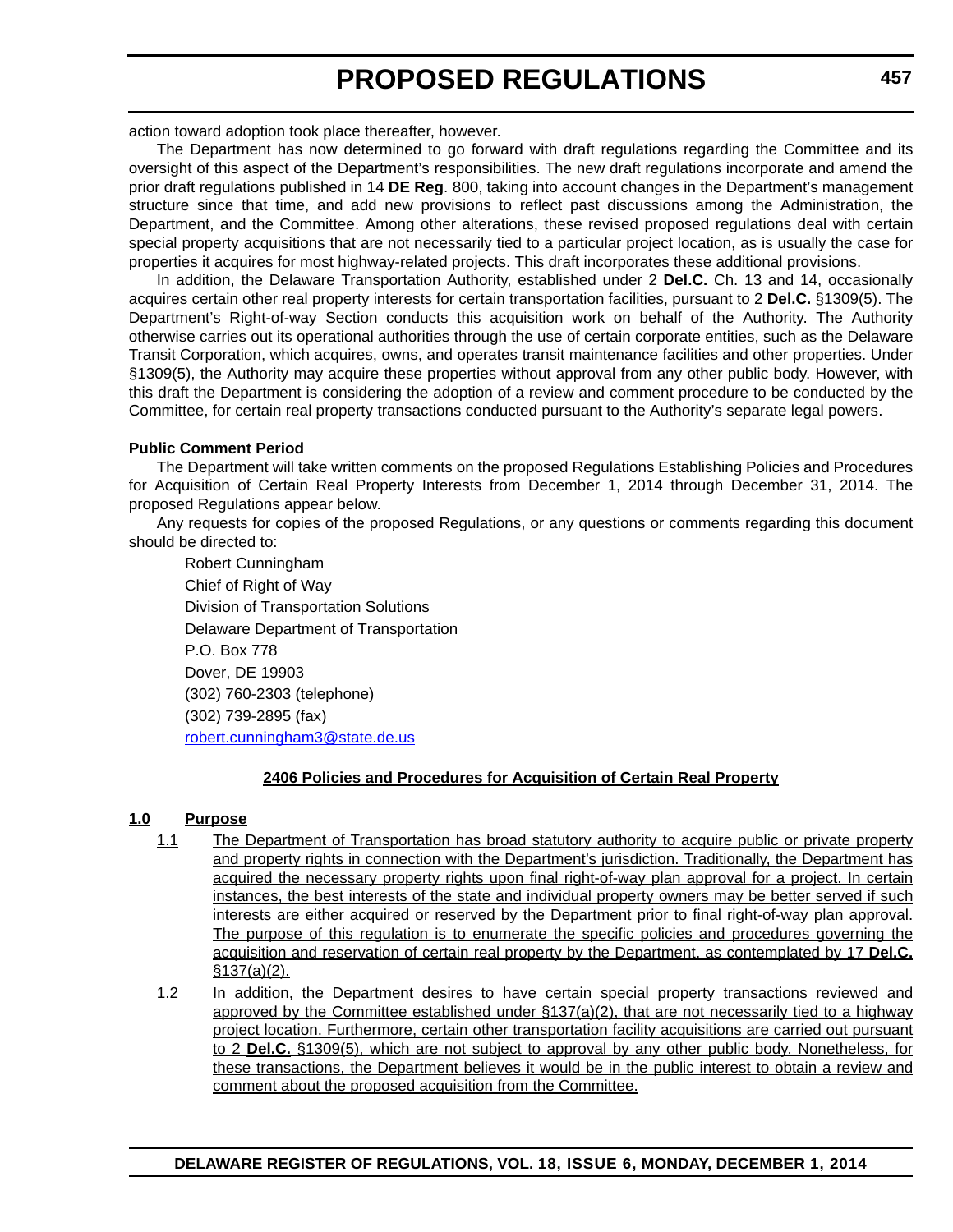#### **2.0 Definitions**

- "**Advanced acquisition**" means the acquisition by the Department of any interest in real property prior to final design approval of the project for which such interest real property is being acquired. For purposes of this regulation and the Department's Real Estate Manual, "advanced acquisitions" shall include, without limitation, reservation agreements.
- "**Advanced Acquisition Committee**" or "**Committee**" means the committee created pursuant to 17 **Del.C.** §137(a)(2) and comprised of the Secretary of the Department of Natural Resources and Environmental Control; the Secretary of the Department of Transportation, the Secretary of the Department of Agriculture; the Director of the Delaware Economic Development Office; the Governor's Chief of Staff; a member of the Senate designated by the President Pro Tempore of the Senate; a member of the House of Representatives designated by the Speaker of the House of Representatives; a member of the public designated by the President Pro Tempore of the Senate; and a member of the public designated by the Speaker of the House of Representatives.
- "**Consistency review**" shall mean the review by the Committee pursuant to 17 **Del.C.** §137(a)(2) of acquisitions for new corridors, expansion of existing corridors, the Department's Corridor Capacity Preservation Program, or certain Special Property Acquisitions.
- "**Corridor**" means a particular route of one or more highways of this State, serving predominantly statewide and/or regional travel needs. By way of example and not limitation, State Routes 1, 2, and 141, and U.S. Routes 13, 113, and 202 are corridors under this definition.
- "**Department**" means the Delaware Department of Transportation.
- "**Expansion of existing corridors**" means the proposed construction of additional through lanes for a minimum of three miles, such as to significantly increase the traffic-carrying capacity of a corridor already in existence at the time of the proposed capital improvement. By way of example and not limitation, the dualization of U.S. Route 113 between Milford and Georgetown, and the State Route 1 Third Lane Project between Rehoboth Avenue Extended and the Five Points Intersection with U.S. Route 9, would have been considered expansions of existing corridors under this definition at the time of their planning and construction.
- "**Hardship acquisition**" shall mean an advanced acquisition to resolve a specific hardship imposed upon the owner as a result of a project, including, without limitation, long term leases and reservations between an owner and the Department. Hardship acquisitions shall include situations in which an owner must relocate for personal reasons (e.g., job transfer, death in the family, retirement plans, or medical reasons) and is unable to sell his or her property as a result of a project.
- "**New corridor**" means a proposed capital improvement for a corridor-level highway, all or substantially all of which is to be built on previously unused alignment. By way of example and not limitation, the tolled portion of State Route 1 through Kent and New Castle Counties would have been considered a new corridor under this definition, at the time of its planning and eventual construction.
- "**Owner**" shall mean the owner of the real property interest which the Department seeks to acquire or reserve.
- "**Preferred Alternative**" means the alternative that the Department believes would fulfill its statutory mission and responsibilities, giving consideration to economic, environmental, technical, and other factors.
- "**Project**" means an undertaking for a capital improvement by the Department for a new corridor, expansion of an existing corridor, acquisition of real property as part of the Corridor Capacity Preservation Program, or certain Special Property Acquisitions, and which uses state and/or federal funds.
- "**Protective acquisition**" shall mean an advanced acquisition to allow the Department to protect from development real property within a project area, in instances where development would increase the eventual cost of property acquisition to taxpayers, or would limit location alternatives for the project. Protective acquisitions shall include, without limitation, long-term leases and reservations to allow the Department to protect from development real property within a project area.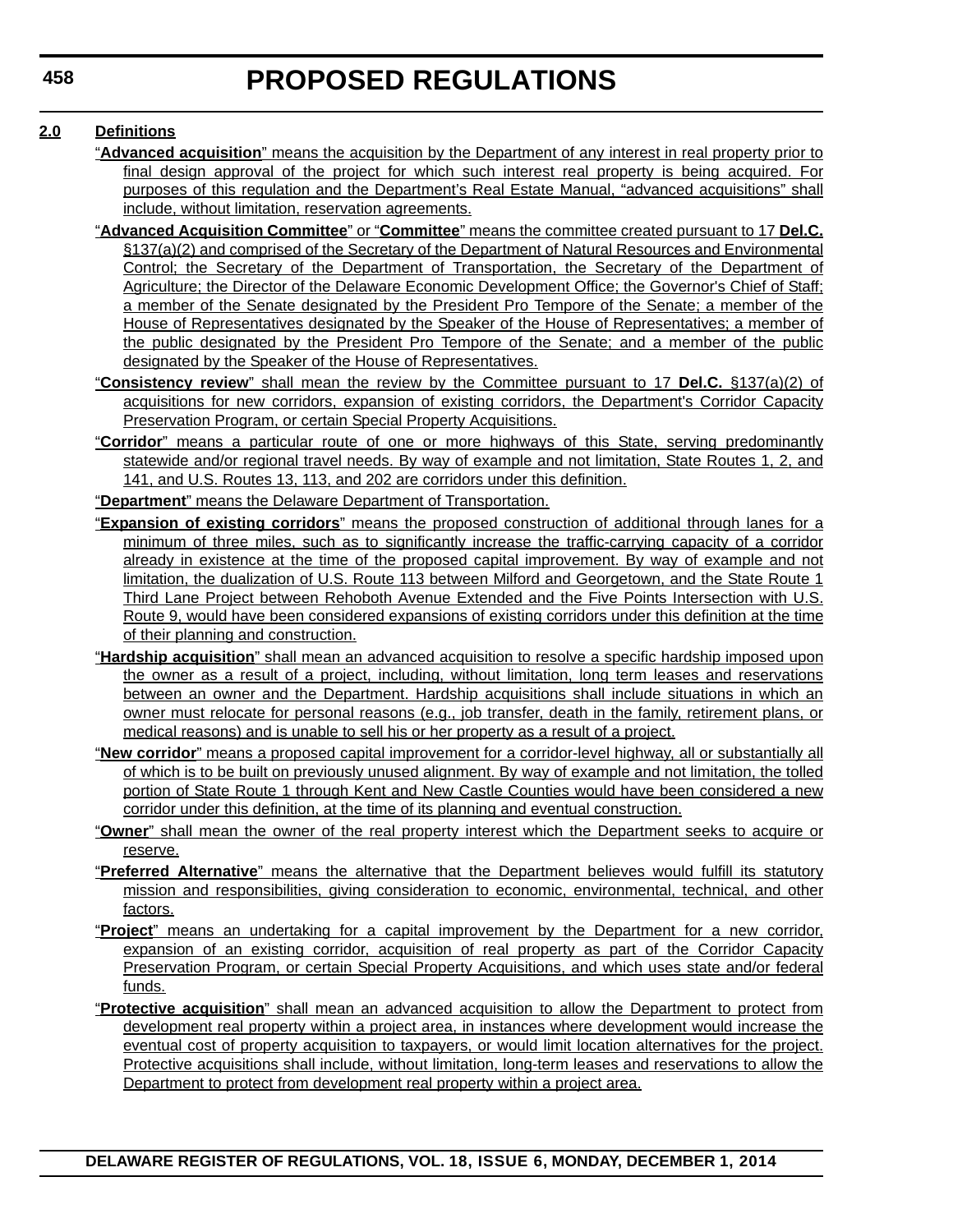- "**Real Property**" means a fee simple interest in real estate for any such acquisition, and shall also include any lesser property interest proposed for acquisition under the Corridor Capacity Preservation Program (17 **Del.C.** §145).
- "**Reservation**" means a commitment by the Department to compensate an owner of any interest in real property, in exchange for an agreement by the owner to refrain from further developing his or her property or designated portions thereof.
- "**Special Property Acquisitions**" shall mean the acquisition of real property in fee simple or lesser interest for Department transportation projects that are not necessarily related to the highways and streets under its jurisdiction and control. By way of example and not limitation, these include a transit maintenance facility for the Delaware Transit Corporation, a park-and-ride lot for the convenience of commuters, or the acquisition of land to provide clear space for runway approaches for publicly-owned or public use airports. These acquisitions may be made pursuant to either 2 **Del.C.** §1309(5) or other legal authority, including but not limited to 17 **Del.C.** §137.

### **3.0 Hardship Acquisition**

- 3.1 Depending upon the availability of funding, the Department may consider requests by owners for hardship acquisitions.
- 3.2 Written Request The owner of the real property must submit to the Department a written request for a hardship acquisition. A request for hardship acquisition of property shall be submitted to the:

Delaware Department of Transportation

Right-of-Way Section

Chief of Right-of-Way

P.O. Box 778

Dover, DE 19903

- 3.3 Criteria. Upon receipt of a written request for a hardship acquisition, the Department and its legal counsel shall initiate an internal review process to determine whether the property meets the criteria set forth herein. At minimum, the request must demonstrate to the Department's satisfaction that:
	- 3.3.1 The property has been marketed for at least six (6) months; and
	- 3.3.2 The realtor, or owner in absence of a realtor, must certify and provide evidence that he or she is unable to sell the property at a reasonable price as a result of the proposed project; and
	- 3.3.3 The owner must be able to document a compelling reason for his or her move from the property, e.g., job transfer, death in the family, retirement plans or for medical reasons.
- 3.4 If an owner demonstrates to the Department's satisfaction that a hardship acquisition is appropriate. then such proposed acquisition shall be considered in accordance with the procedures set forth in Section 5.0.

### **4.0 Protective Acquisition**

- 4.1 Depending upon the availability of funding, the Department may consider requests for protective acquisitions.
- 4.2 Written Request All requests for a protective acquisition must be in writing. A request for protective acquisition of property shall be submitted to the:

Delaware Department of Transportation Right-of-Way Section Chief of Right-of-Way

P.O. Box 778

Dover, DE 19903

4.3 Criteria. Upon receipt of a written request for a protective acquisition, the Department and its legal counsel shall initiate an internal review process to determine whether the property meets the criteria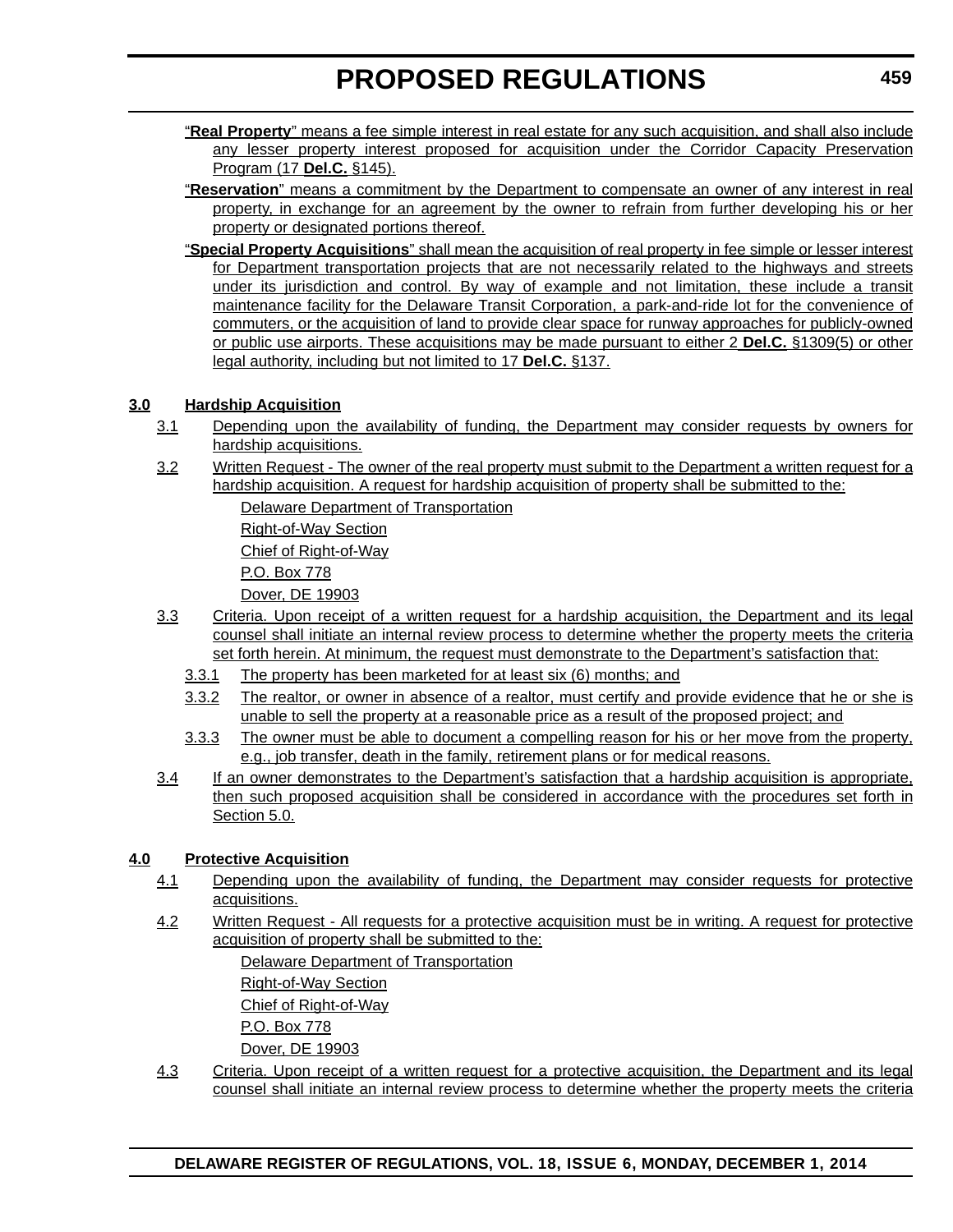for a protective acquisition. At minimum, the request must demonstrate to the Department's satisfaction that:

- 4.3.1 Development would increase the ultimate cost of the acquisition to taxpayers; or
- 4.3.2 Development would limit location alternatives for a project.

#### **5.0 Procedures for Review and Approval of Advanced Acquisitions**

- 5.1 For advanced acquisitions satisfying the criteria set forth in §§3.2 or 4.2, or for Special Property Acquisitions, as the case may be, the Department shall have an appraisal performed by its independent appraisers in accordance with the Department's Real Estate Manual.
- 5.2 Following receipt of the appraisal, the Department and its legal counsel shall discuss the potential terms of an agreement and the justifications therefor, including the nature of the interest to be acquired (i.e., acquisition, reservation, leasehold); the necessity of acquiring such interest and the existence of any alternative transactions; the fair market value of such interest; the amount of land required; the duration of the agreement; and such other factors as may be relevant. Following such discussion, counsel shall prepare a detailed term sheet reflecting the material terms of the proposed transaction.
- 5.3 The Department will present the term sheet to the Advanced Acquisition Committee at a scheduled meeting as soon as reasonably practicable. The Committee shall consider the terms of and rationale for the proposed transaction and may either approve, approve with conditions, or reject such transaction. If the Committee approves the proposed transaction or approves with conditions, the Department shall negotiate the final terms with the owner.
	- 5.3.1 For Special Property Acquisitions made under the authority of 2 **Del.C.** §1309(5), the Committee's review shall be considered an advisory opinion.
- 5.4 The material terms of all advanced acquisitions shall be reflected in an agreement prepared or reviewed by the Department's legal counsel and signed by the owner and an authorized representative of the Department.

#### **6.0 Consistency Review of Certain DelDOT Real Property Acquisitions**

- 6.1 The Committee shall conduct a consistency review for certain proposed real property acquisitions by the Department. These acquisitions consist of those real properties determined by the Department as necessary for its projects for new corridors, expansion of existing corridors, real property affected by the Corridor Capacity Preservation Program, and Special Property Acquisitions. This review shall be conducted under the following time frames:
	- 6.1.1 For the preferred alternative for existing corridors or the expansion of existing corridors: After the projects are approved by the Council on Transportation.
	- 6.1.2 For the Department's Corridor Capacity Preservation Program, and Special Property Acquisitions: Prior to any real property acquisitions.
- 6.2 The consistency review shall confirm that the Department's proposed real property acquisitions further the State's overall goals for land use planning, as expressed by project authorizations and appropriations adopted by the General Assembly.
- 6.3 At the scheduled meeting for the consistency review, the Department shall present to the Committee such evidence as it deems necessary to demonstrate that the proposed acquisitions are consistent with state planning goals. This evidence shall include:
	- 6.3.1 a detailed visual depiction of the proposed acquisitions;
	- 6.3.2 the relevant project pages from the Capital Improvement Program adopted by the Council on Transportation, pursuant to 29 **Del.C.** §§8409 and 8419;
	- 6.3.3 the relevant project authorizations as described in the relevant Bond and Capital Improvements Acts adopted by the General Assembly;
	- 6.3.4 where applicable, the Department's adopted Corridor Capacity Preservation plan for the corridor for which the proposed acquisition would be made, along with other evidence showing how the acquisition furthers the Department's goals under that Program;

**DELAWARE REGISTER OF REGULATIONS, VOL. 18, ISSUE 6, MONDAY, DECEMBER 1, 2014**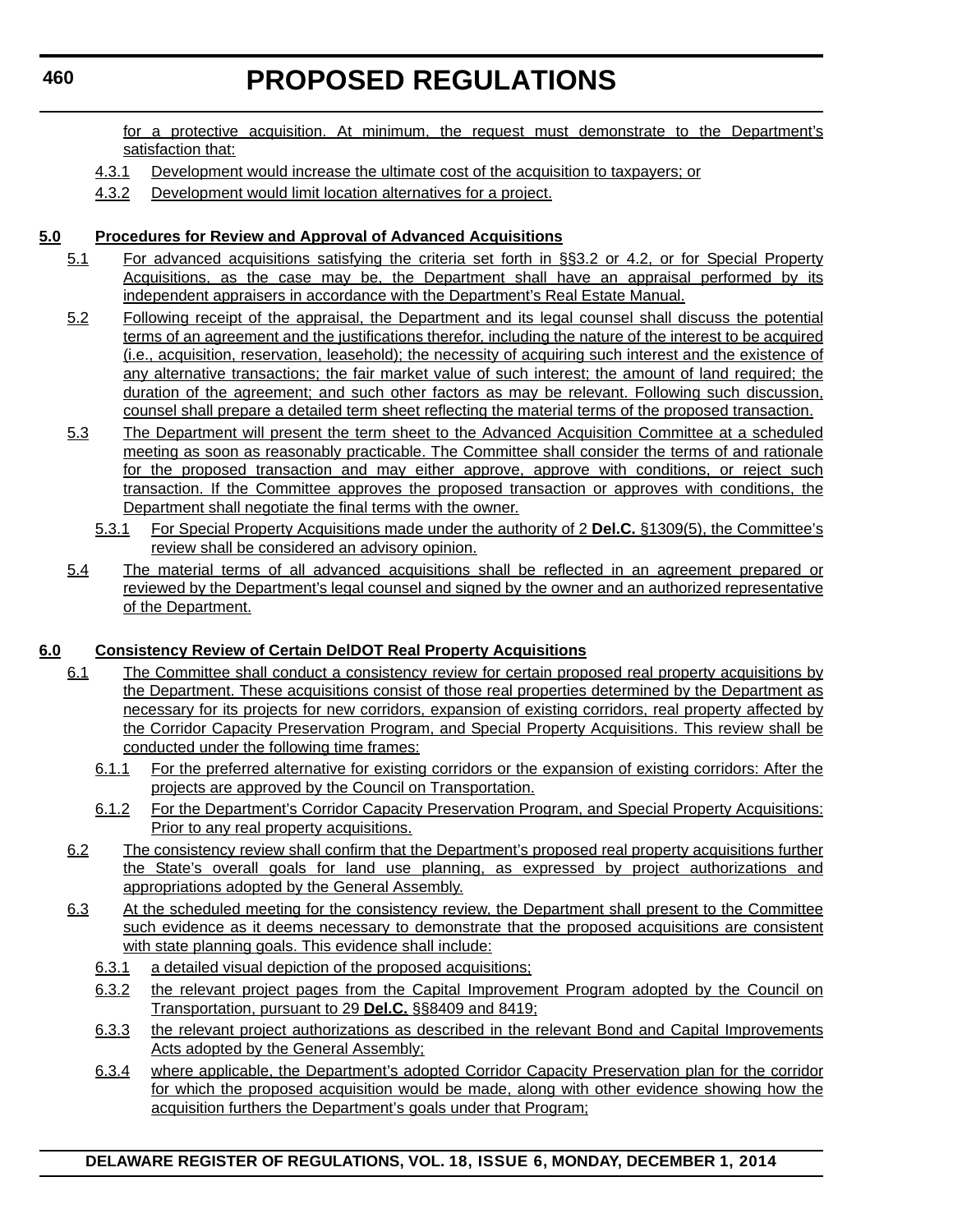- 6.3.5 where applicable, the relevant project approvals obtained from the Federal Highway Administration;
- 6.3.6 for Special Property Acquisitions, evidence showing how the proposed acquisition furthers the Department's goals for the particular project purpose, including a cost/benefit analysis and other relevant data;
- 6.3.7 a description of the State's Strategies for Policies and Spending, and how the project fits with those strategies; and
- 6.3.8 documentation of the State Planning Office's approval of the project.
- 6.4 If the Committee determines that the proposed acquisition is consistent with state planning goals, it shall then notify the Department in writing.
	- 6.4.1 For Special Property Acquisitions made under the authority of 2 **Del.C.** §1309(5), the Committee's determination shall be considered an advisory opinion.
- 6.5 If the Committee determines that the proposed acquisition is not consistent with state planning goals, it shall then notify the Department in writing, with an explanation of the basis for the Committee's determination.
	- 6.5.1 For Special Property Acquisitions made under the authority of 2 **Del.C.** §1309(5), the Committee's determination shall be considered an advisory opinion.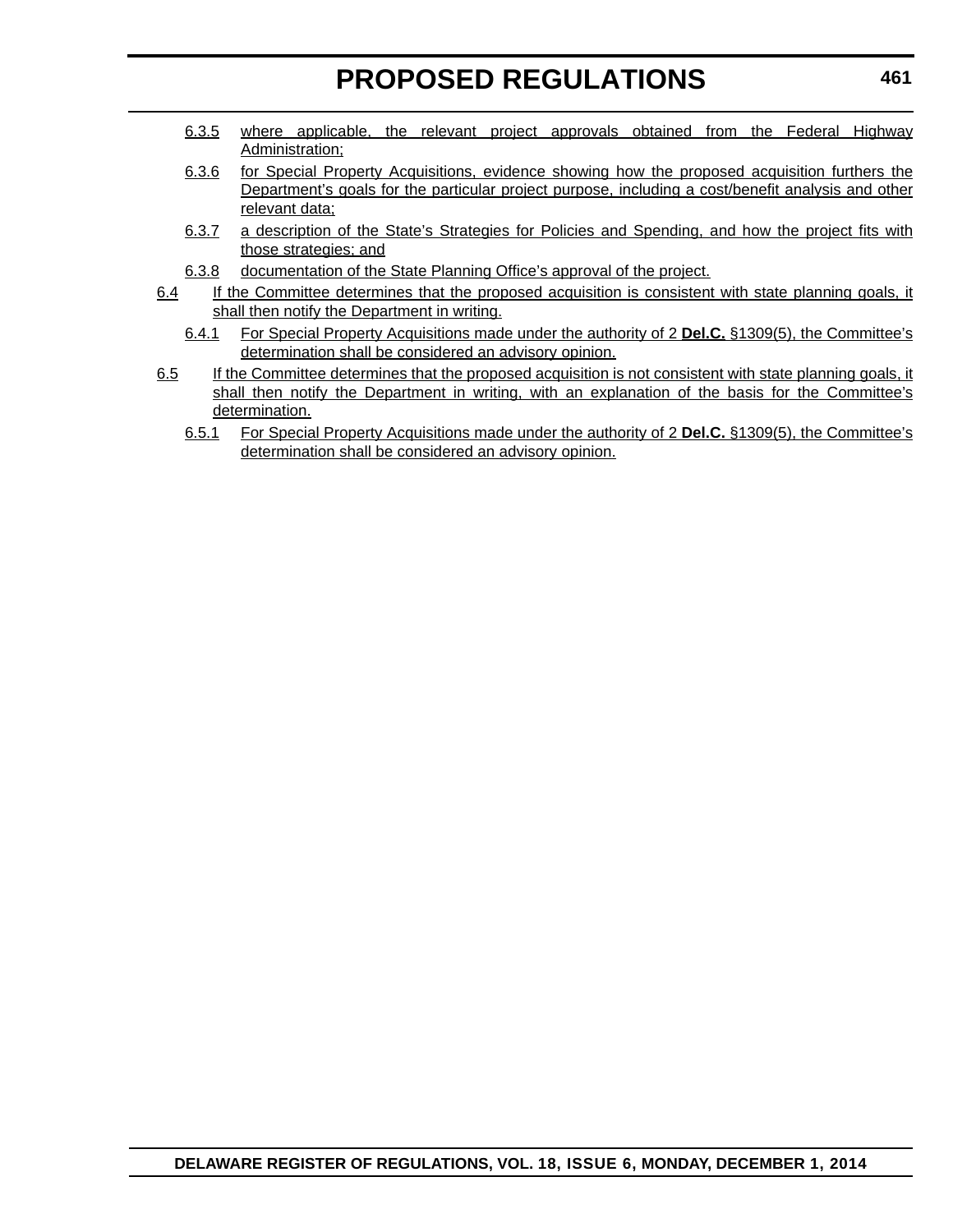### **Symbol Key**

Arial type indicates the text existing prior to the regulation being promulgated. Underlined text indicates new text added at the time of the proposed action. Language which is stricken through indicates text being deleted. **[Bracketed Bold language]** indicates text added at the time the final order was issued. **[Bracketed bold stricken through]** indicates language deleted at the time the final order was issued.

### **Final Regulations**

The opportunity for public comment shall be held open for a minimum of 30 days after the proposal is published in the *Register of Regulations*. At the conclusion of all hearings and after receipt within the time allowed of all written materials, upon all the testimonial and written evidence and information submitted, together with summaries of the evidence and information by subordinates, the agency shall determine whether a regulation should be adopted, amended or repealed and shall issue its conclusion in an order which shall include: (1) A brief summary of the evidence and information submitted; (2) A brief summary of its findings of fact with respect to the evidence and information, except where a rule of procedure is being adopted or amended; (3) A decision to adopt, amend or repeal a regulation or to take no action and the decision shall be supported by its findings on the evidence and information received; (4) The exact text and citation of such regulation adopted, amended or repealed; (5) The effective date of the order; (6) Any other findings or conclusions required by the law under which the agency has authority to act; and (7) The signature of at least a quorum of the agency members.

The effective date of an order which adopts, amends or repeals a regulation shall be not less than 10 days from the date the order adopting, amending or repealing a regulation has been published in its final form in the *Register of Regulations*, unless such adoption, amendment or repeal qualifies as an emergency under §10119.

### **[CASH MANAGEMENT POLICY BOARD](http://finance.delaware.gov/)**

Statutory Authority: 29 Delaware Code, Section 2716 (29 **Del.C.** §2716)

#### **ORDER**

#### **[Objectives and Guidelines for the Investment of State of Delaware Funds](#page-4-0)**

#### **Summary of the Evidence and Information Submitted**

The Cash Management Policy Board (the "Board") published Proposed Regulations on Objectives and Guidelines for the Investment of State of Delaware Funds in the October 1, 2014 edition of the Delaware *Register of Regulations*. Publication in the Delaware *Register of Regulations* also signified the start of a 30-day public comment period that began on the same date and ended on October 30, 2014.

#### **Comments**

After the public outreach the Board did not receive any comments relating to the Regulations.

#### **Findings of Fact**

1. The public was given notice and an opportunity to provide written comments and testimony on the proposed regulations.

2. The Board finds that the proposed regulations are necessary and in the public interest.

3. Pursuant to 29 **Del.C.** §2716, the Board has statutory authority to promulgate regulations governing the investment of certain funds belonging to, or in the custody of, the State.

4. The Board intends to propose separate regulations for funds previously referred to as "endowment accounts," so all references to those accounts have been stricken from this regulation and certain provisions have been renumbered accordingly.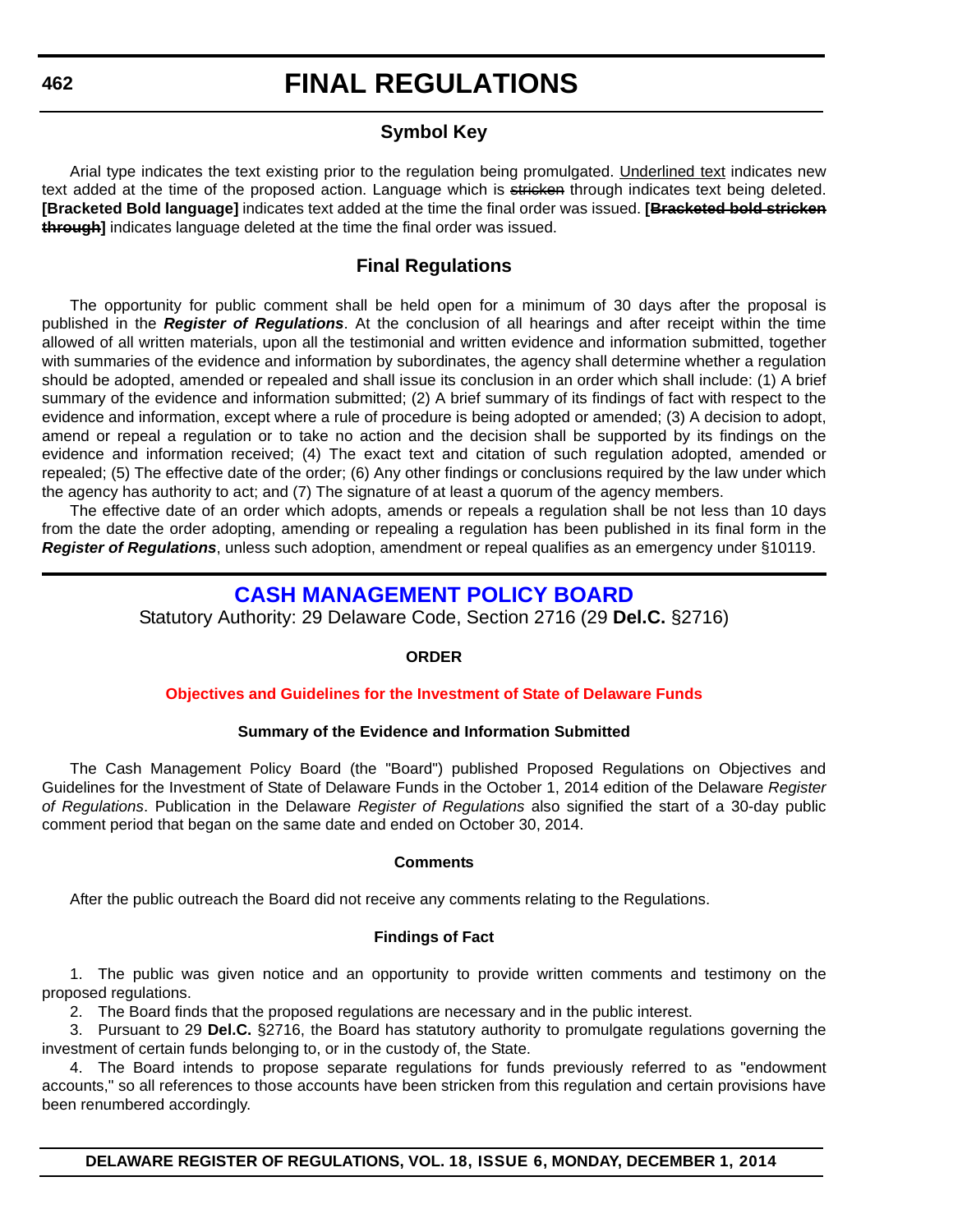#### **Order and Effective Date**

**NOW THEREFORE**, it is ordered that the proposed regulations, as set forth in the attached copy, are adopted and shall be final effective ten (10) days from the date this Order is published in the Delaware *Register of Regulations*.

**IT IS SO ORDERED** the 15<sup>th</sup> day of November, 2014.

**CASH MANAGEMENT POLICY BOARD**

John V. Flynn, Jr. Chairman

Approved this 15<sup>th</sup> day of November, 2014.

#### **Objectives and Guidelines for the Investment of State of Delaware Funds**

#### *(Break in Continuity of Sections)*

#### **4.0 Investment Objectives and Maturity Restrictions**

#### *(Break in Continuity Within Section)*

4.2 The objectives and maturity restrictions for each of the investable account types are outlined below.

#### *(Break in Continuity Within Section)*

- 4.2.4 Reserve Cash (Intermediate) Account
	- 4.2.4.1 Investment Objectives: The Reserve Cash Account has been established to provide funding over an intermediate horizon. The primary investment objectives, therefore, are to maximize yield and maintain safety of principal during the investment period.
	- 4.2.4.2 Maturity Restrictions: The maximum maturity for any investment at the time of purchase shall be ten years. The maximum average maturity of the portfolio shall be seven years.

#### **[4.2.5 Endowment Accounts**

- **4.2.5.1 Investment Objectives: Endowment accounts are established to provide a longterm funding source. The primary investment objectives are to maximize yield and maintain safety of principal.**
- **4.2.5.2 Maturity Restrictions: The maximum maturity for any investment at the time of purchase shall be ten years. The maximum average maturity of the portfolio shall be seven years. The Board shall consider tailoring maturity restrictions to meet specific purposes for endowment accounts to be established in the future.]**
- 4.2.**[65]**Authority Operating, Bond and Debt Service Reserve Fund Accounts
	- 4.2.**[65]**.1 Investment Objectives: State Authorities maintain various operating, bond and debt reserve funds, the investment of which is governed by statutes, bond trust agreements or Federal guidelines. The investment objectives of the operating, bond and debt service reserve funds include maximizing yield and maintaining the safety of principal. (Current tax law requires that aggregate earnings in excess of the bond yield on bond and debt service reserve funds, however, must be rebated to the Federal government).
	- 4.2.**[65]**.2 Maturity Restrictions: The maximum maturity for any investment at the time of purchase shall be ten years, except when prudent to match a specific investment instrument with a known specific future liability, in which case the maturity limitation shall match the maturity of the corresponding liability.

#### *(Break in Continuity of Sections)*

#### **6.0 Permissible Investments**

The following investments are permissible for all funds under the review of the Cash Management Policy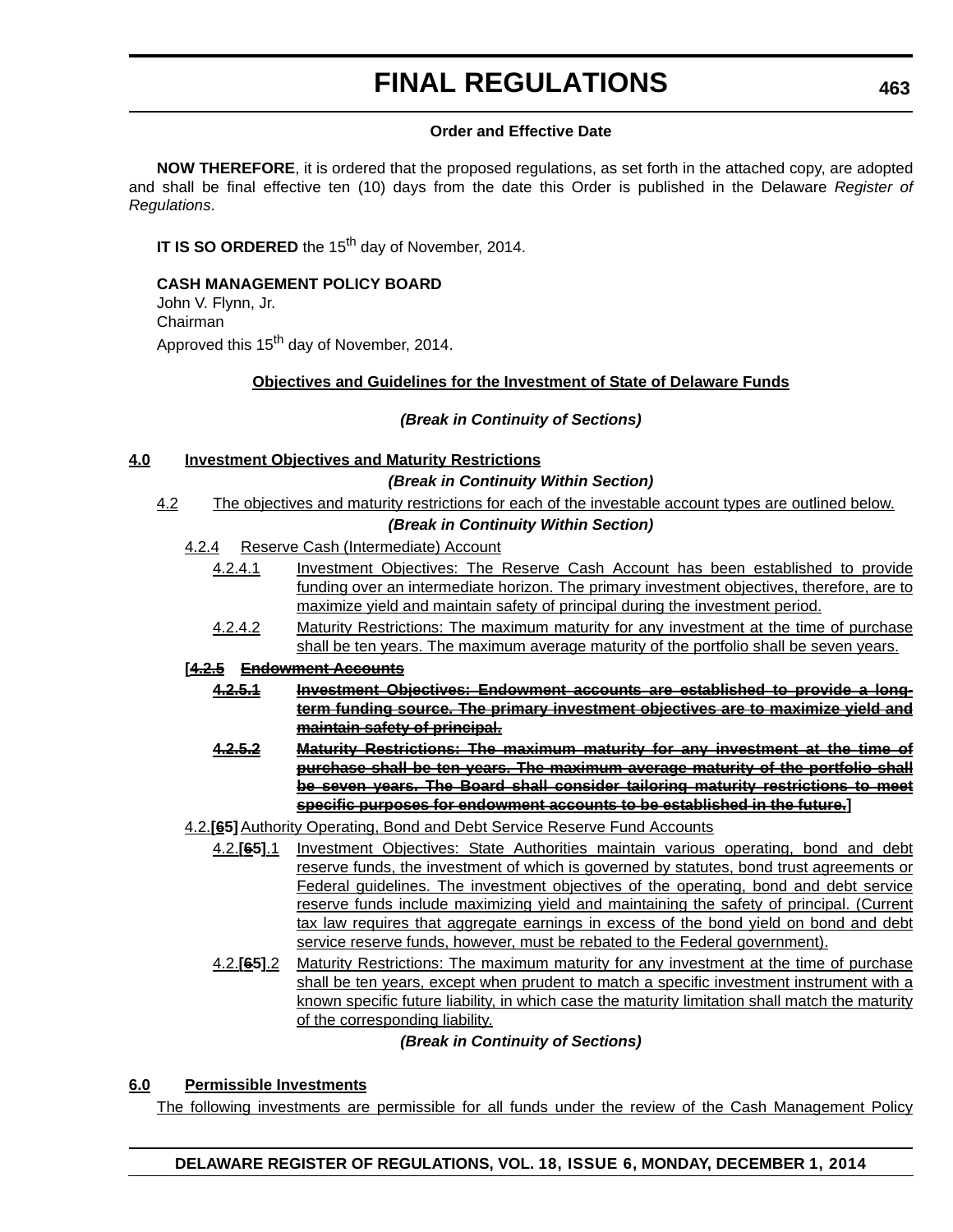Board, subject to the percentage limitations summarized in Section 8.0 hereof. *(Break in Continuity Within Section)*

- 6.10 Mortgage-Backed Securities. The Cash Reserve (Intermediate) Account**[, Endowment Account,]** and Liquidity Account may invest in AAA-rated Government National Mortgage Association (GNMA), Federal National Mortgage Association (FNMA) or Federal Home Loan Mortgage Association (FHLMC) mortgage-backed securities in the form of pass-throughs. The average life of these securities in the Liquidity Account is not to exceed two years.
- 6.11 Asset Backed Securities. These investments include auto loan receivables, credit card receivables, home equity loans, and manufactured housing loans. These can be fixed or floating rate and purchased tranches must be rated AAA by a major rating agency. The average life of these securities must not to exceed two years.
- 6.12 Municipal Obligations. Taxable and tax-exempt securities issued by state and local governments and public authorities in the U.S. These investments are permissible only for the Cash Reserve (Intermediate) Account **[and the Endowment Account]**.

**\*Please note that no additional changes were made to the regulation as originally proposed and published in the October 2014 issue of the** *Register* **at page 257 (18 DE Reg. 257). Therefore, the final regulation is not being republished here in its entirety. A copy of the final regulation is available at:**

**[Objectives and Guidelines for the Investment of State of Delaware Funds](http://regulations.delaware.gov/register/december2014/final/18 DE Reg 462 12-01-14.htm)**

## **[DELAWARE ECONOMIC DEVELOPMENT OFFICE](http://dedo.delaware.gov/)**

**OFFICE OF THE DIRECTOR**

Statutory Authority: 29 Delaware Code, Section 5005(11) (29 **Del.C.** §5005(11))

#### **ORDER**

#### **[Guidelines Governing the Administration of the Neighborhood Building Blocks Fund](#page-4-0)**

Pursuant to 29 **Del.C.** §10113(b)(5) and the authority granted to the Director of the Delaware Economic Development Office ("DEDO") by 29 **Del.C.** §5005(11), and in accordance with the Allocation Plan and §39 of the FY2015 Budget Act (79 **Del. Laws**, c. 290), the Neighborhood Building Blocks Fund Board ("Board") adopts the attached Guidelines published in the October edition of the Delaware *Register of Regulations*.

#### **SUMMARY OF THE EVIDENCE**

1. On November 19, 2013, the Delaware Department of Justice ("DOJ"), together with the United States and five other attorneys general, entered into a Settlement Agreement with JP Morgan Chase & Co. resolving certain claims related to the securitization of residential mortgage loans (the "Settlement"). Under the Settlement Agreement, the settlement funds received by the State of Delaware in connection therewith must be used to remediate harms to the State resulting from the conduct giving rise to the Settlement.

2. The Delaware General Assembly has approved the use of the Settlement Funds in accordance with § 39 of the FY2015 Budget Act (79 **Del. Laws**, c. 290) and that certain Allocation Plan approved by the Joint Finance Committee. The Allocation Plan provides that \$1,000,000 of the Settlement Funds (the "Initial Allocation") shall be used to create the Neighborhood Building Blocks Fund ("Fund") within DEDO to "support neighborhood revitalization programs, neighborhood associations and other community groups, law enforcement, [and] local governments, including grants to or other stakeholders for community development, public protection, urban beautification, or any other purposes that have the effect of reducing crime or otherwise strengthen neighborhoods."

3. To the extent that additional monies are added to the Fund from any source, these Guidelines shall govern the process of applying for grants of such funds, except as otherwise set forth herein or unless otherwise determined by the Board.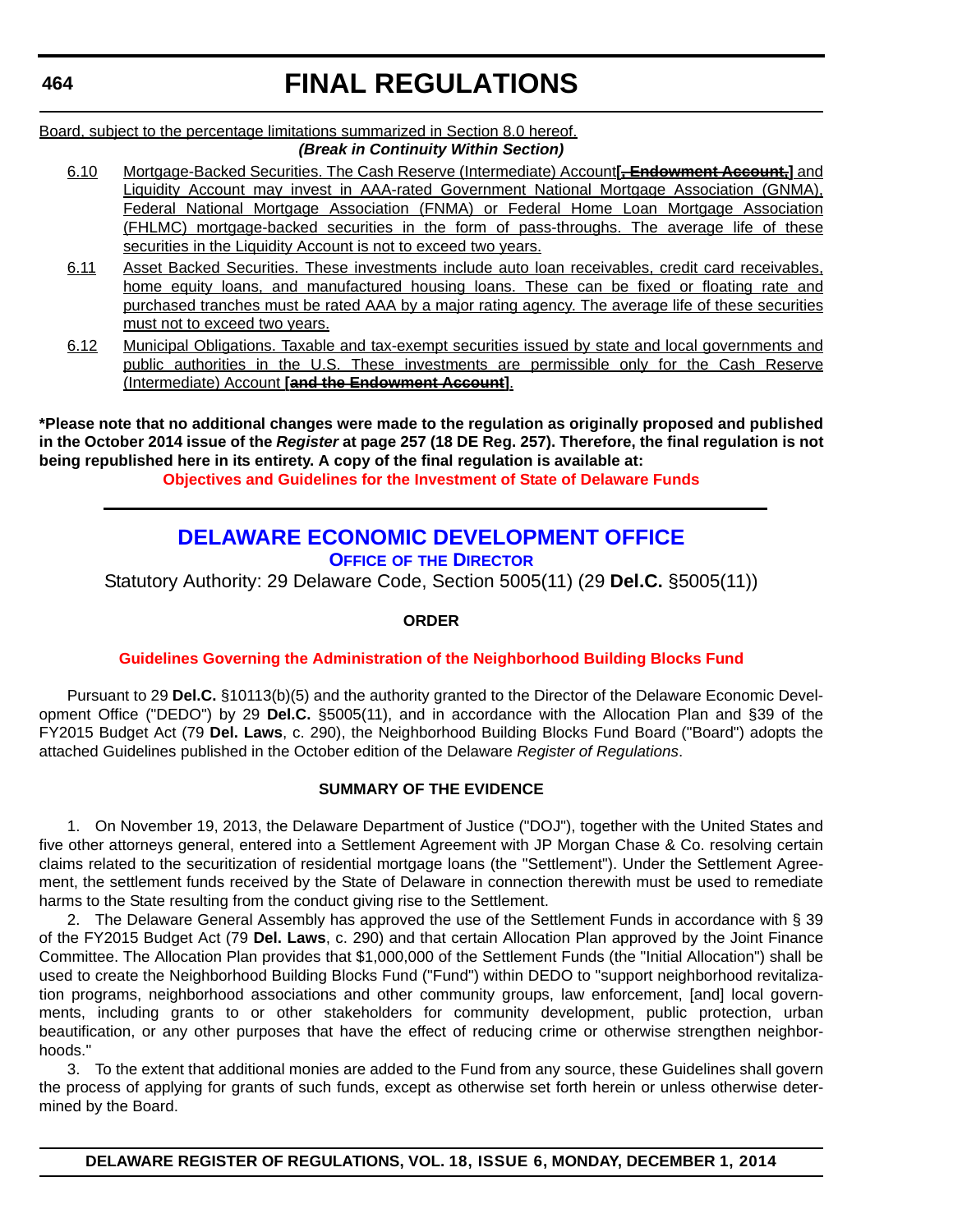4. The Board held a public meeting on September 15, 2014, duly noticed in accordance with 29 **Del.C.** ch. 100, and enacted the Guidelines.

5. The purpose of these Guidelines is to establish (a) procedures governing the administration of the Fund by the Board; (b) the process for applying to the Board for Grants or other assistance; (c) pre-approval and postapproval procedures in connection with the issuance of Grants or other assistance; and (d) criteria for the Board's approval or disapproval of an application for Grants or other assistance under the Fund.

6. The Guidelines were published in the *Register of Regulations* on October 1, 2014. Following publication a period of thirty (30) days was held open for written comment from the public.

7. No written comments were received by the Board during the public comment period.

#### **FINDINGS OF FACT AND CONCLUSIONS OF LAW**

1. The public was given notice and an opportunity to provide the Board with comments in writing on the proposed Guidelines.

2. There were no public comments provided to the Board during the public comment period.

3. The purpose of the Neighborhood Building Blocks Fund is to support neighborhood revitalization programs, neighborhood associations and other community groups, law enforcement and local governments, including grants to or other stakeholders for community development, public protection, urban beautification, or any other purposes. The programs supported by the Board will have the effect of reducing crime or otherwise strengthening neighborhoods.

4. The proposed Guidelines establish a procedure to efficiently administer applications while providing for diversity of community input and effective use of resources to enhance neighborhoods and reduce crime.

5. These Guidelines are promulgated under the authority granted to the Director of DEDO by 29 **Del.C.** §5005(11), and in accordance with the Allocation Plan and § 39 of the FY2015 Budget Act (79 **Del. Laws**, c. 290) and the Delaware Administrative Procedures Act, 29 **Del.C.** §10113(b)(5).

#### **DECISION AND ORDER CONCERNING THE REGULATIONS**

Having found that the proposed changes to the regulations are necessary as outlined herein, the Board finds that the regulations shall be adopted as final in the form as proposed. The exact text of the regulations as appeared in the Delaware *Register of Regulations* is attached to this order. These changes will become effective ten days following publication of this order in the Delaware *Register of Regulations* on December 1, 2014.

**IT IS SO ORDERED** this 3<sup>rd</sup> day of November, 2014 by the Neighborhood Building Blocks Fund Board.

| Anas Ben Addi        | <b>Matthew Lintner</b>  |
|----------------------|-------------------------|
| Constance C. Holland | <b>Timothy Mullaney</b> |
| Kathleen Jennings    | Fred C. Sears           |
| Alan Levine          |                         |

**\*Please note that no changes were made to the regulation as originally proposed and published in the October 2014 issue of the** *Register* **at page 273 (18 DE Reg. 273). Therefore, the final regulation is not being republished. A copy of the final regulation is available at:**

**[Guidelines Governing the Administration of the Neighborhood Building Blocks Fund](http://regulations.delaware.gov/register/december2014/final/18 DE Reg 464 12-01-14.htm)**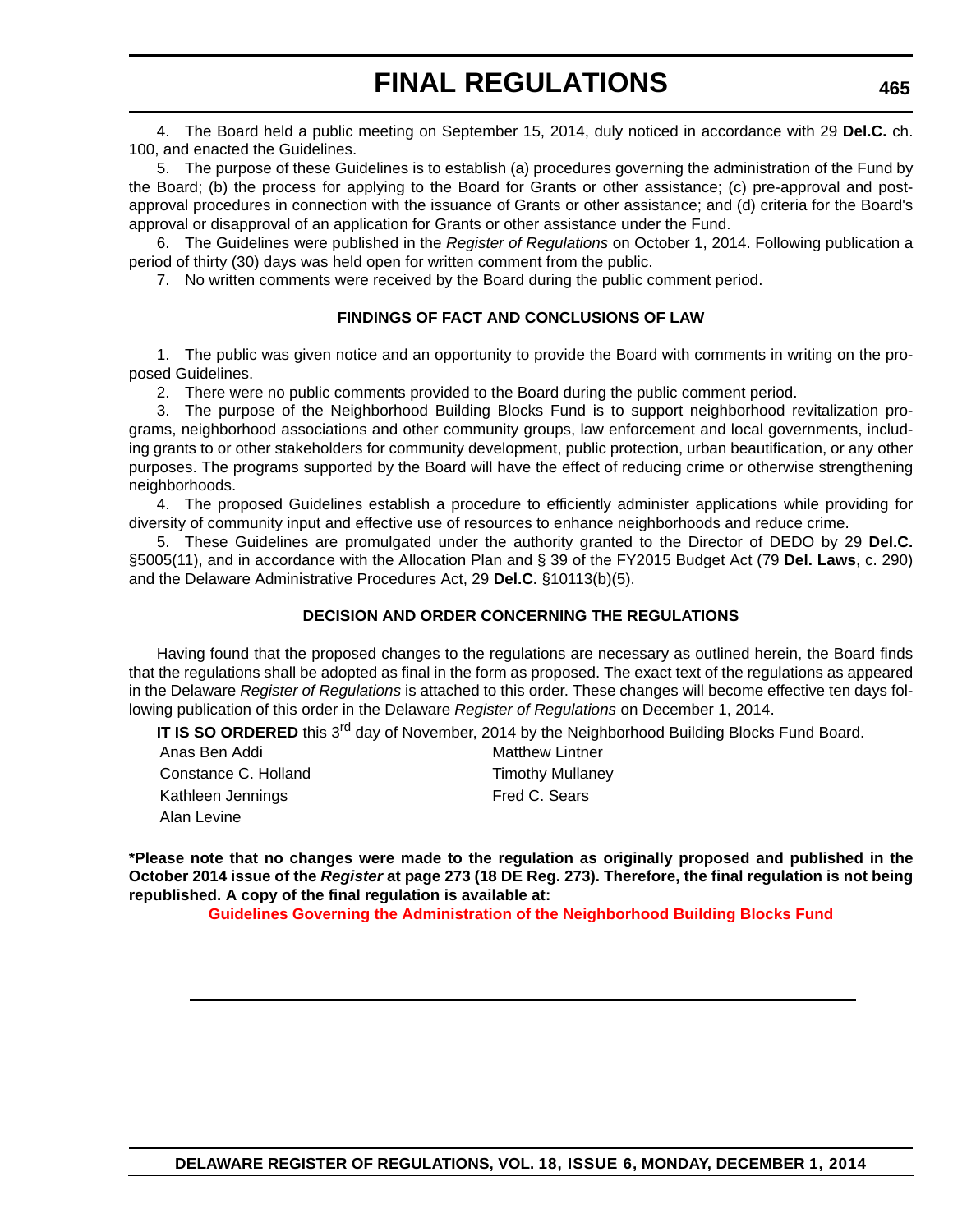### **[DEPARTMENT OF AGRICULTURE](http://dda.delaware.gov/harness/) HARNESS RACING COMMISSION** Statutory Authority: 3 Delaware Code, Section 10005 (3 **Del.C.** §10005) 3 **DE Admin. Code** 501

#### **ORDER**

#### **[501 Harness Racing Rules and Regulations](#page-4-0)**

Pursuant to 29 **Del.C.** §10118 and 3 **Del.C.** §10005, the Delaware Harness Racing Commission issues this Order adopting proposed amendments to the Commission's Rules. Following notice and a public hearing on March 11, 2014, and again on September 9, 2014, the Commission makes the following findings and conclusions:

#### **SUMMARY OF THE EVIDENCE**

1. The Commission posted public notice of the proposed amendments to DHRC Rule 6.1.2.2, Section 7 including Rules 7.3.5, 7.6.13.14.1.1, 7.6.13.14.1.1.1, 7.6.13.14.1.3, 7.6.13.14.1.4 and 7.6.13.14.2.6 in the February 1, 2014 *Register of Regulations* (Volume 17, Issue 8) and for two consecutive weeks in February in *The News Journal* and *Delaware State News 2/9/14* & *2/23/14.* The Commission proposed to update DHRC Rule 6.1.2.2, Section 7 including Rules 7.3.5, 7.6.13.14.1.1, 7.6.13.14.1.1.1, 7.6.13.14.1.3, 7.6.13.14.1.4 and 7.6.13.14.2.6 after Rules Committee review.

2. The Commission posted public notice of the proposed amendments to DHRC Rule 7.1.3.4 in the July 1, 2014 *Register of Regulations* (Volume 18, Issue 1) and for two consecutive weeks in June & July in *The News Journal* and *Delaware State News* 6/29/14 & 7/6/14. The Commission proposed to update Rule 7.1.3.4 after Rules Committee review.

3. The Commission received no written comments. The Commission held public hearings on March 11, 2014 and September 9, 2014 in which no public comments were made.

#### **FINDINGS OF FACT AND CONCLUSIONS**

4. The public was given notice and an opportunity to provide the Commission with comments in writing and by testimony at the public hearing on the proposed amendments to the Commission's Rules.

5. After considering the rule changes as proposed, the Commission hereby adopts the rule changes as proposed. The Commission believes that these rule changes will allow the Delaware Harness Racing Commission rules to more accurately reflect current policy and procedures.

6. The effective date of this Order will be ten (10) days from the publication of this Order in the *Register of Regulations* on December 1, 2014.

**IT IS SO ORDERED** this 9<sup>th</sup> day of September 2014. Beverly H. (Beth) Steele, Chairwoman George P. Staats, Commissioner Jack Berberian, Commissioner **Patt Wagner, Vice Chairman** Stephanie Liguori, Commissioner

#### **7.0 Rules of the Race**

*(Break in Continuity Within Section)*

7.6 Racing Rules

*(Break in Continuity Within Section)*

7.6.13 Conduct of the Race

*(Break in Continuity Within Section)*

7.6.13.14 Impelling of a Horse

**DELAWARE REGISTER OF REGULATIONS, VOL. 18, ISSUE 6, MONDAY, DECEMBER 1, 2014**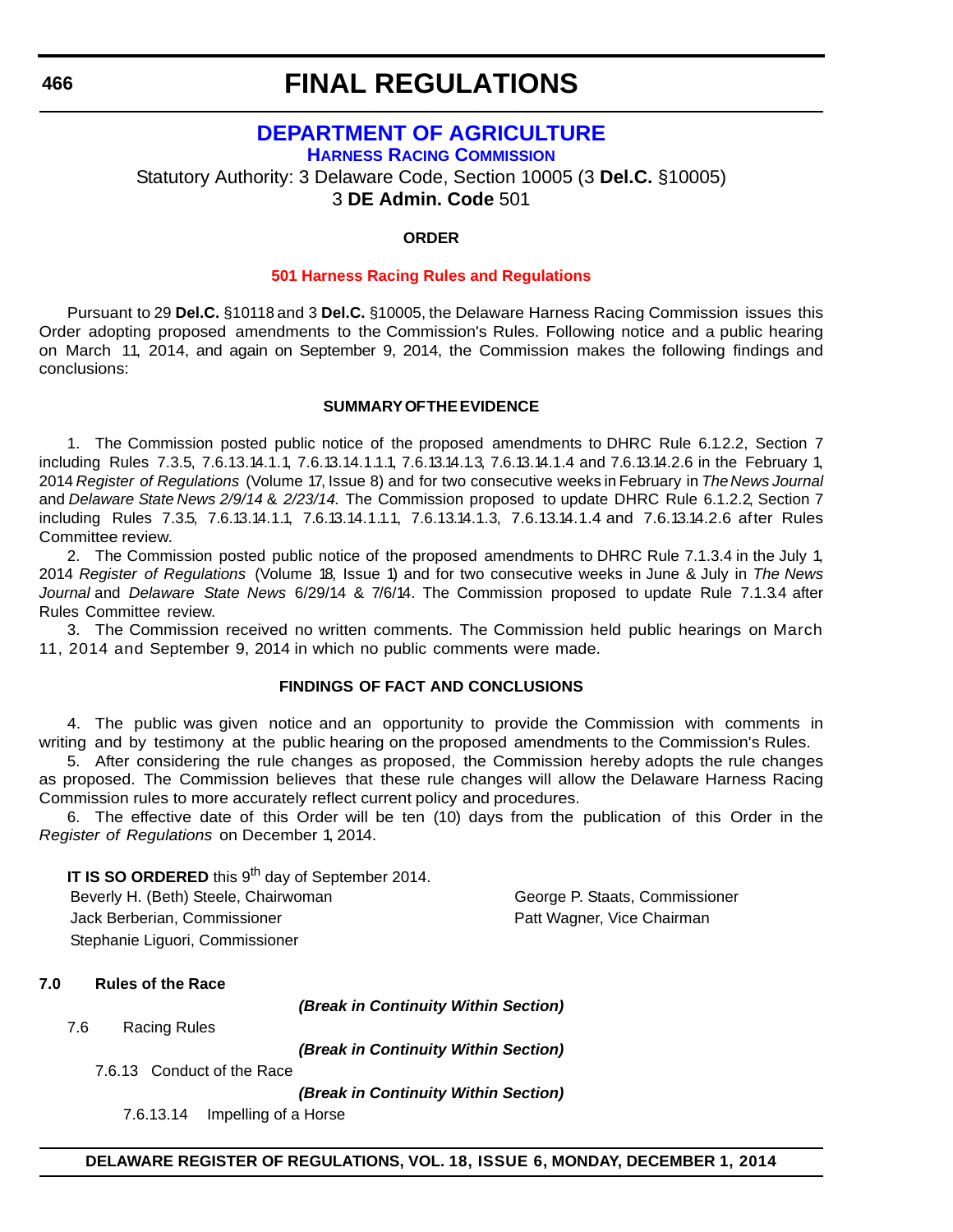#### *(Break in Continuity Within Section)*

- 7.6.13.14.1.3 From the quarter pole to the 7/8th pole, a driver may only use the whip once for a maximum of three strokes, Once the lead horse is at the 7/8th pole, these restrictions do not apply.**[but must pause after each strike (NO REPETITIVE WHIPPING).**]
- 7.6.13.14.1.4 Once the lead horse has reached the 7/8 mile pole, the driver may, in a one handed motion, strike the shaft of the sulky or the saddlepad in a reasonable and responsible manner**, [(approximately 6 strikes) but must pause after 2 strikes (NO REPETITIVE WHIPPING FOR MORE THAN 2 STRIKES)]**.

**\*Please note that no additional changes were made to the regulation as originally proposed and published in the February 2014 issue of the** *Register* **at page 810 (17 DE Reg. 810) and the July 2014 issue of the** *Register* **at page 6 (18 DE Reg. 6). Therefore, the final regulation is not being republished here in its entirety. A copy of the final regulation is available at:**

**[501 Harness Racing Rules and Regulations](http://regulations.delaware.gov/register/december2014/final/18 DE Reg 466 12-01-14.htm)**

### **[DEPARTMENT OF INSURANCE](http://www.delawareinsurance.gov/)**

**OFFICE OF THE COMMISSIONER**

Statutory Authority: 18 Delaware Code, Sections 311 and 1303(a) (18 **Del.C.** §§311 and

1303(a))

18 **DE Admin. Code** 403

**ORDER: Docket No. 2413**

#### **[403 Sale and Purchase of Options \[Formerly Regulation 28\]](#page-4-0)**

Proposed amended Regulation 403 relating to Sale and Purchase Options [Formerly Regulation 28] was published in the Delaware *Register of Regulations* on October 1, 2014. The comment period remained open until October 31, 2014. There was no public hearing on proposed amended Regulation 403. Public notice of the proposed amended Regulation 403 in the *Register of Regulations* was in conformity with Delaware law.

#### **SUMMARY OF THE EVIDENCE AND INFORMATION SUBMITTED**

Comments were not received on the proposed amended Regulation 403.

With no comments received and no additional amendments being suggested, no changes were made to the proposed amended Regulation 403.

#### **FINDINGS OF FACT**

Based on Delaware law and the record in this docket, I make the following findings of fact:

1. 18 **Del.C.** §§311 and 1303(a) of the Insurance Code requires a regulation to set forth rules and procedural requirements which the Commissioner deems necessary to carry out the provisions of the Code.

2. The requirements of proposed amended Regulation 403 best serve the interests of the public and of insurers and comply with Delaware law.

#### **DECISION AND EFFECTIVE DATE**

Based on the provisions of 18 **Del.C.** §§311 and 1303(a), and of 29 **Del.C.** Ch. 101, and the record in this docket, I hereby adopt proposed amended Regulation 403 as may more fully and at large appear in the version attached hereto to be effective 10 days after being published as final.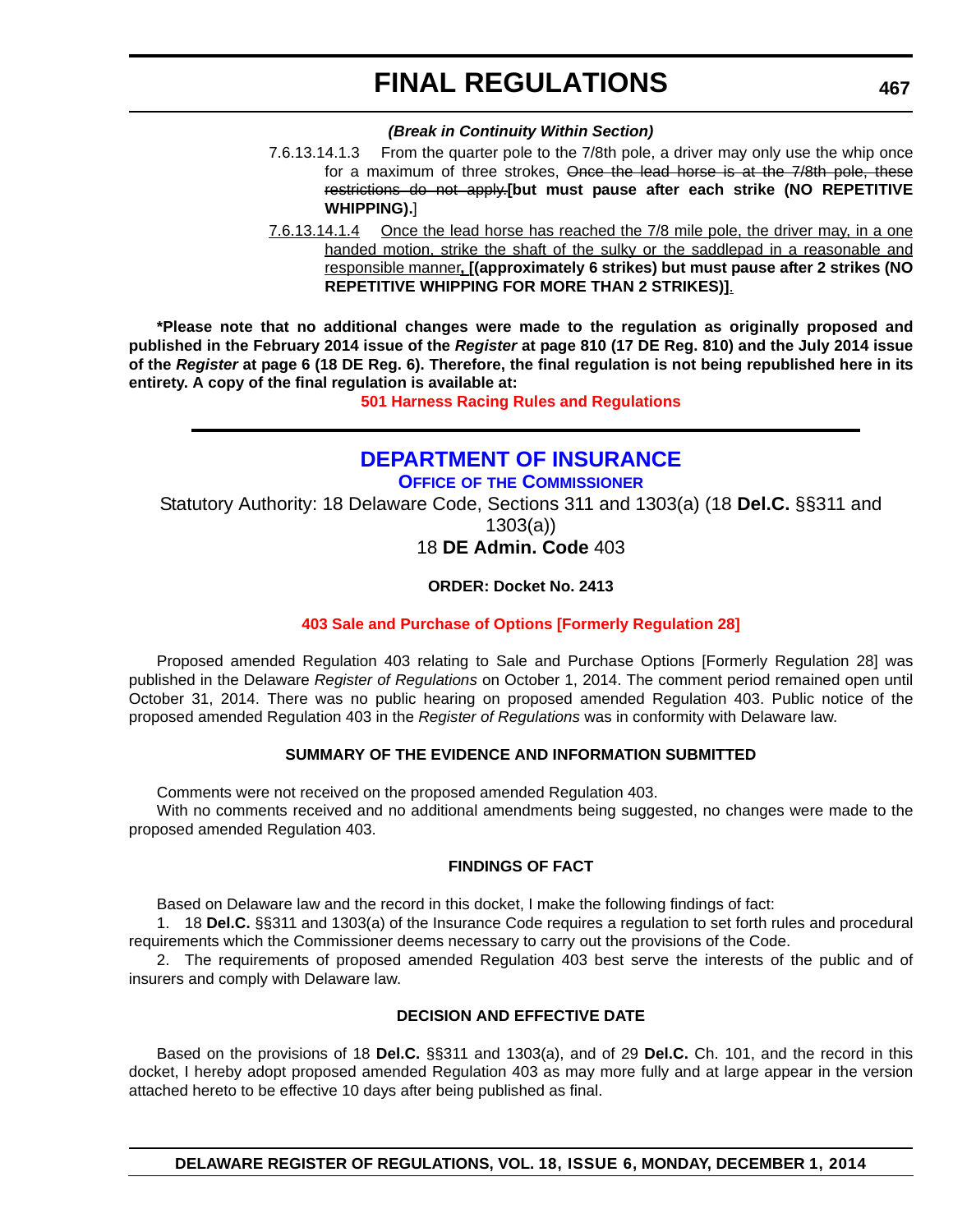#### **TEXT AND CITATION**

The text of proposed amended Regulation 403 last appeared in the *Register of Regulations* Vol. 18, Issue 4, pages 283-285.

**IT IS SO ORDERED** this 14th day of November, 2014.

Karen Weldin Stewart, CIR-ML Insurance Commissioner

**\*Please note that no changes were made to the regulation as originally proposed and published in the October 2014 issue of the** *Register* **at page 283 (18 DE Reg. 283). Therefore, the final regulation is not being republished. A copy of the final regulation is available at:**

**[403 Sale and Purchase of Options \[Formerly Regulation 28\]](http://regulations.delaware.gov/register/december2014/final/18 DE Reg 467 12-01-14.htm)**

### **[DEPARTMENT OF SAFETY AND HOMELAND SECURITY](http://dsp.delaware.gov/)**

**DIVISION OF STATE POLICE**

**1300 BOARD OF EXAMINERS OF PRIVATE INVESTIGATORS & PRIVATE SECURITY AGENCIES** Statutory Authority: 24 Delaware Code, Section 1304 (24 **Del.C.** §1304) 24 **DE Admin. Code** 1300

#### **ORDER**

#### **[1300 Board of Examiners of Private Investigators & Private Security Agencies](#page-4-0)**

Pursuant to the Guidelines in 29 **Del.C.** §10118(a)(1)-(7), the Board of Examiners of Private Investigators and Private Security Agencies ("Board") hereby issues this Order. Following notice and a public hearing on the proposed adoption of amendments to the following rules:

- 4.0 Training Requirements
- 6.0 Criminal Offenses
- 10.0 Uniforms, Patches, Badges, Seals, Vehicular Markings

the Board makes the following Findings and Conclusions:

#### **Summary of Evidence and Information Submitted**

- 1. The Board did not receive written evidence or information pertaining to the proposed adoption.
- 2. The Board expressed its desire to adopt these amendments to:
	- make the instructor training sessions and subsequent test mandatory for all 16 hour instructors;
	- allow the Professional Licensing Section the ability to deny an applicant, and
	- clean up the verbiage (of Section 10.0)

#### **Findings of Fact**

3. The public was given notice and the opportunity to provide the Board with comments, in writing and by oral testimony, on proposed amendments. The written comments and oral testimony received are described in paragraph 1.

4. The Board finds that the adoption of this rule will:

- make the instructor training sessions and subsequent test mandatory for all 16 hour instructors;
- allow the Professional Licensing Section the ability to deny an applicant, and
- clean up the verbiage (of Section 10.0)
- 5. The Board finds that the adoption will have no adverse impact on the public.
- 6. The Board finds that these amendments are well written and describe its intent to adopt the rule to make

#### **DELAWARE REGISTER OF REGULATIONS, VOL. 18, ISSUE 6, MONDAY, DECEMBER 1, 2014**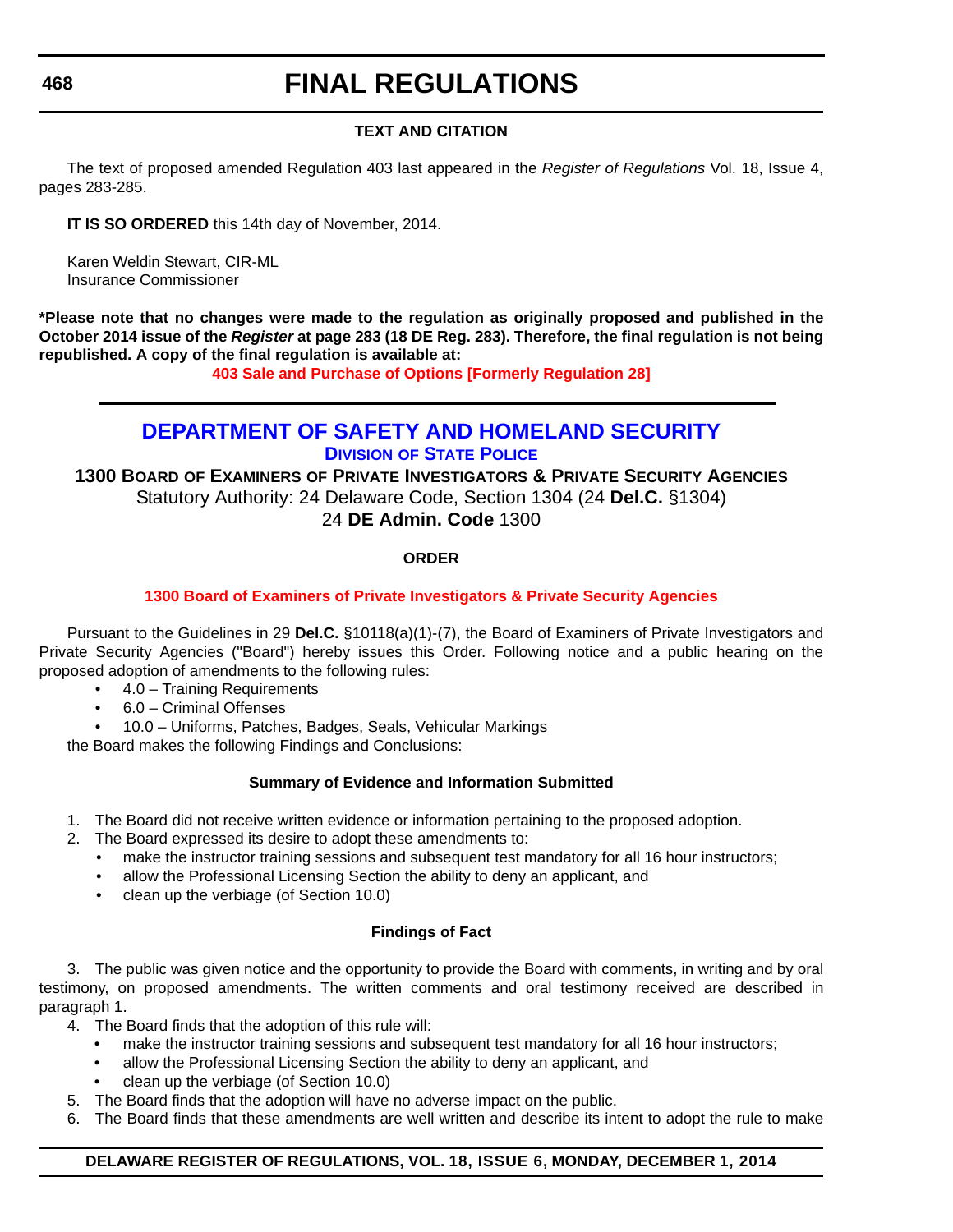the instructor training sessions and subsequent test mandatory for all 16 hour instructors, allow the Professional Licensing Section the ability to deny an applicant, and clean up the verbiage (of Section 10.0).

#### **Conclusion**

7. The proposed rule adoptions were published by the Board in accord with the statutory duties and authority as set forth in 24 **Del.C.** §1304 et seq. and, in particular, 24 **Del.C.** §1304(b)(3).

8. The Board deems these adoptions necessary and expedient to the full and official performance of its duties under 24 **Del.C.** §1304 et. seq.

9. The Board concludes that the adoption of these rules will be in the best interest of the citizens of the State of Delaware.

10. The Board therefore adopts these amendments pursuant to 24 **Del.C.** §1304(b)(3) and guidelines of 29 Del.C. §10118 of the Administrative Procedures Act. See, Strauss v. Silverman, Del. Supr., 399 A.2d 192 (1979).

11. These adopted rules replace in their entirety any former rules or regulations heretofore promulgated by the Board.

12. The effective date of this Order shall be December 11, 2014.

13. Attached hereto and incorporated herein this order is the amended rule marked as exhibit A and executed simultaneously on the  $30<sup>th</sup>$  day of October, 2014.

#### **IT IS SO ORDERED** by the **Board of Examiners of Private Investigators and Private Security Agencies**

October 30, 2014 Lt. Colonel Monroe B. Hudson, Jr., Chairman Timothy P. Mullaney, Sr., Esquire William G. Bush, IV, Esquire Music Mrs. Heather M. Shupe Mr. Michael D. Connelly Mrs. Sandra C. Taylor Ms. Kelly R. Jansen Mr. Harvey A. Woods, III Mr. Wayne A. Keller

**\*Please note that no changes were made to the regulation as originally proposed and published in the September 2014 issue of the** *Register* **at page 211 (18 DE Reg. 211). Therefore, the final regulation is not being republished. A copy of the final regulation is available at:**

**[1300 Board of Examiners of Private Investigators & Private Security Agencies](http://regulations.delaware.gov/register/december2014/final/18 DE Reg 468 12-01-14.htm)**

## **[DEPARTMENT OF STATE](http://dpr.delaware.gov/)**

**DIVISION OF PROFESSIONAL REGULATION**

**EXAMINING BOARD OF PHYSICAL THERAPISTS AND ATHLETIC TRAINERS** Statutory Authority: 24 Delaware Code, Section 2604(a)(1) (24 **Del.C.** §2604(a)(1)) 24 **DE Admin. Code** 2600

#### **ORDER**

#### **[2600 Examining Board of Physical Therapists and Athletic Trainers](#page-4-0)**

After due notice in the *Register of Regulations* and two Delaware newspapers, a public hearing was held on October 28, 2014 at a scheduled meeting of the Delaware Examining Board of Physical Therapists and Athletic Trainers ("the Board") to receive comments regarding the Board's proposed revisions to its rules and regulations.

The Board's proposed amendments serve to clarify rules pertaining to home health aides, supervision, and the practice of athletic training. Proof of current CPR certification is added to licensure requirements. Rules relating to licensure reactivation and reinstatement are revised for consistency. Rule 12.24 is added to specifically prohibit licensee involvement in kickbacks. Finally, a new Rule 15.0 is added to set forth advanced training requirements for the emergency administration of asthma and anaphylaxes medications and for physical therapy and athletic training care provided outside the clinical setting to athletic injuries.

A public hearing was held on October 28, 2014, with deliberations conducted on November 18, 2014. The

#### **DELAWARE REGISTER OF REGULATIONS, VOL. 18, ISSUE 6, MONDAY, DECEMBER 1, 2014**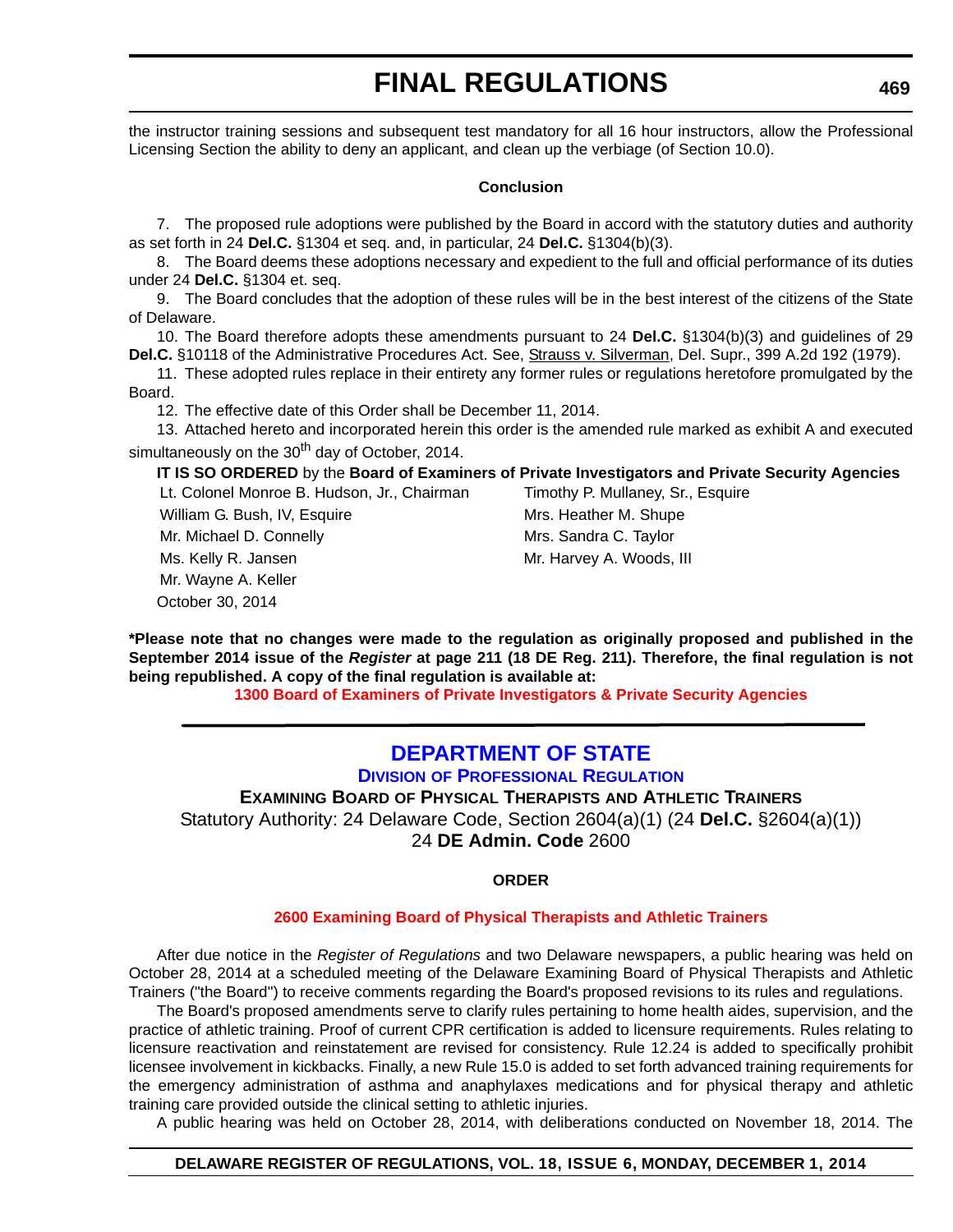proposed changes to the rules and regulations were published in the *Register of Regulations*, Volume 18, Issue 4, on October 1, 2014. Notice of the October 28, 2014 hearing was published in the *News Journal* (Exhibit 1) and the *Delaware State News*. Exhibit 2. Pursuant to 29 **Del.C.** §10118(a), the date to receive final written comments was November 12, 2014, 15 days following the public hearing. The Board deliberated on the proposed revisions at a scheduled meeting on November 18, 2014.

#### **Summary of the Evidence and Information Submitted**

The following exhibits were made a part of the record:

Board Exhibit 1: *News Journal* Affidavit of Publication.

Board Exhibit 2: *Delaware State News* Affidavit of Publication.

Board Exhibit 3: Written comment from Marybeth Glasheen-Wray concerning proposed Rule 6.4.

Board Exhibit 4: Written comment from Board Chairperson Julie Knowles concerning proposed Rule 6.4.

#### **Findings of Fact and Conclusions**

The public was given notice and an opportunity to provide the Board with comments in writing and by testimony on the proposed amendments to the Board's rules and regulations.

Pursuant to 24 **Del.C.** §2506(a)(1), the Board has the statutory authority to promulgate rules and regulations. Further, the Administrative Procedure Act, 29 **Del.C.** §10118(c), provides that the Board can make non-substantive changes to the proposed rules and regulations, without further rule-making, if such changes are not substantive.

The Board finds that the rules and regulations, as published, include a number of drafting errors in that certain language was inadvertently included and other language was excluded. The Board finds these changes to be nonsubstantive. Specifically, the Board strikes the last sentence of proposed Rule 5.3.2 and the term "athletic training," pertaining to ethics education, is added to Rules 8.3 and 9.3. Rule 13.2.5.5 is revised in terms of organization of the language. These minor revisions are non-substantive but are needed in the interests of clarity and consistency.

With respect to Exhibits 3 and 4, written comment from Marybeth Glasheen-Wray and Julie Knowles concerning proposed Rule 6.4, the Board finds that the proposed Rule 6.4 accurately captures the permissible scope of practice for physical therapists and should be accepted as proposed.

In short, the Board finds that the adoption of the proposed rules and regulations, as amended, serves to provide greater public protection and advance professional practice standards and are in the best interest of the public.

#### **Decision and Effective Date**

The Board hereby adopts the proposed amendments to the rules and regulations, with the non-substantive revisions noted in bold print, to be effective 10 days following final publication of this Order in the *Register of Regulations*.

#### **Text and Citation**

The text of the revised rules and regulations is set forth in Exhibit A, attached hereto.

**IT IS SO ORDERED** this 18<sup>th</sup> day of November, 2014 by the Delaware Examining Board of Physical Therapists and Athletic Trainers.

Julie Knowles, Professional Member, Chairperson Jeffrey Schneider, Professional Member, Vice-Samuel Sullivan, Professional Member, Secretary Chairperson Amy Blansfield, Professional Member Wayne Woodzell, Professional Member Angela Smith, Professional Member Damien McGovern, Professional Member Tyler Luff, Public Member Waheedah Shabazz, Public Member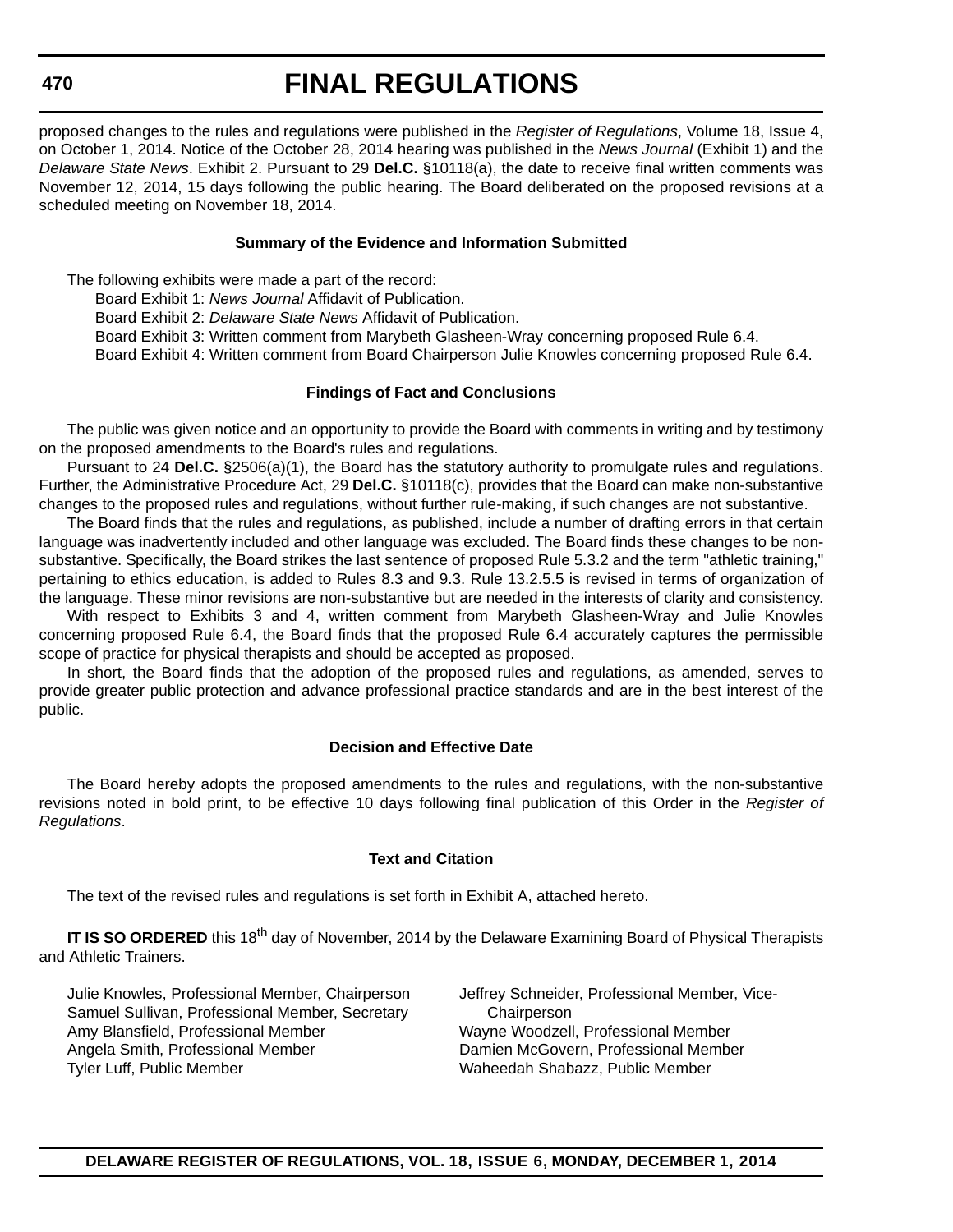#### **2600 Examining Board of Physical Therapists and Athletic Trainers** *(Break in Continuity of Sections)*

#### **5.0 Athletic Trainers (24 Del.C. §§2602(2) and (3))**

*(Break in Continuity Within Section)*

5.3 Exceptions:

#### *(Break in Continuity Within Section)*

5.3.2 Nothing in this regulation shall limit an Athletic Trainer's ability to provide care that the general population is permitted to perform as long as the Athletic Trainer does not represent himself or herself as an Athletic Trainer during the performance of such care, and if working in a physician's office or as a physician extender, only provides assistance to the physician during regular physician office visits where the patient is provided direct on-site care by the physician and the visit is not for rehabilitation purposes. **[For the purpose of this regulation, a physician extender is a health care provider who is not a physician but who performs medical activities typically performed by a physician.]**

*(Break in Continuity of Sections)*

#### **8.0 Admission to Practice, Licensure by Reciprocity (24 Del.C. §2610)** *(Break in Continuity Within Section)*

- 8.3 All reciprocity applicants shall show proof of completion of a minimum two hours ethics class related to the practice of physical therapy **[and/or athletic training]** and proof of current CPR certification by the American Red Cross, American Heart Association, National Safety Council or other agency approved by the Board and posted on the Division of Professional Regulation's website.
- 8.4 All reciprocity applicants shall show proof of completion of a criminal background check, pursuant to application instructions.

#### **9.0 Foreign Trained Applicant for Licensure (24 Del.C. §2606(b))**

#### *(Break in Continuity Within Section)*

9.3 The applicant shall show proof of completion of a minimum two hours ethics class related to the practice of physical therapy **[and/or athletic training]** and proof of current CPR certification by the American Red Cross, American Heart Association, National Safety Council or other agency approved by the Board and posted on the Division of Professional Regulation's website.

#### *(Break in Continuity of Sections)*

#### **13.0 Mandatory Continuing Education Units (CEU's) (24 Del.C. §2607(a))** *(Break in Continuity Within Section)*

13.2 Each course must include topics relevant to the field of health care as it pertains to Physical Therapy or Athletic Training. Approval of CEU's shall be within the discretion of the Board.

#### *(Break in Continuity Within Section)*

13.2.5 The following are examples of acceptable continuing education which the Board may approve. The Board will determine the appropriate number of contact hours for these categories of continuing education, subject to any limitation shown below.

#### *(Break in Continuity Within Section)*

13.2.5.5 approved self studies including: online courses that demonstrate time requirements and are related to physical therapy or athletic training **[if there is a sponsoring agency and the sponsoring agency provides a certificate of completion.]**

videotapes, if:

there is a sponsoring agency

there is a facilitator or program official present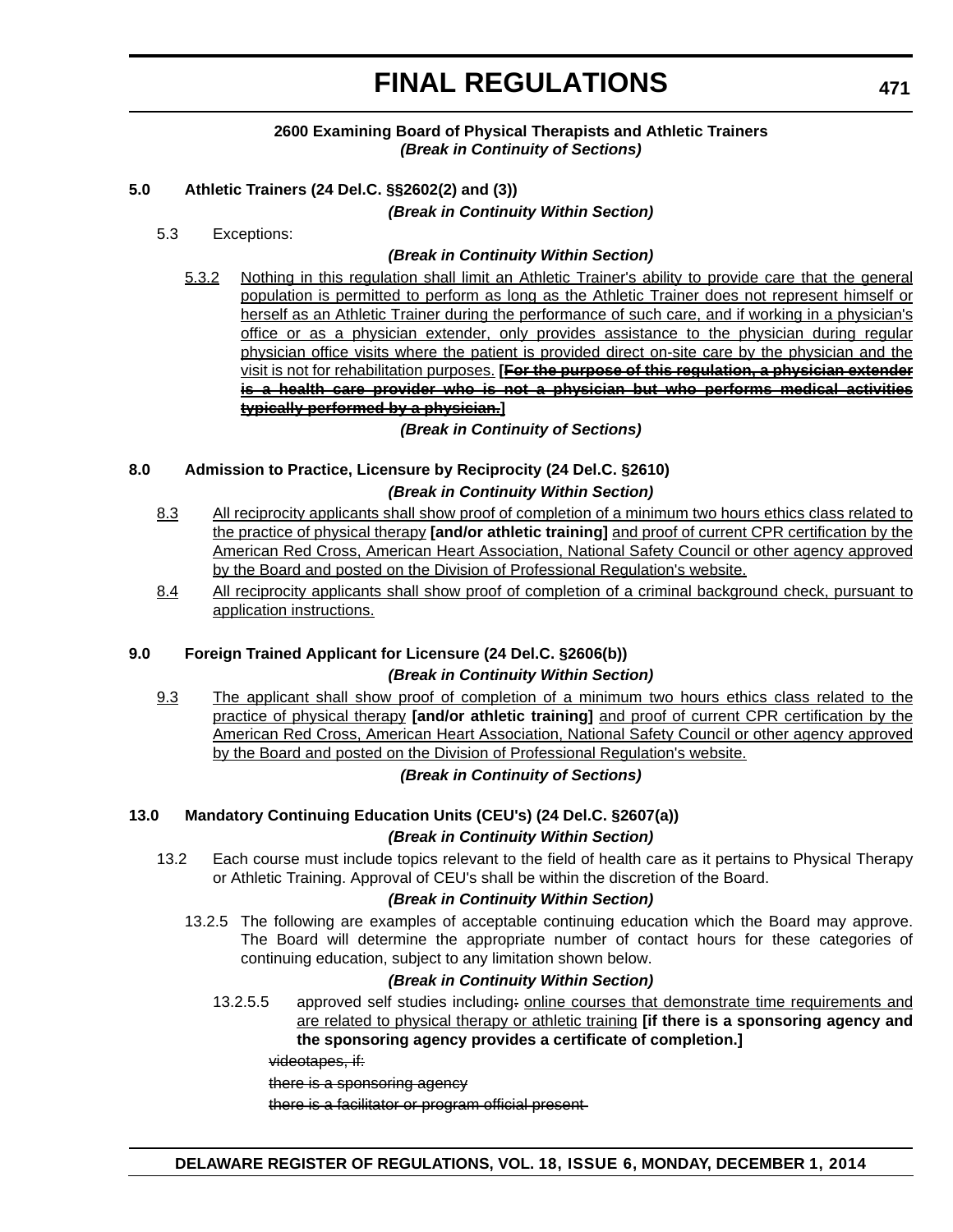the program official is not the only attendee

correspondence course, if a sponsoring agency provides a certificate of completion

**\*Please note that no additional changes were made to the regulation as originally proposed and published in the October 2014 issue of the** *Register* **at page 290 (18 DE Reg. 290). Therefore, the final regulation is not being republished here in its entirety. A copy of the final regulation is available at: [2600 Examining Board of Physical Therapists and Athletic Trainers](http://regulations.delaware.gov/register/december2014/final/18 DE Reg 469 12-01-14.htm)**

#### **OFFICE OF [THE STATE BANK COMMISSIONER](http://banking.delaware.gov/)**

Statutory Authority: 5 Delaware Code, Sections 121(b), 2112, 2210(e), and 2906(e); (5 **Del.C.** §§121(b), 2112, 2210(e), and 2906(e)) 5 **DE Admin. Code** 2101, 2102, 2104, 2201, 2202, 2701, 2901 and 2902

#### **ORDER**

**2101 Operating Regulation 2102 Minimum Records [2104 Minimum Disclosure and Agreement Requirements](#page-4-0) 2201 Operating Regulation 2202 Minimum Records 2701 Operating Regulation 2901 Operating Regulation 2902 Minimum Records**

IT IS HEREBY ORDERED, this 12<sup>th</sup> day of November, 2014, that amended Regulations 2101, 2102, 2104, 2201, 2202, 2701, 2901, and 2902 are adopted as Regulations of the State Bank Commissioner. These amended Regulations were published in the October 1, 2014 edition of the Delaware *Register of Regulations* and are incorporated herein by reference. The effective date of each of these Regulations is December 11, 2014. These Regulations are adopted by the State Bank Commissioner in accordance with Title 5 of the Delaware Code and pursuant to the requirements of Chapters 11 and 101 of Title 29 of the Delaware Code, as follows:

1. Notice of the proposed amended Regulations and their text was published in the October 1, 2014 issue of the Delaware *Register of Regulations*. The Notice also was mailed to all persons who had made a timely written request to the Office of the State Bank Commissioner for advance notice of its regulation-making proceedings. The Notice included, among other things, a summary of the proposed amended Regulations and invited interested persons to submit written comments to the Office of the State Bank Commissioner on or before November 3, 2014. The Notice further stated that the proposed amended Regulations were available for inspection during regular business hours at the Office of the State Bank Commissioner, 555 E. Loockerman Street, Suite 210, Dover, Delaware 19901, and that copies were available upon request.

2. The Consumer Credit Industry Association sent a letter supporting the proposed amendment to Regulation 2201. No other written comments concerning the proposed amended Regulations were received on or before November 3, 2014.

3. After review and consideration, the State Bank Commissioner hereby adopts amended Regulations 2101, 2102, 2104, 2201, 2202, 2701, 2901, and 2902 as proposed.

Robert A. Glen, State Bank Commissioner

**\*Please note that no changes were made to the regulation as originally proposed and published in the October 2014 issue of the** *Register* **at page 295 (18 DE Reg. 295). Therefore, the final regulation is not being republished. A copy of the final regulation is available at:**

**[Regulations 2101, 2102, 2104, 2201, 2202, 2701, 2901 and 2902](http://regulations.delaware.gov/register/december2014/final/18 DE Reg 472 12-01-14.htm)**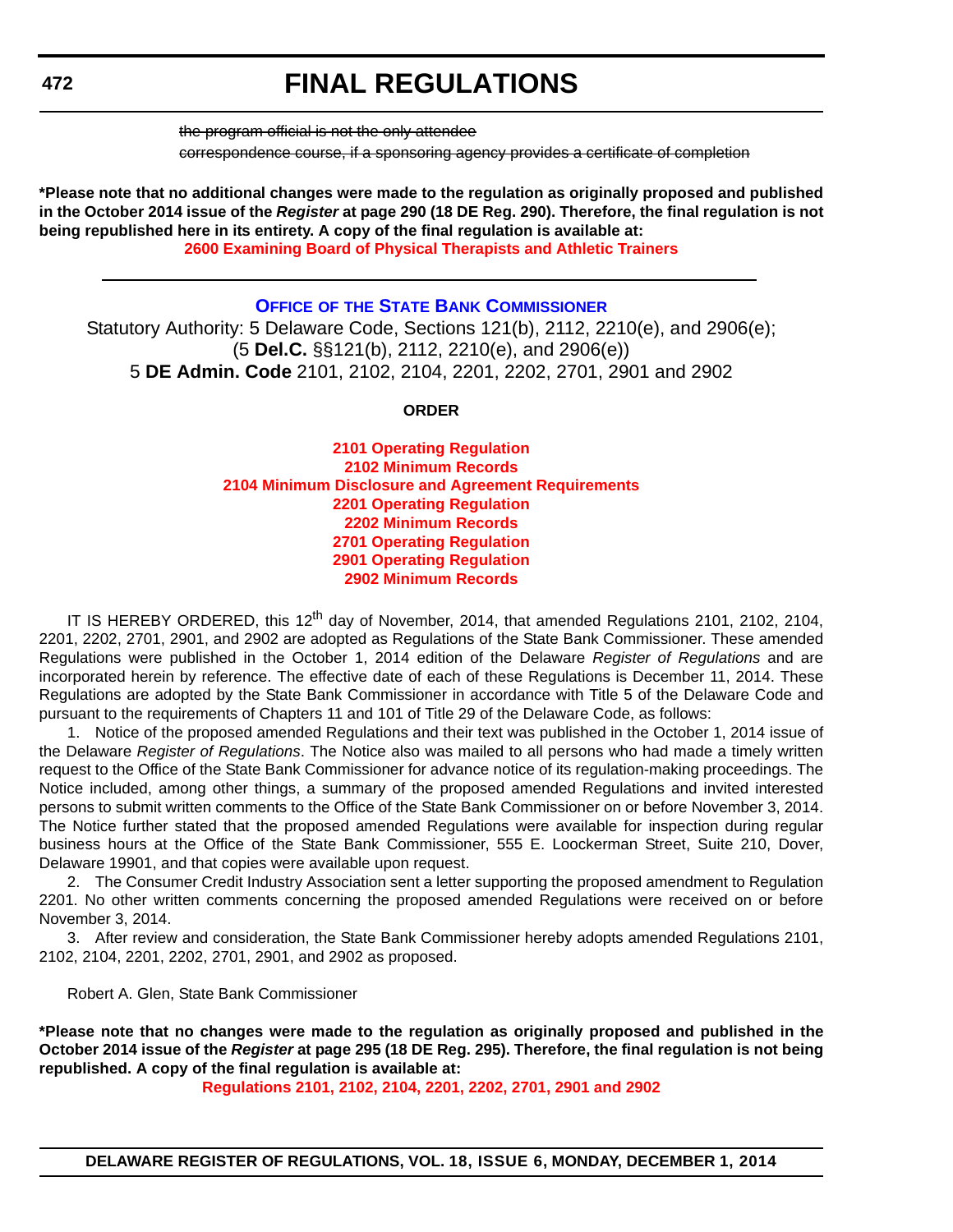### **[CASH MANAGEMENT POLICY BOARD](http://finance.delaware.gov/)**

**[PUBLIC NOTICE](#page-4-0)**

#### **Objectives and Guidelines for the Investment of State of Delaware Funds Designated as the Delaware Land and Water Conservation Trust Fund**

In accordance with procedures set forth in 29 **Del.C.**, Ch. 11, Subch. III and 29 **Del.C.**, Ch. 101, the Cash Management Policy Board of the State of Delaware is proposing to adopt a regulation on objectives and guidelines for the investment of State funds designated as the Delaware Land and Water Conservation Trust Fund as described in 29 **Del.C.** §2716. The proposed regulation sets forth the rules governing practices for those investments.

Members of the public may receive a copy of the proposed regulation at no charge by United States Mail by writing or calling Ms. Angela Moffett-Batty, Secretary, Delaware Department of Finance, Carvel State Building, 820 North French Street, Wilmington, Delaware 19899-8763, phone (302) 577-8522, or facsimile at (302) 577-8565. Members of the public may present written comments on the proposed regulation by submitting such written comments to Ms. Moffett-Batty at the address of the Delaware Department of Finance as set forth above. Written comments must be received on or before December 31, 2014.

### **[DELAWARE RIVER BASIN COMMISSION](http://www.state.nj.us/drbc/) [PUBLIC NOTICE](#page-4-0)**

The Delaware River Basin Commission will hold a public hearing on Tuesday, December 9, 2014 beginning at 1:30 p.m. A business meeting will be held on the following day, Wednesday, December 10, 2014 beginning at 12:15 p.m. The hearing and meeting are open to the public and will be held at the Washington Crossing Historic Park Visitor Center, 1112 River Road, Washington Crossing, Pennsylvania. For more information, visit the DRBC web site at www.drbc.net or contact Pamela M. Bush, Commission Secretary and Assistant General Counsel, at 609 883-9500 extension 203.

### **[DEPARTMENT OF AGRICULTURE](http://dda.delaware.gov/harness/) HARNESS RACING COMMISSION [PUBLIC NOTICE](#page-4-0)**

**501 Harness Racing Rules and Regulations**

The Delaware Harness Racing Commission (DHRC) pursuant to 3 **Del.C.** §501, proposes to amend its rules and regulations*.* The proposed regulation changes address the practice of using an authorized agent, reference 5.3.3.25, 5.4, and 1.0 Definitions.

The DHRC Rules Committee originally voted to approve this rule amendment on September 30, 2014, and then the Delaware Harness Racing Commission (DHRC) subsequently voted to approve the proposed amendment at its October 16, 2014 monthly meeting. Both those meetings are noticed public meetings. Subsequent to this public notice in the *Register of Regulations*, the DHRC will leave the public comment period open until January 13, 2015 when the DHRC will hold its regularly scheduled monthly meeting. The DHRC January 2015 monthly meeting is public and is noticed on the state meeting notice website. Those meetings are held at the Delaware Department of Agriculture, 2320 South DuPont Highway Dover, DE at 10:00am. Written comments must be received by COB January 12, 2015. Those comments should be sent to the same address listed above for meeting location, attention Mark Davis.

### **[DEPARTMENT OF EDUCATION](http://www.doe.k12.de.us/site/default.aspx?PageID=1) [PUBLIC NOTICE](#page-4-0)**

The State Board of Education will hold its monthly meeting on Thursday, December 18, 2014 at 1:00 p.m. in the Townsend Building, Dover, Delaware.

**DELAWARE REGISTER OF REGULATIONS, VOL. 18, ISSUE 6, MONDAY, DECEMBER 1, 2014**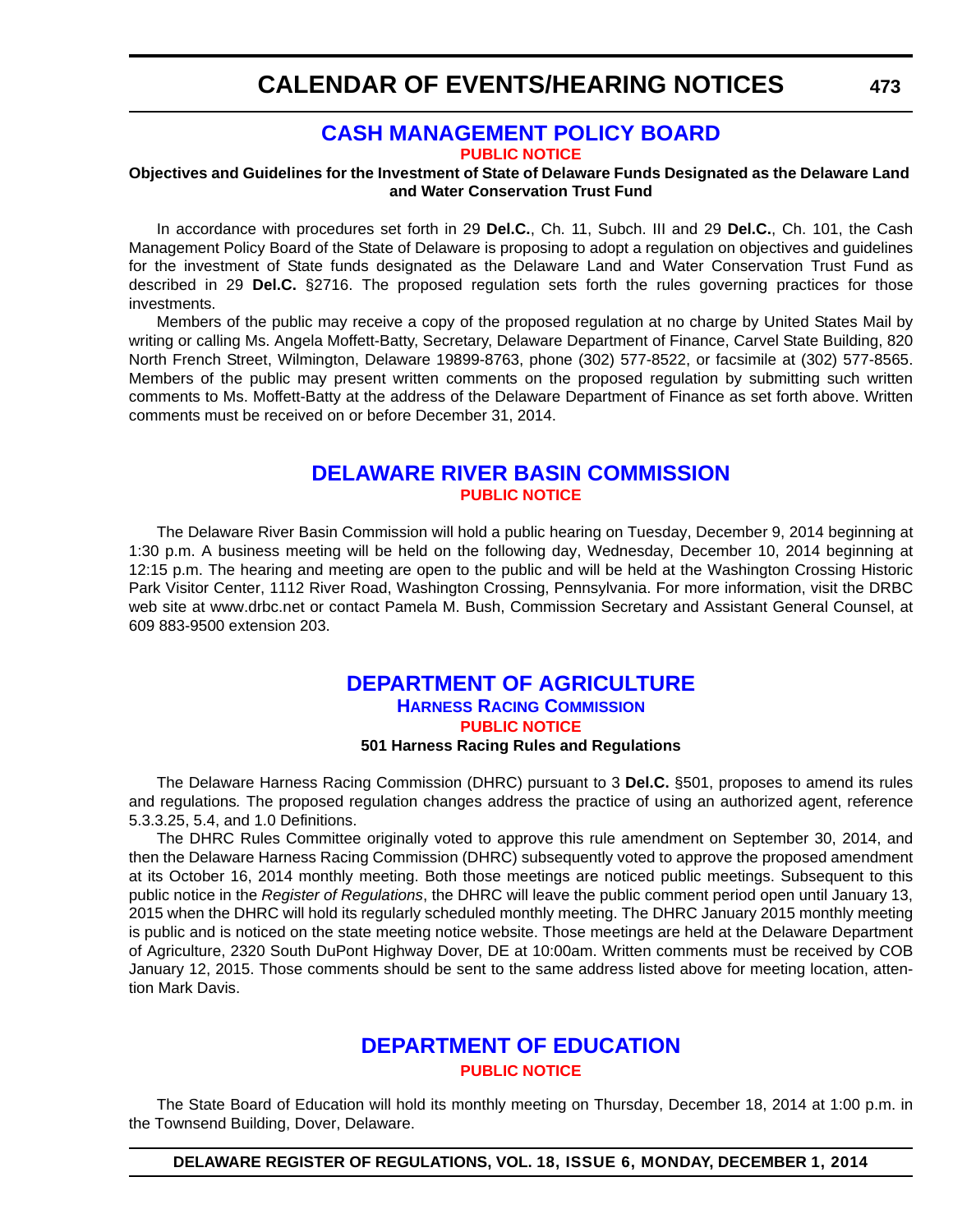**474**

## **CALENDAR OF EVENTS/HEARING NOTICES**

#### **[DEPARTMENT OF HEALTH AND SOCIAL SERVICES](http://www.dhss.delaware.gov/dhss/dmma/) DIVISION OF MEDICAID AND MEDICAL ASSISTANCE [PUBLIC NOTICE](#page-4-0)**

**Title XIX Medicaid State Plan, Methods and Standards for Establishing Payment Rates - Primary Care Service Payment**

In compliance with the State's Administrative Procedures Act (APA - Title 29, Chapter 101 of the Delaware Code), 42 CFR §447.205, and under the authority of Title 31 of the Delaware Code, Chapter 5, Section 512, Delaware Health and Social Services (DHSS) / Division of Medicaid and Medical Assistance (DMMA) is proposing to amend the Delaware Title XIX Medicaid State Plan regarding Methods and Standards for Establishing Payment Rates, specifically, *Primary Care Service Payment*.

Any person who wishes to make written suggestions, compilations of data, testimony, briefs or other written materials concerning the proposed new regulations must submit same to Sharon L. Summers, Planning, Policy Development and Quality Unit, Division of Medicaid and Medical Assistance, 1901 North DuPont Highway, P.O. Box 906, New Castle, Delaware 19720-0906 or by fax to 302-255-4425 by December 31, 2014.

The action concerning the determination of whether to adopt the proposed regulation will be based upon the results of Department and Division staff analysis and the consideration of the comments and written materials filed by other interested persons.

#### **DIVISION OF MEDICAID [AND MEDICAL ASSISTANCE](http://www.dhss.delaware.gov/dhss/dmma/) [PUBLIC NOTICE](#page-4-0)**

#### **Title XIX Medicaid State Plan, State Plan Rehabilitative Services - Coverage and Reimbursement for Community Support Services**

In compliance with the State's Administrative Procedures Act (APA - Title 29, Chapter 101 of the Delaware Code), 42 CFR §447.205, and under the authority of Title 31 of the Delaware Code, Chapter 5, Section 512, Delaware Health and Social Services (DHSS) / Division of Medicaid and Medical Assistance (DMMA) is proposing to amend the Delaware Title XIX Medicaid State Plan regarding State Plan Rehabilitative Services specifically, *Coverage and Reimbursement for Community Support Services*.

Any person who wishes to make written suggestions, compilations of data, testimony, briefs or other written materials concerning the proposed new regulations must submit same to Sharon L. Summers, Planning, Policy Development and Quality Unit, Division of Medicaid and Medical Assistance, 1901 North DuPont Highway, P.O. Box 906, New Castle, Delaware 19720-0906 or by fax to 302-255-4425 by December 31, 2014.

The action concerning the determination of whether to adopt the proposed regulation will be based upon the results of Department and Division staff analysis and the consideration of the comments and written materials filed by other interested persons.

### **[DEPARTMENT OF NATURAL RESOURCES AND ENVIRONMENTAL](http://www.dnrec.delaware.gov/energy/Pages/default.aspx)  CONTROL DIVISION OF ENERGY AND CLIMATE [PUBLIC NOTICE](#page-4-0)**

#### **102 Implementation of Renewable Energy Portfolio Standards Cost Cap Provisions**

The purpose of this action is to propose rules to govern how the Director of the Division of Energy & Climate (Director) and the Division of Energy & Climate (Division) administer their obligations under 26 **Del.C.** §354(i) & (j). The statute directs when and whether the Director may institute a freeze on the implementation of Delaware's Renewable Energy Portfolio Standards as provided for in 26 **Del.C.** §354(a).

Start Action Notice 2012-03 initiating this rule making process was issued April 16, 2012.

The hearing record on 102 Implementation of Renewable Energy Portfolio Standards Cost Cap Provisions (Proposed Rules to Implement 26 **Del.C.** §354(i) & (j)) will open December 1, 2014.

Individuals may submit written comments regarding the proposed changes via e-mail to Lisa.Vest@state.de.us

#### **DELAWARE REGISTER OF REGULATIONS, VOL. 18, ISSUE 6, MONDAY, DECEMBER 1, 2014**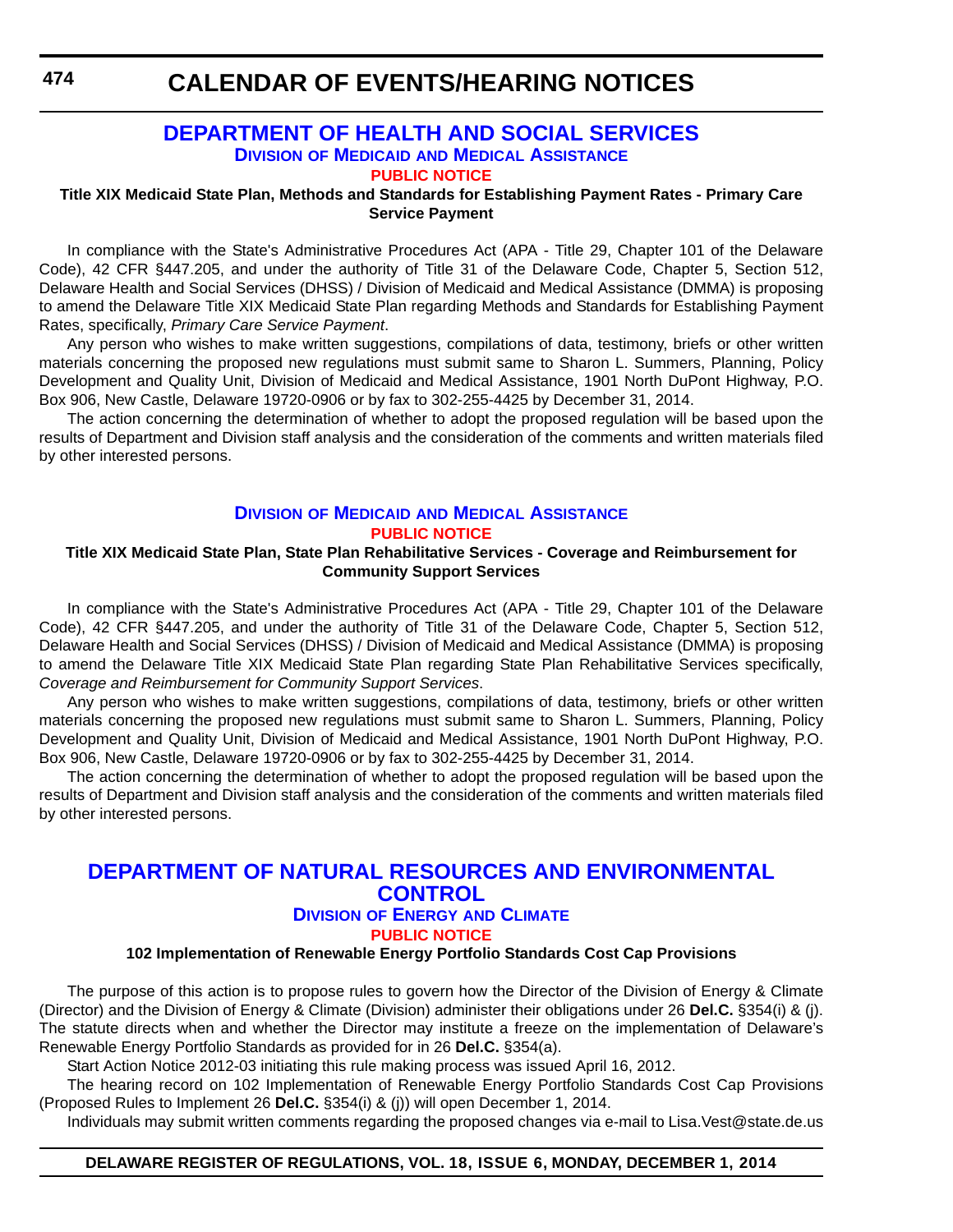or via the USPS to Lisa Vest, Hearing Officer, DNREC, 89 Kings Highway, Dover, DE 19901 (302) 739-9042. A public hearing on the proposed amendment will be held on January 7, 2015 beginning at 6:00 p.m. in the Public Service Commission Hearing Room, Cannon Building, 861 Silver Lake Blvd., Dover, DE, 19904.

## **[DEPARTMENT OF SAFETY AND HOMELAND SECURITY](http://dsp.delaware.gov/)**

**DIVISION OF STATE POLICE**

#### **1300 BOARD OF EXAMINERS OF PRIVATE INVESTIGATORS & PRIVATE SECURITY AGENCIES [PUBLIC NOTICE](#page-4-0)**

Notice is hereby given that the Board of Examiners of Private Investigators and Private Security Agencies, in accordance with 24 **Del.C.**, Ch. 13 proposes to amend Rule 13.0 – Agency Licensing Fees/Structure – removing the requirement of the Delaware manager bond and all other bonds will be a minimum of one year. If you wish to view the complete Rule, contact Ms. Peggy Anderson at (302) 672-5304. Any persons wishing to present views may submit them in writing, by December 31, 2014, to Delaware State Police, Professional Licensing, P.O. Box 430, Dover, DE 19903.

### **[DEPARTMENT OF SERVICES FOR CHILDREN, YOUTH AND THEIR](http://kids.delaware.gov/fs/fs.shtml)  FAMILIES DIVISION OF FAMILY SERVICES Office of Child Care Licensing [PUBLIC NOTICE](#page-4-0)**

#### **101 Rules for Early Care and Education and School-Age Centers**

The Office of Child Care Licensing (OCCL) proposes to amend the DELACARE: Regulations for Early Care and Education and School-Age Centers. A comprehensive review process was held in which all providers were asked to participate as part of the public hearing process for Executive Order 36 and a preliminary draft was created. The preliminary draft was posted on the OCCL website and comments were invited and received. Additional public comments were received from the Provider Advisory Board, from providers and stakeholders during a series of Task Force meetings, as well as written comments from other providers and stakeholders.

The proposed changes provide clarity, reflect changes in laws, align with current best practices, improve standards of care, and remove duplicative regulations. The revisions represent a consensus of participants including licensed providers and subject experts, and are based on best practice, a review of regulations promulgated by other States, research on subjects related to early care and education and school-age center care, internal OCCL review and discussion, and identified issues and services within existing programs within Delaware.

A draft of the Regulations was posted in the June 2014 *Register of Regulations* and comments accepted until August 31, 2014. Many comments were received from providers and other interested parties and were reviewed by the Office of Child Care Licensing, resulting in a revised set of proposed regulations.

Interested parties wishing to offer comments on the proposed regulations must submit them to Elizabeth Timm, Office of Child Care Licensing, 1825 Faulkland Road, Wilmington, Delaware 19805 or by fax to 302-633-5112 by 4:30 p.m. EST on January 5, 2015.

### **[DEPARTMENT OF STATE](http://dpr.delaware.gov/) DIVISION OF PROFESSIONAL REGULATION 200 BOARD OF LANDSCAPE ARCHITECTURE [PUBLIC NOTICE](#page-4-0)**

The Delaware Board of Landscape Architects, pursuant to 24 **Del.C.** §205(a)(1), proposes to amend its rules and regulations*.* The proposed regulation changes address continuing education requirements and set forth a procedure by which licensees and continuing education sponsoring organizations may seek pre-approval of

**DELAWARE REGISTER OF REGULATIONS, VOL. 18, ISSUE 6, MONDAY, DECEMBER 1, 2014**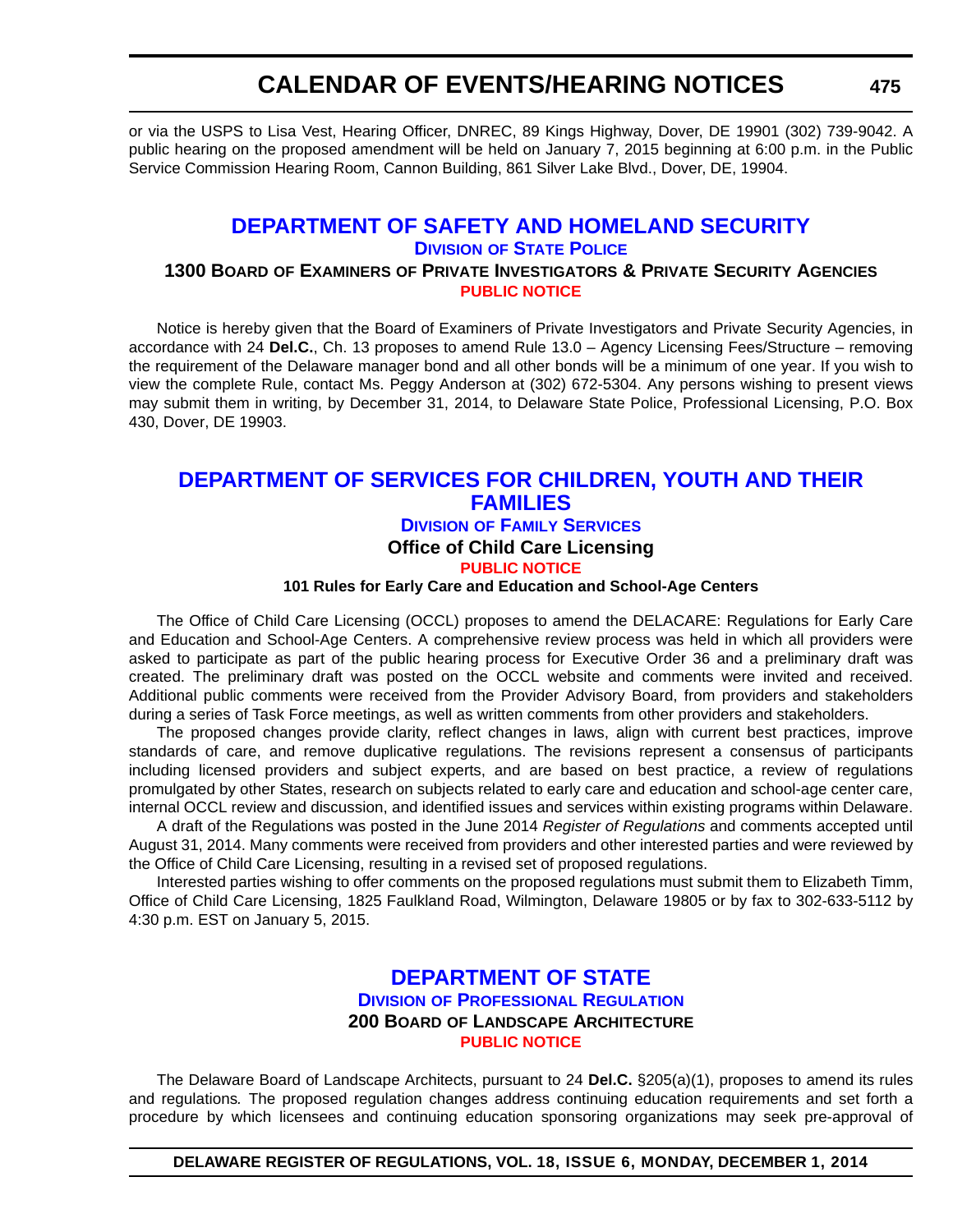continuing education units. The proposed changes also bring the regulations into compliance with the Division of Professional Regulation's operating procedures and create continuity throughout the regulations.

The Board has rescheduled a public hearing on the proposed regulation change to February 12, 2015 at 9:00 a.m., Second Floor Conference Room B, Cannon Building, 861 Silver Lake Blvd., Dover, DE 19904. Written comments should be sent to Lisa Smith, Administrative Specialist of the Delaware Board of Architects, Cannon Building, 861 Silver Lake Blvd., Dover, DE 19904. Written comments will be accepted until February 27, 2015 pursuant to 29 **Del.C.** §10118(a).

#### **DIVISION [OF PROFESSIONAL REGULATION](http://dpr.delaware.gov/) 1400 BOARD OF ELECTRICAL EXAMINERS [PUBLIC NOTICE](#page-4-0)**

Pursuant to 24 **Del.C.** §1406(a)(1), the Delaware Board of Electrical Examiners has proposed revisions to its rules and regulations. The rules pertaining to electronic attestation, insurance, continuing education and crimes substantially related to the practice of electrical services are amended to provide current practices at the Division of Professional Regulation and the Board's desire to expand its crimes list.

A public hearing will be held on January 7, 2015 at 9:00 a.m. in the second floor conference room A of the Cannon Building, 861 Silver Lake Boulevard, Dover, Delaware, where members of the public can offer comments on the amendments to the rules and regulations. Anyone wishing to receive a copy of the proposed rules and regulations may obtain a copy from the Delaware Board of Electrical Examiners, 861 Silver Lake Boulevard, Dover, Delaware 19904. Persons wishing to submit written comments may forward these to the Board at the above address.

In accordance with 29 **Del.C.** §10118(a), the final date to receive written comments will be January 22, 2015 which is 15 days following the public hearing.

### **DIVISION [OF PROFESSIONAL REGULATION](http://dpr.delaware.gov/) 1770 RESPIRATORY CARE PRACTICE ADVISORY COUNCIL [PUBLIC NOTICE](#page-4-0)**

Pursuant to 24 **Del.C.** §1775(c), the Respiratory Care Practice Advisory Council ("the Council") of the Board of Medical Licensure and Discipline has proposed revisions to Rule 10.0, pertaining to renewal of licenses. In particular, Rule 10.3 is amended to state that a license that has expired may be renewed within one year after the expiration date. Currently, Rule 10.0 provides for a three year period for late renewal. Further, the revisions to Rule 10.3.1 add the requirement that a license in expired status as of December 1, 2014 must be renewed no later than November 30, 2015.

A public hearing will be held on January 14, 2015 at 3:00 p.m. in the second floor conference room B of the Cannon Building, 861 Silver Lake Boulevard, Dover, Delaware, where members of the public can offer comments. Anyone wishing to receive a copy of the proposed rules and regulations may obtain a copy from the Delaware Respiratory Care Practice Advisory Council, 861 Silver Lake Boulevard, Dover, Delaware 19904. Persons wishing to submit written comments may forward these to the Council at the above address. Pursuant to 29 **Del.C.** §10118(a), the final date to receive written comments will be January 29, 2015, which is 15 days following the public hearing.

#### **DIVISION [OF PROFESSIONAL REGULATION](http://dpr.delaware.gov/) 1900 BOARD OF NURSING [PUBLIC NOTICE](#page-4-0)**

The Delaware Board of Nursing, pursuant to 24 **Del.C.** §1904(c), proposes to revise regulations 8.10.2.1, 9.2.1.1.1.1.4, and 10.4.2.17. The proposed change at 8.10.2.1 simply corrects a cross-reference error. The proposed change at 9.2.1.1.1.1.4 brings Delaware into line with other states in regard to CME contact hours such

#### **DELAWARE REGISTER OF REGULATIONS, VOL. 18, ISSUE 6, MONDAY, DECEMBER 1, 2014**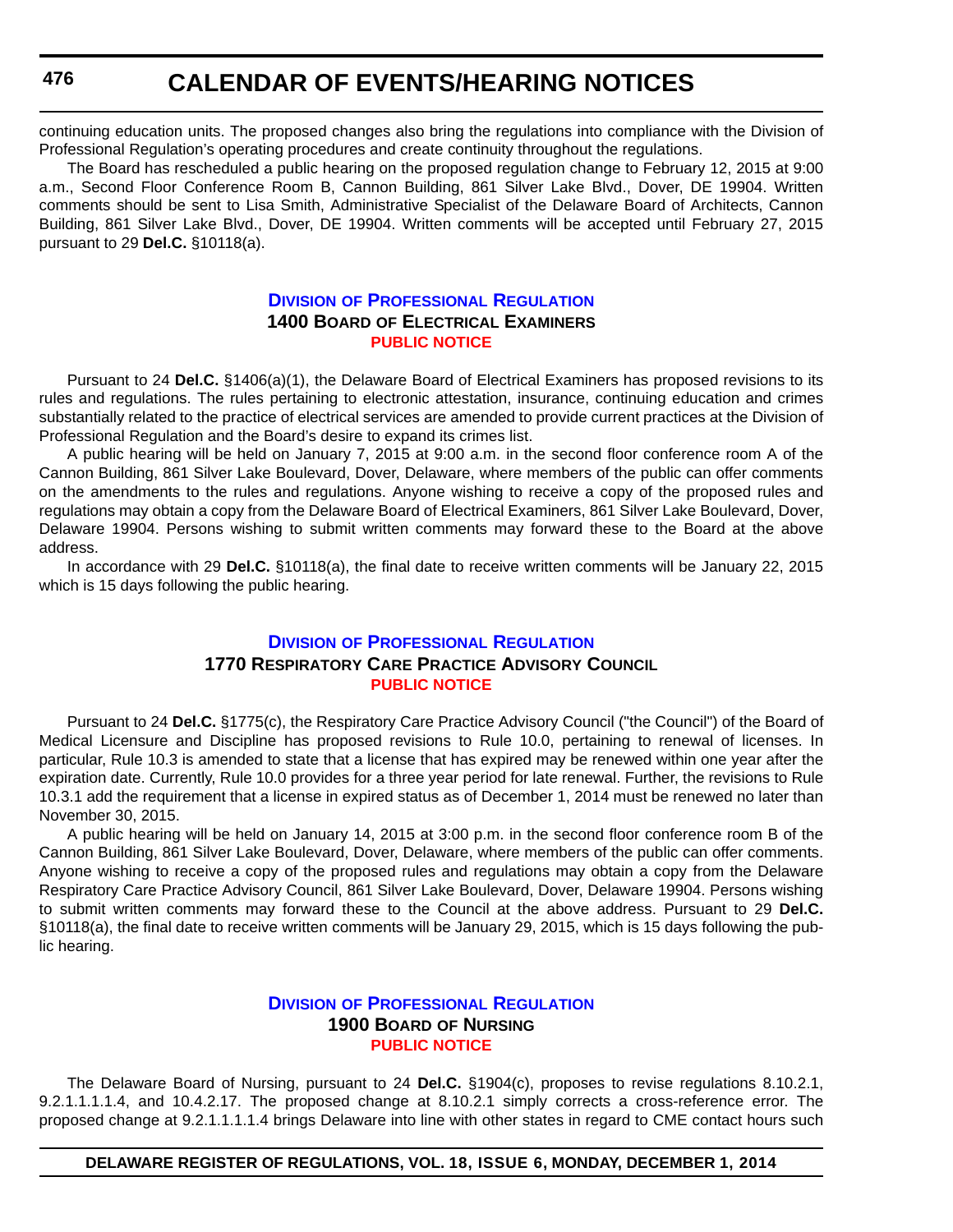that a contact hour will equal a clock hour; and the proposed change at 10.4.2.17 allows the Board to discipline a nurse who possesses, obtains, supplies or administers an illegal drug.

The Board will hold a public hearing on the proposed regulation change on January 14, 2015 at 9:00 a.m., Second Floor Conference Room A, Cannon Building, 861 Silver Lake Blvd., Dover, DE 19904. Written comments should be sent to Dr. Pamela Zickafoose, Executive Director of the Delaware Board of Nursing, Cannon Building, 861 Silver Lake Blvd., Dover, DE 19904. Written comments will be accepted until January 29, 2015 pursuant to 29 **Del.C.** §10118(a).

#### **DIVISION [OF PROFESSIONAL REGULATION](http://dpr.delaware.gov/)**

#### **2600 EXAMINING BOARD OF PHYSICAL THERAPISTS AND ATHLETIC TRAINERS [PUBLIC NOTICE](#page-4-0)**

Pursuant to 24 **Del.C.** §2604(a)(1), the Examining Board of Physical Therapists and Athletic Trainers ("the Board") has proposed revisions to its rules and regulations.

A public hearing will be held on January 27, 2015 at 4:30 p.m. in the second floor conference room A of the Cannon Building, 861 Silver Lake Boulevard, Dover, Delaware, where members of the public can offer comments. Anyone wishing to receive a copy of the proposed rules and regulations may obtain a copy from the Delaware Examining Board of Physical Therapists and Athletic Trainers, 861 Silver Lake Boulevard, Dover, Delaware 19904. Persons wishing to submit written comments may forward these to Sandra Wagner, the Board's administrative specialist at the above address. Pursuant to 29 **Del.C.** §10118(a), the final date to receive written comments will be February 11, 2015, which is 15 days following the public hearing.

The Board's proposed amendments add a new Rule 14.0 pertaining to the practice of telehealth. This regulation sets forth standards and requirements in order to both permit this practice and protect the public.

Pursuant to review of the Board by the Joint Sunset Committee, the Board has proposed a new Rule 15.4 pertaining to the practice of dry needling. As the result of legislative changes to the Board's licensing law, dry needling is now part of the scope of practice for Physical Therapists. The new Rule 15.4 sets for prerequisites which must be met before a Physical Therapist can perform dry needling on patients.

#### **DIVISION [OF PROFESSIONAL REGULATION](http://dpr.delaware.gov/) 2900 REAL ESTATE COMMISSION [PUBLIC NOTICE](#page-4-0)**

Pursuant to 24 **Del.C.** §2906(a)(1), the Delaware Real Estate Commission has proposed revisions to its rules and regulations. Section 2906(a)(1) gives the Commission the authority to "Formulate rules and regulations, with appropriate notice to those affected; Each rule or regulation shall implement or clarify a specific section of this chapter."

A public hearing will be held on January 15, 2015 at 9:00 a.m. in the second floor conference room A of the Cannon Building, 861 Silver Lake Boulevard, Dover, Delaware, where members of the public can offer comments. Anyone wishing to receive a copy of the proposed rules and regulations may obtain a copy from the Delaware Real Estate Commission, 861 Silver Lake Boulevard, Dover, Delaware 19904. Persons wishing to submit written comments may forward these to Sandra Wagner, administration specialist for the Commission, at the above address. Pursuant to 29 **Del.C.** §10118(a), the final date to receive written comments will be January 30, 2015, which is 15 days following the public hearing. The Commission will deliberate on all of the public comments at its regularly scheduled meeting on February 12, 2015, at which time the Commission will decide whether to adopt the revisions as proposed.

The Commission has proposed a new Rule 1.4.1 and revisions to Rule 8.0 which are designed to implement and clarify the auctioneer exemption set forth in 24 **Del.C.** §2901(e)(4). A new Rule 8.5.5.6 is added to provide advertising requirements for on-site unlicensed salespeople. Finally, Rule 13.0 is amended to clarify the continuing education pro-ration requirements.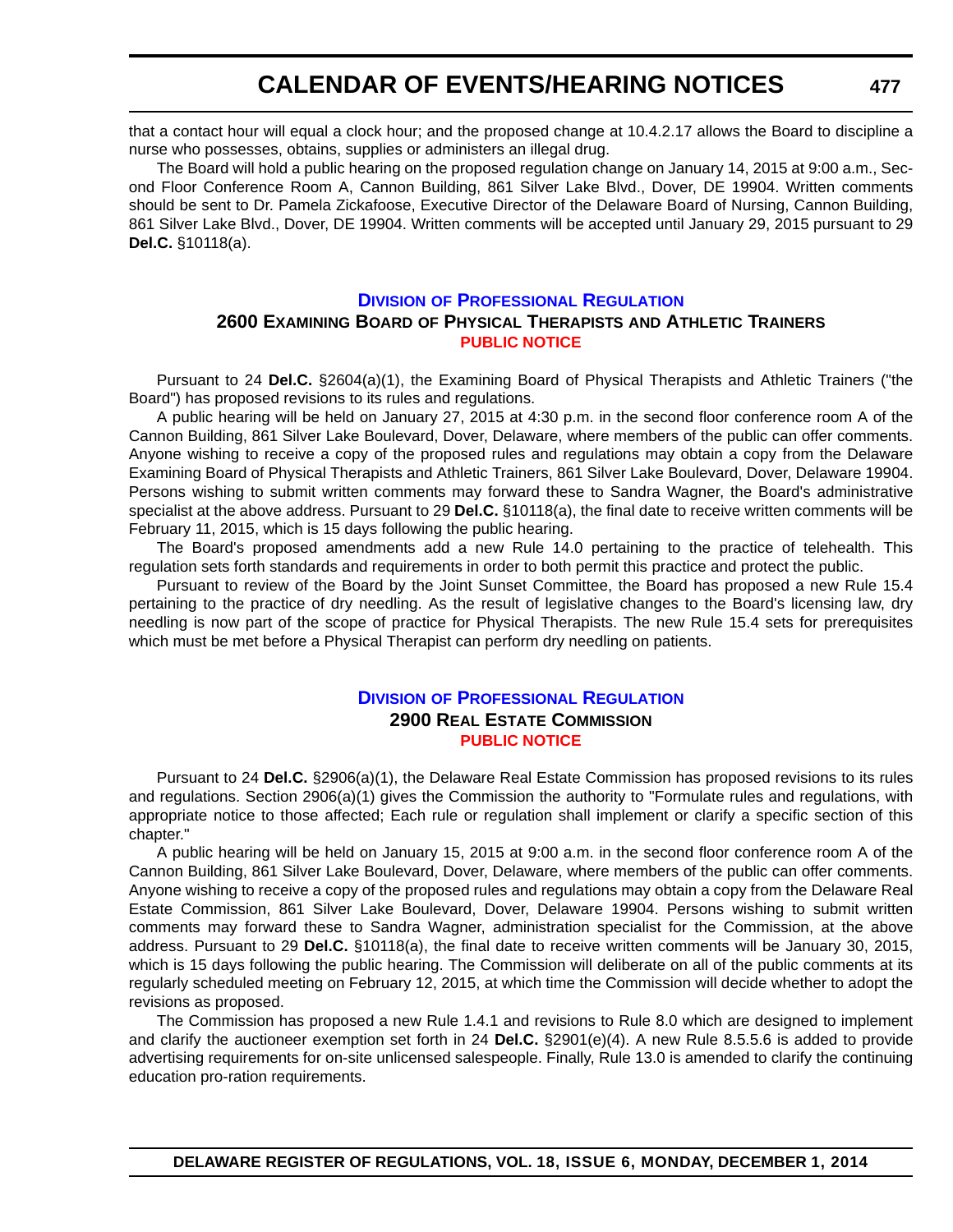**478**

# **CALENDAR OF EVENTS/HEARING NOTICES**

## **DIVISION [OF PROFESSIONAL REGULATION](http://dpr.delaware.gov/)**

**3000 BOARD OF PROFESSIONAL COUNSELORS OF MENTAL HEALTH AND CHEMICAL DEPENDENCY**

#### **PROFESSIONALS [PUBLIC NOTICE](#page-4-0)**

The Delaware Board of Mental Health and Chemical Dependency Professionals, pursuant to 24 **Del.C.** §3006(a)(1), proposes to revise its regulations. The proposed amendments to the regulations seek to eliminate the need for inactive licensees to renew a license while inactive; set forth the specific requirements of direct supervision between LCDP supervisors and supervisees in order to be consistent with the other professions regulated by the Board; allow for direct supervision to take place by videoconferencing for LCDPs and LMFTs; and provide more detailed information regarding the curriculum requirements of LMFT candidates.

The Board will hold a public hearing on the proposed rule change on January 28, 2015 at 12:00 p.m., in the Second Floor Conference Room A, Cannon Building, 861 Silver Lake Blvd., Dover, DE 19904. Written comments should be sent to Jessica Williams, Administrator of the Delaware Board of Mental Health and Chemical Dependency Professionals, Cannon Building, 861 Silver Lake Blvd, Dover, DE 19904. Written comments will be accepted until February 12, 2015.

# **[DEPARTMENT OF TRANSPORTATION](http://www.deldot.gov/index.shtml) DIVISION OF PLANNING AND POLICY [PUBLIC NOTICE](#page-4-0)**

#### **2309 Standards and Regulations for Subdivision Streets and State Highway Access**

The Delaware Department of Transportation (DelDOT), through its Division of Planning, seeks to adopt significant general revisions to its existing regulations regarding subdivisions streets and state highway access, to broaden the title of the regulations to "Development Coordination Manual," among several other changes.

The current regulations were generally enacted in 2007, and were revised in partial form in 2010 and are being repealed in their entirety. The proposed regulations are a comprehensive re-write of the entire Section 2309 of Title 2 of the Delaware Administrative Code. The changes take into account the issues and concerns identified and addressed as needing amendment by not only DelDOT staff, but also the end users of the current regulations.

The draft regulations were published at 17 DE Reg. 1055 (05/01/14), and written comments were sought. In addition, DelDOT held three public hearings regarding the proposed regulations, the notice for which appeared in 17 DE Reg. 1204 (06/01/14). These hearings were conducted on June 9, June 16, and June 23, 2014, in Kent, Sussex, and New Castle Counties respectively.

Based on the comments received, as well as additional review and input within the Department, DelDOT is now seeking additional comments regarding substantive changes made in the draft regulations issued May 1, 2014. Therefore, the regulations are being reproposed.

The Department is also publishing another version of the draft regulations at its own website, which will show the changes between the version first proposed in 17 DE Reg. 1055 and the current proposed revisions to that draft. This version can be seen at:

http://www.deldot.gov/information/business/subdivisions/changes/index.shtml

The Department will take comments on the Regulations through December 31, 2014. The public may submit their comments to Marc Coté, P.E., Assistant Director for Development Coordination, via email (Marc.Cote@state.de.us) or in writing to his attention, Division of Planning, DelDOT, P.O. Box 778, Dover, DE 19903.

### **DIVISION [OF TRANSPORTATION SOLUTIONS](http://www.deldot.gov/index.shtml) [PUBLIC NOTICE](#page-4-0)**

#### **2406 Policies and Procedures for Acquisition of Certain Real Property Interests**

The Department has broad statutory authority to acquire property in connection with state highway projects.

## **DELAWARE REGISTER OF REGULATIONS, VOL. 18, ISSUE 6, MONDAY, DECEMBER 1, 2014**